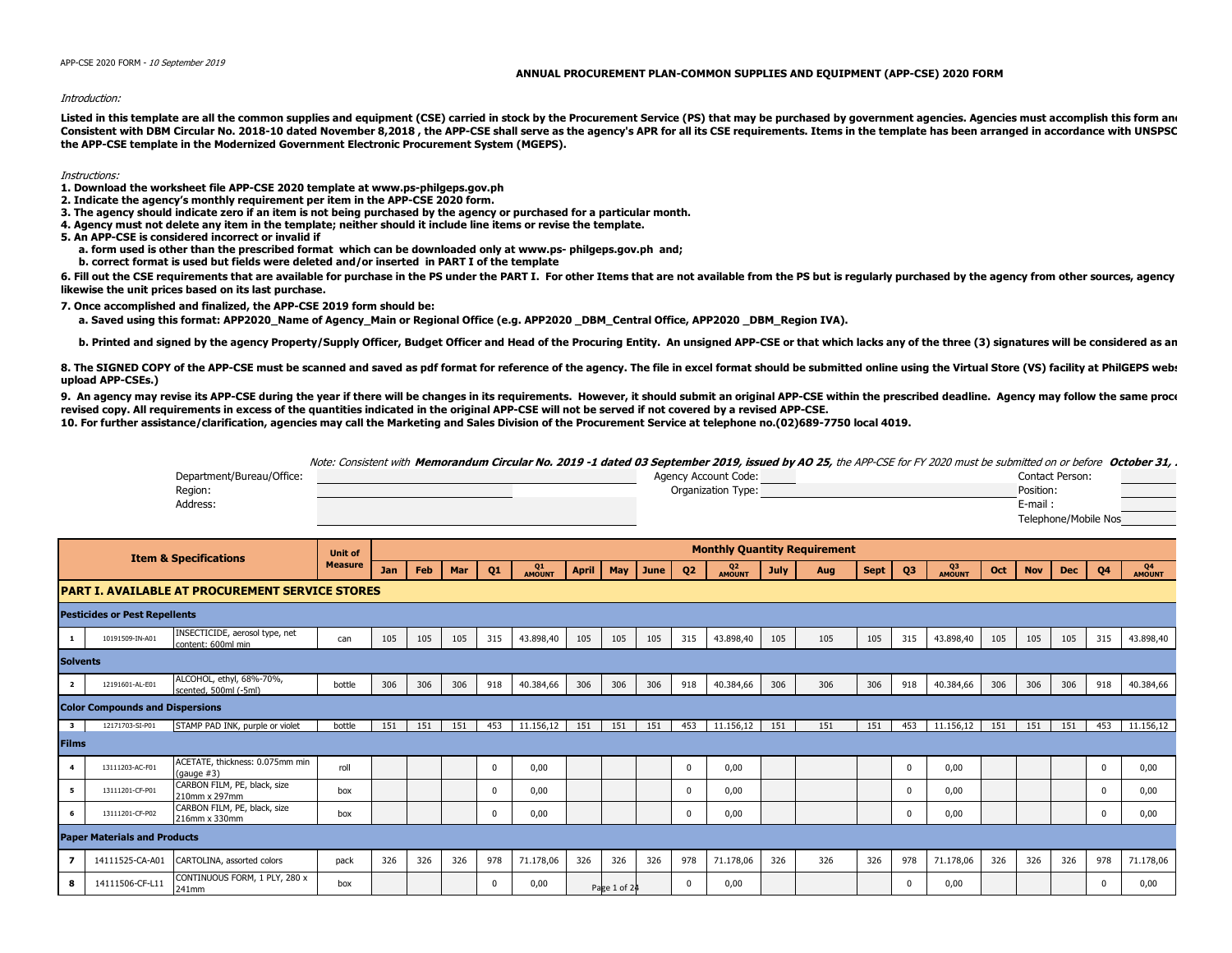| 9  | 14111506-CF-L12                            | CONTINUOUS FORM, 1 PLY, 280 x<br>378mm                | box    |     |     |     | 0           | 0,00       |     |     |     | $\mathbf 0$ | 0,00       |     |     |     | $\Omega$ | 0,00       |     |     |     | 0           | 0,00       |
|----|--------------------------------------------|-------------------------------------------------------|--------|-----|-----|-----|-------------|------------|-----|-----|-----|-------------|------------|-----|-----|-----|----------|------------|-----|-----|-----|-------------|------------|
| 10 | 14111506-CF-L22                            | CONTINUOUS FORM, 2 ply, 280 x<br>378mm, carbonless    | box    |     |     |     | 0           | 0,00       |     |     |     | $\mathbf 0$ | 0,00       |     |     |     | 0        | 0,00       |     |     |     | 0           | 0,00       |
| 11 | 14111506-CF-L21                            | CONTINUOUS FORM, 2 ply, 280mm<br>241mm, carbonless    | box    |     |     |     | 0           | 0,00       |     |     |     | 0           | 0,00       |     |     |     | 0        | 0,00       |     |     |     | 0           | 0,00       |
| 12 | 14111506-CF-L31                            | CONTINUOUS FORM, 3 PLY, 280 x<br>241mm, carbonless    | box    |     |     |     | 0           | 0,00       |     |     |     | $\mathbf 0$ | 0,00       |     |     |     | 0        | 0,00       |     |     |     | 0           | 0,00       |
| 13 | 14111506-CF-L32                            | CONTINUOUS FORM, 3 PLY, 280 x<br>378mm, carbonless    | box    |     |     |     | $\mathbf 0$ | 0,00       |     |     |     | $\mathbf 0$ | 0,00       |     |     |     | 0        | 0,00       |     |     |     | 0           | 0,00       |
| 14 | 14111609-LL-C01                            | LOOSELEAF COVER, made of<br>chipboard, for legal      | bundle | 117 | 117 | 117 | 351         | 235.414,30 | 117 | 117 | 117 | 351         | 235.414,30 | 117 | 117 | 117 | 351      | 235.414,30 | 117 | 117 | 117 | 351         | 235.414,30 |
| 15 | 14111514-NP-S02                            | NOTE PAD, stick on, 50mm x 76mm<br>(2" x 3") min      | pad    | 293 | 293 | 293 | 879         | 28.320,68  | 293 | 293 | 293 | 879         | 28.320,68  | 293 | 293 | 293 | 879      | 28.320,68  | 293 | 293 | 293 | 879         | 28.320,68  |
| 16 | 14111514-NP-S04                            | NOTE PAD, stick on, 76mm x<br>100mm (3" x 4") min     | pad    | 298 | 298 | 298 | 894         | 50.114,06  | 298 | 298 | 298 | 894         | 50.114,06  | 298 | 298 | 298 | 894      | 50.114,06  | 298 | 298 | 298 | 894         | 50.114,06  |
| 17 | 14111514-NP-S03                            | NOTE PAD, stick on, 76mm x 76mm<br>(3" x 3") min      | pad    | 230 | 230 | 230 | 690         | 28.632,24  | 230 | 230 | 230 | 690         | 28.632,24  | 230 | 230 | 230 | 690      | 28.632,24  | 230 | 230 | 230 | 690         | 28.632,24  |
| 18 | 14111514-NB-S01                            | NOTEBOOK, STENOGRAPHER, spiral<br>40 leaves           | piece  | 295 | 295 | 295 | 885         | 10.658,23  | 295 | 295 | 295 | 885         | 10.658,23  | 295 | 295 | 295 | 885      | 10.658,23  | 295 | 295 | 295 | 885         | 10.658,23  |
| 19 | 14111507-PP-M01                            | PAPER, MULTICOPY, 80gsm, size:<br>210mm x 297mm       | ream   | 195 | 195 | 195 | 585         | 77.437,15  | 195 | 195 | 195 | 585         | 77.437,15  | 195 | 195 | 195 | 585      | 77.437,15  | 195 | 195 | 195 | 585         | 77.437,15  |
| 20 | 14111507-PP-M02                            | PAPER, MULTICOPY, 80gsm, size:<br>216mm x 330mm       | ream   | 246 | 246 | 246 | 738         | 114.206,98 | 246 | 246 | 246 | 738         | 114.206,98 | 246 | 246 | 246 | 738      | 114.206,98 | 246 | 246 | 246 | 738         | 114.206,98 |
| 21 | 14111507-PP-C01                            | PAPER, Multi-Purpose (COPY) A4, 7<br>qsm              | ream   | 146 | 146 | 146 | 438         | 50.157,31  | 146 | 146 | 146 | 438         | 50.157,31  | 146 | 146 | 146 | 438      | 50.157,31  | 146 | 146 | 146 | 438         | 50.157,31  |
| 22 | 14111507-PP-C02                            | PAPER, Multi-Purpose (COPY) Legal<br>70 qsm           | ream   | 256 | 256 | 256 | 768         | 99.824,03  | 256 | 256 | 256 | 768         | 99.824,03  | 256 | 256 | 256 | 768      | 99.824,03  | 256 | 256 | 256 | 768         | 99.824,03  |
| 23 | 14111531-PP-R01                            | PAPER, PAD, ruled, size: 216mm x<br>330mm (± 2mm)     | pad    | 161 | 161 | 161 | 483         | 8.378,70   | 161 | 161 | 161 | 483         | 8.378,70   | 161 | 161 | 161 | 483      | 8.378,70   | 161 | 161 | 161 | 483         | 8.378,70   |
| 24 | 14111503-PA-P01                            | PAPER, PARCHMENT, size: 210 x<br>297mm, multi-purpose | ream   | 20  | 20  | 20  | 60          | 5.772,00   | 20  | 20  | 20  | 60          | 5.772,00   | 20  | 20  | 20  | 60       | 5.772,00   | 20  | 20  | 20  | 60          | 5.772,00   |
| 25 | 14111818-TH-P02                            | PAPER, THERMAL, 55gsm, size:<br>216mm±1mm x 30m-0.3m  | roll   | 22  | 22  | 22  | 66          | 3.219,22   | 22  | 22  | 22  | 66          | 3.219,22   | 22  | 22  | 22  | 66       | 3.219,22   | 22  | 22  | 22  | 66          | 3.219,22   |
| 26 | 14111531-RE-B01                            | RECORD BOOK, 300 PAGES, size:<br>214mm x 278mm min    | book   | 202 | 202 | 202 | 606         | 42.856,32  | 202 | 202 | 202 | 606         | 42.856,32  | 202 | 202 | 202 | 606      | 42.856,32  | 202 | 202 | 202 | 606         | 42.856,32  |
| 27 | 14111531-RE-B02                            | RECORD BOOK, 500 PAGES, size:<br>214mm x 278mm min    | book   | 187 | 187 | 187 | 561         | 57.177,12  | 187 | 187 | 187 | 561         | 57.177,12  | 187 | 187 | 187 | 561      | 57.177,12  | 187 | 187 | 187 | 561         | 57.177,12  |
| 28 | 14111704-TT-P02                            | TOILET TISSUE PAPER 2-plys<br>sheets, 150 pulls       | pack   | 250 | 250 | 250 | 750         | 49.062,00  | 250 | 250 | 250 | 750         | 49.062,00  | 250 | 250 | 250 | 750      | 49.062,00  | 250 | 250 | 250 | 750         | 49.062,00  |
|    | <b>Batteries and Cells and Accessories</b> |                                                       |        |     |     |     |             |            |     |     |     |             |            |     |     |     |          |            |     |     |     |             |            |
| 29 | 26111702-BT-A02                            | BATTERY, dry cell, AA, 2 pieces per<br>blister pack   | pack   | 79  | 79  | 79  | 237         | 4.675,73   | 79  | 79  | 79  | 237         | 4.675,73   | 79  | 79  | 79  | 237      | 4.675,73   | 79  | 79  | 79  | 237         | 4.675,73   |
| 30 | 26111702-BT-A01                            | BATTERY, dry cell, AAA, 2 pieces per<br>blister pack  | pack   | 74  | 74  | 74  | 222         | 4.329,00   | 74  | 74  | 74  | 222         | 4.329,00   | 74  | 74  | 74  | 222      | 4.329,00   | 74  | 74  | 74  | 222         | 4.329,00   |
| 31 | 26111702-BT-A03                            | BATTERY, dry cell, D, 1.5 volts,<br>alkaline          | pack   |     |     |     | $\mathbf 0$ | 0,00       |     |     |     | $\mathbf 0$ | 0,00       |     |     |     | 0        | 0,00       |     |     |     | $\mathbf 0$ | 0,00       |
|    |                                            | <b>Manufacturing Components and Supplies</b>          |        |     |     |     |             |            |     |     |     |             |            |     |     |     |          |            |     |     |     |             |            |
| 32 | 31201610-GL-J01                            | GLUE, all purpose, gross weight: 200<br>grams min     | jar    | 121 | 121 | 121 | 363         | 17.358,37  | 121 | 121 | 121 | 363         | 17.358,37  | 121 | 121 | 121 | 363      | 17.358,37  | 121 | 121 | 121 | 363         | 17.358,37  |
| 33 | 31151804-SW-H01                            | STAPLE WIRE, for heavy duty<br>staplers, (23/13)      | box    | 148 | 148 | 148 | 444         | 9.179,79   | 148 | 148 | 148 | 444         | 9.179,79   | 148 | 148 | 148 | 444      | 9.179,79   | 148 | 148 | 148 | 444         | 9.179,79   |
| 34 | 31151804-SW-S01                            | STAPLE WIRE, STANDARD, (26/6)                         | box    | 167 | 167 | 167 | 501         | 10.045,65  | 167 | 167 | 167 | 501         | 10.045,65  | 167 | 167 | 167 | 501      | 10.045,65  | 167 | 167 | 167 | 501         | 10.045,65  |
| 35 | 31201502-TA-E01                            | TAPE, ELECTRICAL, 18mm x 16M<br>min                   | roll   | 162 | 162 | 162 | 486         | 8.845,20   | 162 | 162 | 162 | 486         | 8.845,20   | 162 | 162 | 162 | 486      | 8.845,20   | 162 | 162 | 162 | 486         | 8.845,20   |
| 36 | 31201503-TA-M01                            | TAPE, MASKING, width: 24mm<br>±1mm)                   | roll   | 190 | 190 | 190 | 570         | 31.418,40  | 190 | 190 | 190 | 570         | 31.418,40  | 190 | 190 | 190 | 570      | 31.418,40  | 190 | 190 | 190 | 570         | 31.418,40  |
| 37 | 31201503-TA-M02                            | TAPE, MASKING, width: 48mm<br>$\pm 1$ mm)             | roll   | 165 | 165 | 165 | 495         | 52.767,00  | 165 | 165 | 165 | 495         | 52.767,00  | 165 | 165 | 165 | 495      | 52.767,00  | 165 | 165 | 165 | 495         | 52.767,00  |
| 38 | 31201517-TA-P01                            | TAPE, PACKAGING, width: 48mm<br>$\pm 1$ mm)           | roll   | 177 | 177 | 177 | 531         | 9.664,20   | 177 | 177 | 177 | 531         | 9.664,20   | 177 | 177 | 177 | 531      | 9.664,20   | 177 | 177 | 177 | 531         | 9.664,20   |
| 39 | 31201512-TA-T01                            | TAPE, TRANSPARENT, width: 24mm<br>$\pm 1$ mm)         | roll   | 155 | 155 | 155 | 465         | 4.231,50   | 155 | 155 | 155 | 465         | 4.231,50   | 155 | 155 | 155 | 465      | 4.231,50   | 155 | 155 | 155 | 465         | 4.231,50   |
| 40 | 31201512-TA-T02                            | TAPE, TRANSPARENT, width: 48mm<br>$\pm 1$ mm)         | roll   | 161 | 161 | 161 | 483         | 8.790,60   | 161 | 161 | 161 | 483         | 8.790,60   | 161 | 161 | 161 | 483      | 8.790,60   | 161 | 161 | 161 | 483         | 8.790,60   |
| 41 | 31151507-TW-P01                            | TWINE, plastic, one (1) kilo per roll                 | roll   | 112 | 112 | 112 | 336         | 17.122,56  | 112 | 112 | 112 | 336         | 17.122,56  | 112 | 112 | 112 | 336      | 17.122,56  | 112 | 112 | 112 | 336         | 17.122,56  |
|    |                                            | <b>Heating and Ventilation and Air Circulation</b>    |        |     |     |     |             |            |     |     |     |             |            |     |     |     |          |            |     |     |     |             |            |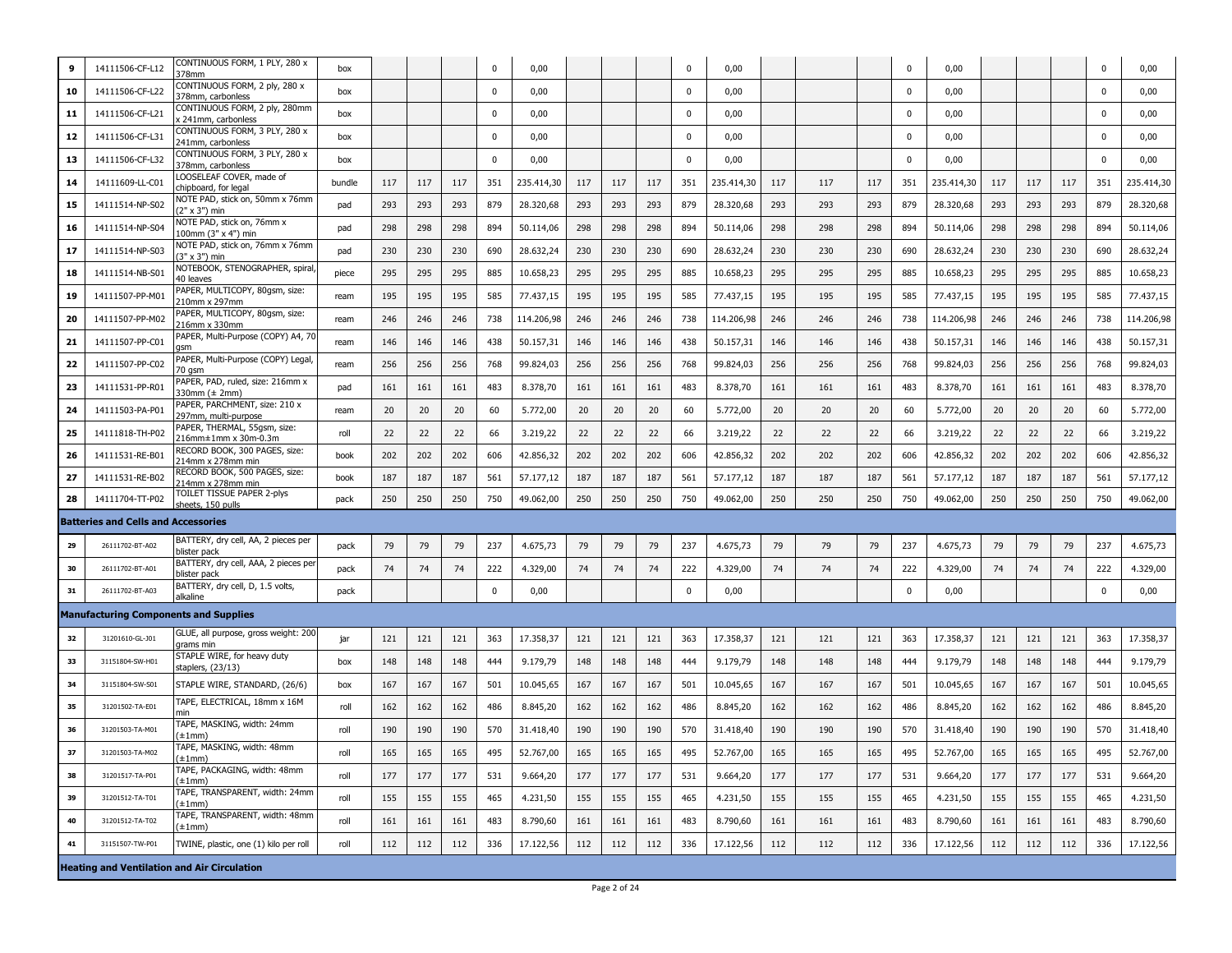| 42 | 40101604-EF-G01                              | ELECTRIC FAN, INDUSTRIAL,<br>ground type, metal blade                                       | unit   |      |      |      | $\mathbf 0$ | 0,00       |      |              |      | $\Omega$    | 0,00       |      |      |      | 0           | 0,00       |      |      |      | $\mathbf{0}$ | 0,00       |
|----|----------------------------------------------|---------------------------------------------------------------------------------------------|--------|------|------|------|-------------|------------|------|--------------|------|-------------|------------|------|------|------|-------------|------------|------|------|------|--------------|------------|
| 43 | 40101604-EF-C01                              | ELECTRIC FAN, ORBIT type, ceiling<br>netal blade                                            | unit   |      |      |      | $\mathbf 0$ | 0,00       |      |              |      | 0           | 0,00       |      |      |      | 0           | 0,00       |      |      |      | 0            | 0,00       |
| 44 | 40101604-EF-S01                              | ELECTRIC FAN, STAND type, plastic<br>ilade                                                  | unit   | 23   | 23   | 23   | 69          | 69.440,72  | 23   | 23           | 23   | 69          | 69.440,72  | 23   | 23   | 23   | 69          | 69.440,72  | 23   | 23   | 23   | 69           | 69.440,72  |
| 45 | 40101604-EF-W01                              | ELECTRIC FAN, WALL type, plastic<br>blade                                                   | unit   | 24   | 24   | 24   | 72          | 48.215,23  | 24   | 24           | 24   | 72          | 48.215,23  | 24   | 24   | 24   | 72          | 48.215,23  | 24   | 24   | 24   | 72           | 48.215,23  |
|    | <b>Lighting and Fixtures and Accessories</b> |                                                                                             |        |      |      |      |             |            |      |              |      |             |            |      |      |      |             |            |      |      |      |              |            |
| 46 | 39101605-FL-T01                              | FLUORESCENT LAMP, 18 WATTS,<br>inear tubular (T8)                                           | piece  | 92   | 92   | 92   | 276         | 11.194,56  | 92   | 92           | 92   | 276         | 11.194,56  | 92   | 92   | 92   | 276         | 11.194,56  | 92   | 92   | 92   | 276          | 11.194,56  |
| 47 | 39101628-LB-L01                              | Ligth Bulb, LED, 7 watts 1 pc in<br>individual box                                          | piece  | 145  | 145  | 145  | 435         | 31.532,28  | 145  | 145          | 145  | 435         | 31.532,28  | 145  | 145  | 145  | 435         | 31.532,28  | 145  | 145  | 145  | 435          | 31.532,28  |
|    |                                              | <b>Measuring and Observing and Testing Equipment</b>                                        |        |      |      |      |             |            |      |              |      |             |            |      |      |      |             |            |      |      |      |              |            |
| 48 | 41111604-RU-P02                              | RULER, plastic, 450mm (18"), width<br>38mm min                                              | piece  | 60   | 60   | 60   | 180         | 2.785,54   | 60   | 60           | 60   | 180         | 2.785,54   | 60   | 60   | 60   | 180         | 2.785,54   | 60   | 60   | 60   | 180          | 2.785,54   |
|    | <b>Cleaning Equipment and Supplies</b>       |                                                                                             |        |      |      |      |             |            |      |              |      |             |            |      |      |      |             |            |      |      |      |              |            |
| 49 | 47131812-AF-A01                              | AIR FRESHENER, aerosol,<br>280ml/150g min                                                   | can    | 120  | 120  | 120  | 360         | 30.981,60  | 120  | 120          | 120  | 360         | 30.981,60  | 120  | 120  | 120  | 360         | 30.981,60  | 120  | 120  | 120  | 360          | 30.981,60  |
| 50 | 47131604-BR-S01                              | BROOM, soft (tambo)                                                                         | piece  | 162  | 162  | 162  | 486         | 63.180,00  | 162  | 162          | 162  | 486         | 63.180,00  | 162  | 162  | 162  | 486         | 63.180,00  | 162  | 162  | 162  | 486          | 63.180,00  |
| 51 | 47131604-BR-T01                              | BROOM, STICK (TING-TING), usable<br>length: 760mm min                                       | piece  | 188  | 188  | 188  | 564         | 17.244,86  | 188  | 188          | 188  | 564         | 17.244,86  | 188  | 188  | 188  | 564         | 17.244,86  | 188  | 188  | 188  | 564          | 17.244,86  |
| 52 | 47131829-TB-C01                              | CLEANER, TOILET BOWL AND<br>URINAL, 900ml-1000ml cap                                        | bottle | 180  | 180  | 180  | 540         | 22.464,00  | 180  | 180          | 180  | 540         | 22.464,00  | 180  | 180  | 180  | 540         | 22.464,00  | 180  | 180  | 180  | 540          | 22.464,00  |
| 53 | 47131805-CL-P01                              | CLEANSER, SCOURING POWDER,<br>350g min./can                                                 | can    | 226  | 226  | 226  | 678         | 16.217,76  | 226  | 226          | 226  | 678         | 16.217,76  | 226  | 226  | 226  | 678         | 16.217,76  | 226  | 226  | 226  | 678          | 16.217,76  |
| 54 | 47131811-DE-B02                              | DETERGENT BAR, 140 grams as<br>oacked                                                       | bar    | 1117 | 1117 | 1117 | 3351        | 26.834,81  | 1117 | 1117         | 1117 | 3351        | 26.834,81  | 1117 | 1117 | 1117 | 3351        | 26.834,81  | 1117 | 1117 | 1117 | 3351         | 26.834,81  |
| 55 | 47131811-DE-P02                              | DETERGENT POWDER, all purpose,<br>l ka                                                      | pack   | 300  | 300  | 300  | 900         | 33.686,64  | 300  | 300          | 300  | 900         | 33.686,64  | 300  | 300  | 300  | 900         | 33.686,64  | 300  | 300  | 300  | 900          | 33.686,64  |
| 56 | 47131803-DS-A01                              | DISINFECTANT SPRAY, aerosol type<br>400-550 grams                                           | can    | 147  | 147  | 147  | 441         | 54.234,18  | 147  | 147          | 147  | 441         | 54.234,18  | 147  | 147  | 147  | 441         | 54.234,18  | 147  | 147  | 147  | 441          | 54.234,18  |
| 57 | 47131601-DU-P01                              | DUST PAN, non-rigid plastic, w/<br>ietachable handle                                        | piece  | 141  | 141  | 141  | 423         | 10.505,29  | 141  | 141          | 141  | 423         | 10.505,29  | 141  | 141  | 141  | 423         | 10.505,29  | 141  | 141  | 141  | 423          | 10.505,29  |
| 58 | 47131802-FW-P02                              | FLOOR WAX, PASTE, RED                                                                       | can    | 182  | 182  | 182  | 546         | 147.070,56 | 182  | 182          | 182  | 546         | 147.070,56 | 182  | 182  | 182  | 546         | 147.070,56 | 182  | 182  | 182  | 546          | 147.070,56 |
| 59 | 47131830-FC-A01                              | FURNITURE CLEANER, aerosol type,<br>300ml min per can                                       | can    | 81   | 81   | 81   | 243         | 21.228,48  | 81   | 81           | 81   | 243         | 21.228,48  | 81   | 81   | 81   | 243         | 21.228,48  | 81   | 81   | 81   | 243          | 21.228,48  |
| 60 | 47121804-MP-B01                              | MOP BUCKET, heavy duty, hard<br>olastic                                                     | unit   | 40   | 40   | 40   | 120         | 229.320,00 | 40   | 40           | 40   | 120         | 229.320,00 | 40   | 40   | 40   | 120         | 229.320,00 | 40   | 40   | 40   | 120          | 229.320,00 |
| 61 | 47131613-MP-H02                              | MOPHANDLE, heavy duty,<br>aluminum, screw type                                              | piece  | 36   | 36   | 36   | 108         | 15.724,80  | 36   | 36           | 36   | 108         | 15.724,80  | 36   | 36   | 36   | 108         | 15.724,80  | 36   | 36   | 36   | 108          | 15.724,80  |
| 62 | 47131619-MP-R01                              | MOPHEAD, made of rayon, weight:<br>400 grams min                                            | piece  | 35   | 35   | 35   | 105         | 11.575,20  | 35   | 35           | 35   | 105         | 11.575,20  | 35   | 35   | 35   | 105         | 11.575,20  | 35   | 35   | 35   | 105          | 11.575,20  |
| 63 | 47131501-RG-C01                              | RAGS, all cotton, 32 pieces per<br>kiloaram min                                             | bundle | 96   | 96   | 96   | 288         | 14.311,07  | 96   | 96           | 96   | 288         | 14.311,07  | 96   | 96   | 96   | 288         | 14.311,07  | 96   | 96   | 96   | 288          | 14.311,07  |
| 64 | 47131602-SC-N01                              | SCOURING PAD, made of synthetic<br>iylon, 140 x 220mm                                       | pack   | 86   | 86   | 86   | 258         | 26.563,68  | 86   | 86           | 86   | 258         | 26.563,68  | 86   | 86   | 86   | 258         | 26.563,68  | 86   | 86   | 86   | 258          | 26.563,68  |
| 65 | 47121701-TB-P04                              | TRASHBAG, plastic, transparent                                                              | roll   | 260  | 260  | 260  | 780         | 109.106,40 | 260  | 260          | 260  | 780         | 109.106,40 | 260  | 260  | 260  | 780         | 109.106,40 | 260  | 260  | 260  | 780          | 109.106,40 |
| 66 | 47121702-WB-P01                              | WASTEBASKET, non-rigid plastic                                                              | piece  | 158  | 158  | 158  | 474         | 11.180,33  | 158  | 158          | 158  | 474         | 11.180,33  | 158  | 158  | 158  | 474         | 11.180,33  | 158  | 158  | 158  | 474          | 11.180,33  |
|    |                                              | <b>Information and Communication Technology (ICT) Equipment and Devices and Accessories</b> |        |      |      |      |             |            |      |              |      |             |            |      |      |      |             |            |      |      |      |              |            |
| 67 | 43211507-DCT-03                              | Desktop Computer, branded                                                                   | unit   |      |      |      | $\mathbf 0$ | 0,00       |      |              |      | 0           | 0,00       |      |      |      | 0           | 0,00       |      |      |      | 0            | 0,00       |
| 69 | 43201827-HD-X02                              | EXTERNAL HARD DRIVE, 1TB,<br>2.5"HDD, USB 3.0                                               | piece  | 21   | 21   | 21   | 63          | 171.662,40 | 21   | 21           | 21   | 63          | 171.662,40 | 21   | 21   | 21   | 63          | 171.662,40 | 21   | 21   | 21   | 63           | 171.662,40 |
| 70 | 43202010-FD-U01                              | FLASH DRIVE, 16 GB capacity                                                                 | piece  | 53   | 53   | 53   | 159         | 43.985,76  | 53   | 53           | 53   | 159         | 43.985,76  | 53   | 53   | 53   | 159         | 43.985,76  | 53   | 53   | 53   | 159          | 43.985,76  |
| 71 | 43211503-LCT-03                              | Laptop Computer, branded                                                                    | unit   |      |      |      | $\mathbf 0$ | 0,00       |      |              |      | $\mathbf 0$ | 0,00       |      |      |      | $\mathbf 0$ | 0,00       |      |      |      | $\mathbf 0$  | 0,00       |
| 72 | 43211708-MO-O01                              | MOUSE, optical, USB connection<br>type                                                      | unit   |      |      |      | $\pmb{0}$   | 0,00       |      |              |      | $\mathbf 0$ | 0,00       |      |      |      | 0           | 0,00       |      |      |      | $\mathbf 0$  | 0,00       |
| 73 | 43212102-PR-D02                              | PRINTER, IMPACT DOT MATRIX, 24<br>pins, 136 column                                          | unit   |      |      |      | $\pmb{0}$   | 0,00       |      |              |      | $\mathbf 0$ | 0,00       |      |      |      | 0           | 0,00       |      |      |      | $\mathbf 0$  | 0,00       |
| 74 | 43212102-PR-D01                              | PRINTER, IMPACT DOT MATRIX, 9<br>pins, 80 columns                                           | unit   |      |      |      | $\mathbf 0$ | 0,00       |      | Page 3 of 24 |      | 0           | 0,00       |      |      |      | 0           | 0,00       |      |      |      | 0            | 0,00       |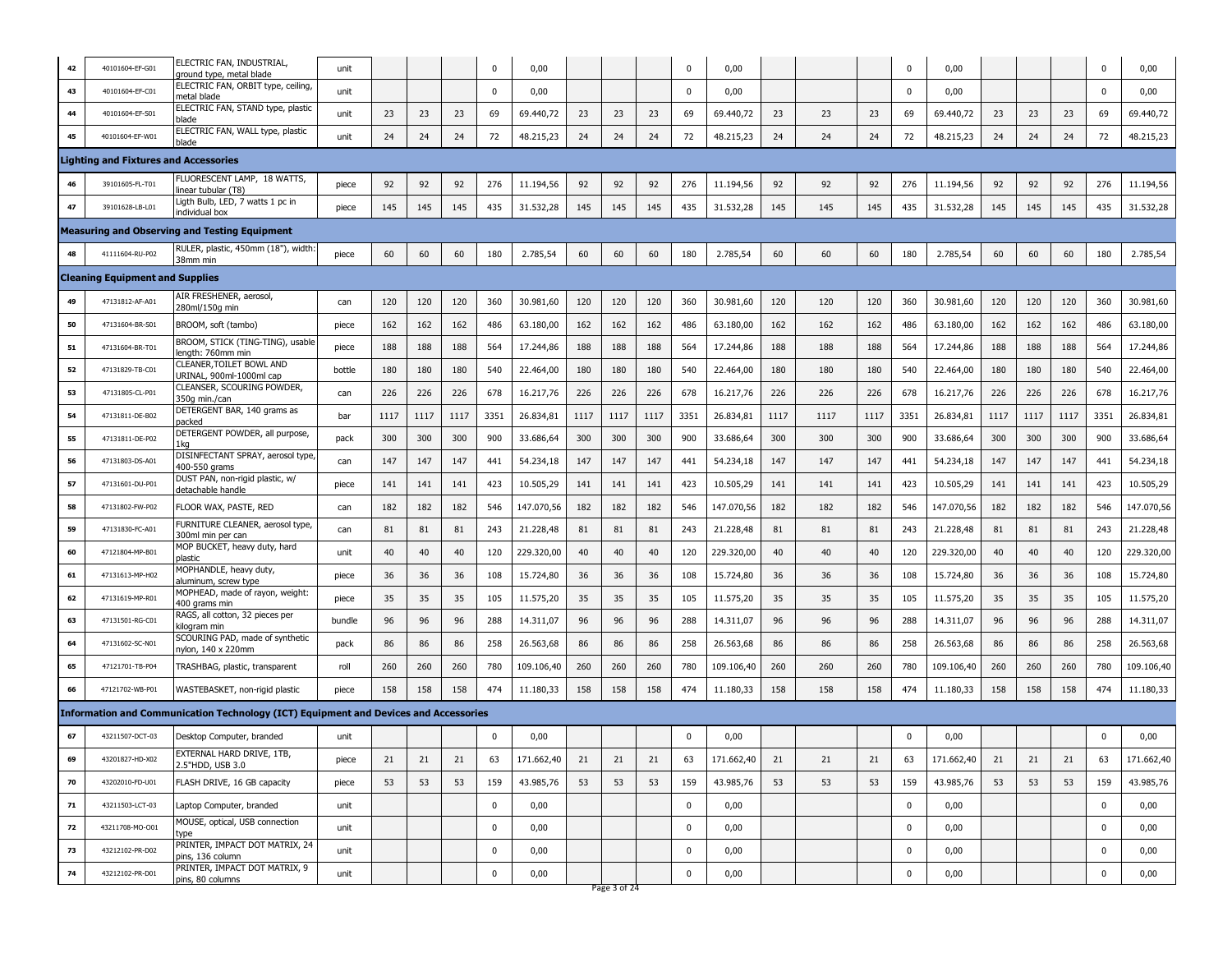| 75  | 43212105-PR-L01 | PRINTER, LASER, monochrome,<br>network-ready           | unit   |     |     |     | 0   | 0,00       |     |     |     | $\mathbf{0}$ | 0,00       |     |     |     | 0   | 0,00       |     |     |     | 0   | 0,00       |
|-----|-----------------|--------------------------------------------------------|--------|-----|-----|-----|-----|------------|-----|-----|-----|--------------|------------|-----|-----|-----|-----|------------|-----|-----|-----|-----|------------|
|     |                 | <b>Office Equipment and Accessories and Supplies</b>   |        |     |     |     |     |            |     |     |     |              |            |     |     |     |     |            |     |     |     |     |            |
| 76  | 44121710-CH-W01 | CHALK, molded, white, dustless,<br>length: 78mm min    | box    | 45  | 45  | 45  | 135 | 3.466,48   | 45  | 45  | 45  | 135          | 3.466,48   | 45  | 45  | 45  | 135 | 3.466,48   | 45  | 45  | 45  | 135 | 3.466,48   |
| 77  | 44122105-BF-C01 | CLIP, BACKFOLD, all metal,<br>clamping: 19mm (-1mm)    | box    | 102 | 102 | 102 | 306 | 2.316,79   | 102 | 102 | 102 | 306          | 2.316,79   | 102 | 102 | 102 | 306 | 2.316,79   | 102 | 102 | 102 | 306 | 2.316,79   |
| 78  | 44122105-BF-C02 | CLIP, BACKFOLD, all metal,<br>clamping: 25mm (-1mm)    | box    | 97  | 97  | 97  | 291 | 3.898,00   | 97  | 97  | 97  | 291          | 3.898,00   | 97  | 97  | 97  | 291 | 3.898,00   | 97  | 97  | 97  | 291 | 3.898,00   |
| 79  | 44122105-BF-C03 | CLIP, BACKFOLD, all metal,<br>clamping: 32mm (-1mm)    | box    | 90  | 90  | 90  | 270 | 5.548,61   | 90  | 90  | 90  | 270          | 5.548,61   | 90  | 90  | 90  | 270 | 5.548,61   | 90  | 90  | 90  | 270 | 5.548,61   |
| 80  | 44122105-BF-C04 | CLIP, BACKFOLD, all metal,<br>clamping: 50mm (-1mm)    | box    | 82  | 82  | 82  | 246 | 9.721,92   | 82  | 82  | 82  | 246          | 9.721,92   | 82  | 82  | 82  | 246 | 9.721,92   | 82  | 82  | 82  | 246 | 9.721,92   |
| 81  | 44121801-CT-R01 | CORRECTION TAPE, film base type<br>UL 6m min           | piece  | 164 | 164 | 164 | 492 | 8.637,16   | 164 | 164 | 164 | 492          | 8.637,16   | 164 | 164 | 164 | 492 | 8.637,16   | 164 | 164 | 164 | 492 | 8.637,16   |
| 82  | 44111515-DF-B01 | DATA FILE BOX, made of chipboard,<br>with closed ends  | piece  | 141 | 141 | 141 | 423 | 29.518,63  | 141 | 141 | 141 | 423          | 29.518,63  | 141 | 141 | 141 | 423 | 29.518,63  | 141 | 141 | 141 | 423 | 29.518,63  |
| 83  | 44122011-DF-F01 | DATA FOLDER, made of chipboard,<br>taglia lock         | piece  | 136 | 136 | 136 | 408 | 28.005,12  | 136 | 136 | 136 | 408          | 28.005,12  | 136 | 136 | 136 | 408 | 28.005,12  | 136 | 136 | 136 | 408 | 28.005,12  |
| 84  | 44121506-EN-D01 | ENVELOPE, DOCUMENTARY, for A4<br>size document         | box    | 79  | 79  | 79  | 237 | 96.728,61  | 79  | 79  | 79  | 237          | 96.728,61  | 79  | 79  | 79  | 237 | 96.728,61  | 79  | 79  | 79  | 237 | 96.728,61  |
| 85  | 44121506-EN-D02 | ENVELOPE, DOCUMENTARY, for<br>legal size document      | box    | 190 | 190 | 190 | 570 | 295.303,32 | 190 | 190 | 190 | 570          | 295.303,32 | 190 | 190 | 190 | 570 | 295.303,32 | 190 | 190 | 190 | 570 | 295.303,32 |
| 86  | 44121506-EN-X01 | ENVELOPE, EXPANDING,<br>KRAFTBOARD, for legal size doc | box    | 103 | 103 | 103 | 309 | 228.165,60 | 103 | 103 | 103 | 309          | 228.165,60 | 103 | 103 | 103 | 309 | 228.165,60 | 103 | 103 | 103 | 309 | 228.165,60 |
| 87  | 44121506-EN-X02 | ENVELOPE, EXPANDING, PLASTIC,<br>0.50mm thickness min  | piece  | 282 | 282 | 282 | 846 | 25.796,91  | 282 | 282 | 282 | 846          | 25.796,91  | 282 | 282 | 282 | 846 | 25.796,91  | 282 | 282 | 282 | 846 | 25.796,91  |
| 88  | 44121506-EN-M02 | ENVELOPE, MAILING, white, 80gsm<br>5%)                 | box    | 44  | 44  | 44  | 132 | 43.380,48  | 44  | 44  | 44  | 132          | 43.380,48  | 44  | 44  | 44  | 132 | 43.380,48  | 44  | 44  | 44  | 132 | 43.380,48  |
| 89  | 44121504-EN-W02 | ENVELOPE, mailing, white, with<br>window               | box    | 44  | 44  | 44  | 132 | 54.225,60  | 44  | 44  | 44  | 132          | 54.225,60  | 44  | 44  | 44  | 132 | 54.225,60  | 44  | 44  | 44  | 132 | 54.225,60  |
| 90  | 44111912-ER-B01 | ERASER, FELT, for<br>blackboard/whiteboard             | piece  | 84  | 84  | 84  | 252 | 2.799,01   | 84  | 84  | 84  | 252          | 2.799,01   | 84  | 84  | 84  | 252 | 2.799,01   | 84  | 84  | 84  | 252 | 2.799,01   |
| 91  | 44122118-FA-P01 | FASTENER, METAL, 70mm between<br>pronas                | box    | 102 | 102 | 102 | 306 | 24.148,05  | 102 | 102 | 102 | 306          | 24.148,05  | 102 | 102 | 102 | 306 | 24.148,05  | 102 | 102 | 102 | 306 | 24.148,05  |
| 92  | 44111515-FO-X01 | FILE ORGANIZER, expanding,<br>plastic, 12 pockets      | piece  | 154 | 154 | 154 | 462 | 32.619,79  | 154 | 154 | 154 | 462          | 32.619,79  | 154 | 154 | 154 | 462 | 32.619,79  | 154 | 154 | 154 | 462 | 32.619,79  |
| 93  | 44122018-FT-D01 | FILE TAB DIVIDER, bristol board, for                   | set    | 112 | 112 | 112 | 336 | 4.193,28   | 112 | 112 | 112 | 336          | 4.193,28   | 112 | 112 | 112 | 336 | 4.193,28   | 112 | 112 | 112 | 336 | 4.193,28   |
| 94  | 44122018-FT-D02 | FILE TAB DIVIDER, bristol board, for<br>egal           | set    | 126 | 126 | 126 | 378 | 6.289,92   | 126 | 126 | 126 | 378          | 6.289,92   | 126 | 126 | 126 | 378 | 6.289,92   | 126 | 126 | 126 | 378 | 6.289,92   |
| 95  | 44122011-FO-F01 | FOLDER, FANCY, for A4 size<br>documents                | bundle | 61  | 61  | 61  | 183 | 46.352,44  | 61  | 61  | 61  | 183          | 46.352,44  | 61  | 61  | 61  | 183 | 46.352,44  | 61  | 61  | 61  | 183 | 46.352,44  |
| 96  | 44122011-FO-F02 | FOLDER, FANCY, for legal size<br>documents             | bundle | 120 | 120 | 120 | 360 | 104.832,00 | 120 | 120 | 120 | 360          | 104.832,00 | 120 | 120 | 120 | 360 | 104.832,00 | 120 | 120 | 120 | 360 | 104.832,00 |
| 97  | 44122011-FO-L01 | FOLDER, L-TYPE, PLASTIC, for A4<br>size documents      | pack   | 74  | 74  | 74  | 222 | 37.979,76  | 74  | 74  | 74  | 222          | 37.979,76  | 74  | 74  | 74  | 222 | 37.979,76  | 74  | 74  | 74  | 222 | 37.979,76  |
| 98  | 44122011-FO-L02 | FOLDER, L-TYPE, PLASTIC, for legal<br>size documents   | pack   | 86  | 86  | 86  | 258 | 55.139,76  | 86  | 86  | 86  | 258          | 55.139,76  | 86  | 86  | 86  | 258 | 55.139,76  | 86  | 86  | 86  | 258 | 55.139,76  |
| 99  | 44122027-FO-P01 | OLDER, PRESSBOARD, size:<br>240mm x 370mm (-5mm)       | box    | 62  | 62  | 62  | 186 | 138.889,92 | 62  | 62  | 62  | 186          | 138.889,92 | 62  | 62  | 62  | 186 | 138.889,92 | 62  | 62  | 62  | 186 | 138.889,92 |
| 100 | 44122011-FO-T03 | FOLDER, TAGBOARD, for A4 size<br>documents             | pack   | 60  | 60  | 60  | 180 | 39.124,80  | 60  | 60  | 60  | 180          | 39.124,80  | 60  | 60  | 60  | 180 | 39.124,80  | 60  | 60  | 60  | 180 | 39.124,80  |
| 101 | 44122011-FO-T04 | FOLDER, TAGBOARD, for legal size<br>documents          | pack   | 112 | 112 | 112 | 336 | 93.957,43  | 112 | 112 | 112 | 336          | 93.957,43  | 112 | 112 | 112 | 336 | 93.957,43  | 112 | 112 | 112 | 336 | 93.957,43  |
| 102 | 44122008-IT-T01 | INDEX TAB, self-adhesive,<br>transparent               | box    | 80  | 80  | 80  | 240 | 12.450,05  | 80  | 80  | 80  | 240          | 12.450,05  | 80  | 80  | 80  | 240 | 12.450,05  | 80  | 80  | 80  | 240 | 12.450,05  |
| 103 | 44111515-MF-B02 | MAGAZINE FILE BOX, LARGE size,<br>nade of chipboard    | piece  | 66  | 66  | 66  | 198 | 8.236,80   | 66  | 66  | 66  | 198          | 8.236,80   | 66  | 66  | 66  | 198 | 8.236,80   | 66  | 66  | 66  | 198 | 8.236,80   |
| 104 | 44121716-MA-F01 | MARKER, FLUORESCENT, 3 assorted<br>colors per set      | set    | 224 | 224 | 224 | 672 | 25.019,90  | 224 | 224 | 224 | 672          | 25.019,90  | 224 | 224 | 224 | 672 | 25.019,90  | 224 | 224 | 224 | 672 | 25.019,90  |
| 105 | 44121708-MW-B01 | MARKER, whiteboard, black, felt tip,<br>bullet type    | piece  | 224 | 224 | 224 | 672 | 6.925,90   | 224 | 224 | 224 | 672          | 6.925,90   | 224 | 224 | 224 | 672 | 6.925,90   | 224 | 224 | 224 | 672 | 6.925,90   |
| 106 | 44121708-MW-B02 | MARKER, whiteboard, blue, felt tip,<br>bullet type     | piece  | 204 | 204 | 204 | 612 | 6.307,52   | 204 | 204 | 204 | 612          | 6.307,52   | 204 | 204 | 204 | 612 | 6.307,52   | 204 | 204 | 204 | 612 | 6.307,52   |
| 107 | 44121708-MW-B03 | MARKER, whiteboard, red, felt tip,<br>bullet type      | piece  | 192 | 192 | 192 | 576 | 5.936,49   | 192 | 192 | 192 | 576          | 5.936,49   | 192 | 192 | 192 | 576 | 5.936,49   | 192 | 192 | 192 | 576 | 5.936,49   |
| 108 | 44121708-MP-B01 | MARKER, PERMANENT, bullet type,<br>black               | piece  | 233 | 233 | 233 | 699 | 6.746,19   | 233 | 233 | 233 | 699          | 6.746,19   | 233 | 233 | 233 | 699 | 6.746,19   | 233 | 233 | 233 | 699 | 6.746,19   |
| 109 | 44121708-MP-B02 | MARKER, PERMANENT, bullet type,<br>blue                | piece  | 218 | 218 | 218 | 654 | 6.311,88   | 218 | 218 | 218 | 654          | 6.311,88   | 218 | 218 | 218 | 654 | 6.311,88   | 218 | 218 | 218 | 654 | 6.311,88   |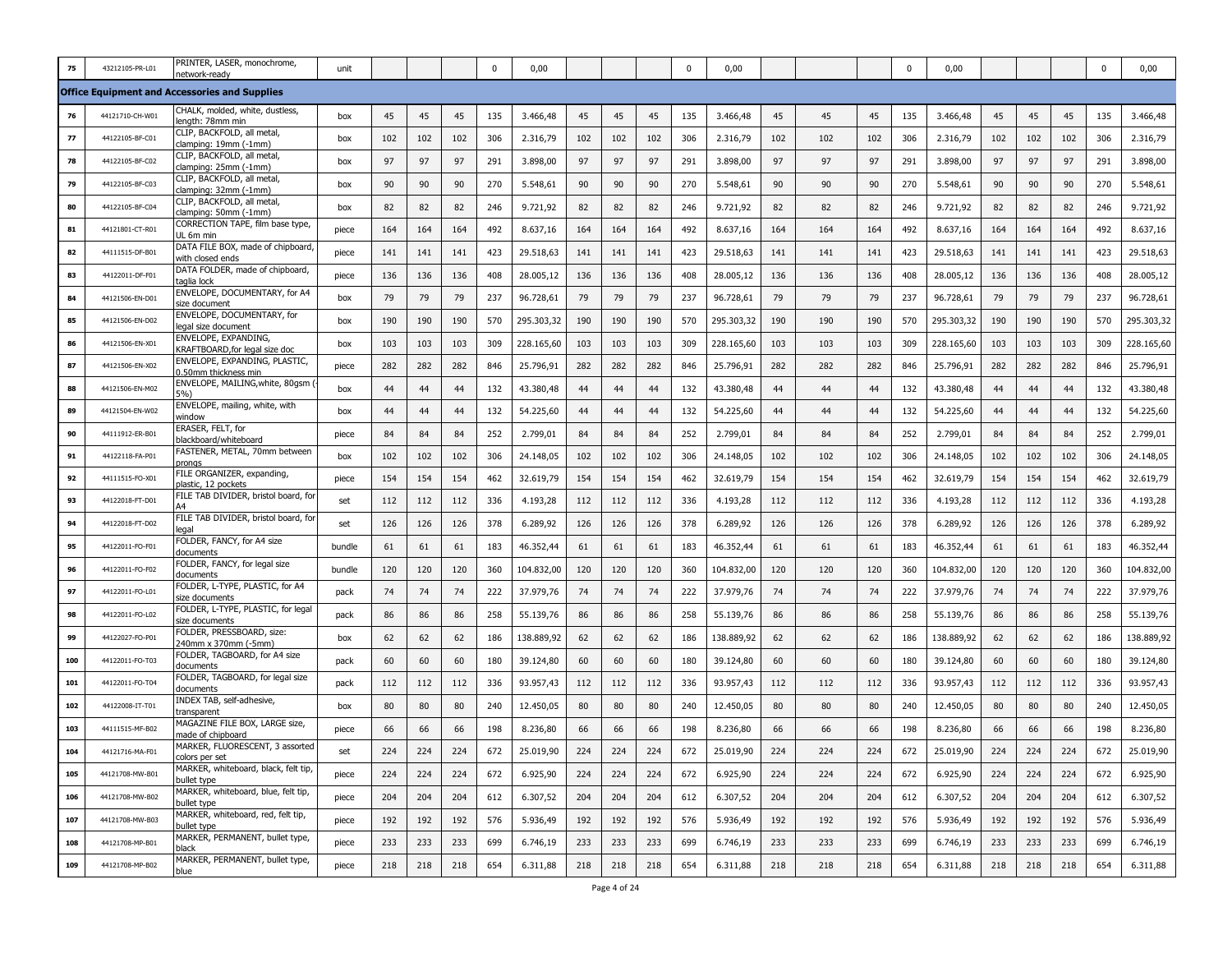| 110 | 44121708-MP-B03 | MARKER, PERMANENT, bullet type,                           | piece  | 205            | 205            | 205            | 615         | 5.935,49   | 205            | 205            | 205            | 615         | 5.935,49   | 205            | 205            | 205            | 615         | 5.935,49   | 205            | 205            | 205            | 615         | 5.935,49   |
|-----|-----------------|-----------------------------------------------------------|--------|----------------|----------------|----------------|-------------|------------|----------------|----------------|----------------|-------------|------------|----------------|----------------|----------------|-------------|------------|----------------|----------------|----------------|-------------|------------|
| 111 | 44122104-PC-G01 | PAPER CLIP, vinyl/plastic coat,<br>length: 32mm min       | box    | 146            | 146            | 146            | 438         | 2.619,24   | 146            | 146            | 146            | 438         | 2.619,24   | 146            | 146            | 146            | 438         | 2.619,24   | 146            | 146            | 146            | 438         | 2.619,24   |
| 112 | 44122104-PC-J02 | PAPER CLIP, vinyl/plastic coat,<br>ength: 48mm min        | box    | 149            | 149            | 149            | 447         | 5.694,78   | 149            | 149            | 149            | 447         | 5.694,78   | 149            | 149            | 149            | 447         | 5.694,78   | 149            | 149            | 149            | 447         | 5.694,78   |
| 113 | 44121706-PE-L01 | PENCIL, lead, w/ eraser, wood<br>cased, hardness: HB      | box    | 180            | 180            | 180            | 540         | 11.226,38  | 180            | 180            | 180            | 540         | 11.226,38  | 180            | 180            | 180            | 540         | 11.226,38  | 180            | 180            | 180            | 540         | 11.226,38  |
| 114 | 44122037-RB-P10 | RING BINDER, 80 rings, plastic,<br>32mm x 1.12m           | bundle | 5              | 5              | 5              | 15          | 3.024,53   | 5              | 5              | 5              | 15          | 3.024,53   | 5              | 5              | 5              | 15          | 3.024,53   | 5              | 5              | 5              | 15          | 3.024,53   |
| 115 | 44122101-RU-B01 | RUBBER BAND, 70mm min lay flat<br>length (#18)            | box    | 59             | 59             | 59             | 177         | 17.119,44  | 59             | 59             | 59             | 177         | 17.119,44  | 59             | 59             | 59             | 177         | 17.119,44  | 59             | 59             | 59             | 177         | 17.119,44  |
| 116 | 44121905-SP-F01 | STAMP PAD, FELT, bed dimension:<br>60mm x 100mm min       | piece  | 125            | 125            | 125            | 375         | 10.374,00  | 125            | 125            | 125            | 375         | 10.374,00  | 125            | 125            | 125            | 375         | 10.374,00  | 125            | 125            | 125            | 375         | 10.374,00  |
| 117 | 44121612-BL-H01 | CUTTER BLADE, for heavy duty<br>cutter                    | piece  | 152            | 152            | 152            | 456         | 5.368,40   | 152            | 152            | 152            | 456         | 5.368,40   | 152            | 152            | 152            | 456         | 5.368,40   | 152            | 152            | 152            | 456         | 5.368,40   |
| 118 | 44121612-CU-H01 | CUTTER KNIFE, for general purpose                         | piece  | 132            | 132            | 132            | 396         | 10.851,98  | 132            | 132            | 132            | 396         | 10.851,98  | 132            | 132            | 132            | 396         | 10.851,98  | 132            | 132            | 132            | 396         | 10.851,98  |
| 119 | 44103202-DS-M01 | DATING AND STAMPING MACHINE,<br>heavy duty                | piece  | 36             | 36             | 36             | 108         | 51.664,95  | 36             | 36             | 36             | 108         | 51.664,95  | 36             | 36             | 36             | 108         | 51.664,95  | 36             | 36             | 36             | 108         | 51.664,95  |
| 120 | 44121619-PS-M01 | PENCIL SHARPENER, manual, single<br>cutter head           | piece  | 67             | 67             | 67             | 201         | 37.627,20  | 67             | 67             | 67             | 201         | 37.627,20  | 67             | 67             | 67             | 201         | 37.627,20  | 67             | 67             | 67             | 201         | 37.627,20  |
| 121 | 44101602-PU-P01 | PUNCHER, paper, heavy duty, with<br>two hole guide        | piece  | 56             | 56             | 56             | 168         | 22.168,47  | 56             | 56             | 56             | 168         | 22.168,47  | 56             | 56             | 56             | 168         | 22.168,47  | 56             | 56             | 56             | 168         | 22.168,47  |
| 122 | 44121618-SS-S01 | SCISSORS, symmetrical, blade<br>length: 65mm min          | pair   | 107            | 107            | 107            | 321         | 5.007,60   | 107            | 107            | 107            | 321         | 5.007,60   | 107            | 107            | 107            | 321         | 5.007,60   | 107            | 107            | 107            | 321         | 5.007,60   |
| 123 | 44121615-ST-S01 | STAPLER, STANDARD TYPE, load<br>cap: 200 staples min      | piece  | 83             | 83             | 83             | 249         | 20.457,84  | 83             | 83             | 83             | 249         | 20.457,84  | 83             | 83             | 83             | 249         | 20.457,84  | 83             | 83             | 83             | 249         | 20.457,84  |
| 124 | 44121615-ST-B01 | STAPLER, BINDER TYPE, heavy<br>duty, desktop              | unit   | 42             | 42             | 42             | 126         | 110.728,80 | 42             | 42             | 42             | 126         | 110.728,80 | 42             | 42             | 42             | 126         | 110.728,80 | 42             | 42             | 42             | 126         | 110.728,80 |
| 125 | 44121613-SR-P01 | STAPLE REMOVER, PLIER-TYPE                                | piece  | 79             | 79             | 79             | 237         | 4.308,47   | 79             | 79             | 79             | 237         | 4.308,47   | 79             | 79             | 79             | 237         | 4.308,47   | 79             | 79             | 79             | 237         | 4.308,47   |
| 126 | 44121605-TD-T01 | TAPE DISPENSER, TABLE TOP, for<br>24mm width tape         | piece  | 61             | 61             | 61             | 183         | 10.216,38  | 61             | 61             | 61             | 183         | 10.216,38  | 61             | 61             | 61             | 183         | 10.216,38  | 61             | 61             | 61             | 183         | 10.216,38  |
| 127 | 44101602-PB-M01 | <b>BINDING AND PUNCHING</b><br>MACHINE, binding cap: 50mm | unit   | $\overline{2}$ | $\overline{2}$ | $\overline{2}$ | 6           | 62.400,00  | $\overline{2}$ | $\overline{2}$ | $\overline{2}$ | 6           | 62.400,00  | $\overline{2}$ | $\overline{2}$ | $\overline{2}$ | 6           | 62.400,00  | $\overline{2}$ | $\overline{2}$ | $\overline{2}$ | 6           | 62.400,00  |
| 128 | 44101807-CA-C01 | CALCULATOR, compact, 12 digits                            | unit   | 22             | 22             | 22             | 66          | 8.923,20   | 22             | 22             | 22             | 66          | 8.923,20   | 22             | 22             | 22             | 66          | 8.923,20   | 22             | 22             | 22             | 66          | 8.923,20   |
| 129 | 44101714-FX-M01 | FACSIMILE MACHINE, uses thermal<br>paper                  | unit   |                |                |                | $\mathbf 0$ | 0,00       |                |                |                | 0           | 0,00       |                |                |                | 0           | 0,00       |                |                |                | $\mathbf 0$ | 0,00       |
| 130 | 44101601-PT-M01 | PAPER TRIMMER/CUTTING<br>MACHINE, max paper size: B4      | unit   |                |                |                | $\mathbf 0$ | 0,00       |                |                |                | 0           | 0,00       |                |                |                | 0           | 0,00       |                |                |                | 0           | 0,00       |
| 131 | 44101603-PS-M01 | PAPER SHREDDER, cutting width:<br>3mm-4mm (Entry Level)   | unit   |                |                |                | 0           | 0,00       |                |                |                | 0           | 0,00       |                |                |                | 0           | 0,00       |                |                |                | 0           | 0,00       |
| 132 | 44101603-PS-M02 | PAPER SHREDDER, cutting width:<br>3mm-4mm (Mid-Level)     | unit   |                |                |                | 0           | 0,00       |                |                |                | 0           | 0,00       |                |                |                | 0           | 0,00       |                |                |                | 0           | 0,00       |
|     |                 | <b>Printer or Facsimile or Photocopier Supplies</b>       |        |                |                |                |             |            |                |                |                |             |            |                |                |                |             |            |                |                |                |             |            |
| 133 | 44103109-BR-D05 | DRUM CART, BROTHER DR-3455                                | cart   |                |                |                | $\mathbf 0$ | 0,00       |                |                |                | $\mathbf 0$ | 0,00       |                |                |                | 0           | 0,00       |                |                |                | $\mathbf 0$ | 0,00       |
| 134 | 44103105-CA-C04 | INK CART, CANON CL-741, Col.                              | cart   |                |                |                | 0           | 0,00       |                |                |                | 0           | 0,00       |                |                |                | 0           | 0,00       |                |                |                | 0           | 0,00       |
| 135 | 44103105-CA-C02 | INK CART, CANON CL-811, Colored                           | cart   |                |                |                | 0           | 0,00       |                |                |                | 0           | 0,00       |                |                |                | 0           | 0,00       |                |                |                | 0           | 0,00       |
| 136 | 44103105-CA-B04 | INK CART, CANON PG-740, Black                             | cart   |                |                |                | 0           | 0,00       |                |                |                | $\mathbf 0$ | 0,00       |                |                |                | 0           | 0,00       |                |                |                | 0           | 0,00       |
| 137 | 44103105-CA-B02 | INK CART, CANON PG-810, Black                             | cart   |                |                |                | $^{\circ}$  | 0,00       |                |                |                | $\mathbf 0$ | 0,00       |                |                |                | 0           | 0,00       |                |                |                | 0           | 0,00       |
| 138 | 44103105-EP-B17 | INK CART, EPSON C13T664100<br>(T6641), Black              | cart   | 136            | 136            | 136            | 408         | 103.958,40 | 136            | 136            | 136            | 408         | 103.958,40 | 136            | 136            | 136            | 408         | 103.958,40 | 136            | 136            | 136            | 408         | 103.958,40 |
| 139 | 44103105-EP-C17 | INK CART, EPSON C13T664200<br>(T6642), Cyan               | cart   | 120            | 120            | 120            | 360         | 91.728,00  | 120            | 120            | 120            | 360         | 91.728,00  | 120            | 120            | 120            | 360         | 91.728,00  | 120            | 120            | 120            | 360         | 91.728,00  |
| 140 | 44103105-EP-M17 | INK CART, EPSON C13T664300<br>(T6643), Magenta            | cart   | 118            | 118            | 118            | 354         | 90.199,20  | 118            | 118            | 118            | 354         | 90.199,20  | 118            | 118            | 118            | 354         | 90.199,20  | 118            | 118            | 118            | 354         | 90.199,20  |
| 141 | 44103105-EP-Y17 | INK CART, EPSON C13T664400<br>(T6644), Yellow             | cart   | 118            | 118            | 118            | 354         | 90.199,20  | 118            | 118            | 118            | 354         | 90.199,20  | 118            | 118            | 118            | 354         | 90.199,20  | 118            | 118            | 118            | 354         | 90.199,20  |
| 142 | 44103105-HP-B40 | INK CART, HP C2P04AA (HP62)<br>Black                      | cart   |                |                |                | $\mathbf 0$ | 0,00       |                |                |                | $\mathbf 0$ | 0,00       |                |                |                | $\mathbf 0$ | 0,00       |                |                |                | $\mathbf 0$ | 0,00       |
| 143 | 44103105-HP-T40 | INK CART, HP C2P06AA (HP62) Tri-<br>color                 | cart   |                |                |                | $\mathbf 0$ | 0,00       |                |                |                | 0           | 0,00       |                |                |                | 0           | 0,00       |                |                |                | 0           | 0,00       |
| 144 | 44103105-HP-B09 | INK CART, HP C9351AA, (HP21),<br>Black                    | cart   |                |                |                | $\mathbf 0$ | 0,00       |                |                |                | $\mathbf 0$ | 0,00       |                |                |                | 0           | 0,00       |                |                |                | 0           | 0,00       |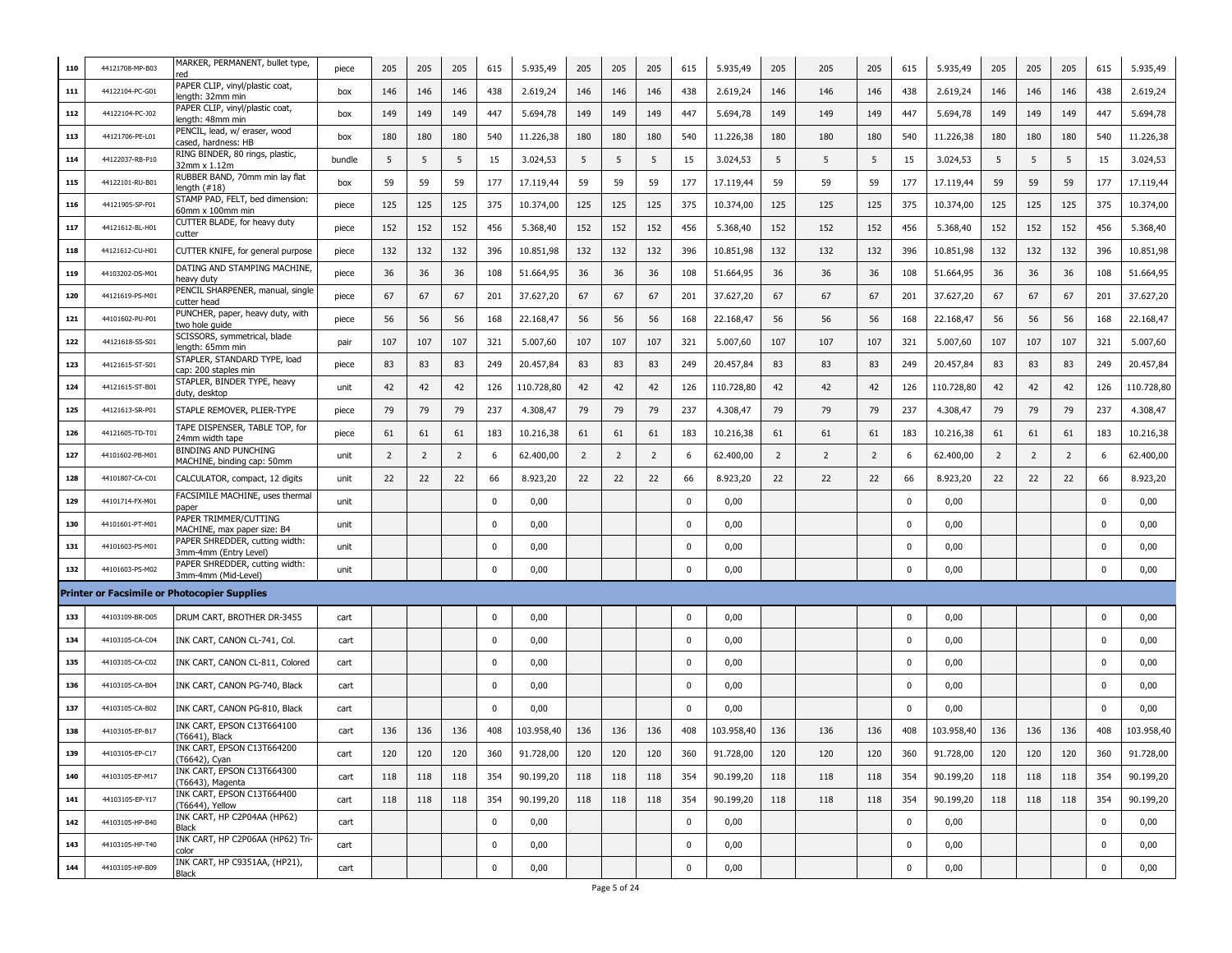| 145 | 44103105-HP-T10 | INK CART, HP C9352AA, (HP22), Tri<br>color      | cart |  | 0           | 0,00 |  | 0           | 0,00 |  | $\mathbf 0$ | 0,00 |  | 0           | 0,00 |
|-----|-----------------|-------------------------------------------------|------|--|-------------|------|--|-------------|------|--|-------------|------|--|-------------|------|
| 146 | 44103105-HP-T30 | INK CART, HP C9363WA, (HP97),<br>Tri-color      | cart |  | 0           | 0,00 |  | $\mathbf 0$ | 0,00 |  | 0           | 0,00 |  | $\mathbf 0$ | 0,00 |
| 147 | 44103105-HP-P48 | INK CART, HP C9397A (HP72) 69ml<br>Photo Black  | cart |  | $\mathbf 0$ | 0,00 |  | $\mathbf 0$ | 0,00 |  | $\mathbf 0$ | 0,00 |  | $\mathbf 0$ | 0,00 |
| 148 | 44103105-HP-C48 | INK CART, HP C9398A (HP72) 69ml<br>Cyan         | cart |  | $\mathbf 0$ | 0,00 |  | $\mathbf 0$ | 0,00 |  | $\mathbf 0$ | 0,00 |  | $\mathbf 0$ | 0,00 |
| 149 | 44103105-HP-M48 | INK CART, HP C9399A (HP72) 69ml<br>Magenta      | cart |  | 0           | 0,00 |  | $\mathbf 0$ | 0,00 |  | 0           | 0,00 |  | $\mathbf 0$ | 0,00 |
| 150 | 44103105-HP-Y48 | INK CART, HP C9400A (HP72) 69ml<br>Yellow       | cart |  | 0           | 0,00 |  | $\pmb{0}$   | 0,00 |  | $\mathbf 0$ | 0,00 |  | $\mathbf 0$ | 0,00 |
| 151 | 44103105-HP-G48 | INK CART, HP C9401A (HP72) 69ml<br>Gray         | cart |  | $\mathbf 0$ | 0,00 |  | $\pmb{0}$   | 0,00 |  | $\mathbf 0$ | 0,00 |  | $\mathbf 0$ | 0,00 |
| 152 | 44103105-HP-B48 | INK CART, HP C9403A (HP72)<br>130ml Matte Black | cart |  | $\mathbf 0$ | 0,00 |  | $\pmb{0}$   | 0,00 |  | $\mathbf 0$ | 0,00 |  | $\mathbf 0$ | 0,00 |
| 153 | 44103105-HP-B17 | INK CART, HP CC640WA, (HP60),<br>Black          | cart |  | 0           | 0,00 |  | $\mathbf 0$ | 0,00 |  | 0           | 0,00 |  | $\mathbf 0$ | 0,00 |
| 154 | 44103105-HP-T17 | INK CART, HP CC643WA, (HP60),<br>Tri-color      | cart |  | 0           | 0,00 |  | $\pmb{0}$   | 0,00 |  | 0           | 0,00 |  | $\mathbf 0$ | 0,00 |
| 155 | 44103105-HP-B35 | INK CART, HP CD887AA, (HP703),<br><b>Black</b>  | cart |  | $\mathbf 0$ | 0,00 |  | $\mathbf 0$ | 0,00 |  | $\mathbf 0$ | 0,00 |  | $\mathbf 0$ | 0,00 |
| 156 | 44103105-HP-T35 | INK CART, HP CD888AA, (HP703),<br>Tri-color     | cart |  | $\mathbf 0$ | 0,00 |  | $\mathbf 0$ | 0,00 |  | $\mathbf 0$ | 0,00 |  | $\mathbf 0$ | 0,00 |
| 157 | 44103105-HX-C40 | INK CART, HP CD972AA, (HP<br>920XL), Cyan       | cart |  | $\mathbf 0$ | 0,00 |  | $\mathbf 0$ | 0,00 |  | $\mathbf 0$ | 0,00 |  | $\mathbf 0$ | 0,00 |
| 158 | 44103105-HX-M40 | INK CART, HP CD973AA, (HP<br>920XL), Magenta    | cart |  | 0           | 0,00 |  | $\mathbf 0$ | 0,00 |  | 0           | 0,00 |  | $\mathbf 0$ | 0,00 |
| 159 | 44103105-HX-Y40 | INK CART, HP CD974AA, (HP<br>920XL), Yellow     | cart |  | 0           | 0,00 |  | $\pmb{0}$   | 0,00 |  | $\mathbf 0$ | 0,00 |  | $\mathbf 0$ | 0,00 |
| 160 | 44103105-HX-B40 | INK CART, HP CD975AA, (HP<br>920XL), Black      | cart |  | $\mathbf 0$ | 0,00 |  | $\mathbf 0$ | 0,00 |  | $\mathbf 0$ | 0,00 |  | $\mathbf 0$ | 0,00 |
| 161 | 44103105-HP-B20 | INK CART, HP CH561WA, (HP61),<br>Black          | cart |  | $\mathbf 0$ | 0,00 |  | $\mathbf 0$ | 0,00 |  | $\mathbf 0$ | 0,00 |  | $\mathbf 0$ | 0,00 |
| 162 | 44103105-HP-T20 | INK CART, HP CH562WA, (HP61),<br>Tricolor       | cart |  | 0           | 0,00 |  | $\mathbf 0$ | 0,00 |  | 0           | 0,00 |  | 0           | 0,00 |
| 163 | 44103105-HP-B49 | INK CART, HP CH565A (HP82) Black                | cart |  | 0           | 0,00 |  | $\pmb{0}$   | 0,00 |  | 0           | 0,00 |  | $\mathbf 0$ | 0,00 |
| 164 | 44103105-HP-C49 | INK CART, HP CH566A (HP82) Cyan                 | cart |  | $\mathbf 0$ | 0,00 |  | $\mathbf 0$ | 0,00 |  | $\mathbf 0$ | 0,00 |  | $\mathbf 0$ | 0,00 |
| 165 | 44103105-HP-M49 | INK CART, HP CH567A (HP82)<br>Magenta           | cart |  | $\mathbf 0$ | 0,00 |  | $\mathbf 0$ | 0,00 |  | 0           | 0,00 |  | $\mathbf 0$ | 0,00 |
| 166 | 44103105-HP-Y49 | INK CART, HP CH568A (HP82)<br>Yellow            | cart |  | 0           | 0,00 |  | $\mathbf 0$ | 0,00 |  | 0           | 0,00 |  | $\mathbf 0$ | 0,00 |
| 167 | 44103105-HX-B43 | INK CART, HP CN045AA,<br>(HP950XL), Black       | cart |  | 0           | 0,00 |  | $\pmb{0}$   | 0,00 |  | 0           | 0,00 |  | $\mathbf 0$ | 0,00 |
| 168 | 44103105-HX-C43 | INK CART, HP CN046AA,<br>(HP951XL), Cyan        | cart |  | $\mathbf 0$ | 0,00 |  | $\pmb{0}$   | 0,00 |  | $\mathbf 0$ | 0,00 |  | $\mathbf 0$ | 0,00 |
| 169 | 44103105-HX-M43 | INK CART, HP CN047AA,<br>(HP951XL), Magenta     | cart |  | $\mathbf 0$ | 0,00 |  | $\mathbf 0$ | 0,00 |  | $\mathbf 0$ | 0,00 |  | $\mathbf 0$ | 0,00 |
| 170 | 44103105-HX-Y43 | INK CART, HP CN048AA,<br>(HP951XL). Yellow      | cart |  | $\mathbf 0$ | 0,00 |  | $\mathbf 0$ | 0,00 |  | $\mathbf 0$ | 0,00 |  | $\mathbf 0$ | 0,00 |
| 171 | 44103105-HP-B36 | INK CART, HP CN692AA, (HP704),<br>Black         | cart |  | 0           | 0,00 |  | $\mathbf 0$ | 0,00 |  | 0           | 0,00 |  | $\mathbf 0$ | 0,00 |
| 172 | 44103105-HP-T36 | INK CART, HP CN693AA, (HP704),<br>Tri-color     | cart |  | $\mathbf 0$ | 0,00 |  | $\mathbf 0$ | 0,00 |  | $\mathbf 0$ | 0,00 |  | $\mathbf 0$ | 0,00 |
| 173 | 44103105-HP-B33 | INK CART, HP CZ107AA, (HP678),<br><b>Black</b>  | cart |  | 0           | 0,00 |  | $\mathbf 0$ | 0,00 |  | $\mathbf 0$ | 0,00 |  | $\mathbf 0$ | 0,00 |
| 174 | 44103105-HP-T33 | INK CART, HP CZ108AA, (HP678),<br>Tricolor      | cart |  | $\mathbf 0$ | 0,00 |  | $\pmb{0}$   | 0,00 |  | $\mathbf 0$ | 0,00 |  | $\mathbf 0$ | 0,00 |
| 175 | 44103105-HP-B42 | INK CART, HP CZ121A (HP685A),<br>Black          | cart |  |             | 0,00 |  | 0           | 0,00 |  | 0           | 0,00 |  |             | 0,00 |
| 176 | 44103105-HP-C33 | INK CART, HP CZ122A (HP685A),<br>Cyan           | cart |  | $\pmb{0}$   | 0,00 |  | $\pmb{0}$   | 0,00 |  | $\pmb{0}$   | 0,00 |  | $\mathbf 0$ | 0,00 |
| 177 | 44103105-HP-M33 | INK CART, HP CZ123A (HP685A),<br>Magenta        | cart |  | $\pmb{0}$   | 0,00 |  | $\pmb{0}$   | 0,00 |  | $\pmb{0}$   | 0,00 |  | $\mathbf 0$ | 0,00 |
| 178 | 44103105-HP-Y33 | INK CART, HP CZ124A (HP685A),<br>Yellow         | cart |  | $\pmb{0}$   | 0,00 |  | $\pmb{0}$   | 0,00 |  | $\pmb{0}$   | 0,00 |  | $\pmb{0}$   | 0,00 |
| 179 | 44103105-HP-T43 | INK CART, HP F6V26AA (HP680) Tri<br>color       | cart |  | $\mathbf 0$ | 0,00 |  | $\mathbf 0$ | 0,00 |  | $\mathbf 0$ | 0,00 |  | $\mathbf 0$ | 0,00 |
| 180 | 44103105-HP-B43 | INK CART, HP F6V27AA (HP680)<br>Black           | cart |  | $\pmb{0}$   | 0,00 |  | $\pmb{0}$   | 0,00 |  | $\pmb{0}$   | 0,00 |  | $\mathbf 0$ | 0,00 |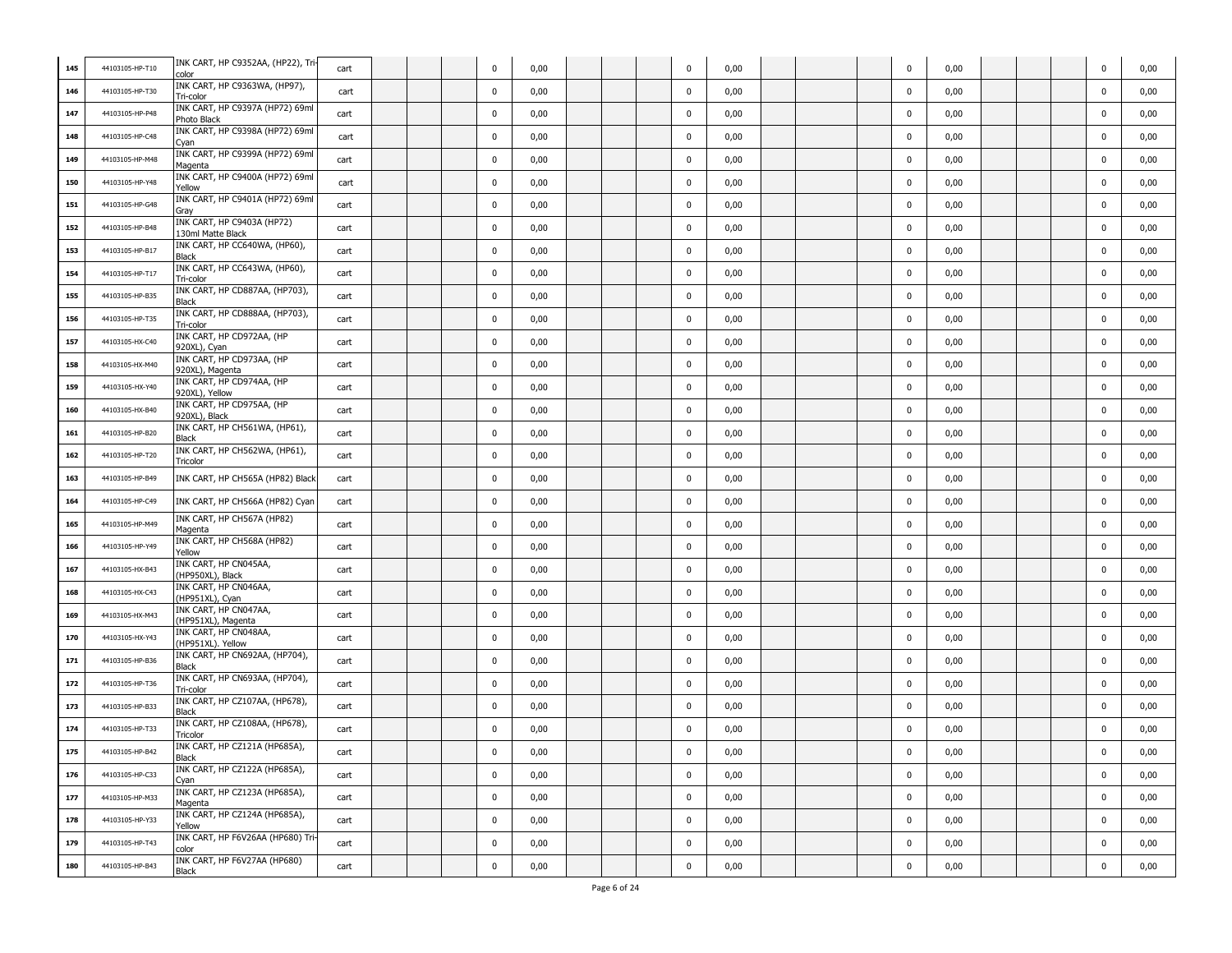| 181 | 44103105-HP-C50 | INK CART, HP LOS51AA (HP955)<br>Cyan Original                    | cart |  | 0           | 0,00 |  | $\mathbf 0$ | 0,00 |  | $\mathbf 0$ | 0,00 |  | $\mathbf 0$ | 0,00 |
|-----|-----------------|------------------------------------------------------------------|------|--|-------------|------|--|-------------|------|--|-------------|------|--|-------------|------|
| 182 | 44103105-HP-M50 | INK CART, HP LOS54AA (HP955)<br>Magenta Original                 | cart |  | $\mathbf 0$ | 0,00 |  | $\mathbf 0$ | 0,00 |  | $\mathbf 0$ | 0,00 |  | $\mathbf 0$ | 0,00 |
| 183 | 44103105-HP-Y50 | INK CART, HP L0S57AA (HP955)<br><b>Yellow Original</b>           | cart |  | $\mathbf 0$ | 0,00 |  | $\mathbf 0$ | 0,00 |  | $\mathbf 0$ | 0,00 |  | $\mathbf 0$ | 0,00 |
| 184 | 44103105-HP-B50 | INK CART, HP L0S60AA (HP955)<br><b>Black Original</b>            | cart |  | $\mathbf 0$ | 0,00 |  | $\pmb{0}$   | 0,00 |  | $\mathbf 0$ | 0,00 |  | $\mathbf 0$ | 0,00 |
| 185 | 44103105-HX-C48 | INK CART, HP L0S63AA (HP955XL)<br>Cyan Original                  | cart |  | 0           | 0,00 |  | $\pmb{0}$   | 0,00 |  | $\mathbf 0$ | 0,00 |  | $\mathbf 0$ | 0,00 |
| 186 | 44103105-HX-M48 | INK CART, HP L0S66AA (HP955XL)<br>Magenta Original               | cart |  | $\mathbf 0$ | 0,00 |  | $\pmb{0}$   | 0,00 |  | $\mathbf 0$ | 0,00 |  | $\mathbf 0$ | 0,00 |
| 187 | 44103105-HX-Y48 | INK CART, HP L0S69AA (HP955XL)<br><b>Yellow Original</b>         | cart |  | $\mathbf 0$ | 0,00 |  | $\pmb{0}$   | 0,00 |  | $\mathbf 0$ | 0,00 |  | $\mathbf 0$ | 0,00 |
| 188 | 44103105-HX-B48 | INK CART, HP L0S72AA (HP955XL)<br><b>Black Original</b>          | cart |  | $\mathbf 0$ | 0,00 |  | $\mathbf 0$ | 0,00 |  | 0           | 0,00 |  | $\mathbf 0$ | 0,00 |
| 189 | 44103105-HP-C51 | INK CART, HP T6L89AA (HP905)<br>Cyan Original                    | cart |  | 0           | 0,00 |  | $\mathbf 0$ | 0,00 |  | $\mathbf 0$ | 0,00 |  | $\mathbf 0$ | 0,00 |
| 190 | 44103105-HP-M51 | INK CART, HP T6L93AA (HP905)<br>Magenta Original                 | cart |  | $\mathbf 0$ | 0,00 |  | $\mathbf 0$ | 0,00 |  | $\mathbf 0$ | 0,00 |  | $\mathbf 0$ | 0,00 |
| 191 | 44103105-HP-Y51 | INK CART, HP T6L97AA (HP905)<br><b>Yellow Original</b>           | cart |  | $\mathbf 0$ | 0,00 |  | $\mathbf 0$ | 0,00 |  | $\mathbf 0$ | 0,00 |  | $\mathbf 0$ | 0,00 |
| 192 | 44103105-HP-B51 | INK CART, HP T6M01AA (HP905)<br><b>Black Original</b>            | cart |  | $\mathbf 0$ | 0,00 |  | $\mathbf 0$ | 0,00 |  | $\mathbf 0$ | 0,00 |  | $\mathbf 0$ | 0,00 |
| 193 | 44103105-HX-C49 | INK CART, HP T6M05AA (HP905XL)<br>Cyan Original                  | cart |  | $\mathbf 0$ | 0,00 |  | $\pmb{0}$   | 0,00 |  | $\mathbf 0$ | 0,00 |  | $\mathbf 0$ | 0,00 |
| 194 | 44103105-HX-M49 | INK CART, HP T6M09AA (HP905XL)<br>Magenta Original               | cart |  | 0           | 0,00 |  | $\pmb{0}$   | 0,00 |  | $\mathbf 0$ | 0,00 |  | $\mathbf 0$ | 0,00 |
| 195 | 44103105-HX-Y49 | INK CART, HP T6M13AA (HP905XL)<br>Yellow Original                | cart |  | $\mathbf 0$ | 0,00 |  | $\mathbf 0$ | 0,00 |  | $\mathbf 0$ | 0,00 |  | $\mathbf 0$ | 0,00 |
| 196 | 44103105-HX-B49 | INK CART, HP T6M17AA (HP905XL)<br><b>Black Original</b>          | cart |  | $\mathbf 0$ | 0,00 |  | $\pmb{0}$   | 0,00 |  | $\mathbf 0$ | 0,00 |  | $\mathbf 0$ | 0,00 |
| 197 | 44103112-EP-R05 | RIBBON CART, EPSON C13S015516<br>#8750), Black                   | cart |  | $\mathbf 0$ | 0,00 |  | $\mathbf 0$ | 0,00 |  | 0           | 0,00 |  | $\mathbf 0$ | 0,00 |
| 198 | 44103112-EP-R07 | RIBBON CART, EPSON C13S015531<br>(S015086), Black                | cart |  | $\mathbf 0$ | 0,00 |  | $\mathbf 0$ | 0,00 |  | $\mathbf 0$ | 0,00 |  | $\mathbf 0$ | 0,00 |
| 199 | 44103112-EP-R13 | RIBBON CART, EPSON C13S015632<br>Black, forLX-310                | cart |  | $\mathbf 0$ | 0,00 |  | $\mathbf 0$ | 0,00 |  | $\mathbf 0$ | 0,00 |  | $\mathbf 0$ | 0,00 |
| 200 | 44103103-BR-B03 | TONER CART, BROTHER TN-2025,<br><b>Black</b>                     | cart |  | $\mathbf 0$ | 0,00 |  | $\mathbf 0$ | 0,00 |  | $\mathbf 0$ | 0,00 |  | $\mathbf 0$ | 0,00 |
| 201 | 44103103-BR-B04 | TONER CART, BROTHER TN-2130,<br>Black                            | cart |  | $\mathbf 0$ | 0,00 |  | $\mathbf 0$ | 0,00 |  | $\mathbf 0$ | 0,00 |  | $\mathbf 0$ | 0,00 |
| 202 | 44103103-BR-B05 | TONER CART, BROTHER TN-2150,<br><b>Black</b>                     | cart |  | $\mathbf 0$ | 0,00 |  | $\pmb{0}$   | 0,00 |  | $\mathbf 0$ | 0,00 |  | $\mathbf 0$ | 0,00 |
| 203 | 44103103-BR-B09 | TONER CART, BROTHER TN-3320,<br>Black                            | cart |  | $\mathbf 0$ | 0,00 |  | $\pmb{0}$   | 0,00 |  | $\mathbf 0$ | 0,00 |  | $\mathbf 0$ | 0,00 |
| 204 | 44103103-BR-B11 | TONER CART, BROTHER TN-3350,<br>Black, for HL5450DN (CU Printer) | cart |  | $\mathbf 0$ | 0,00 |  | $\mathbf 0$ | 0,00 |  | $\mathbf 0$ | 0,00 |  | $\mathbf 0$ | 0,00 |
| 205 | 44103103-HP-B12 | TONER CART, HP CB435A, Black                                     | cart |  | $\mathbf 0$ | 0,00 |  | $\mathbf 0$ | 0,00 |  | $\mathbf 0$ | 0,00 |  | $\mathbf 0$ | 0,00 |
| 206 | 44103103-HP-B14 | TONER CART, HP CB540A, Black                                     | cart |  | $\mathbf 0$ | 0,00 |  | $\pmb{0}$   | 0,00 |  | $\mathbf 0$ | 0,00 |  | $\bf{0}$    | 0,00 |
| 207 | 44103103-HP-B18 | TONER CART, HP CE255A, Black                                     | cart |  | $\mathbf 0$ | 0,00 |  | $\mathbf 0$ | 0,00 |  | $\mathbf 0$ | 0,00 |  | $\mathbf 0$ | 0,00 |
| 208 | 44103103-HP-B21 | TONER CART, HP CE278A, Black                                     | cart |  | $\mathbf 0$ | 0,00 |  | $\mathbf 0$ | 0,00 |  | 0           | 0,00 |  | $\mathbf 0$ | 0,00 |
| 209 | 44103103-HP-B22 | TONER CART, HP CE285A (HP85A),<br>Black                          | cart |  | $\mathbf 0$ | 0,00 |  | $\pmb{0}$   | 0,00 |  | $\mathbf 0$ | 0,00 |  | $\mathbf 0$ | 0,00 |
| 210 | 44103103-HP-B23 | TONER CART, HP CE310A, Black                                     | cart |  | 0           | 0,00 |  | $\mathbf 0$ | 0,00 |  | $\mathbf 0$ | 0,00 |  | 0           | 0,00 |
| 211 | 44103103-HP-C23 | TONER CART, HP CE311A, Cyan                                      | cart |  | 0           | 0,00 |  | 0           | 0,00 |  | $\mathbf 0$ | 0,00 |  | $\Omega$    | 0,00 |
| 212 | 44103103-HP-Y23 | TONER CART, HP CE312A, Yellow                                    | cart |  | $\mathbf 0$ | 0,00 |  | $\mathbf 0$ | 0,00 |  | $\mathbf 0$ | 0,00 |  | $\mathbf 0$ | 0,00 |
| 213 | 44103103-HP-M23 | TONER CART, HP CE313A, Magenta                                   | cart |  | $\mathbf 0$ | 0,00 |  | $\mathbf 0$ | 0,00 |  | $\pmb{0}$   | 0,00 |  | $\mathbf 0$ | 0,00 |
| 214 | 44103103-HP-B24 | TONER CART, HP CE320A, Black                                     | cart |  | $\mathbf 0$ | 0,00 |  | $\mathbf 0$ | 0,00 |  | $\mathbf 0$ | 0,00 |  | $\mathbf 0$ | 0,00 |
| 215 | 44103103-HP-C24 | TONER CART, HP CE321A, Cyan                                      | cart |  | $\mathbf 0$ | 0,00 |  | $\mathbf 0$ | 0,00 |  | $\mathbf 0$ | 0,00 |  | $\mathbf 0$ | 0,00 |
| 216 | 44103103-HP-Y24 | TONER CART, HP CE322A, Yellow                                    | cart |  | $\pmb{0}$   | 0,00 |  | $\pmb{0}$   | 0,00 |  | $\pmb{0}$   | 0,00 |  | $\mathbf 0$ | 0,00 |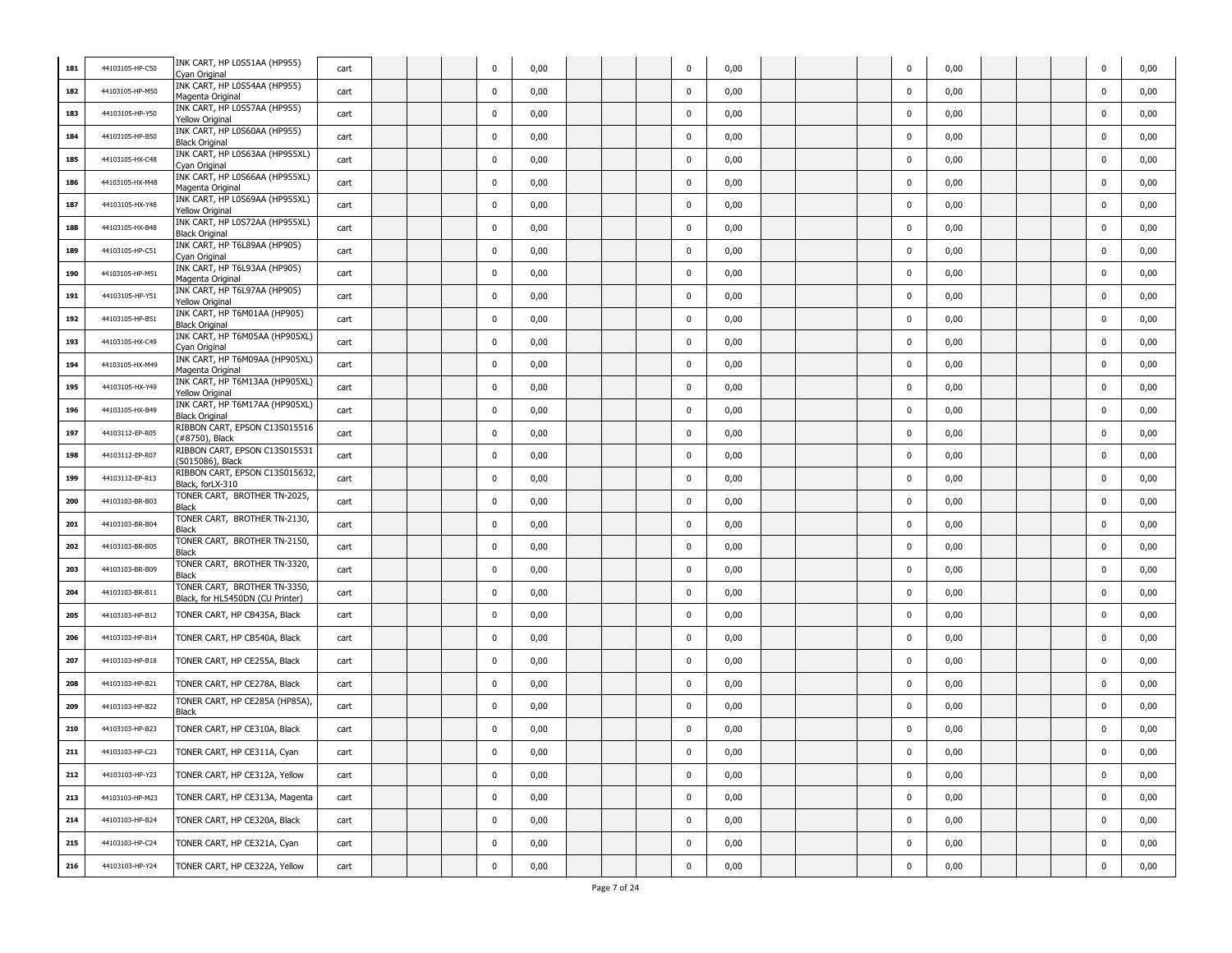| 217 | 44103103-HP-M24 | TONER CART, HP CE323A, Magenta                              | cart |  | $\Omega$    | 0,00 |  | 0           | 0,00 |  | 0           | 0,00 |  | 0           | 0,00 |
|-----|-----------------|-------------------------------------------------------------|------|--|-------------|------|--|-------------|------|--|-------------|------|--|-------------|------|
| 218 | 44103103-HP-B25 | TONER CART, HP CE390A, Black                                | cart |  | 0           | 0,00 |  | $\mathbf 0$ | 0,00 |  | $\mathbf 0$ | 0,00 |  | 0           | 0,00 |
| 219 | 44103103-HP-B26 | TONER CART, HP CE400A, Black                                | cart |  | 0           | 0,00 |  | $\mathbf 0$ | 0,00 |  | $\mathbf 0$ | 0,00 |  | 0           | 0,00 |
| 220 | 44103103-HP-C26 | TONER CART, HP CE401A, Cyan                                 | cart |  | 0           | 0,00 |  | $\mathbf 0$ | 0,00 |  | $\mathbf 0$ | 0,00 |  | 0           | 0,00 |
| 221 | 44103103-HP-Y26 | TONER CART, HP CE402A, Yellow                               | cart |  | 0           | 0,00 |  | $\mathbf 0$ | 0,00 |  | 0           | 0,00 |  | 0           | 0,00 |
| 222 | 44103103-HP-M26 | TONER CART, HP CE403A, Magenta                              | cart |  | 0           | 0,00 |  | $\mathbf 0$ | 0,00 |  | 0           | 0,00 |  | $\mathbf 0$ | 0,00 |
| 223 | 44103103-HP-B27 | TONER CART, HP CE410A, (HP305),<br><b>Black</b>             | cart |  | $\mathbf 0$ | 0,00 |  | $\mathbf 0$ | 0,00 |  | $\mathbf 0$ | 0,00 |  | $\mathbf 0$ | 0,00 |
| 224 | 44103103-HP-C27 | TONER CART, HP CE411A, (HP305),<br>Cyan                     | cart |  | 0           | 0,00 |  | $\mathbf 0$ | 0,00 |  | $\mathbf 0$ | 0,00 |  | 0           | 0,00 |
| 225 | 44103103-HP-Y27 | TONER CART, HP CE412A, (HP305)<br>Yellow                    | cart |  | $\mathbf 0$ | 0,00 |  | $\mathbf 0$ | 0,00 |  | 0           | 0,00 |  | 0           | 0,00 |
| 226 | 44103103-HP-M27 | TONER CART, HP CE413A, (HP305),<br>Magenta                  | cart |  | 0           | 0,00 |  | $\mathbf 0$ | 0,00 |  | 0           | 0,00 |  | 0           | 0,00 |
| 227 | 44103103-HP-B28 | TONER CART, HP CE505A, Black                                | cart |  | 0           | 0,00 |  | $\mathbf 0$ | 0,00 |  | $\mathbf 0$ | 0,00 |  | $\mathbf 0$ | 0,00 |
| 228 | 44103103-HX-B28 | TONER CART, HP CE505X, Black,<br>high cap                   | cart |  | 0           | 0,00 |  | $\mathbf 0$ | 0,00 |  | $\mathbf 0$ | 0,00 |  | 0           | 0,00 |
| 229 | 44103103-HP-B52 | TONER CART, HP CF217A (HP17A)<br>Black LaserJet             | cart |  | 0           | 0,00 |  | $\mathbf 0$ | 0,00 |  | $\mathbf 0$ | 0,00 |  | 0           | 0,00 |
| 230 | 44103103-HP-B53 | TONER CART, HP CF226A (HP26A)<br><b>Black LaserJet</b>      | cart |  | 0           | 0,00 |  | 0           | 0,00 |  | 0           | 0,00 |  | 0           | 0,00 |
| 231 | 44103103-HX-B50 | TONER CART, HP CF226XC<br>(HP26XC) Black LaserJet           | cart |  | 0           | 0,00 |  | $\mathbf 0$ | 0,00 |  | $\mathbf 0$ | 0,00 |  | $\mathbf 0$ | 0,00 |
| 232 | 44103103-HP-B55 | TONER CART, HP CF280A, LaserJet<br>Pro M401/M425 2.7K Black | cart |  | 0           | 0,00 |  | $\mathbf 0$ | 0,00 |  | $\mathbf 0$ | 0,00 |  | $\mathbf 0$ | 0,00 |
| 233 | 44103103-HP-B51 | TONER CART, HP CF280XC                                      | cart |  | 0           | 0,00 |  | $\mathbf 0$ | 0,00 |  | $\mathbf 0$ | 0,00 |  | $\mathbf 0$ | 0,00 |
| 234 | 44103103-HP-B56 | TONER CART, HP CF281A (HP81A)<br><b>Black LaserJet</b>      | cart |  | 0           | 0,00 |  | $\mathbf 0$ | 0,00 |  | 0           | 0,00 |  | 0           | 0,00 |
| 235 | 44103103-HP-B57 | TONER CART, HP CF283A (HP83A)<br>LaserJet Black             | cart |  | 0           | 0,00 |  | 0           | 0,00 |  | $\mathbf 0$ | 0,00 |  | $\mathbf 0$ | 0,00 |
| 236 | 44103103-HX-B51 | TONER CART, HP CF283XC (HP83X)<br>Blk Contract LJ           | cart |  | 0           | 0,00 |  | $\mathbf 0$ | 0,00 |  | $\mathbf 0$ | 0,00 |  | $\mathbf 0$ | 0,00 |
| 237 | 44103103-HP-B58 | TONER CART, HP CF287A (HP87)<br>black                       | cart |  | 0           | 0,00 |  | $\mathbf 0$ | 0,00 |  | $\mathbf 0$ | 0,00 |  | 0           | 0,00 |
| 238 | 44103103-HP-B59 | TONER CART, HP CF310AC (HP826)<br>black                     | cart |  | 0           | 0,00 |  | 0           | 0,00 |  | 0           | 0,00 |  | 0           | 0,00 |
| 239 | 44103103-HP-C59 | TONER CART, HP CF311AC (HP826)<br>cyan                      | cart |  | 0           | 0,00 |  | $\mathbf 0$ | 0,00 |  | 0           | 0,00 |  | 0           | 0,00 |
| 240 | 44103103-HP-Y59 | TONER CART, HP CF312AC (HP826)<br>yellow                    | cart |  | 0           | 0,00 |  | $\mathbf 0$ | 0,00 |  | $\mathbf 0$ | 0,00 |  | $\mathbf 0$ | 0,00 |
| 241 | 44103103-HP-M59 | TONER CART, HP CF313AC (HP826)<br>magenta                   | cart |  | 0           | 0,00 |  | $\mathbf 0$ | 0,00 |  | $\mathbf 0$ | 0,00 |  | $\mathbf 0$ | 0,00 |
| 242 | 44103103-HX-B52 | TONER CART, HP CF325XC (HP25X)<br><b>Black LaserJet</b>     | cart |  | 0           | 0,00 |  | $\mathbf 0$ | 0,00 |  | 0           | 0,00 |  | 0           | 0,00 |
| 243 | 44103103-HP-B60 | TONER CART, HP CF350A Black LJ                              | cart |  | 0           | 0,00 |  | $\mathbf 0$ | 0,00 |  | 0           | 0,00 |  | 0           | 0,00 |
| 244 | 44103103-HP-C60 | TONER CART, HP CF351A Cyan LJ                               | cart |  | 0           | 0,00 |  | $\mathbf 0$ | 0,00 |  | $\mathbf 0$ | 0,00 |  | $\mathbf 0$ | 0,00 |
| 245 | 44103103-HP-Y60 | TONER CART, HP CF352A Yellow LJ                             | cart |  | 0           | 0,00 |  | $\mathbf 0$ | 0,00 |  | 0           | 0,00 |  | $\mathbf 0$ | 0,00 |
| 246 | 44103103-HP-M60 | TONER CART, HP CF353A Magenta                               | cart |  | 0           | 0,00 |  | $\mathbf 0$ | 0,00 |  | $\mathbf 0$ | 0,00 |  | 0           | 0,00 |
| 247 | 44103103-HP-B61 | TONER CART, HP CF360A (HP508A)<br><b>Black LaserJet</b>     | cart |  |             | 0,00 |  | $\pmb{0}$   | 0,00 |  | 0           | 0,00 |  |             | 0,00 |
| 248 | 44103103-HX-B53 | TONER CART, HP CF360XC<br>(HP508X) Black Contract LJ        | cart |  | $\pmb{0}$   | 0,00 |  | $\pmb{0}$   | 0,00 |  | $\pmb{0}$   | 0,00 |  | $\mathbf 0$ | 0,00 |
| 249 | 44103103-HP-C61 | TONER CART, HP CF361A (HP508A)<br>Cyan LaserJet             | cart |  | $\pmb{0}$   | 0,00 |  | $\mathbf 0$ | 0,00 |  | $\pmb{0}$   | 0,00 |  | $\mathbf 0$ | 0,00 |
| 250 | 44103103-HX-C53 | TONER CART, HP CF361XC<br>(HP508X) Cyan Contract LJ         | cart |  | $\pmb{0}$   | 0,00 |  | $\mathbf 0$ | 0,00 |  | $\pmb{0}$   | 0,00 |  | $\mathbf 0$ | 0,00 |
| 251 | 44103103-HP-Y61 | TONER CART, HP CF362A (HP508A)<br>Yellow LaserJet           | cart |  | $\mathbf 0$ | 0,00 |  | $\mathbf 0$ | 0,00 |  | $\pmb{0}$   | 0,00 |  | $\mathbf 0$ | 0,00 |
| 252 | 44103103-HX-Y53 | TONER CART, HP CF362XC<br>(HP508X) Yellow Contract LJ       | cart |  | $\mathbf 0$ | 0,00 |  | $\mathbf 0$ | 0,00 |  | $\mathbf 0$ | 0,00 |  | $\mathbf 0$ | 0,00 |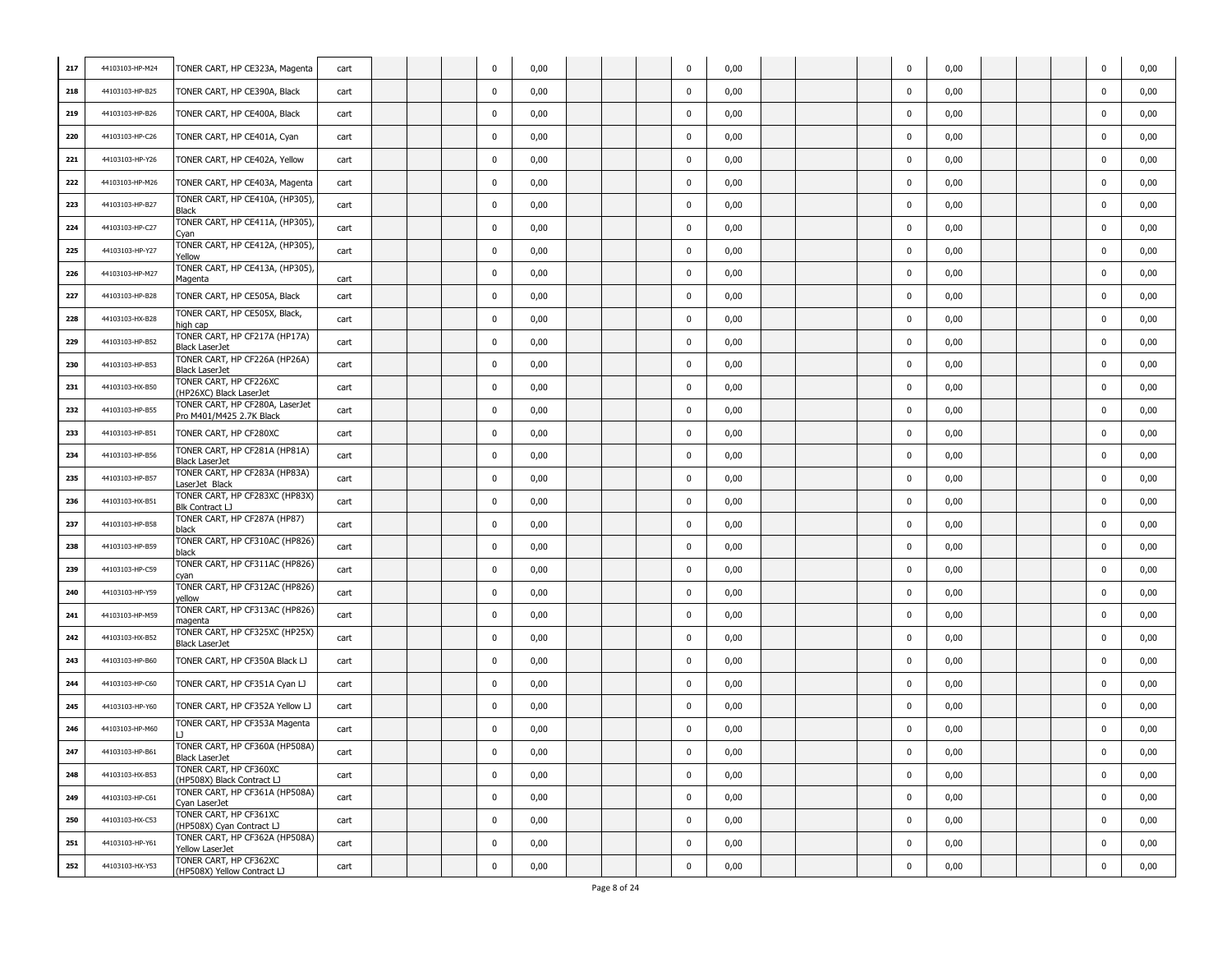| 253 | 44103103-HP-M61            | TONER CART, HP CF363A (HP508A)<br>Magenta LaserJet                               | cart |  | $\Omega$    | 0,00 |  | $\mathbf 0$ | 0,00 |  | $\mathbf 0$ | 0,00 |  | 0           | 0,00 |
|-----|----------------------------|----------------------------------------------------------------------------------|------|--|-------------|------|--|-------------|------|--|-------------|------|--|-------------|------|
| 254 | 44103103-HX-M53            | TONER CART, HP CF363XC<br>(HP508X) Magenta Contract LJ                           | cart |  | 0           | 0,00 |  | $\mathbf 0$ | 0,00 |  | 0           | 0,00 |  | 0           | 0,00 |
| 255 | 44103103-HP-B62            | TONER CART, HP CF400A (HP201A)<br><b>Black LaserJet</b>                          | cart |  | 0           | 0,00 |  | $\mathbf 0$ | 0,00 |  | 0           | 0,00 |  | 0           | 0,00 |
| 256 | 44103103-HP-C62            | TONER CART, HP CF401A (HP201A)<br>Cyan LaserJet                                  | cart |  | 0           | 0,00 |  | $\mathbf 0$ | 0,00 |  | $\mathbf 0$ | 0,00 |  | $\mathbf 0$ | 0,00 |
| 257 | 44103103-HP-Y62            | TONER CART, HP CF402A (HP201A)<br>Yellow LaserJet                                | cart |  | $\mathbf 0$ | 0,00 |  | $\mathbf 0$ | 0,00 |  | $\mathbf 0$ | 0,00 |  | $\mathbf 0$ | 0,00 |
| 258 | 44103103-HP-M62            | TONER CART, HP CF403A (HP201A)<br>Magenta LaserJet                               | cart |  | $\mathbf 0$ | 0,00 |  | $\mathbf 0$ | 0,00 |  | $\mathbf 0$ | 0,00 |  | $\mathbf 0$ | 0,00 |
| 259 | 44103103-HP-B63            | TONER CART, HP CF410A (HP410A)<br>black                                          | cart |  | $\mathbf 0$ | 0,00 |  | $\mathbf 0$ | 0,00 |  | $\mathbf 0$ | 0,00 |  | $\mathbf 0$ | 0,00 |
| 260 | 44103103-HX-B54            | TONER CART, HP CF410XC<br>(HP410XC) black                                        | cart |  | $\mathbf 0$ | 0,00 |  | $\mathbf 0$ | 0,00 |  | $\mathbf 0$ | 0,00 |  | $\mathbf 0$ | 0,00 |
| 261 | 44103103-HP-C63            | TONER CART, HP CF411A (HP410A)<br>cyan                                           | cart |  | 0           | 0,00 |  | $\mathbf 0$ | 0,00 |  | $\mathbf 0$ | 0,00 |  | $\mathbf 0$ | 0,00 |
| 262 | 44103103-HX-C54            | TONER CART, HP CF411XC<br>(HP410XC) cyan                                         | cart |  | 0           | 0,00 |  | $\mathbf 0$ | 0,00 |  | $\mathbf 0$ | 0,00 |  | $\mathbf 0$ | 0,00 |
| 263 | 44103103-HP-Y63            | TONER CART, HP CF412A (HP410A)<br>yellow                                         | cart |  | $\mathbf 0$ | 0,00 |  | $\pmb{0}$   | 0,00 |  | $\mathbf 0$ | 0,00 |  | $\mathbf 0$ | 0,00 |
| 264 | 44103103-HX-Y54            | TONER CART, HP CF412XC<br>(HP410XC) yellow                                       | cart |  | 0           | 0,00 |  | $\mathbf 0$ | 0,00 |  | $\mathbf 0$ | 0,00 |  | 0           | 0,00 |
| 265 | 44103103-HP-M63            | TONER CART, HP CF413A (HP410A)<br>magenta                                        | cart |  | $\mathbf 0$ | 0,00 |  | $\mathbf 0$ | 0,00 |  | $\mathbf 0$ | 0,00 |  | $\mathbf 0$ | 0,00 |
| 266 | 44103103-HX-M54            | TONER CART, HP CF413XC<br>(HP410XC) magenta                                      | cart |  | $\mathbf 0$ | 0,00 |  | $\mathbf 0$ | 0,00 |  | $\mathbf 0$ | 0,00 |  | $\mathbf 0$ | 0,00 |
| 267 | 44103103-HP-B34            | TONER CART, HP Q2612A, Black                                                     | cart |  | $\mathbf 0$ | 0,00 |  | $\mathbf 0$ | 0,00 |  | $\mathbf 0$ | 0,00 |  | $\mathbf 0$ | 0,00 |
| 268 | 44103103-HP-B39            | TONER CART, HP Q5942A, Black                                                     | cart |  | $\mathbf 0$ | 0,00 |  | $\mathbf 0$ | 0,00 |  | $\mathbf 0$ | 0,00 |  | $\mathbf 0$ | 0,00 |
| 269 | 44103103-HP-B48            | TONER CART, HP Q7553A, Black                                                     | cart |  | 0           | 0,00 |  | $\mathbf 0$ | 0,00 |  | $\mathbf 0$ | 0,00 |  | $\mathbf 0$ | 0,00 |
| 270 | 44103103-LX-B03            | TONER CART, LEXMARK E360H11P,<br>Black                                           | cart |  | $\mathbf 0$ | 0,00 |  | $\mathbf 0$ | 0,00 |  | $\mathbf 0$ | 0,00 |  | $\mathbf 0$ | 0,00 |
| 271 | 44103103-LX-B05            | TONER CART, LEXMARK T650A11P,<br>Black                                           | cart |  | $\mathbf 0$ | 0,00 |  | $\mathbf 0$ | 0,00 |  | $\mathbf 0$ | 0,00 |  | $\mathbf 0$ | 0,00 |
| 272 | 44103103-SA-B06            | TONER CART, SAMSUNG MLT-<br>D101S, Black                                         | cart |  | 0           | 0,00 |  | $\mathbf 0$ | 0,00 |  | 0           | 0,00 |  | $\mathbf 0$ | 0,00 |
| 273 | 44103103-SA-B07            | TONER CART, SAMSUNG MLT-<br>D103S, Black                                         | cart |  | 0           | 0,00 |  | $\mathbf 0$ | 0,00 |  | $\mathbf 0$ | 0,00 |  | 0           | 0,00 |
| 274 | 44103103-SA-B08            | TONER CART, SAMSUNG MLT-<br>D104S, Black                                         | cart |  | $\mathbf 0$ | 0,00 |  | $\mathbf 0$ | 0,00 |  | $\mathbf 0$ | 0,00 |  | $\mathbf 0$ | 0,00 |
| 275 | 44103103-SA-B09            | TONER CART, SAMSUNG MLT-<br>D105L, Black                                         | cart |  | $\mathbf 0$ | 0,00 |  | $\mathbf 0$ | 0,00 |  | $\mathbf 0$ | 0,00 |  | $\mathbf 0$ | 0,00 |
| 276 | 44103103-SA-B14            | TONER CART, SAMSUNG MLT-<br>D108S, Black                                         | cart |  | $\mathbf 0$ | 0,00 |  | $\mathbf 0$ | 0,00 |  | $\mathbf 0$ | 0,00 |  | $\mathbf 0$ | 0,00 |
| 277 | 44103103-SA-B21            | TONER CART, SAMSUNG MLT-<br>D203E, Black                                         | cart |  | $\mathbf 0$ | 0,00 |  | $\mathbf 0$ | 0,00 |  | $\mathbf 0$ | 0,00 |  | $\mathbf 0$ | 0,00 |
| 278 | 44103103-SA-B18            | TONER CART, SAMSUNG MLT-<br>D203L, Black                                         | cart |  | $\mathbf 0$ | 0,00 |  | $\mathbf 0$ | 0,00 |  | $\mathbf 0$ | 0,00 |  | $\mathbf 0$ | 0,00 |
| 279 | 44103103-SA-B20            | TONER CART, SAMSUNG MLT-<br>D203U, black                                         | cart |  | 0           | 0,00 |  | $\mathbf 0$ | 0,00 |  | $\mathbf 0$ | 0,00 |  | $\mathbf 0$ | 0,00 |
| 280 | 44103103-SA-B12            | TONER CART, SAMSUNG MLT-<br>D205E, Black                                         | cart |  | 0           | 0,00 |  | $\mathbf 0$ | 0,00 |  | $\mathbf 0$ | 0,00 |  | $\mathbf 0$ | 0,00 |
| 281 | 44103103-SA-B05            | TONER CART, SAMSUNG MLT-<br>D205L, Black                                         | cart |  | 0           | 0,00 |  | $\mathbf 0$ | 0,00 |  | $\mathbf 0$ | 0,00 |  | $\mathbf 0$ | 0,00 |
| 282 | 44103103-SA-B10            | TONER CART, SAMSUNG SCX-<br>D6555A, Black<br><u>TUNER CARTRIDUE, DRUTHER TIV</u> | cart |  | $\mathbf 0$ | 0,00 |  | $\mathbf 0$ | 0,00 |  | $\mathbf 0$ | 0,00 |  | $\mathbf 0$ | 0,00 |
| 283 | 44103103-BR-B15            | 3478, Blackf, for printer HL-6400DW<br>12.000                                    | cart |  | $\Omega$    | 0,00 |  | $\mathbf 0$ | 0,00 |  | $\mathbf 0$ | 0,00 |  | $\Omega$    | 0,00 |
| 284 | 44103103-CA-B00            | TONER CARTRIDGE, CANON 324 II,<br>for printer LBP6780x                           | cart |  | $\mathbf 0$ | 0,00 |  | $\pmb{0}$   | 0,00 |  | $\pmb{0}$   | 0,00 |  | $\mathbf 0$ | 0,00 |
|     |                            | <b>Audio and Visual Equipment and Supplies</b>                                   |      |  |             |      |  |             |      |  |             |      |  |             |      |
| 285 | 45121517-DO-C01            | DOCUMENT CAMERA, 3.2M pixels                                                     | unit |  | $\mathbf 0$ | 0,00 |  | $\pmb{0}$   | 0,00 |  | $\mathbf 0$ | 0,00 |  | $\mathbf 0$ | 0,00 |
| 286 | 45111609-MM-P01            | MULTIMEDIA PROJECTOR, 4000<br>min ANSI Lumens                                    | unit |  | $\mathbf 0$ | 0,00 |  | $\mathbf 0$ | 0,00 |  | $\mathbf 0$ | 0,00 |  | $\mathbf 0$ | 0,00 |
|     | <b>Flag or Accessories</b> |                                                                                  |      |  |             |      |  |             |      |  |             |      |  |             |      |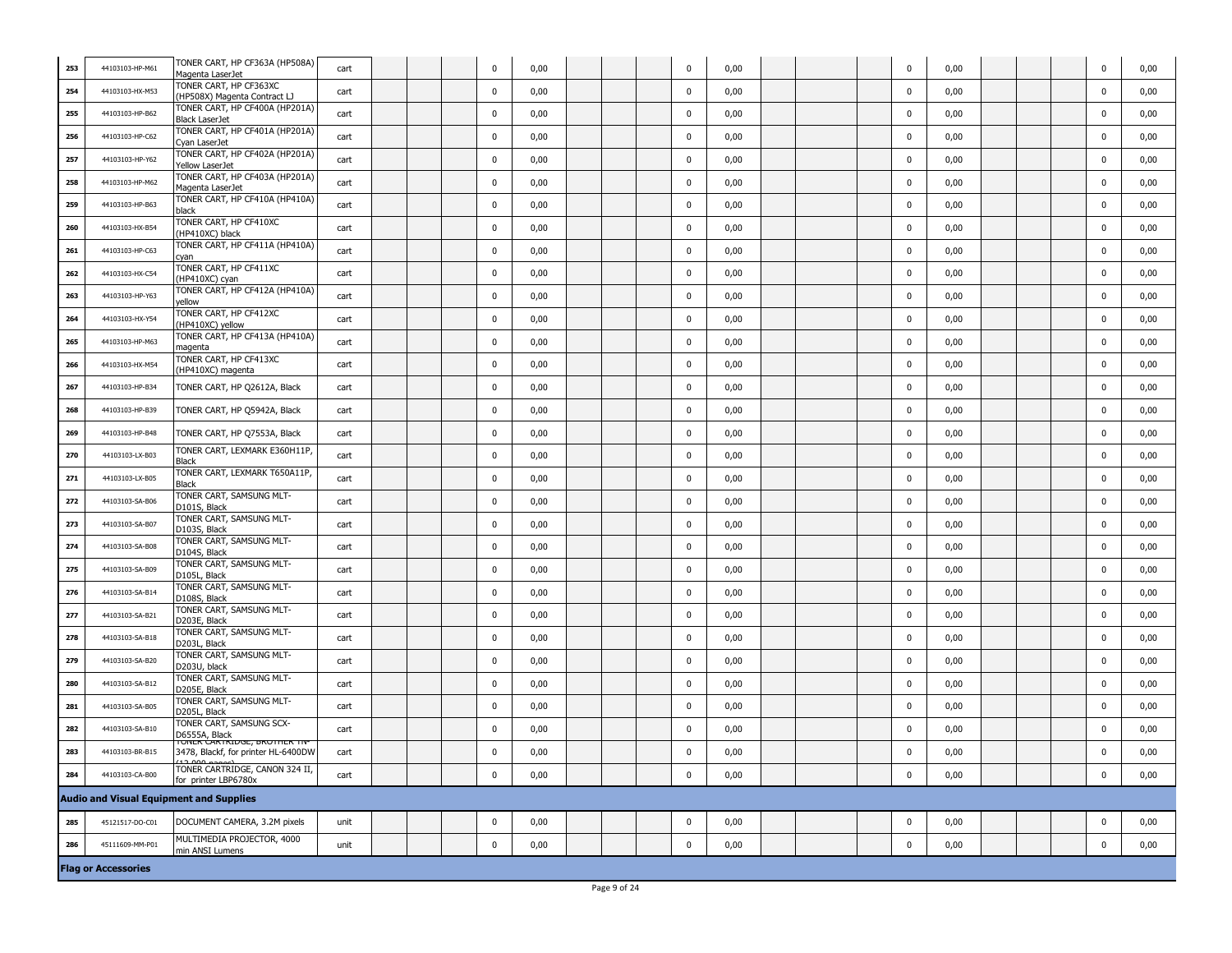| 287 | 55121905-PH-F01                  | PHILIPPINE NATIONAL FLAG, 100%<br>polyester                        | piece   | 17  | 17  | 17  | 51          | 16.283,28  | 17  | 17            | 17  | 51          | 16.283,28  | 17  | 17  | 17  | 51          | 16.283,28  | 17  | 17  | 17  | 51          | 16.283,28  |
|-----|----------------------------------|--------------------------------------------------------------------|---------|-----|-----|-----|-------------|------------|-----|---------------|-----|-------------|------------|-----|-----|-----|-------------|------------|-----|-----|-----|-------------|------------|
|     | <b>Printed Publications</b>      |                                                                    |         |     |     |     |             |            |     |               |     |             |            |     |     |     |             |            |     |     |     |             |            |
| 288 | 55101524-RA-H01                  | HANDBOOK (RA 9184), 7th Edition                                    | book    |     |     |     | $\mathbf 0$ | 0,00       |     |               |     | $\mathbf 0$ | 0,00       |     |     |     | $\mathbf 0$ | 0,00       |     |     |     | $\mathbf 0$ | 0,00       |
|     | <b>Fire Fighting Equipment</b>   |                                                                    |         |     |     |     |             |            |     |               |     |             |            |     |     |     |             |            |     |     |     |             |            |
| 289 | 46191601-FE-M01                  | FIRE EXTINGUISHER, DRY<br>CHEMICAL, 4.5kgs                         | unit    |     |     |     | $\mathbf 0$ | 0,00       |     |               |     | $\pmb{0}$   | 0,00       |     |     |     | 0           | 0,00       |     |     |     | $\bf{0}$    | 0,00       |
| 290 | 46191601-FE-H01                  | FIRE EXTINGUISHER, PURE HCFC<br>123, 4.5kgs                        | unit    |     |     |     | 0           | 0,00       |     |               |     | 0           | 0,00       |     |     |     | 0           | 0,00       |     |     |     | 0           | 0,00       |
|     | <b>Consumer Electronics</b>      |                                                                    |         |     |     |     |             |            |     |               |     |             |            |     |     |     |             |            |     |     |     |             |            |
| 291 | 52161535-DV-R01                  | DIGITAL VOICE RECORDER.<br>memory: 4GB (expandable)                | unit    | 5   | 5   | 5   | 15          | 102.422,11 | 5   | 5             | 5   | 15          | 102.422,11 | 5   | 5   | 5   | 15          | 102.422,11 | 5   | 5   | 5   | 15          | 102.422,11 |
|     | <b>Furniture and Furnishings</b> |                                                                    |         |     |     |     |             |            |     |               |     |             |            |     |     |     |             |            |     |     |     |             |            |
| 292 | 56101504-CM-B01                  | CHAIR, monobloc, beige, with<br>backrest, w/o armrest              | piece   |     |     |     | $\mathbf 0$ | 0,00       |     |               |     | $\mathbf 0$ | 0,00       |     |     |     | 0           | 0,00       |     |     |     | $\mathbf 0$ | 0,00       |
| 293 | 56101504-CM-W01                  | CHAIR, monobloc, white, with<br>backrest, w/o armrest              | piece   |     |     |     | 0           | 0,00       |     |               |     | 0           | 0,00       |     |     |     | 0           | 0,00       |     |     |     | 0           | 0,00       |
| 294 | 56101519-TM-S01                  | <b>FABLE, MONOBLOC, WHITE, 889 x</b><br>889mm (35" x 35")min       | unit    |     |     |     | 0           | 0,00       |     |               |     | 0           | 0,00       |     |     |     | 0           | 0,00       |     |     |     | 0           | 0,00       |
| 295 | 56101519-TM-S02                  | TABLE, MONOBLOC, BEIGE, 889 x<br>889mm (35" x 35")min              | unit    |     |     |     | $\mathbf 0$ | 0,00       |     |               |     | $\mathbf 0$ | 0,00       |     |     |     | 0           | 0,00       |     |     |     | $\bf{0}$    | 0,00       |
|     |                                  | Arts and Crafts Equipment and Accessories and Supplies             |         |     |     |     |             |            |     |               |     |             |            |     |     |     |             |            |     |     |     |             |            |
| 296 | 60121413-CB-P01                  | CLEARBOOK, 20 transparent<br>oockets, for A4 size                  | piece   |     |     |     | 0           | 0,00       |     |               |     | 0           | 0,00       |     |     |     | 0           | 0,00       |     |     |     | 0           | 0,00       |
| 297 | 60121413-CB-P02                  | CLEARBOOK, 20 transparent<br>pockets, for LEGAL size               | piece   |     |     |     | 0           | 0,00       |     |               |     | 0           | 0,00       |     |     |     | 0           | 0,00       |     |     |     | $\mathbf 0$ | 0,00       |
| 298 | 60121534-ER-P01                  | ERASER, PLASTIC/RUBBER, for<br>pencil draft/writing                | piece   | 142 | 142 | 142 | 426         | 1.882,92   | 142 | 142           | 142 | 426         | 1.882,92   | 142 | 142 | 142 | 426         | 1.882,92   | 142 | 142 | 142 | 426         | 1.882,92   |
| 299 | 60121524-SP-G01                  | SIGN PEN, BLACK, liquid/gel ink,<br>0.5mm needle tip               | piece   | 181 | 181 | 181 | 543         | 18.793,88  | 181 | 181           | 181 | 543         | 18.793,88  | 181 | 181 | 181 | 543         | 18.793,88  | 181 | 181 | 181 | 543         | 18.793,88  |
| 300 | 60121524-SP-G02                  | SIGN PEN, BLUE, liquid/gel ink,<br>0.5mm needle tip                | piece   | 256 | 256 | 256 | 768         | 26.581,40  | 256 | 256           | 256 | 768         | 26.581,40  | 256 | 256 | 256 | 768         | 26.581,40  | 256 | 256 | 256 | 768         | 26.581,40  |
| 301 | 60121524-SP-G03                  | SIGN PEN, RED, liquid/gel ink,<br>0.5mm needle tip                 | piece   | 311 | 311 | 311 | 933         | 32.292,25  | 311 | 311           | 311 | 933         | 32.292,25  | 311 | 311 | 311 | 933         | 32.292,25  | 311 | 311 | 311 | 933         | 32.292,25  |
| 302 | 60121124-WR-P01                  | WRAPPING PAPER, kraft, 65gsm (-<br>5%)                             | pack    | 230 | 230 | 230 | 690         | 89.470,37  | 230 | 230           | 230 | 690         | 89.470,37  | 230 | 230 | 230 | 690         | 89.470,37  | 230 | 230 | 230 | 690         | 89.470,37  |
|     | <b>SOFTWARE</b>                  |                                                                    |         |     |     |     |             |            |     |               |     |             |            |     |     |     |             |            |     |     |     |             |            |
|     | 43231513-SFT-001                 | Business function specific software                                | license |     |     |     | 0           | 0,00       |     |               |     | 0           | 0,00       |     |     |     | 0           | 0,00       |     |     |     | 0           | 0,00       |
|     | 43231602-SFT-002                 | Finance accounting and enterprise<br>esource planning ERP software | license |     |     |     | 0           | 0,00       |     |               |     | 0           | 0,00       |     |     |     | 0           | 0,00       |     |     |     | 0           | 0,00       |
|     | 43232004-SFT-003                 | Computer game or entertainment<br>software                         | license |     |     |     | 0           | 0,00       |     |               |     | $\mathbf 0$ | 0,00       |     |     |     | 0           | 0,00       |     |     |     | 0           | 0,00       |
|     | 43232107-SFT-004                 | Content authoring and editing<br>software                          | license |     |     |     | 0           | 0,00       |     |               |     | 0           | 0,00       |     |     |     | 0           | 0,00       |     |     |     | 0           | 0,00       |
|     | 43232202-SFT-005                 | Content management software                                        | license |     |     |     | 0           | 0,00       |     |               |     | $\pmb{0}$   | 0,00       |     |     |     | 0           | 0,00       |     |     |     | 0           | 0,00       |
|     | 43232304-SFT-006                 | Data management and query<br>software                              | license |     |     |     | 0           | 0,00       |     |               |     | 0           | 0,00       |     |     |     | 0           | 0,00       |     |     |     | 0           | 0,00       |
|     | 43232402-SFT-007                 | Development software                                               | license |     |     |     | $\mathbf 0$ | 0,00       |     |               |     | $\mathbf 0$ | 0,00       |     |     |     | 0           | 0,00       |     |     |     | $\mathbf 0$ | 0,00       |
|     | 43232505-SFT-008                 | Educational or reference software                                  | license |     |     |     | $\mathbf 0$ | 0,00       |     |               |     | $\mathbf 0$ | 0,00       |     |     |     | 0           | 0,00       |     |     |     | $\mathbf 0$ | 0,00       |
|     | 43232603-SFT-009                 | Industry specific software                                         | license |     |     |     | $\mathbf 0$ | 0,00       |     |               |     | $\mathbf 0$ | 0,00       |     |     |     | $\mathbf 0$ | 0,00       |     |     |     | $\mathbf 0$ | 0,00       |
| 10  | 43232701-SFT-010                 | Network applications software                                      | license |     |     |     | $\mathbf 0$ | 0,00       |     |               |     | $\mathbf 0$ | 0,00       |     |     |     | $\mathbf 0$ | 0,00       |     |     |     | $\mathbf 0$ | 0,00       |
| 11  | 43232802-SFT-011                 | Network management software                                        | license |     |     |     | $\mathbf 0$ | 0,00       |     |               |     | $\mathbf 0$ | 0,00       |     |     |     | $\mathbf 0$ | 0,00       |     |     |     | $\bf{0}$    | 0,00       |
| 12  | 43232905-SFT-012                 | Networking software                                                | license |     |     |     | $\mathbf 0$ | 0,00       |     |               |     | $\mathbf 0$ | 0,00       |     |     |     | $\mathbf 0$ | 0,00       |     |     |     | $\bf{0}$    | 0,00       |
| 13  | 43233004-SFT-013                 | Operating environment software                                     | license |     |     |     | $\bf{0}$    | 0,00       |     |               |     | $\mathbf 0$ | 0,00       |     |     |     | 0           | 0,00       |     |     |     | $\bf{0}$    | 0,00       |
| 14  | 43233205-SFT-014                 | Security and protection software                                   | license |     |     |     | $\mathbf 0$ | 0,00       |     | Page 10 of 24 |     | $\mathbf 0$ | 0,00       |     |     |     | 0           | 0,00       |     |     |     | 0           | 0,00       |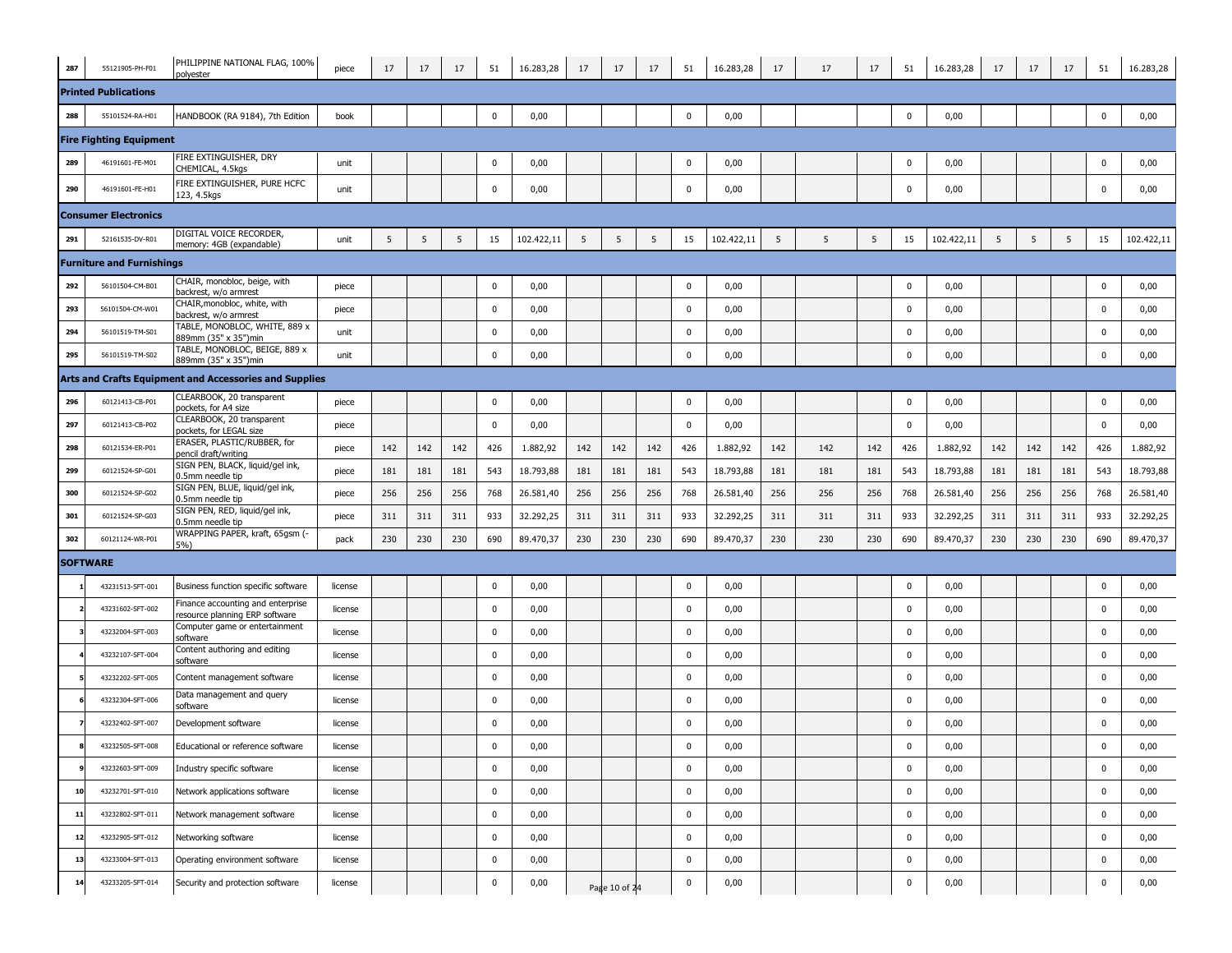| 15                      | 43233405-SFT-015                    | Utility and device driver software                                                                                                                                                                                                                                                                                                                         | license |  | 0           | 0,00 |               | $\mathbf 0$ | 0,00 |  | 0           | 0,00 |  | 0            | 0,00 |
|-------------------------|-------------------------------------|------------------------------------------------------------------------------------------------------------------------------------------------------------------------------------------------------------------------------------------------------------------------------------------------------------------------------------------------------------|---------|--|-------------|------|---------------|-------------|------|--|-------------|------|--|--------------|------|
| 16                      | 43233501-SFT-016                    | Information exchange software                                                                                                                                                                                                                                                                                                                              | license |  | $\bf{0}$    | 0,00 |               | $\mathbf 0$ | 0,00 |  | $\mathbf 0$ | 0,00 |  | $\bf{0}$     | 0,00 |
|                         | <b>PASSENGER AIR TRANSPORTATION</b> |                                                                                                                                                                                                                                                                                                                                                            |         |  |             |      |               |             |      |  |             |      |  |              |      |
| $\mathbf{1}$            | 43212111-GFA-001                    | Airline Ticket                                                                                                                                                                                                                                                                                                                                             | ticket  |  | $\bf{0}$    | 0,00 |               | $\mathbf 0$ | 0,00 |  | $\mathbf 0$ | 0,00 |  | $\mathbf 0$  | 0,00 |
|                         | <b>Motor Vehicles</b>               |                                                                                                                                                                                                                                                                                                                                                            |         |  |             |      |               |             |      |  |             |      |  |              |      |
|                         |                                     | A. For the Exercise of the Executive Functions                                                                                                                                                                                                                                                                                                             |         |  |             |      |               |             |      |  |             |      |  |              |      |
|                         |                                     | Car (Sedan or Hatchback)<br><b>Engine displacement not exceeding 2200</b><br>cc for gasoline<br>For a Department Secretary and<br>25101503-VA101A other officials of equivalent rank in<br>National Government Agencies<br>(NGAs), Government-Owned or<br>-Controlled Corporations (GOCCs)<br>and Local Government Units<br>(LGUs)                         | unit    |  | $\mathbf 0$ | 0,00 |               | $\mathbf 0$ | 0,00 |  | $\mathbf 0$ | 0,00 |  | $\mathbf 0$  | 0,00 |
| 1                       |                                     | Car (Sedan or Hatchback)<br>Engine displacement not exceeding 2200<br>cc for diesel<br>For a Department Secretary and<br>25101503-VA101B other officials of equivalent rank in<br>National Government Agencies<br>(NGAs), Government-Owned or<br>-Controlled Corporations (GOCCs)<br>and Local Government Units<br>(LGUs)                                  | unit    |  | $\mathbf 0$ | 0,00 |               | $\mathbf 0$ | 0,00 |  | 0           | 0,00 |  | 0            | 0,00 |
|                         | 25101507-VA201A                     | Asian Utility Vehicle (AUV or Crossover<br><b>Utility Vehicle (CUV)</b><br>Engine displacement not exceeding 2000<br>cc for gasoline<br>For a Department Secretary and<br>other officials of equivalent rank in<br>National Government Agencies<br>(NGAs), Government-Owned or<br>-Controlled Corporations (GOCCs)<br>and Local Government Units<br>(LGUs) | unit    |  | 0           | 0,00 |               | $\mathbf 0$ | 0,00 |  | 0           | 0,00 |  | $\mathbf{0}$ | 0,00 |
|                         | 25101507-VA201B                     | Asian Utility Vehicle (AUV or Crossover<br><b>Utility Vehicle (CUV)</b><br>Engine displacement not exceeding 2800<br>cc for diesel<br>For a Department Secretary and<br>other officials of equivalent rank in<br>National Government Agencies<br>(NGAs), Government-Owned or<br>-Controlled Corporations (GOCCs)<br>and Local Government Units<br>(LGUs)   | unit    |  | $\mathbf 0$ | 0,00 |               | 0           | 0,00 |  | 0           | 0,00 |  | 0            | 0,00 |
|                         | 25101503-VA102A   TOT an Allium     | Car (Sedan or Hatchback)<br><b>Engine displacement not exceeding 3500</b><br>cc for gasoline<br>or an Ambassador or Chief-ofMission of<br>consulates abroad for exclusive use<br>in the country where the embassy/<br>consulate is located                                                                                                                 | unit    |  | 0           | 0,00 |               | 0           | 0,00 |  | 0           | 0,00 |  | $\bf{0}$     | 0,00 |
| $\overline{\mathbf{2}}$ |                                     | Car (Sedan or Hatchback)<br>Engine displacement not exceeding 3500<br>cc for diesel<br>25101503-VA102B For an Ambassador or Chief-ofMission of<br>Philippine embassies/<br>consulates abroad for exclusive use<br>in the country where the embassy/<br>consulate is located                                                                                | unit    |  | 0           | 0,00 | Page 11 of 24 | $\mathbf 0$ | 0,00 |  | 0           | 0,00 |  | $\mathbf 0$  | 0,00 |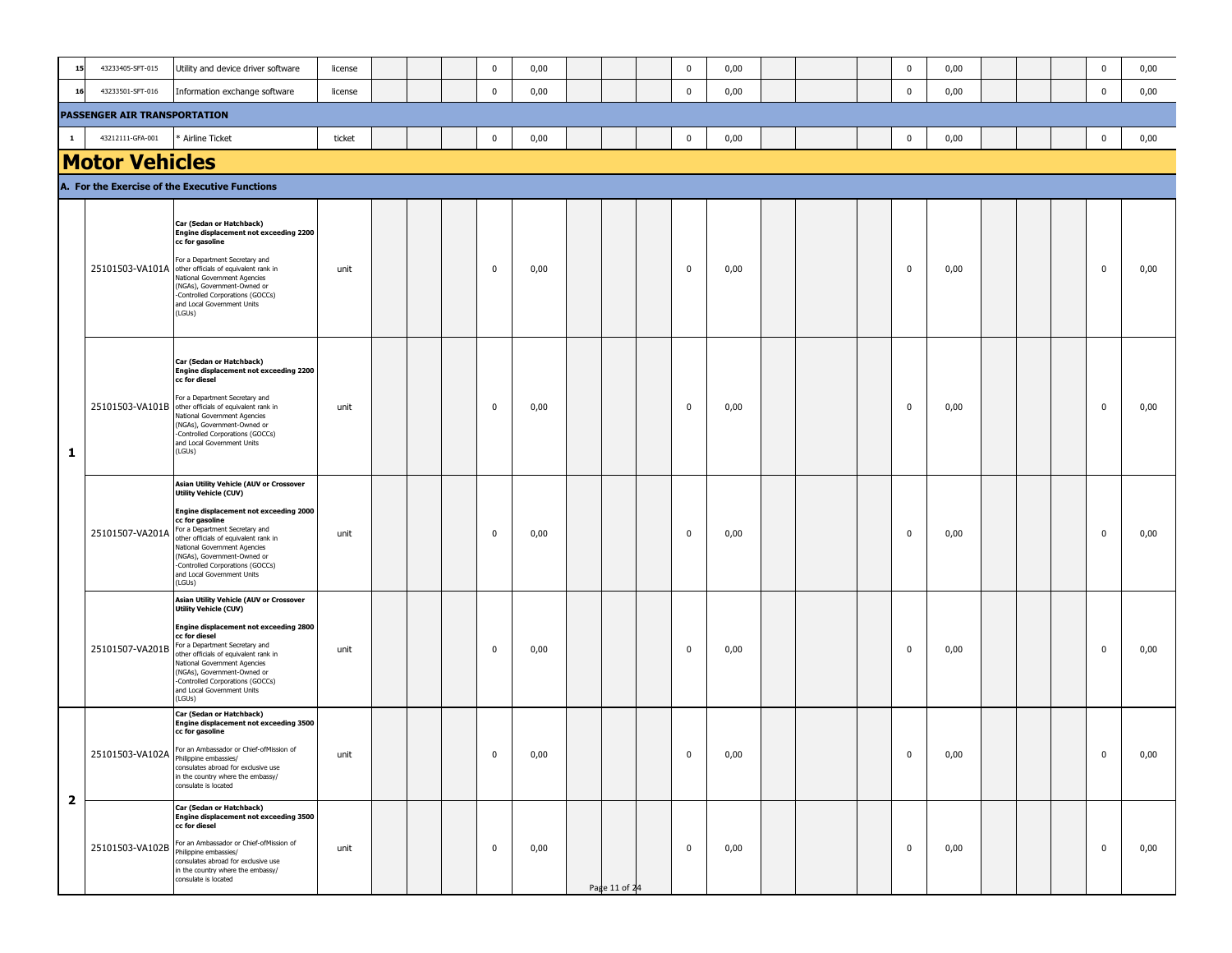|   |                 | Car (Sedan or Hatchback)<br>Engine displacement not exceeding 1600<br>cc for gasoline<br>25101503-VA103A For a Department Undersecretary<br>and other officials of equivalent<br>rank in NGAs, GOCCs and LGUs<br>For a Chief of Staff of the Armed<br>Forces of the Philippines (AFP)                                                                       | unit |  | $\mathbf 0$ | 0,00 |  | $\mathbf 0$ | 0,00 |  | $\mathbf 0$ | 0,00 |  | $\mathbf 0$ | 0,00 |
|---|-----------------|-------------------------------------------------------------------------------------------------------------------------------------------------------------------------------------------------------------------------------------------------------------------------------------------------------------------------------------------------------------|------|--|-------------|------|--|-------------|------|--|-------------|------|--|-------------|------|
|   |                 | Car (Sedan or Hatchback)<br>Engine displacement not exceeding 1600<br>cc for diesel<br>25101503-VA103B For a Department Undersecretary<br>and other officials of equivalent<br>rank in NGAs, GOCCs and LGUs<br>For a Chief of Staff of the Armed<br>Forces of the Philippines (AFP)                                                                         | unit |  | $\mathbf 0$ | 0,00 |  | $\mathbf 0$ | 0,00 |  | $\mathbf 0$ | 0,00 |  | $\mathbf 0$ | 0,00 |
| 3 | 25101507-VA202A | Asian Utility Vehicle (AUV or Crossover<br>Utility Vehicle (CUV)<br>Engine displacement not exceeding 2000<br>cc for gasoline<br>For a Department Undersecretary<br>and other officials of equivalent<br>rank in NGAs, GOCCs and LGUs<br>For a Chief of Staff of the Armed<br>Forces of the Philippines (AFP)                                               | unit |  | 0           | 0,00 |  | 0           | 0,00 |  | 0           | 0,00 |  | $\mathbf 0$ | 0,00 |
|   | 25101507-VA202B | Asian Utility Vehicle (AUV or Crossover<br>Utility Vehicle (CUV)<br><b>Engine displacement not exceeding 2500</b><br>cc for diesel<br>For a Department Undersecretary<br>and other officials of equivalent<br>rank in NGAs, GOCCs and LGUs<br>For a Chief of Staff of the Armed<br>Forces of the Philippines (AFP)                                          | unit |  | $\mathbf 0$ | 0,00 |  | $\mathbf 0$ | 0,00 |  | $\mathbf 0$ | 0,00 |  | $\mathbf 0$ | 0,00 |
|   |                 | Car (Sedan or Hatchback)<br>Engine displacement not exceeding 1500<br>cc for gasoline<br>For a Department Assistant<br>25101503-VA104A Secretary and other officials of<br>equivalent rank in NGAs, GOCCs<br>and LGUs<br>For a Vice Chief of Staff and the<br>Commanding Generals of the Major<br>Services of the AFP                                       | unit |  | $\mathbf 0$ | 0,00 |  | $\mathbf 0$ | 0,00 |  | $\mathbf 0$ | 0,00 |  | $\mathbf 0$ | 0,00 |
|   |                 | Car (Sedan or Hatchback)<br>Engine displacement not exceeding 1500<br>cc for diesel<br>For a Department Assistant<br>25101503-VA104B Secretary and other officials of<br>equivalent rank in NGAs, GOCCs<br>and LGUs<br>For a Vice Chief of Staff and the<br>Commanding Generals of the Major<br>Services of the AFP                                         | unit |  | $\mathbf 0$ | 0,00 |  | $\mathbf 0$ | 0,00 |  | $\mathbf 0$ | 0,00 |  | $\mathbf 0$ | 0,00 |
| 4 | 25101507-VA203A | <b>Asian Utility Vehicle (AUV or Crossover</b><br><b>Utility Vehicle (CUV)</b><br>Engine displacement not exceeding 2000<br>cc for gasoline<br>For a Department Assistant<br>Secretary and other officials of<br>equivalent rank in NGAs, GOCCs<br>and LGUs<br>For a Vice Chief of Staff and the<br>Commanding Generals of the Major<br>Services of the AFP | unit |  | $\mathbf 0$ | 0,00 |  | $\mathbf 0$ | 0,00 |  | $\mathbf 0$ | 0,00 |  | $\mathbf 0$ | 0,00 |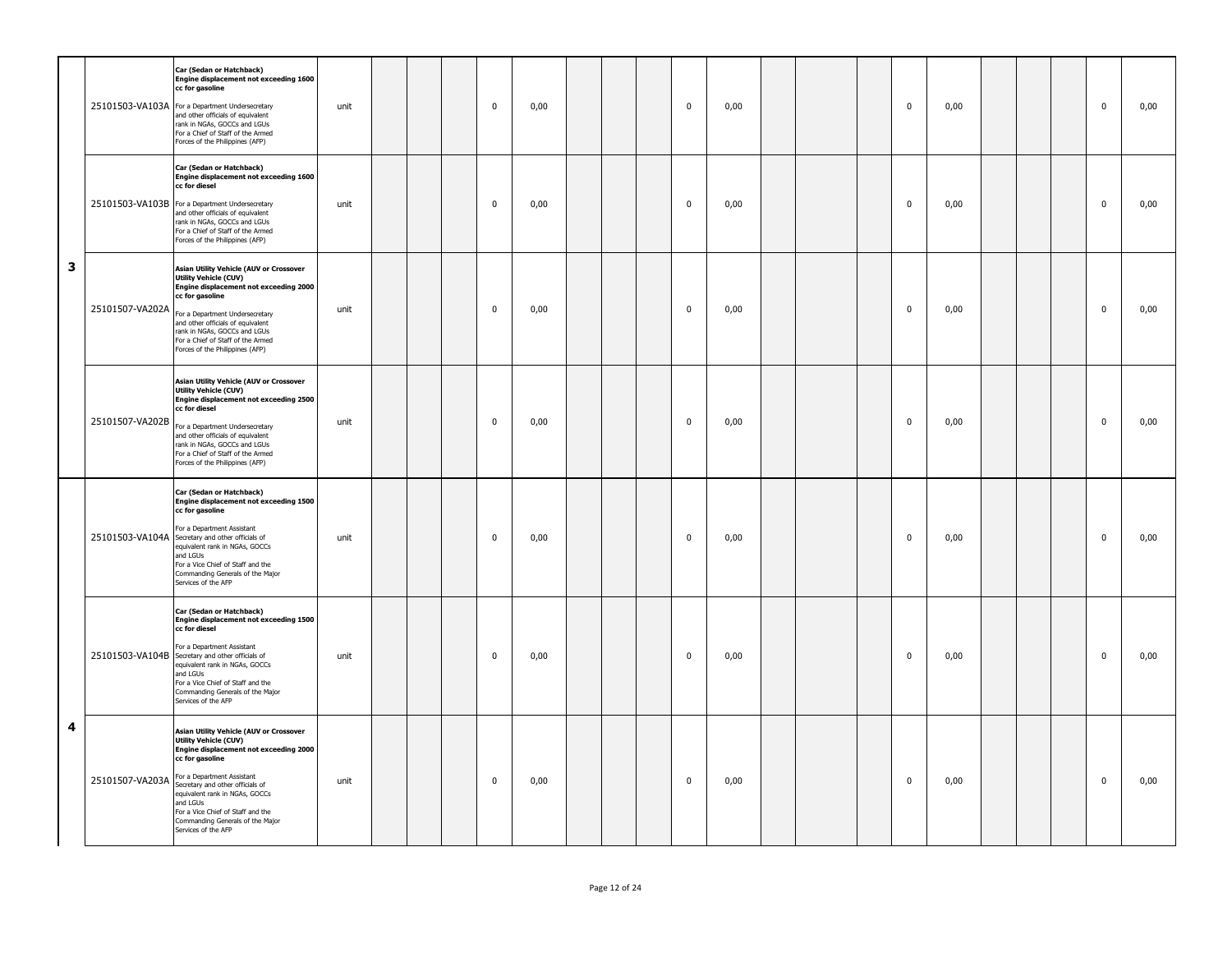|              |                 | <b>Asian Utility Vehicle (AUV or Crossover</b><br><b>Utility Vehicle (CUV)</b><br>Engine displacement not exceeding 2500<br>cc for diesel<br>25101507-VA203B For a Department Assistant<br>Secretary and other officials of<br>equivalent rank in NGAs, GOCCs<br>and LGUs<br>For a Vice Chief of Staff and the<br>Commanding Generals of the Major<br>Services of the AFP | unit |  | $\mathbf 0$ | 0,00 |  | $\mathbf 0$ | 0,00 |  | $\mathbf 0$             | 0,00 |  | $\mathbf 0$ | 0,00 |
|--------------|-----------------|---------------------------------------------------------------------------------------------------------------------------------------------------------------------------------------------------------------------------------------------------------------------------------------------------------------------------------------------------------------------------|------|--|-------------|------|--|-------------|------|--|-------------------------|------|--|-------------|------|
|              |                 | Car (Sedan or Hatchback)<br>Engine displacement not exceeding 1500<br>cc for gasoline<br>25101503-VA105A For a Bureau Director, Regional<br>Director or department-wide/<br>bureau-wide regional offices and<br>other officials of equivalent rank in<br>NGAs, GOCCs and LGUs                                                                                             | unit |  | $\mathbf 0$ | 0,00 |  | $\mathbf 0$ | 0,00 |  | $\mathbf 0$             | 0,00 |  | $\mathbf 0$ | 0,00 |
|              |                 | Car (Sedan or Hatchback)<br>Engine displacement not exceeding 1500<br>cc for diesel<br>25101503-VA105B For a Bureau Director, Regional<br>Director or department-wide/<br>bureau-wide regional offices and<br>other officials of equivalent rank in<br>NGAs, GOCCs and LGUs                                                                                               | unit |  | 0           | 0,00 |  | 0           | 0,00 |  | $\overline{\mathbf{0}}$ | 0,00 |  | 0           | 0,00 |
| 5            |                 | Asian Utility Vehicle (AUV or Crossover<br><b>Utility Vehicle (CUV)</b><br>Engine displacement not exceeding 1500<br>cc for gasoline<br>25101507-VA204A For a Bureau Director, Regional<br>Director or department-wide/<br>bureau-wide regional offices and<br>other officials of equivalent rank in<br>NGAs, GOCCs and LGUs                                              | unit |  | 0           | 0,00 |  | 0           | 0,00 |  | $\overline{\mathbf{0}}$ | 0,00 |  | 0           | 0,00 |
|              | 25101507-VA204B | Asian Utility Vehicle (AUV or Crossover<br><b>Utility Vehicle (CUV)</b><br>Engine displacement not exceeding 1500<br>cc for diesel<br>For a Bureau Director, Regional<br>Director or department-wide/<br>bureau-wide regional offices and<br>other officials of equivalent rank in<br>NGAs, GOCCs and LGUs                                                                | unit |  | $\mathbf 0$ | 0,00 |  | $\mathbf 0$ | 0,00 |  | $\mathbf 0$             | 0,00 |  | $\mathbf 0$ | 0,00 |
|              |                 | B. For the Transport of Personnel, Equipment, Supplies, Product and Materials                                                                                                                                                                                                                                                                                             |      |  |             |      |  |             |      |  |                         |      |  |             |      |
|              | 25101507-VB101A | Pick-up<br>Engine displacement not exceeding 2200<br>cc for gasoline<br>For heavy field use in rural and<br>remote areas with generally rugged<br>road condition, mountainous and<br>rugged terrain                                                                                                                                                                       | unit |  | $\mathbf 0$ | 0,00 |  | $\mathbf 0$ | 0,00 |  | $\mathbf 0$             | 0,00 |  | 0           | 0,00 |
| $\mathbf{1}$ | 25101507-VB101B | Pick-up<br>Engine displacement not exceeding 3000<br>cc for diesel<br>For heavy field use in rural and<br>remote areas with generally rugged<br>road condition, mountainous and<br>rugged terrain                                                                                                                                                                         | unit |  | 0           | 0,00 |  | $\mathbf 0$ | 0,00 |  | $\mathbf 0$             | 0,00 |  | 0           | 0,00 |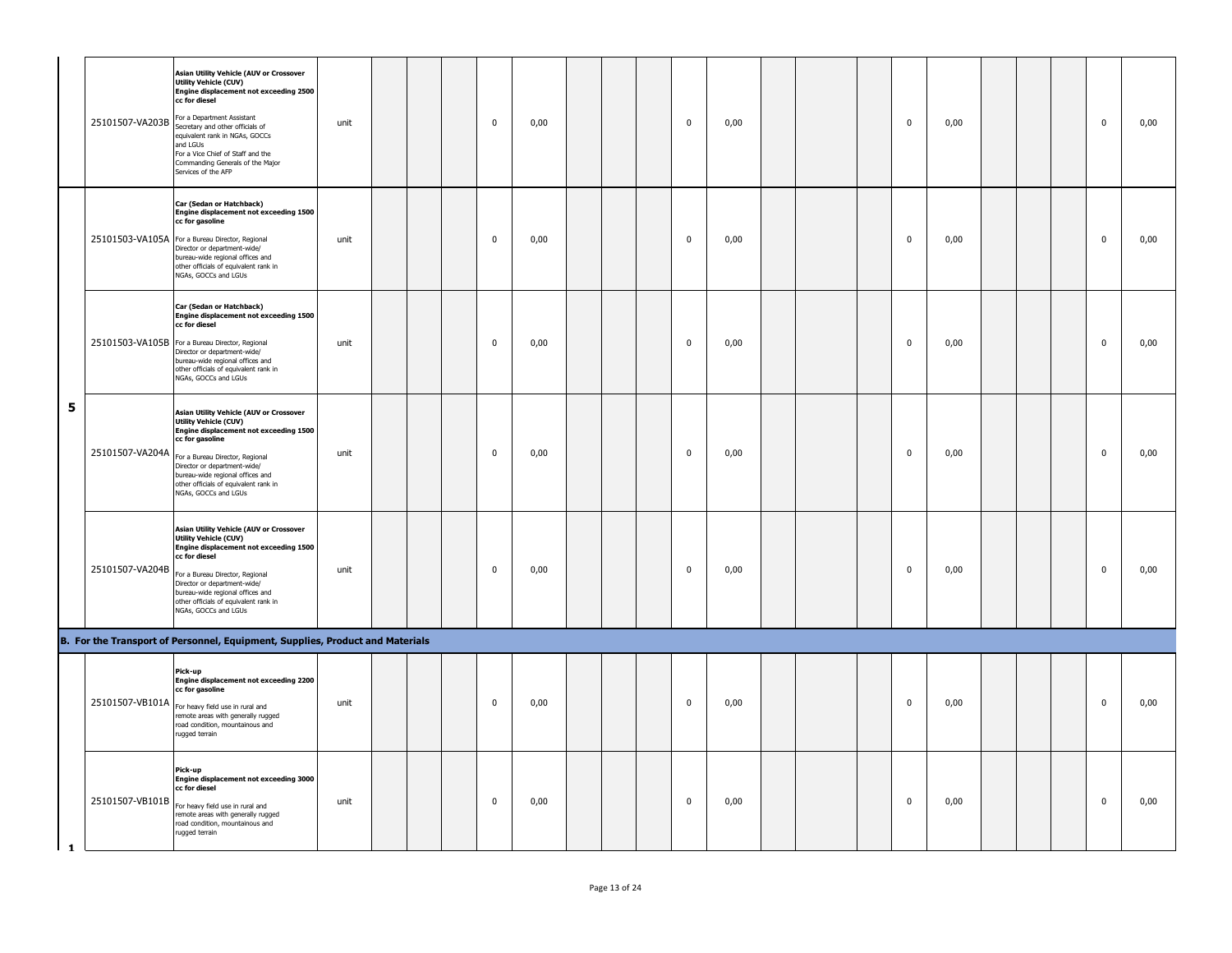|                         | 25101905-VB201A | All-terrain vehicle, commonly referred to<br><b>Sports Utility Vehicle</b><br>Engine displacement not exceeding 2000<br>cc for gasoline<br>For heavy field use in rural and<br>remote areas with generally rugged<br>road condition, mountainous and<br>rugged terrain                             | unit |  | 0           | 0,00 |  | $\mathbf 0$ | 0,00 |  | $\mathbf 0$ | 0,00 |  | $\mathbf 0$  | 0,00 |
|-------------------------|-----------------|----------------------------------------------------------------------------------------------------------------------------------------------------------------------------------------------------------------------------------------------------------------------------------------------------|------|--|-------------|------|--|-------------|------|--|-------------|------|--|--------------|------|
|                         | 25101905-VB201B | All-terrain vehicle, commonly referred to<br><b>Sports Utility Vehicle</b><br>Engine displacement not exceeding 2400<br>cc for diesel<br>For heavy field use in rural and<br>remote areas with generally rugged<br>road condition, mountainous and<br>rugged terrain                               | unit |  | $\mathbf 0$ | 0,00 |  | $\mathbf 0$ | 0,00 |  | $\mathbf 0$ | 0,00 |  | $\mathbf 0$  | 0,00 |
|                         | 25101505-VB301A | Passenger Van<br>Engine displacement not exceeding 2200<br>cc for gasoline<br>For general urban use where road<br>conditions are generally good                                                                                                                                                    | unit |  | $\mathbf 0$ | 0,00 |  | $\pmb{0}$   | 0,00 |  | $\mathbf 0$ | 0,00 |  | $\mathbf 0$  | 0,00 |
|                         | 25101505-VB301B | Passenger Van<br>Engine displacement not exceeding 3000<br>cc for diesel<br>For general urban use where road<br>conditions are generally good                                                                                                                                                      | unit |  | 0           | 0,00 |  | $\mathbf 0$ | 0,00 |  | 0           | 0,00 |  | $\mathbf{0}$ | 0,00 |
| $\overline{\mathbf{2}}$ | 25181601-VB401A | Multi-Purpose Vehicle (MPV)<br>Engine displacement not exceeding 1500<br>cc for gasoline<br>For general urban use where road<br>conditions are generally good                                                                                                                                      | unit |  | 0           | 0,00 |  | $\mathbf 0$ | 0,00 |  | 0           | 0,00 |  | $\mathbf{0}$ | 0,00 |
|                         | 25181601-VB401B | <b>Multi-Purpose Vehicle (MPV)</b><br>Engine displacement not exceeding 2500<br>cc for diesel<br>For general urban use where road<br>conditions are generally good                                                                                                                                 | unit |  | $\mathbf 0$ | 0,00 |  | $\mathbf 0$ | 0,00 |  | $\mathbf 0$ | 0,00 |  | $\mathbf 0$  | 0,00 |
| 3                       |                 | Motorcyle<br>Engine displacement not exceeding 200<br>cc<br>25101801-VB5-01 For use of field personnel/ workers<br>who by the nature of their functions<br>have to travel to remote areas not<br>normally accessible by ordinary<br>Motorcycle                                                     | unit |  | $\mathbf 0$ | 0,00 |  | $\mathbf 0$ | 0,00 |  | $\mathbf 0$ | 0,00 |  | $\mathbf{0}$ | 0,00 |
|                         |                 | Passenger Van<br>Engine displacement not exceeding 2200<br>cc for gasoline<br>25101505-VB302A For transport of personnel/visitors<br>for activities related to education,<br>tourism, trade and investment<br>promotions, banking and finance,<br>foreign affairs, and other official<br>functions | unit |  | 0           | 0,00 |  | $\mathbf 0$ | 0,00 |  | $\mathbf 0$ | 0,00 |  | $\mathbf 0$  | 0,00 |
| 4                       |                 | Passenger Van<br>Engine displacement not exceeding 3000<br>cc for diesel<br>25101505-VB302B For transport of personnel/visitors<br>for activities related to education,<br>tourism, trade and investment<br>promotions, banking and finance,<br>foreign affairs, and other official<br>functions   | unit |  | 0           | 0,00 |  | 0           | 0,00 |  | $\mathbf 0$ | 0,00 |  | $\mathbf 0$  | 0,00 |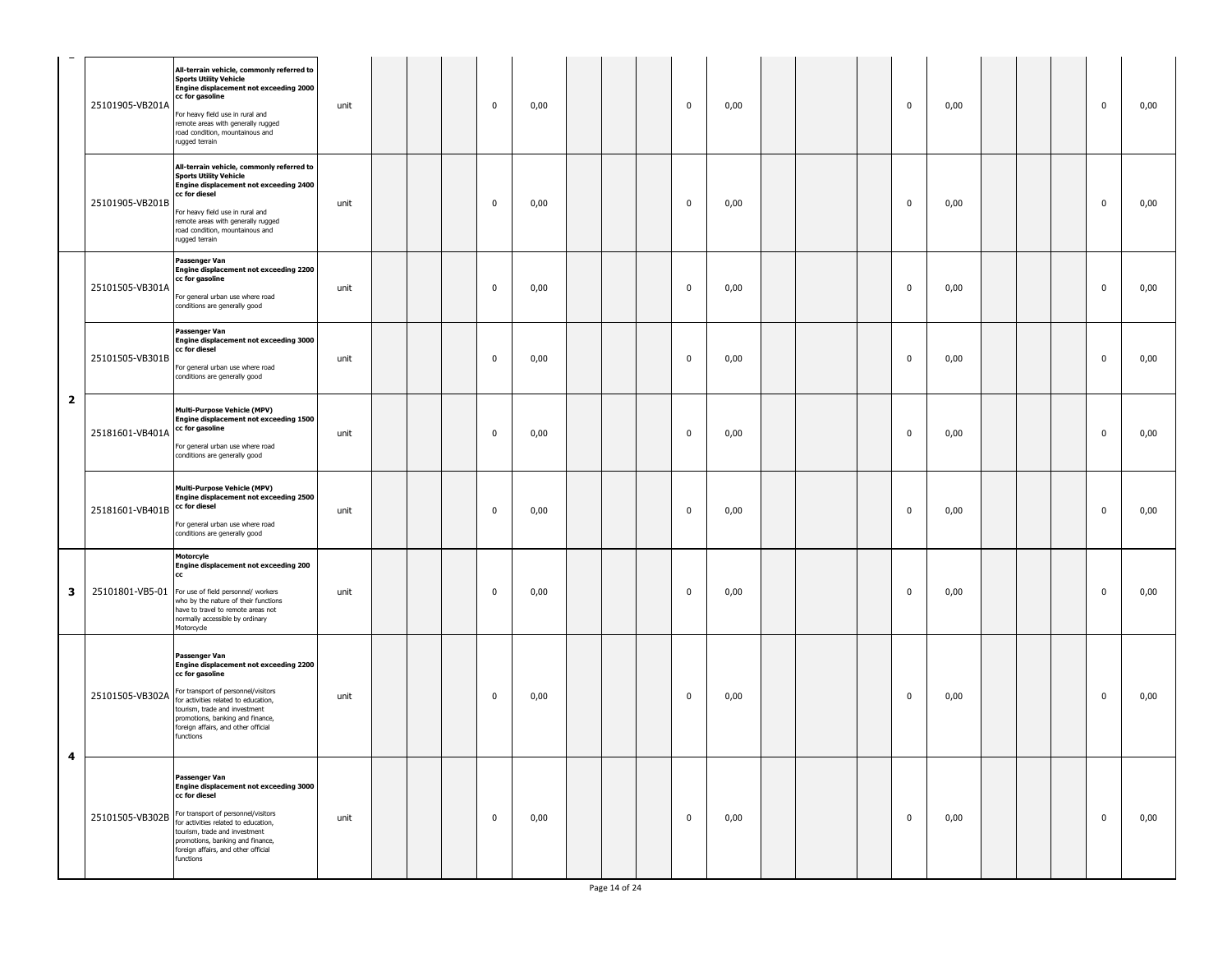|   | 25101502-VB6-01 | <b>Bus</b><br>Engine displacement not exceeding 8500<br>cc for diesel<br>For mass transportation of<br>personnel/visitors for activities<br>elated to education, tourism, trade and<br>investment promotions, banking and finance,<br>foreign affairs, and<br>other official functions                                                                                                 | unit |  | $\pmb{0}$   | 0,00 |  | $\mathbf 0$ | 0,00 |  | $\pmb{0}$      | 0,00 |  | $\pmb{0}$   | 0,00 |
|---|-----------------|----------------------------------------------------------------------------------------------------------------------------------------------------------------------------------------------------------------------------------------------------------------------------------------------------------------------------------------------------------------------------------------|------|--|-------------|------|--|-------------|------|--|----------------|------|--|-------------|------|
| 5 |                 | Mini-Bus<br>Engine displacement not exceeding 4500<br>cc for diesel<br>25101502-VB7-01 For mass transportation of<br>personnel/visitors for activities<br>elated to education, tourism, trade and<br>nvestment promotions, banking and finance,<br>foreign affairs, and<br>other official functions                                                                                    | unit |  | $\pmb{0}$   | 0,00 |  | $\pmb{0}$   | 0,00 |  | $\pmb{0}$      | 0,00 |  | $\pmb{0}$   | 0,00 |
|   |                 | C. For the Transport of Sick and/or Injured Persons                                                                                                                                                                                                                                                                                                                                    |      |  |             |      |  |             |      |  |                |      |  |             |      |
|   |                 | MPV (For conversion into an ambulance<br>and fitted with the necessary medical<br>equipment and apparatus)<br><b>Engine displacement not exceeding 1500</b><br>cc for gasoline<br>25181601-VC101A For transport of sick and/or injured<br>persons in hospitals, and for<br>government agencies where an<br>ambulance may be needed on<br>stand-by at all times in case of<br>emergency | unit |  | $\mathbf 0$ | 0,00 |  | $\mathbf 0$ | 0,00 |  | $\mathbf 0$    | 0,00 |  | $\mathbf 0$ | 0,00 |
|   |                 | MPV (For conversion into an ambulance<br>and fitted with the necessary medical<br>equipment and apparatus)<br>Engine displacement not exceeding 2500<br>cc for diesel<br>25181601-VC101B For transport of sick and/or injured<br>persons in hospitals, and for<br>government agencies where an<br>ambulance may be needed on<br>stand-by at all times in case of<br>emergency          | unit |  | $\mathbf 0$ | 0,00 |  | $\mathbf 0$ | 0,00 |  | $\overline{0}$ | 0,00 |  | $\mathbf 0$ | 0,00 |
| 1 | 25101703-VC201A | Passenger Van (For conversion into an<br>ambulance and fitted with the necessary<br>medical equipment and apparatus)<br>Engine displacement not exceeding 2200<br>cc<br>for gasoline<br>For transport of sick and/or injured<br>persons in hospitals, and for<br>government agencies where an<br>ambulance may be needed on<br>stand-by at all times in case of<br>emergency           | unit |  | $\mathbf 0$ | 0,00 |  | $\mathbf 0$ | 0,00 |  | $\mathbf 0$    | 0,00 |  | $\mathbf 0$ | 0,00 |
|   | 25101703-VC201B | Passenger Van (For conversion into an<br>ambulance and fitted with the necessary<br>medical equipment and apparatus)<br><b>Engine displacement not exceeding 3000</b><br>cc for diesel<br>For transport of sick and/or injured<br>persons in hospitals, and for<br>government agencies where an<br>ambulance may be needed on<br>stand-by at all times in case of<br>emergency         | unit |  | 0           | 0,00 |  | 0           | 0,00 |  | 0              | 0,00 |  | $\bf{0}$    | 0,00 |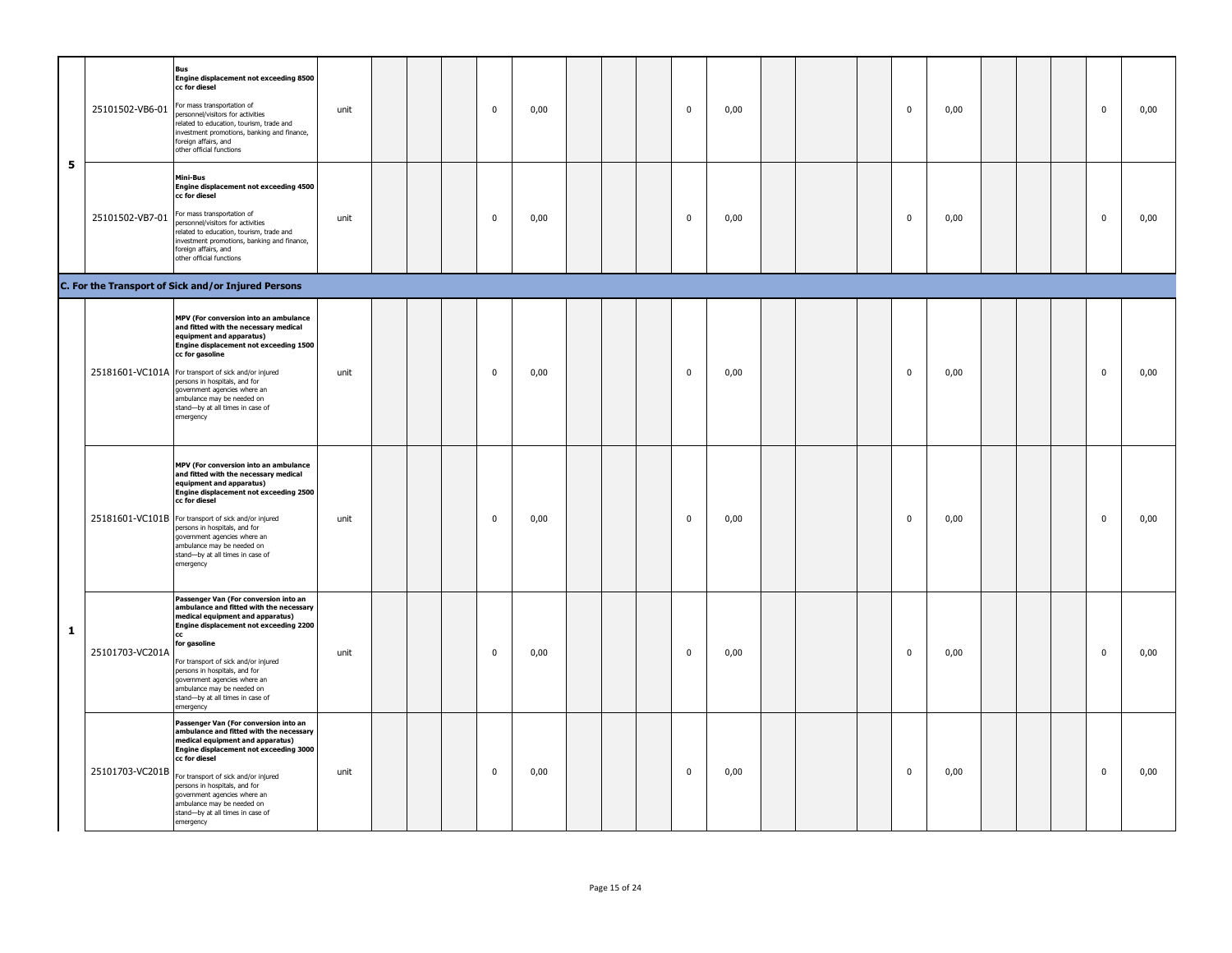|   | 25101703-VC3-01                 | Original ambulance, designed, built and<br>equipped as such by<br>the manufacturer<br>(Specifications may vary according to<br>manufacturer and the sophistication of<br>the desired units)<br>For transport of sick and/or injured<br>persons in hospitals, and for<br>government agencies where an<br>ambulance may be needed on<br>stand-by at all times in case of<br>emergency | unit |  | $\mathbf 0$ | 0,00 |  | $\mathbf 0$ | 0,00 |  | $\mathbf 0$ | 0,00 |  | $\bf{0}$ | 0,00 |
|---|---------------------------------|-------------------------------------------------------------------------------------------------------------------------------------------------------------------------------------------------------------------------------------------------------------------------------------------------------------------------------------------------------------------------------------|------|--|-------------|------|--|-------------|------|--|-------------|------|--|----------|------|
|   | <b>D. For Patrol Operations</b> | <b>Patrol Car</b><br>Four-door car (Sedan or<br>Hatchback)                                                                                                                                                                                                                                                                                                                          |      |  |             |      |  |             |      |  |             |      |  |          |      |
|   | 25101702-VD101A cc for gasoline | Engine displacement not exceeding 1600<br>For patrol operations within a city<br>or municipal proper                                                                                                                                                                                                                                                                                | unit |  | 0           | 0,00 |  | $\mathbf 0$ | 0,00 |  | 0           | 0,00 |  | 0        | 0,00 |
|   | 25101702-VD101B cc for diesel   | <b>Patrol Car</b><br>Four-door car (Sedan or<br>Hatchback)<br>Engine displacement not exceeding 1600<br>For patrol operations within a city<br>or municipal proper                                                                                                                                                                                                                  | unit |  | $\mathbf 0$ | 0,00 |  | $\mathbf 0$ | 0,00 |  | $\mathbf 0$ | 0,00 |  | $\bf{0}$ | 0,00 |
|   | 25101702-VD201A cc for gasoline | <b>Patrol Vehicle</b><br><b>AUV or CUV</b><br>Engine displacement not exceeding 2000<br>For patrol operations within a city<br>or municipal proper                                                                                                                                                                                                                                  | unit |  | $\mathbf 0$ | 0,00 |  | $\mathbf 0$ | 0,00 |  | 0           | 0,00 |  | $\bf{0}$ | 0,00 |
| 1 | 25101702-VD201B cc for diesel   | <b>Patrol Vehicle</b><br><b>AUV or CUV</b><br>Engine displacement not exceeding 2500<br>For patrol operations within a city<br>or municipal proper                                                                                                                                                                                                                                  | unit |  | 0           | 0,00 |  | $\mathbf 0$ | 0,00 |  | $\mathbf 0$ | 0,00 |  | $\bf{0}$ | 0,00 |
|   | 25101702-VD301A cc for gasoline | <b>Patrol Jeep</b><br><b>Assembled owner-type</b><br>jeepney<br>Engine displacement not exceeding 1800<br>For patrol operations within a city<br>or municipal proper                                                                                                                                                                                                                | unit |  | $\mathbf 0$ | 0,00 |  | 0           | 0,00 |  | 0           | 0,00 |  | 0        | 0,00 |
|   | 25101702-VD301B cc for diesel   | <b>Patrol Jeep</b><br><b>Assembled owner-type</b><br>jeepney<br>Engine displacement not exceeding 2500<br>For patrol operations within a city<br>or municipal proper                                                                                                                                                                                                                | unit |  | $\mathbf 0$ | 0,00 |  | $\pmb{0}$   | 0,00 |  | 0           | 0,00 |  | 0        | 0,00 |
|   | 25101702-VD4-01                 | <b>Patrol Motorcycle</b><br>Specifications may vary according to the<br>Motorcycle<br>For patrol operations within a city<br>or municipal proper                                                                                                                                                                                                                                    | unit |  | 0           | 0,00 |  | 0           | 0,00 |  | 0           | 0,00 |  | $\bf{0}$ | 0,00 |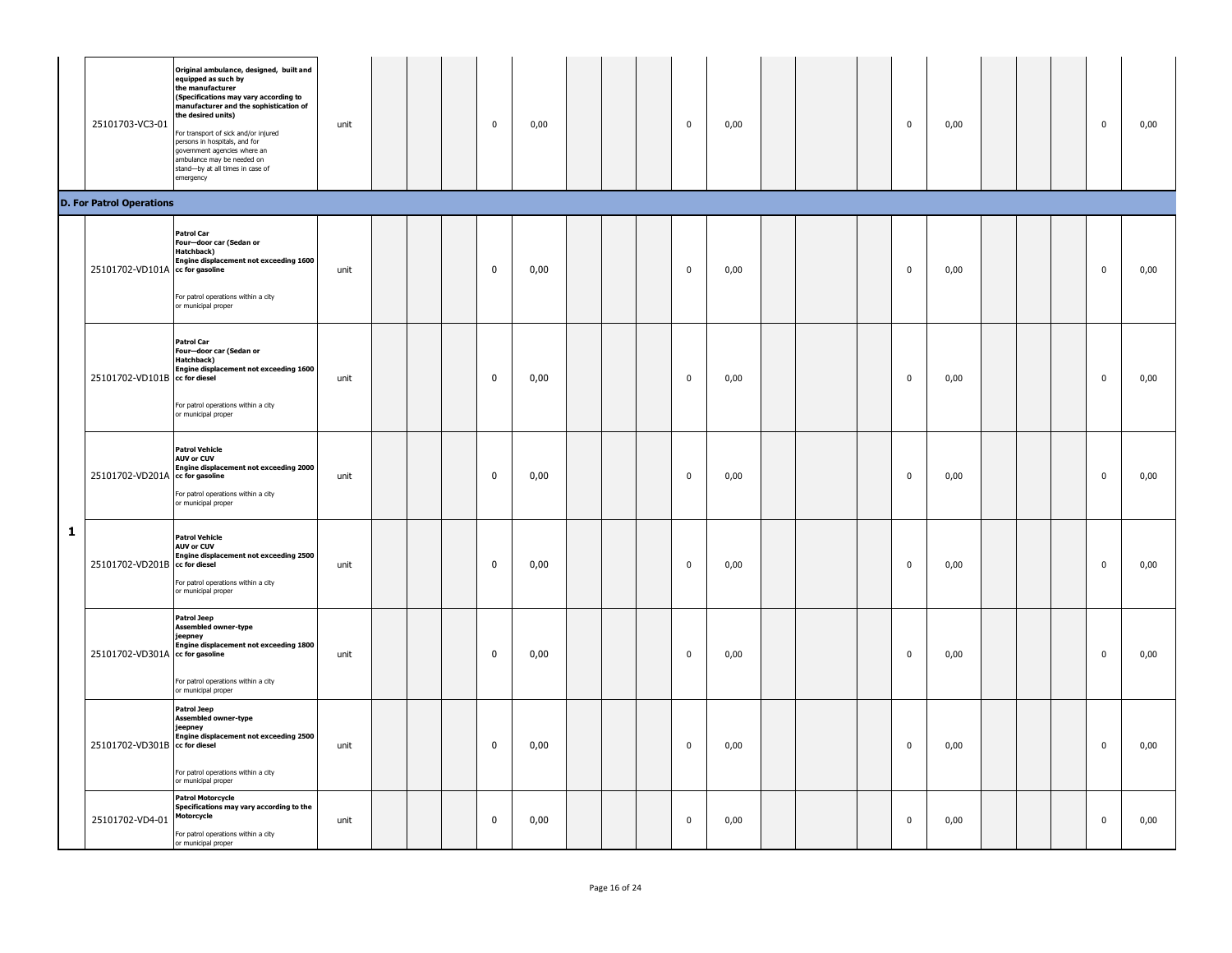|                         | 25101702-VE101A for gasoline  | <b>Patrol Car</b><br>Four-door car (Sedan or<br>Hatchback)<br>Engine displacement not exceeding 2000<br>cc<br>For highway patrol operations Patrol car<br>where speed and stability are<br>critical when pursuing other speedy                                                                                        | unit |  | $\mathbf 0$ | 0,00 |  | $\mathbf 0$ | 0,00 |  | $\mathbf 0$ | 0,00 |  | $\mathbf{0}$ | 0,00 |
|-------------------------|-------------------------------|-----------------------------------------------------------------------------------------------------------------------------------------------------------------------------------------------------------------------------------------------------------------------------------------------------------------------|------|--|-------------|------|--|-------------|------|--|-------------|------|--|--------------|------|
| $\overline{\mathbf{2}}$ | 25101702-VE101B for diesel    | vehicles<br><b>Patrol Car</b><br>Four-door car (Sedan or<br>Hatchback)<br>Engine displacement not exceeding 2000<br>cc.<br>For highway patrol operations Patrol car<br>where speed and stability are<br>critical when pursuing other speedy<br>vehicles                                                               | unit |  | $\mathbf 0$ | 0,00 |  | $\mathbf 0$ | 0,00 |  | $\mathbf 0$ | 0,00 |  | $\mathbf 0$  | 0,00 |
|                         | 25101702-VE2-01 certain areas | <b>Patrol Motorcycle</b><br>Specifications may vary according to the<br>intended use of the agency and in<br>consideration of the minimum<br>specifications of motorcycles allowed in<br>For highway patrol operations Patrol car<br>where speed and stability are<br>critical when pursuing other speedy<br>vehicles | unit |  | $\mathbf 0$ | 0,00 |  | $\mathbf 0$ | 0,00 |  | $\mathbf 0$ | 0,00 |  | $\mathbf 0$  | 0,00 |
|                         |                               | F. For Disaster Response and Rescue/Relief Operations                                                                                                                                                                                                                                                                 |      |  |             |      |  |             |      |  |             |      |  |              |      |
| 1                       | 25101703-VF101A               | <b>MPV</b><br>(for conversion into a rescue vehicle<br>equipped with the necessary equipment<br>and apparatus)<br>Engine displacement not exceeding 1500<br>cc for gasoline<br>For mobility purposes and<br>immediate response during disasters<br>and calamities                                                     | unit |  | $\pmb{0}$   | 0,00 |  | $\mathbf 0$ | 0,00 |  | $\mathbf 0$ | 0,00 |  | $\mathbf 0$  | 0,00 |
|                         |                               | <b>MPV</b><br>(for conversion into a rescue vehicle<br>equipped with the necessary equipment<br>and apparatus)<br>25101703-VF101B Engine displacement not exceeding 2500<br>cc for diesel<br>For mobility purposes and<br>immediate response during disasters<br>and calamities                                       | unit |  | $\mathbf 0$ | 0,00 |  | $\mathbf 0$ | 0,00 |  | $\mathbf 0$ | 0,00 |  | $\mathbf 0$  | 0,00 |
| $\overline{\mathbf{2}}$ | 25101507-VF201A               | Pick-up<br>(for conversion into a rescue vehicle<br>equipped with the necessary equipment<br>and apparatus)<br>Engine displacement not exceeding 2200<br>cc for gasoline<br>For mobility purposes and<br>immediate response during disasters<br>and calamities                                                        | unit |  | $\mathbf 0$ | 0,00 |  | $\mathbf 0$ | 0,00 |  | 0           | 0,00 |  | 0            | 0,00 |
|                         | 25101507-VF201B               | Pick-up<br>(for conversion into a rescue vehicle<br>equipped with the necessary equipment<br>and apparatus)<br>Engine displacement not exceeding 3000<br>cc for diesel<br>For mobility purposes and<br>immediate response during disasters<br>and calamities                                                          | unit |  | $\mathbf 0$ | 0,00 |  | $\mathbf 0$ | 0,00 |  | $\mathbf 0$ | 0,00 |  | $\mathbf 0$  | 0,00 |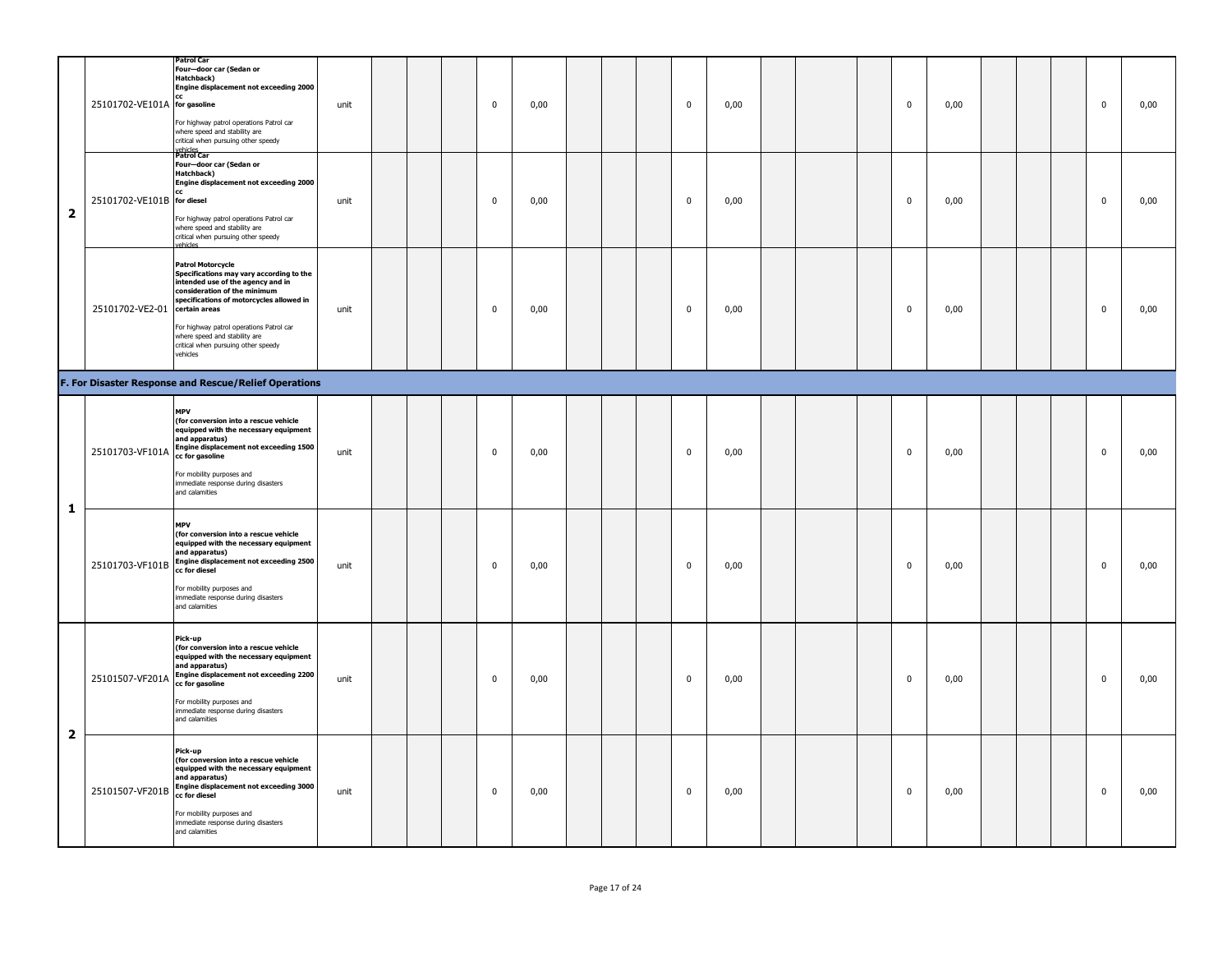| $\mathbf{3}$ | 25101801-VF3-01                        | Motorcycle<br>Specifications may vary according to the<br>intended use of the agency and in<br>consideration of the minimum<br>specifications of motorcycles allowed in<br>certain areas<br>For mobility purposes and<br>immediate response during disasters<br>and calamities                                                                                                                                                                                                                                                                                | unit |  | $\mathbf 0$  | 0,00 |               | $\mathbf 0$    | 0,00 |  | $\mathbf 0$ | 0,00 |  | 0           | 0,00 |
|--------------|----------------------------------------|---------------------------------------------------------------------------------------------------------------------------------------------------------------------------------------------------------------------------------------------------------------------------------------------------------------------------------------------------------------------------------------------------------------------------------------------------------------------------------------------------------------------------------------------------------------|------|--|--------------|------|---------------|----------------|------|--|-------------|------|--|-------------|------|
|              | <b>H. For Fire Fighting Operations</b> |                                                                                                                                                                                                                                                                                                                                                                                                                                                                                                                                                               |      |  |              |      |               |                |      |  |             |      |  |             |      |
| 1            | 25101705-VH1-01                        | <b>Fire Truck</b><br><b>Custom-built fire trucks</b><br>(siler versions are built/manufactured<br>locally)<br>Specifications may vary according to the<br>manufacturer, model, intended use, etc.,<br>all pertinent data/specifications about<br>the proposed fire truck must be supplied<br>by the requesting agency.<br>To provide basic fire-fighting<br>capability to the Bureau of Fire<br>Protection, and other government<br>agencies whose functions and<br>operations necessitate the<br>maintenance of a fire-fighting unit                         | unit |  | $\mathbf 0$  | 0,00 |               | $\mathbf 0$    | 0,00 |  | $\mathbf 0$ | 0,00 |  | $\mathbf 0$ | 0,00 |
| 2            |                                        | <b>Original Fire Truck</b><br>(More sophisticated versions and fully<br>equipped according to the intended<br>use)<br>Specifications may vary according to the<br>manufacturer, model, intended use, etc.,<br>all pertinent data/specifications about<br>the proposed fire truck must be supplied<br>25101705-VH2-01 by the requesting agency.<br>To provide basic fire-fighting<br>capability to the Bureau of Fire<br>Protection, and other government<br>agencies whose functions and<br>operations necessitate the<br>maintenance of a fire-fighting unit | unit |  | $\mathbf{0}$ | 0,00 |               | 0              | 0,00 |  | $\mathbf 0$ | 0,00 |  | $\mathbf 0$ | 0,00 |
|              |                                        |                                                                                                                                                                                                                                                                                                                                                                                                                                                                                                                                                               |      |  |              |      |               |                |      |  |             |      |  |             |      |
|              |                                        | PART II. OTHER ITEMS NOT AVALABLE AT PS BUT REGULARLY PURCHASED FROM OTHER SOURCES (Note: Please indicate price of items)                                                                                                                                                                                                                                                                                                                                                                                                                                     |      |  |              |      |               |                |      |  |             |      |  |             |      |
|              | <b>Common Electrical Supplies</b>      |                                                                                                                                                                                                                                                                                                                                                                                                                                                                                                                                                               |      |  |              |      |               |                |      |  |             |      |  |             |      |
|              | 40101701-AC-W01                        | Air Conditioning Unit, Window<br>Inverter Type                                                                                                                                                                                                                                                                                                                                                                                                                                                                                                                |      |  | $\mathbf 0$  | 0,00 |               | $\mathbf 0$    | 0,00 |  | $\pmb{0}$   | 0,00 |  | $\pmb{0}$   | 0,00 |
|              | 40101701-AC-S01                        | Air Conditioning Unit, Split Type                                                                                                                                                                                                                                                                                                                                                                                                                                                                                                                             |      |  | $\mathbf 0$  | 0,00 |               | $\mathbf 0$    | 0,00 |  | $\mathbf 0$ | 0,00 |  | $\pmb{0}$   | 0,00 |
|              |                                        |                                                                                                                                                                                                                                                                                                                                                                                                                                                                                                                                                               |      |  | $\bf{0}$     | 0,00 |               | $\mathbf 0$    | 0,00 |  | $\pmb{0}$   | 0,00 |  | $\pmb{0}$   | 0,00 |
|              |                                        |                                                                                                                                                                                                                                                                                                                                                                                                                                                                                                                                                               |      |  | 0            | 0,00 |               | 0              | 0,00 |  | $\mathbf 0$ | 0,00 |  | $\mathbf 0$ | 0,00 |
|              |                                        |                                                                                                                                                                                                                                                                                                                                                                                                                                                                                                                                                               |      |  | $\mathbf 0$  | 0,00 |               | $\mathbf 0$    | 0,00 |  | $\mathbf 0$ | 0,00 |  | $\mathbf 0$ | 0,00 |
| 6            |                                        |                                                                                                                                                                                                                                                                                                                                                                                                                                                                                                                                                               |      |  | 0            | 0,00 |               | $\mathbf 0$    | 0,00 |  | $\mathbf 0$ | 0,00 |  | $\pmb{0}$   | 0,00 |
| 7            |                                        |                                                                                                                                                                                                                                                                                                                                                                                                                                                                                                                                                               |      |  | $\pmb{0}$    | 0,00 |               | $\overline{0}$ | 0,00 |  | $\mathbf 0$ | 0,00 |  | $\pmb{0}$   | 0,00 |
|              |                                        |                                                                                                                                                                                                                                                                                                                                                                                                                                                                                                                                                               |      |  | $\bf{0}$     | 0,00 |               | $\bf{0}$       | 0,00 |  | $\mathbf 0$ | 0,00 |  | $\pmb{0}$   | 0,00 |
|              |                                        |                                                                                                                                                                                                                                                                                                                                                                                                                                                                                                                                                               |      |  | $\mathbf 0$  | 0,00 |               | $\mathbf 0$    | 0,00 |  | $\pmb{0}$   | 0,00 |  | $\pmb{0}$   | 0,00 |
| 10           |                                        |                                                                                                                                                                                                                                                                                                                                                                                                                                                                                                                                                               |      |  | $\mathbf{0}$ | 0,00 |               | $\mathbf 0$    | 0,00 |  | $\mathbf 0$ | 0,00 |  | $\pmb{0}$   | 0,00 |
| 11           |                                        |                                                                                                                                                                                                                                                                                                                                                                                                                                                                                                                                                               |      |  | $\mathbf 0$  | 0,00 | Page 18 of 24 | $\mathbf 0$    | 0,00 |  | $\bf{0}$    | 0,00 |  | $\pmb{0}$   | 0,00 |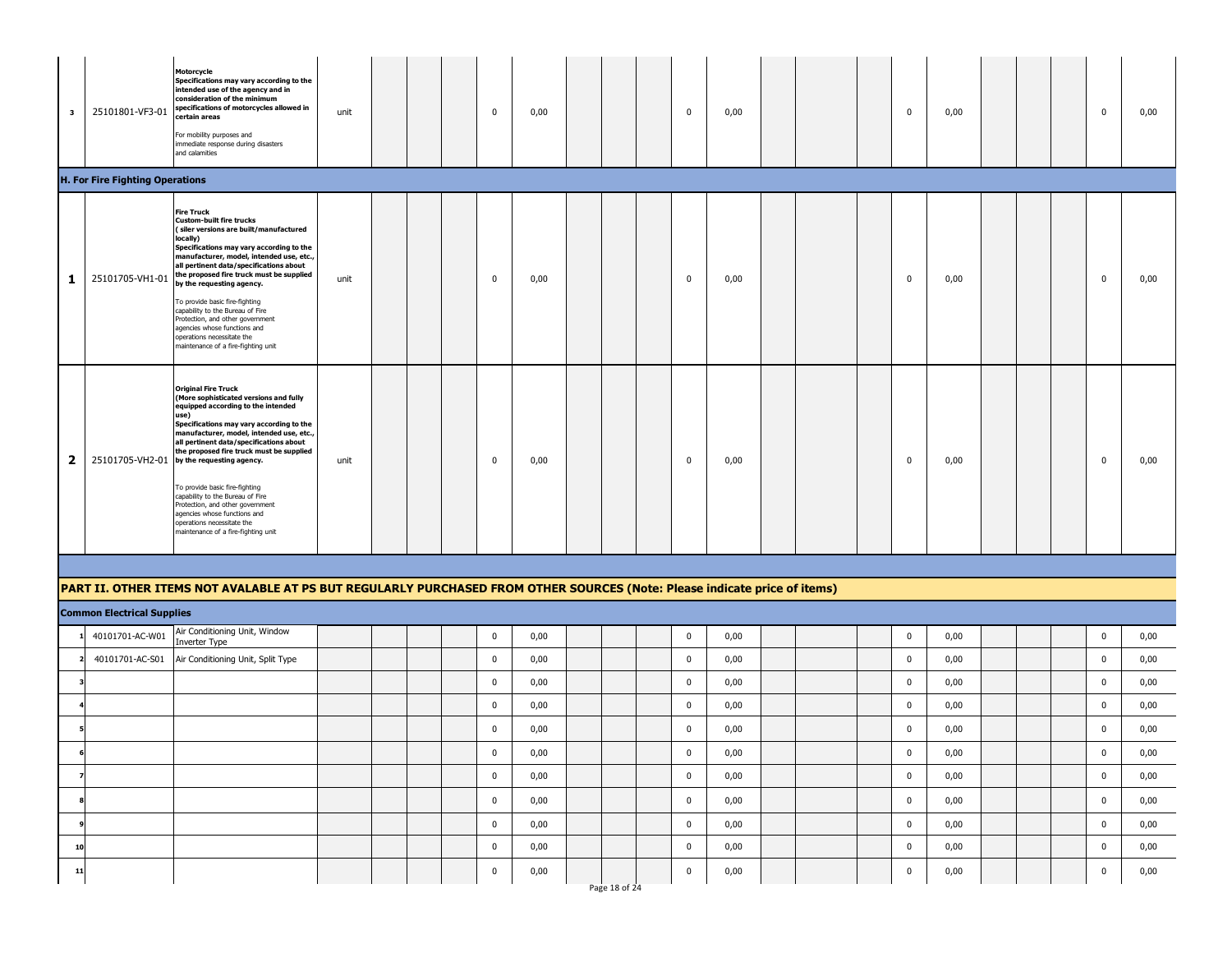| 12 |                                |                      |  |  | $\pmb{0}$   | 0,00 |  | $\mathbf 0$ | 0,00 |  | $\pmb{0}$   | 0,00 |  | $\pmb{0}$   | 0,00 |
|----|--------------------------------|----------------------|--|--|-------------|------|--|-------------|------|--|-------------|------|--|-------------|------|
| 13 |                                |                      |  |  | $\mathbf 0$ | 0,00 |  | $\pmb{0}$   | 0,00 |  | $\pmb{0}$   | 0,00 |  | $\pmb{0}$   | 0,00 |
| 14 |                                |                      |  |  | $\pmb{0}$   | 0,00 |  | $\pmb{0}$   | 0,00 |  | $\pmb{0}$   | 0,00 |  | $\pmb{0}$   | 0,00 |
| 15 |                                |                      |  |  | $\pmb{0}$   | 0,00 |  | $\pmb{0}$   | 0,00 |  | $\mathbf 0$ | 0,00 |  | $\bf{0}$    | 0,00 |
|    | <b>Common Office Equipment</b> |                      |  |  |             |      |  |             |      |  |             |      |  |             |      |
|    | 44111905-WB-N01                | White Board          |  |  | $\pmb{0}$   | 0,00 |  | $\mathbf 0$ | 0,00 |  | $\pmb{0}$   | 0,00 |  | $\pmb{0}$   | 0,00 |
|    | 44111911-WB-D01                | White Board, Digital |  |  | $\pmb{0}$   | 0,00 |  | $\mathbf 0$ | 0,00 |  | $\pmb{0}$   | 0,00 |  | $\mathbf 0$ | 0,00 |
|    |                                |                      |  |  | $\pmb{0}$   | 0,00 |  | $\mathbf 0$ | 0,00 |  | $\pmb{0}$   | 0,00 |  | $\pmb{0}$   | 0,00 |
|    |                                |                      |  |  | $\mathbf 0$ | 0,00 |  | $\pmb{0}$   | 0,00 |  | $\pmb{0}$   | 0,00 |  | $\pmb{0}$   | 0,00 |
|    |                                |                      |  |  | $\pmb{0}$   | 0,00 |  | $\mathbf 0$ | 0,00 |  | $\pmb{0}$   | 0,00 |  | $\pmb{0}$   | 0,00 |
|    |                                |                      |  |  | $\pmb{0}$   | 0,00 |  | $\mathbf 0$ | 0,00 |  | $\pmb{0}$   | 0,00 |  | $\mathbf 0$ | 0,00 |
|    |                                |                      |  |  | $\pmb{0}$   | 0,00 |  | $\mathbf 0$ | 0,00 |  | $\pmb{0}$   | 0,00 |  | $\pmb{0}$   | 0,00 |
|    |                                |                      |  |  | $\mathbf 0$ | 0,00 |  | $\mathbf 0$ | 0,00 |  | $\mathbf 0$ | 0,00 |  | $\bf{0}$    | 0,00 |
|    |                                |                      |  |  | $\mathbf 0$ | 0,00 |  | $\mathbf 0$ | 0,00 |  | $\bf{0}$    | 0,00 |  | $\bf{0}$    | 0,00 |
| 10 |                                |                      |  |  | $\pmb{0}$   | 0,00 |  | $\mathbf 0$ | 0,00 |  | $\pmb{0}$   | 0,00 |  | $\pmb{0}$   | 0,00 |
| 11 |                                |                      |  |  | $\mathbf 0$ | 0,00 |  | $\mathbf 0$ | 0,00 |  | $\mathbf 0$ | 0,00 |  | $\bf{0}$    | 0,00 |
| 12 |                                |                      |  |  | $\pmb{0}$   | 0,00 |  | $\mathbf 0$ | 0,00 |  | $\pmb{0}$   | 0,00 |  | $\mathbf 0$ | 0,00 |
| 13 |                                |                      |  |  | $\pmb{0}$   | 0,00 |  | $\mathbf 0$ | 0,00 |  | $\pmb{0}$   | 0,00 |  | $\pmb{0}$   | 0,00 |
| 14 |                                |                      |  |  | $\pmb{0}$   | 0,00 |  | $\mathbf 0$ | 0,00 |  | $\pmb{0}$   | 0,00 |  | $\mathbf 0$ | 0,00 |
| 15 |                                |                      |  |  | $\pmb{0}$   | 0,00 |  | $\pmb{0}$   | 0,00 |  | $\pmb{0}$   | 0,00 |  | $\pmb{0}$   | 0,00 |
|    | <b>Common Office Supplies</b>  |                      |  |  |             |      |  |             |      |  |             |      |  |             |      |
|    |                                |                      |  |  | $\pmb{0}$   | 0,00 |  | $\pmb{0}$   | 0,00 |  | $\pmb{0}$   | 0,00 |  | $\pmb{0}$   | 0,00 |
|    |                                |                      |  |  | $\pmb{0}$   | 0,00 |  | $\mathbf 0$ | 0,00 |  | $\pmb{0}$   | 0,00 |  | $\pmb{0}$   | 0,00 |
|    |                                |                      |  |  | $\pmb{0}$   | 0,00 |  | $\mathbf 0$ | 0,00 |  | $\pmb{0}$   | 0,00 |  | $\mathbf 0$ | 0,00 |
|    |                                |                      |  |  | $\mathbf 0$ | 0,00 |  | $\mathbf 0$ | 0,00 |  | $\pmb{0}$   | 0,00 |  | $\pmb{0}$   | 0,00 |
|    |                                |                      |  |  | $\pmb{0}$   | 0,00 |  | $\mathbf 0$ | 0,00 |  | $\bf{0}$    | 0,00 |  | $\bf{0}$    | 0,00 |
|    |                                |                      |  |  | $\pmb{0}$   | 0,00 |  | $\pmb{0}$   | 0,00 |  | $\pmb{0}$   | 0,00 |  | $\mathbf 0$ | 0,00 |
|    |                                |                      |  |  | $\mathbf 0$ | 0,00 |  | $\mathbf 0$ | 0,00 |  | $\bf{0}$    | 0,00 |  | $\mathbf 0$ | 0,00 |
|    |                                |                      |  |  | $\pmb{0}$   | 0,00 |  | $\mathbf 0$ | 0,00 |  | $\pmb{0}$   | 0,00 |  | $\pmb{0}$   | 0,00 |
|    |                                |                      |  |  | $\pmb{0}$   | 0,00 |  | $\mathbf 0$ | 0,00 |  | $\pmb{0}$   | 0,00 |  | $\pmb{0}$   | 0,00 |
| 10 |                                |                      |  |  | $\pmb{0}$   | 0,00 |  | $\pmb{0}$   | 0,00 |  | $\mathbf 0$ | 0,00 |  | $\pmb{0}$   | 0,00 |
| 11 |                                |                      |  |  | $\pmb{0}$   | 0,00 |  | $\pmb{0}$   | 0,00 |  | $\mathbf 0$ | 0,00 |  | $\pmb{0}$   | 0,00 |
| 12 |                                |                      |  |  | $\mathbf 0$ | 0,00 |  | $\pmb{0}$   | 0,00 |  | $\pmb{0}$   | 0,00 |  | $\mathbf 0$ | 0,00 |
| 13 |                                |                      |  |  | $\mathbf 0$ | 0,00 |  | $\pmb{0}$   | 0,00 |  | $\mathbf 0$ | 0,00 |  | $\bf{0}$    | 0,00 |
| 14 |                                |                      |  |  | $\pmb{0}$   | 0,00 |  | $\mathbf 0$ | 0,00 |  | $\mathbf 0$ | 0,00 |  | $\bf{0}$    | 0,00 |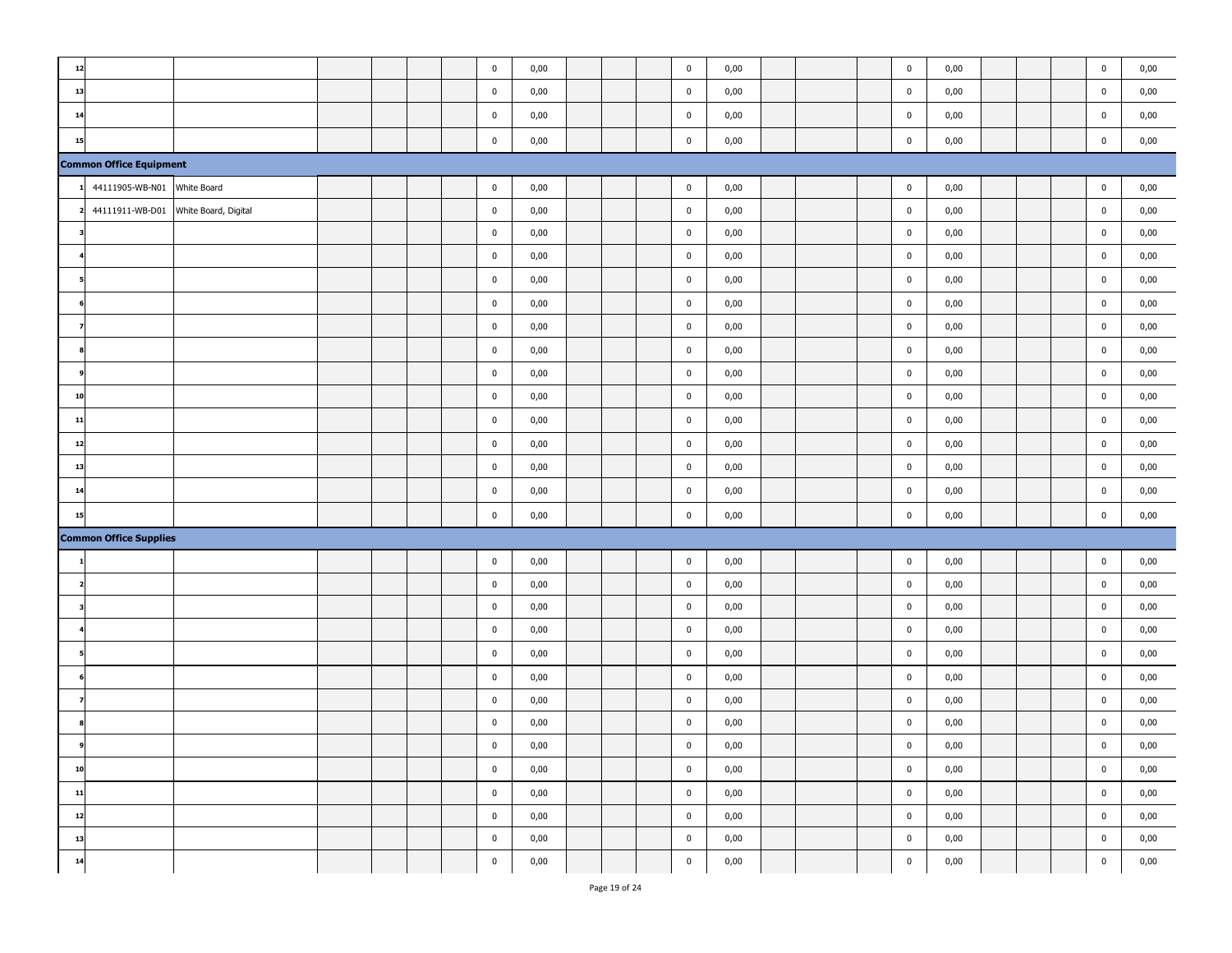| 15                      |                                         |  |  | $\pmb{0}$   | 0,00     |               | $\mathbf 0$ | 0,00 |  | $\pmb{0}$   | 0,00 |  | $\pmb{0}$   | 0,00 |
|-------------------------|-----------------------------------------|--|--|-------------|----------|---------------|-------------|------|--|-------------|------|--|-------------|------|
|                         | <b>Common Janitorial Supplies</b>       |  |  |             |          |               |             |      |  |             |      |  |             |      |
|                         |                                         |  |  | $\pmb{0}$   | 0,00     |               | $\pmb{0}$   | 0,00 |  | $\pmb{0}$   | 0,00 |  | $\pmb{0}$   | 0,00 |
|                         |                                         |  |  | $\mathbf 0$ | 0,00     |               | $\mathbf 0$ | 0,00 |  | $\mathbf 0$ | 0,00 |  | $\mathbf 0$ | 0,00 |
|                         |                                         |  |  | $\mathbf 0$ | 0,00     |               | $\mathbf 0$ | 0,00 |  | $\mathbf 0$ | 0,00 |  | $\mathbf 0$ | 0,00 |
|                         |                                         |  |  | $\pmb{0}$   | 0,00     |               | $\mathbf 0$ | 0,00 |  | $\pmb{0}$   | 0,00 |  | $\pmb{0}$   | 0,00 |
|                         |                                         |  |  | $\mathbf 0$ | 0,00     |               | $\mathbf 0$ | 0,00 |  | $\bf{0}$    | 0,00 |  | $\bf{0}$    | 0,00 |
|                         |                                         |  |  | $\mathbf 0$ | 0,00     |               | $\pmb{0}$   | 0,00 |  | $\pmb{0}$   | 0,00 |  | $\mathbf 0$ | 0,00 |
|                         |                                         |  |  | $\mathbf 0$ | 0,00     |               | $\mathbf 0$ | 0,00 |  | $\mathbf 0$ | 0,00 |  | $\mathbf 0$ | 0,00 |
|                         |                                         |  |  | $\mathbf 0$ | 0,00     |               | $\mathbf 0$ | 0,00 |  | $\pmb{0}$   | 0,00 |  | $\pmb{0}$   | 0,00 |
|                         |                                         |  |  | $\mathbf 0$ | 0,00     |               | $\mathbf 0$ | 0,00 |  | $\mathbf 0$ | 0,00 |  | $\bf{0}$    | 0,00 |
| 10                      |                                         |  |  | $\mathbf 0$ | 0,00     |               | $\mathbf 0$ | 0,00 |  | $\pmb{0}$   | 0,00 |  | $\mathbf 0$ | 0,00 |
| 11                      |                                         |  |  | $\mathbf 0$ | 0,00     |               | $\mathbf 0$ | 0,00 |  | $\mathbf 0$ | 0,00 |  | $\mathbf 0$ | 0,00 |
| 12                      |                                         |  |  | $\mathbf 0$ | 0,00     |               | $\pmb{0}$   | 0,00 |  | $\pmb{0}$   | 0,00 |  | $\pmb{0}$   | 0,00 |
| 13                      |                                         |  |  | $\bf{0}$    | 0,00     |               | $\bf{0}$    | 0,00 |  | $\bf{0}$    | 0,00 |  | $\bf{0}$    | 0,00 |
| 14                      |                                         |  |  | $\bf{0}$    | 0,00     |               | $\mathbf 0$ | 0,00 |  | $\bf{0}$    | 0,00 |  | $\bf{0}$    | 0,00 |
| 15                      |                                         |  |  | $\mathbf 0$ | 0,00     |               | $\mathbf 0$ | 0,00 |  | $\mathbf 0$ | 0,00 |  | $\bf{0}$    | 0,00 |
|                         | <b>Office Equipment and Accessories</b> |  |  |             |          |               |             |      |  |             |      |  |             |      |
|                         |                                         |  |  | $\bf{0}$    | 0,00     |               | $\mathbf 0$ | 0,00 |  | $\bf{0}$    | 0,00 |  | $\bf{0}$    | 0,00 |
|                         |                                         |  |  | $\bf{0}$    | 0,00     |               | $\mathbf 0$ | 0,00 |  | $\bf{0}$    | 0,00 |  | $\bf{0}$    | 0,00 |
|                         |                                         |  |  | $\bf{0}$    | 0,00     |               | $\bf{0}$    | 0,00 |  | $\bf{0}$    | 0,00 |  | $\bf{0}$    | 0,00 |
|                         |                                         |  |  | $\mathbf 0$ | 0,00     |               | $\pmb{0}$   | 0,00 |  | $\pmb{0}$   | 0,00 |  | $\pmb{0}$   | 0,00 |
|                         |                                         |  |  | $\mathbf 0$ | 0,00     |               | 0           | 0,00 |  | $\bm{0}$    | 0,00 |  | 0           | 0,00 |
|                         |                                         |  |  | $\pmb{0}$   | 0,00     |               | $\mathbf 0$ | 0,00 |  | $\pmb{0}$   | 0,00 |  | $\mathbf 0$ | 0,00 |
|                         |                                         |  |  | $\mathbf 0$ | 0,00     |               | $\mathbf 0$ | 0,00 |  | $\pmb{0}$   | 0,00 |  | $\mathbf 0$ | 0,00 |
|                         |                                         |  |  | $\mathbf 0$ | 0,00     |               | $\mathbf 0$ | 0,00 |  | $\mathbf 0$ | 0,00 |  | $\mathbf 0$ | 0,00 |
|                         |                                         |  |  | $\mathbf 0$ | 0,00     |               | $\mathbf 0$ | 0,00 |  | $\pmb{0}$   | 0,00 |  | $\pmb{0}$   | 0,00 |
| 10                      |                                         |  |  | $\bf{0}$    | 0,00     |               | $\bf{0}$    | 0,00 |  | $\bf{0}$    | 0,00 |  | $\bf{0}$    | 0,00 |
| 11                      |                                         |  |  | $\pmb{0}$   | 0,00     |               | $\mathbf 0$ | 0,00 |  | $\mathbf 0$ | 0,00 |  | $\bf{0}$    | 0,00 |
| 12                      |                                         |  |  | $\mathbf 0$ | 0,00     |               | $\mathbf 0$ | 0,00 |  | $\pmb{0}$   | 0,00 |  | $\bf{0}$    | 0,00 |
| 13                      |                                         |  |  | $\pmb{0}$   | 0,00     |               | $\mathbf 0$ | 0,00 |  | $\pmb{0}$   | 0,00 |  | $\pmb{0}$   | 0,00 |
| 14                      |                                         |  |  | $\mathbf 0$ | 0,00     |               | $\mathbf 0$ | 0,00 |  | $\mathbf 0$ | 0,00 |  | $\pmb{0}$   | 0,00 |
| 15                      |                                         |  |  | $\pmb{0}$   | $0,\!00$ |               | $\mathbf 0$ | 0,00 |  | $\pmb{0}$   | 0,00 |  | $\pmb{0}$   | 0,00 |
|                         | <b>Office Supplies</b>                  |  |  |             |          |               |             |      |  |             |      |  |             |      |
|                         |                                         |  |  | $\pmb{0}$   | 0,00     |               | $\mathbf 0$ | 0,00 |  | $\pmb{0}$   | 0,00 |  | $\pmb{0}$   | 0,00 |
| $\overline{\mathbf{2}}$ |                                         |  |  | $\pmb{0}$   | 0,00     | Page 20 of 24 | $\mathbf 0$ | 0,00 |  | $\pmb{0}$   | 0,00 |  | $\pmb{0}$   | 0,00 |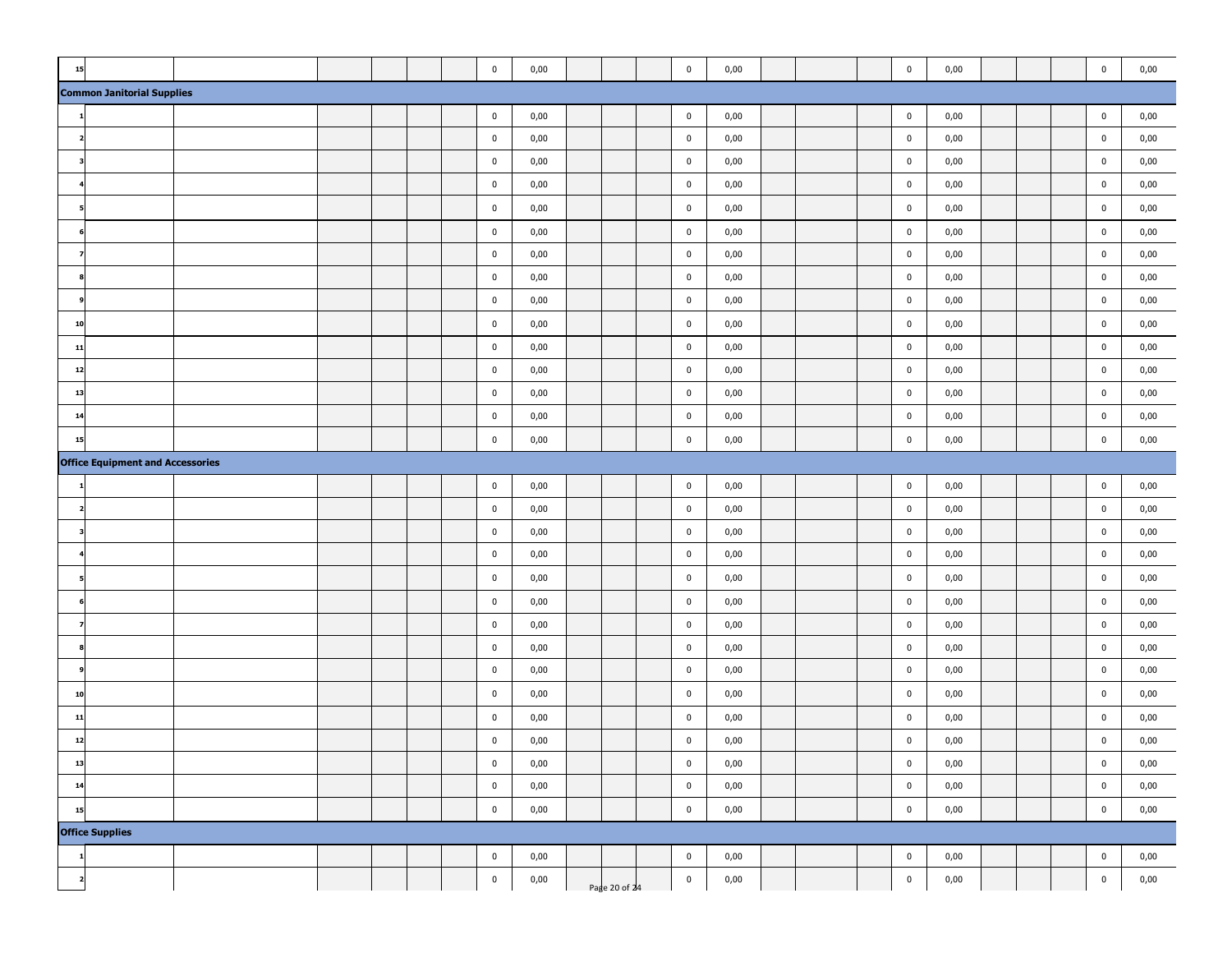|    |                                 |                                                       |  |  | $\mathbf 0$ | 0,00 |  | $\pmb{0}$   | 0,00 |  | $\pmb{0}$   | 0,00 |  | $\mathbf 0$ | 0,00 |
|----|---------------------------------|-------------------------------------------------------|--|--|-------------|------|--|-------------|------|--|-------------|------|--|-------------|------|
|    |                                 |                                                       |  |  | $\pmb{0}$   | 0,00 |  | $\pmb{0}$   | 0,00 |  | $\mathbf 0$ | 0,00 |  | $\bf{0}$    | 0,00 |
|    |                                 |                                                       |  |  | $\mathbf 0$ | 0,00 |  | $\mathbf 0$ | 0,00 |  | $\pmb{0}$   | 0,00 |  | $\pmb{0}$   | 0,00 |
|    |                                 |                                                       |  |  | $\bf{0}$    | 0,00 |  | $\mathbf 0$ | 0,00 |  | $\mathbf 0$ | 0,00 |  | $\pmb{0}$   | 0,00 |
|    |                                 |                                                       |  |  | $\mathbf 0$ | 0,00 |  | $\pmb{0}$   | 0,00 |  | $\pmb{0}$   | 0,00 |  | $\pmb{0}$   | 0,00 |
|    |                                 |                                                       |  |  | $\bf{0}$    | 0,00 |  | $\pmb{0}$   | 0,00 |  | $\mathbf 0$ | 0,00 |  | $\bf{0}$    | 0,00 |
|    |                                 |                                                       |  |  | $\mathbf 0$ | 0,00 |  | $\pmb{0}$   | 0,00 |  | $\pmb{0}$   | 0,00 |  | $\bf{0}$    | 0,00 |
| 10 |                                 |                                                       |  |  | $\bf{0}$    | 0,00 |  | $\mathbf 0$ | 0,00 |  | $\mathbf 0$ | 0,00 |  | $\bf{0}$    | 0,00 |
| 11 |                                 |                                                       |  |  | $\mathbf 0$ | 0,00 |  | $\mathbf 0$ | 0,00 |  | $\mathbf 0$ | 0,00 |  | $\pmb{0}$   | 0,00 |
| 12 |                                 |                                                       |  |  | $\mathbf 0$ | 0,00 |  | $\pmb{0}$   | 0,00 |  | $\pmb{0}$   | 0,00 |  | $\pmb{0}$   | 0,00 |
| 13 |                                 |                                                       |  |  | $\pmb{0}$   | 0,00 |  | $\pmb{0}$   | 0,00 |  | $\pmb{0}$   | 0,00 |  | $\bf{0}$    | 0,00 |
| 14 |                                 |                                                       |  |  | $\mathbf 0$ | 0,00 |  | $\pmb{0}$   | 0,00 |  | $\mathbf 0$ | 0,00 |  | $\pmb{0}$   | 0,00 |
| 15 |                                 |                                                       |  |  | $\mathbf 0$ | 0,00 |  | $\pmb{0}$   | 0,00 |  | $\mathbf 0$ | 0,00 |  | $\bf{0}$    | 0,00 |
|    |                                 | Audio and visual presentation and composing equipment |  |  |             |      |  |             |      |  |             |      |  |             |      |
|    | 52161505-TV-S01                 | <b>SMART Television</b>                               |  |  | $\mathbf 0$ | 0,00 |  | $\pmb{0}$   | 0,00 |  | $\pmb{0}$   | 0,00 |  | $\pmb{0}$   | 0,00 |
|    | 52161520-MC-M01                 | Microphone                                            |  |  | $\mathbf 0$ | 0,00 |  | $\pmb{0}$   | 0,00 |  | $\pmb{0}$   | 0,00 |  | $\pmb{0}$   | 0,00 |
|    | 52161512-SP-K01                 | Speakers                                              |  |  | $\bf{0}$    | 0,00 |  | $\mathbf 0$ | 0,00 |  | $\mathbf 0$ | 0,00 |  | $\bf{0}$    | 0,00 |
|    | 32101514-AM-P01                 | Amplifier                                             |  |  | $\mathbf 0$ | 0,00 |  | $\pmb{0}$   | 0,00 |  | $\mathbf 0$ | 0,00 |  | $\bf{0}$    | 0,00 |
|    | 52161517-EQ-E01                 | Equalizer                                             |  |  | $\bf{0}$    | 0,00 |  | $\mathbf 0$ | 0,00 |  | $\mathbf 0$ | 0,00 |  | $\bf{0}$    | 0,00 |
|    |                                 |                                                       |  |  | $\mathbf 0$ | 0,00 |  | $\pmb{0}$   | 0,00 |  | $\mathbf 0$ | 0,00 |  | $\pmb{0}$   | 0,00 |
|    |                                 |                                                       |  |  | $\bf{0}$    | 0,00 |  | $\mathbf 0$ | 0,00 |  | $\mathbf 0$ | 0,00 |  | $\bf{0}$    | 0,00 |
|    |                                 |                                                       |  |  | $\mathbf 0$ | 0,00 |  | $\mathbf 0$ | 0,00 |  | $\pmb{0}$   | 0,00 |  | $\bf{0}$    | 0,00 |
|    |                                 |                                                       |  |  | $\bf{0}$    | 0,00 |  | $\mathbf 0$ | 0,00 |  | $\pmb{0}$   | 0,00 |  | $\mathbf 0$ | 0,00 |
| 10 |                                 |                                                       |  |  | $\mathbf 0$ | 0,00 |  | $\mathbf 0$ | 0,00 |  | $\mathbf 0$ | 0,00 |  | $\bf{0}$    | 0,00 |
| 11 |                                 |                                                       |  |  | $\mathbf 0$ | 0,00 |  | $\mathbf 0$ | 0,00 |  | $\pmb{0}$   | 0,00 |  | $\pmb{0}$   | 0,00 |
| 12 |                                 |                                                       |  |  | $\bf{0}$    | 0,00 |  | $\pmb{0}$   | 0,00 |  | $\mathbf 0$ | 0,00 |  | $\bf{0}$    | 0,00 |
| 13 |                                 |                                                       |  |  | $\mathbf 0$ | 0,00 |  | $\pmb{0}$   | 0,00 |  | $\pmb{0}$   | 0,00 |  | $\pmb{0}$   | 0,00 |
| 14 |                                 |                                                       |  |  | $\bf{0}$    | 0,00 |  | $\mathbf 0$ | 0,00 |  | $\mathbf 0$ | 0,00 |  | $\bf{0}$    | 0,00 |
| 15 |                                 |                                                       |  |  | $\mathbf 0$ | 0,00 |  | $\pmb{0}$   | 0,00 |  | $\mathbf 0$ | 0,00 |  | $\pmb{0}$   | 0,00 |
|    |                                 | Photographic or filming or video equipment            |  |  |             |      |  |             |      |  |             |      |  |             |      |
|    | 46171615-HD-C01 HD Camera       |                                                       |  |  | $\mathbf 0$ | 0,00 |  | $\pmb{0}$   | 0,00 |  | $\mathbf 0$ | 0,00 |  | $\mathbf 0$ | 0,00 |
|    | 45121504-DS-C01                 | <b>DSLR Camera</b>                                    |  |  | $\mathbf 0$ | 0,00 |  | $\mathbf 0$ | 0,00 |  | $\pmb{0}$   | 0,00 |  | $\bf{0}$    | 0,00 |
|    | 45121516-VH-C01 HD Video Camera |                                                       |  |  | $\mathbf 0$ | 0,00 |  | $\mathbf 0$ | 0,00 |  | $\mathbf 0$ | 0,00 |  | $\bf{0}$    | 0,00 |
|    |                                 | 45121506-VC-C01 Video Conference Camera               |  |  | $\mathbf 0$ | 0,00 |  | $\bf{0}$    | 0,00 |  | $\bf{0}$    | 0,00 |  | 0           | 0,00 |
|    |                                 |                                                       |  |  | $\mathbf 0$ | 0,00 |  | $\pmb{0}$   | 0,00 |  | $\pmb{0}$   | 0,00 |  | $\bf{0}$    | 0,00 |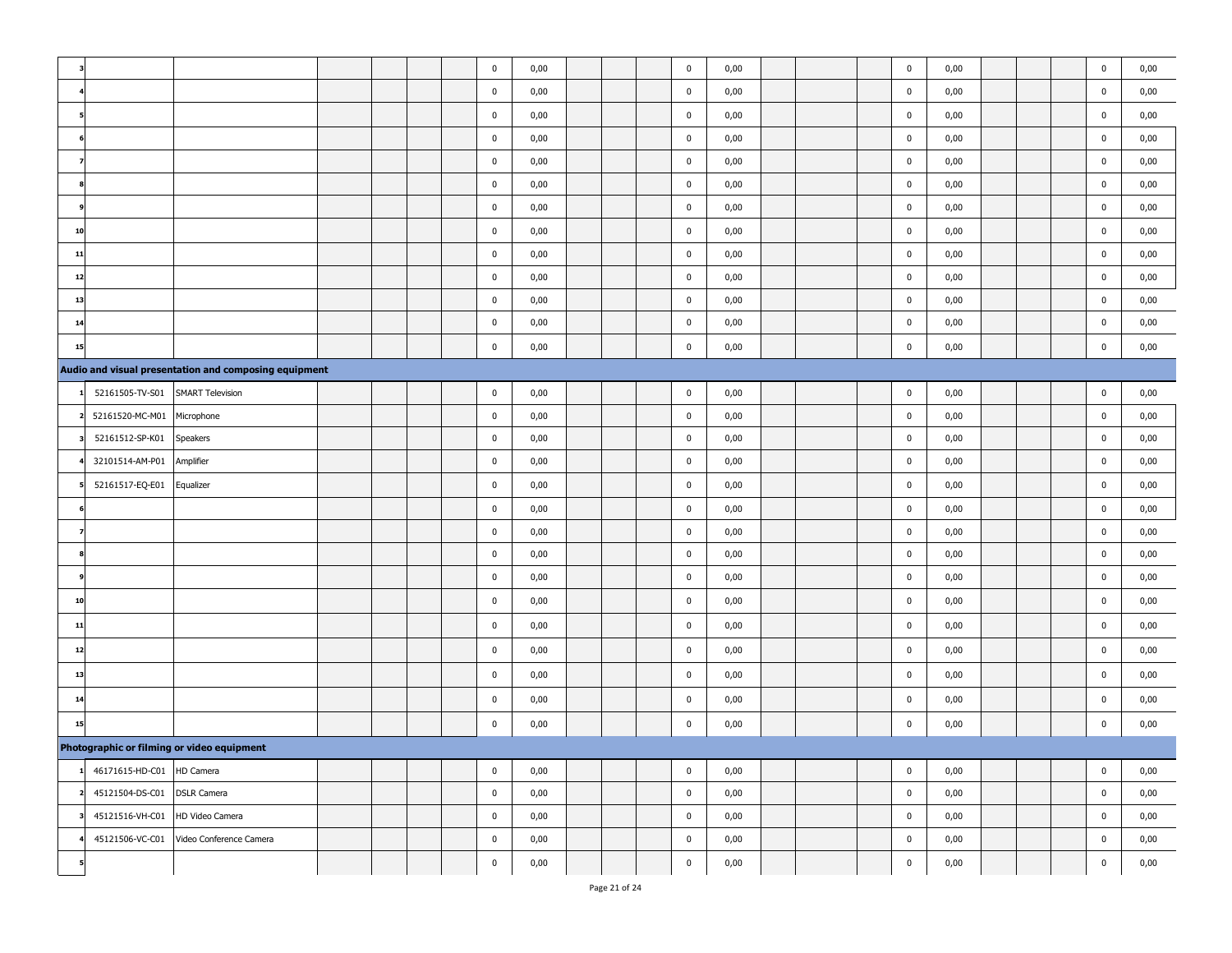|                          |                                        |  |  | $\mathbf 0$ | 0,00 |               | $\mathbf 0$    | 0,00 |  | $\pmb{0}$   | 0,00 |  | $\mathbf 0$             | 0,00 |
|--------------------------|----------------------------------------|--|--|-------------|------|---------------|----------------|------|--|-------------|------|--|-------------------------|------|
|                          |                                        |  |  | $\bf{0}$    | 0,00 |               | $\mathbf 0$    | 0,00 |  | $\pmb{0}$   | 0,00 |  | $\overline{\mathbf{0}}$ | 0,00 |
|                          |                                        |  |  | $\bf{0}$    | 0,00 |               | $\mathbf 0$    | 0,00 |  | $\mathbf 0$ | 0,00 |  | $\bf{0}$                | 0,00 |
|                          |                                        |  |  | $\bf{0}$    | 0,00 |               | $\mathbf 0$    | 0,00 |  | $\bf{0}$    | 0,00 |  | $\overline{\mathbf{0}}$ | 0,00 |
| 10                       |                                        |  |  | $\bf{0}$    | 0,00 |               | $\mathbf 0$    | 0,00 |  | $\mathbf 0$ | 0,00 |  | $\mathbf 0$             | 0,00 |
| 11                       |                                        |  |  | $\bf{0}$    | 0,00 |               | $\mathbf 0$    | 0,00 |  | $\mathbf 0$ | 0,00 |  | $\overline{\mathbf{0}}$ | 0,00 |
| 12                       |                                        |  |  | $\mathbf 0$ | 0,00 |               | $\bf{0}$       | 0,00 |  | $\pmb{0}$   | 0,00 |  | $\pmb{0}$               | 0,00 |
| 13                       |                                        |  |  | $\mathbf 0$ | 0,00 |               | $\overline{0}$ | 0,00 |  | $\mathbf 0$ | 0,00 |  | $\overline{\mathbf{0}}$ | 0,00 |
| 14                       |                                        |  |  | $\bf{0}$    | 0,00 |               | $\mathbf 0$    | 0,00 |  | $\pmb{0}$   | 0,00 |  | $\overline{\mathbf{0}}$ | 0,00 |
| 15                       |                                        |  |  | $\pmb{0}$   | 0,00 |               | $\mathbf 0$    | 0,00 |  | $\pmb{0}$   | 0,00 |  | $\bf{0}$                | 0,00 |
|                          | <b>Cleaning Equipment and Supplies</b> |  |  |             |      |               |                |      |  |             |      |  |                         |      |
|                          |                                        |  |  | $\bf{0}$    | 0,00 |               | $\bf{0}$       | 0,00 |  | $\mathbf 0$ | 0,00 |  | $\bf{0}$                | 0,00 |
| 2                        |                                        |  |  | $\bf{0}$    | 0,00 |               | $\bf{0}$       | 0,00 |  | $\pmb{0}$   | 0,00 |  | $\overline{\mathbf{0}}$ | 0,00 |
|                          |                                        |  |  | $\mathbf 0$ | 0,00 |               | $\mathbf 0$    | 0,00 |  | $\mathbf 0$ | 0,00 |  | $\overline{\mathbf{0}}$ | 0,00 |
|                          |                                        |  |  | $\mathbf 0$ | 0,00 |               | $\bf{0}$       | 0,00 |  | $\bf{0}$    | 0,00 |  | $\bf{0}$                | 0,00 |
|                          |                                        |  |  | $\mathbf 0$ | 0,00 |               | $\mathbf 0$    | 0,00 |  | $\pmb{0}$   | 0,00 |  | $\mathbf 0$             | 0,00 |
|                          |                                        |  |  | $\mathbf 0$ | 0,00 |               | $\bf{0}$       | 0,00 |  | $\pmb{0}$   | 0,00 |  | $\pmb{0}$               | 0,00 |
|                          |                                        |  |  | $\bf{0}$    | 0,00 |               | $\mathbf 0$    | 0,00 |  | $\mathbf 0$ | 0,00 |  | $\bf{0}$                | 0,00 |
|                          |                                        |  |  | $\mathbf 0$ | 0,00 |               | $\mathbf 0$    | 0,00 |  | $\mathbf 0$ | 0,00 |  | $\mathbf 0$             | 0,00 |
|                          |                                        |  |  | $\bf{0}$    | 0,00 |               | $\bf{0}$       | 0,00 |  | $\bf{0}$    | 0,00 |  | $\bf{0}$                | 0,00 |
| 10                       |                                        |  |  | $\mathbf 0$ | 0,00 |               | $\bf{0}$       | 0,00 |  | $\bf{0}$    | 0,00 |  | $\bf{0}$                | 0,00 |
| 11                       |                                        |  |  | $\bf{0}$    | 0,00 |               | $\mathbf 0$    | 0,00 |  | $\bf{0}$    | 0,00 |  | $\bf{0}$                | 0,00 |
| 12                       |                                        |  |  | $\mathbf 0$ | 0,00 |               | $\mathbf 0$    | 0,00 |  | $\bf{0}$    | 0,00 |  | $\mathbf 0$             | 0,00 |
| 13                       |                                        |  |  | $\bf{0}$    | 0,00 |               | $\bf{0}$       | 0,00 |  | $\bf{0}$    | 0,00 |  | $\bf{0}$                | 0,00 |
| 14                       |                                        |  |  | $\mathbf 0$ | 0,00 |               | $\bf{0}$       | 0,00 |  | $\pmb{0}$   | 0,00 |  | $\mathbf 0$             | 0,00 |
| 15                       |                                        |  |  | $\mathbf 0$ | 0,00 |               | $\mathbf 0$    | 0,00 |  | $\pmb{0}$   | 0,00 |  | $\overline{\mathbf{0}}$ | 0,00 |
|                          | <b>Paper Materials and Products</b>    |  |  |             |      |               |                |      |  |             |      |  |                         |      |
|                          |                                        |  |  | $\mathbf 0$ | 0,00 |               | $\bf{0}$       | 0,00 |  | $\pmb{0}$   | 0,00 |  | $\bf{0}$                | 0,00 |
|                          |                                        |  |  | $\mathbf 0$ | 0,00 |               | $\bf{0}$       | 0,00 |  | $\mathbf 0$ | 0,00 |  | $\bf{0}$                | 0,00 |
| з                        |                                        |  |  | $\bf{0}$    | 0,00 |               | $\mathbf 0$    | 0,00 |  | $\bf{0}$    | 0,00 |  | $\bf{0}$                | 0,00 |
|                          |                                        |  |  | $\pmb{0}$   | 0,00 |               | $\overline{0}$ | 0,00 |  | $\pmb{0}$   | 0,00 |  | $\mathbf 0$             | 0,00 |
| 5                        |                                        |  |  | $\mathbf 0$ | 0,00 |               | $\mathbf 0$    | 0,00 |  | $\pmb{0}$   | 0,00 |  | $\mathbf 0$             | 0,00 |
|                          |                                        |  |  | $\mathbf 0$ | 0,00 |               | $\mathbf 0$    | 0,00 |  | $\pmb{0}$   | 0,00 |  | $\mathbf 0$             | 0,00 |
| $\overline{\phantom{a}}$ |                                        |  |  | $\mathbf 0$ | 0,00 |               | $\mathbf 0$    | 0,00 |  | $\pmb{0}$   | 0,00 |  | $\bf{0}$                | 0,00 |
| 8                        |                                        |  |  | $\mathbf 0$ | 0,00 |               | $\mathbf 0$    | 0,00 |  | $\pmb{0}$   | 0,00 |  | $\mathbf 0$             | 0,00 |
|                          |                                        |  |  | $\mathbf 0$ | 0,00 | Page 22 of 24 | $\mathbf 0$    | 0,00 |  | $\pmb{0}$   | 0,00 |  | $\mathbf 0$             | 0,00 |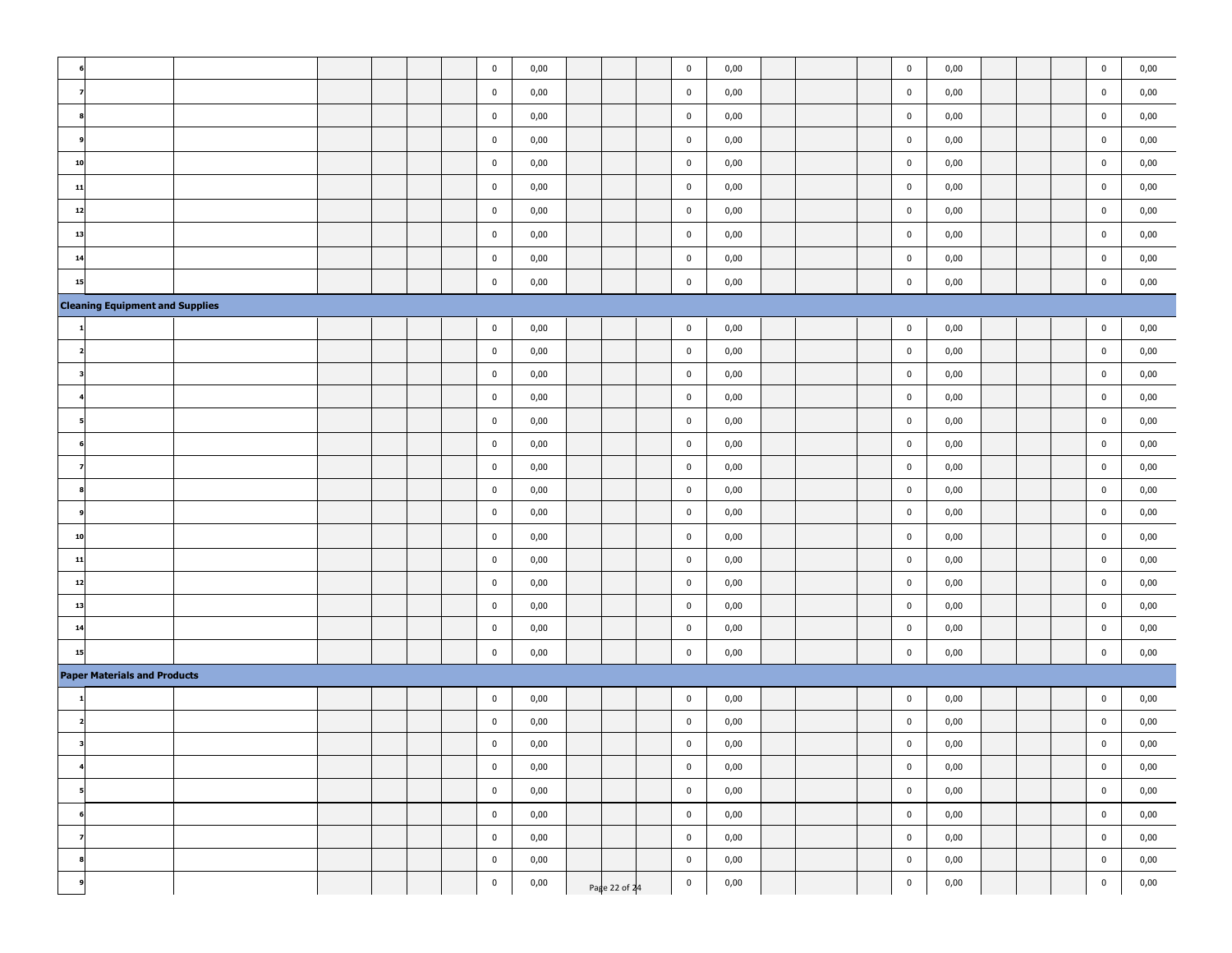| 10 |                                              |                                                         |  |  | $\pmb{0}$   | 0,00         |               | $\pmb{0}$   | 0,00         |  | $\mathbf 0$    | 0,00         |  | $\bf{0}$    | 0,00         |
|----|----------------------------------------------|---------------------------------------------------------|--|--|-------------|--------------|---------------|-------------|--------------|--|----------------|--------------|--|-------------|--------------|
| 11 |                                              |                                                         |  |  | $\mathbf 0$ | 0,00         |               | $\mathbf 0$ | 0,00         |  | $\mathbf 0$    | 0,00         |  | $\bf{0}$    | 0,00         |
| 12 |                                              |                                                         |  |  | $\mathbf 0$ | 0,00         |               | $\mathbf 0$ | 0,00         |  | $\mathbf 0$    | 0,00         |  | $\bf{0}$    | 0,00         |
| 13 |                                              |                                                         |  |  | $\mathbf 0$ | 0,00         |               | $\mathbf 0$ | 0,00         |  | $\mathbf 0$    | 0,00         |  | 0           | 0,00         |
| 14 |                                              |                                                         |  |  | $\pmb{0}$   | 0,00         |               | $\pmb{0}$   | 0,00         |  | $\pmb{0}$      | 0,00         |  | $\bf{0}$    | 0,00         |
| 15 |                                              |                                                         |  |  | $\pmb{0}$   | 0,00         |               | $\pmb{0}$   | 0,00         |  | $\mathbf 0$    | 0,00         |  | $\bf{0}$    | 0,00         |
|    | <b>Lighting and fixtures and accessories</b> |                                                         |  |  |             |              |               |             |              |  |                |              |  |             |              |
|    | 39112102-LB-B01                              | LED bulb                                                |  |  | $\pmb{0}$   | 0,00         |               | $\mathbf 0$ | 0,00         |  | $\mathbf 0$    | 0,00         |  | $\bf{0}$    | 0,00         |
|    |                                              |                                                         |  |  | $\pmb{0}$   | 0,00         |               | $\pmb{0}$   | 0,00         |  | $\mathbf 0$    | 0,00         |  | $\mathbf 0$ | 0,00         |
|    |                                              |                                                         |  |  | $\mathbf 0$ | 0,00         |               | $\pmb{0}$   | 0,00         |  | $\mathbf 0$    | 0,00         |  | $\bf{0}$    | 0,00         |
|    |                                              |                                                         |  |  | $\bf{0}$    | 0,00         |               | $\mathbf 0$ | 0,00         |  | $\mathbf 0$    | 0,00         |  | $\bf{0}$    | 0,00         |
|    |                                              |                                                         |  |  | $\bf{0}$    | 0,00         |               | $\mathbf 0$ | 0,00         |  | $\mathbf 0$    | 0,00         |  | 0           | 0,00         |
|    |                                              |                                                         |  |  | $\mathbf 0$ | 0,00         |               | $\pmb{0}$   | 0,00         |  | $\mathbf 0$    | 0,00         |  | $\bf{0}$    | 0,00         |
|    |                                              |                                                         |  |  | $\pmb{0}$   | 0,00         |               | $\pmb{0}$   | 0,00         |  | $\mathbf 0$    | 0,00         |  | $\mathbf 0$ | 0,00         |
|    |                                              |                                                         |  |  | $\pmb{0}$   | 0,00         |               | $\pmb{0}$   | 0,00         |  | $\mathbf 0$    | 0,00         |  | $\mathbf 0$ | 0,00         |
|    |                                              |                                                         |  |  | $\mathbf 0$ | 0,00         |               | $\mathbf 0$ | 0,00         |  | $\mathbf 0$    | 0,00         |  | $\mathbf 0$ | 0,00         |
| 10 |                                              |                                                         |  |  | $\mathbf 0$ |              |               | $\pmb{0}$   |              |  | $\mathbf 0$    |              |  | $\bf{0}$    |              |
| 11 |                                              |                                                         |  |  | $\mathbf 0$ | 0,00         |               | $\mathbf 0$ | 0,00         |  | $\mathbf 0$    | 0,00<br>0,00 |  | $\bf{0}$    | 0,00<br>0,00 |
| 12 |                                              |                                                         |  |  | $\mathbf 0$ | 0,00         |               | $\pmb{0}$   | 0,00         |  | $\mathbf 0$    | 0,00         |  | $\mathbf 0$ | 0,00         |
| 13 |                                              |                                                         |  |  |             | 0,00         |               |             | 0,00         |  |                |              |  |             |              |
|    |                                              |                                                         |  |  | $\bf{0}$    | 0,00         |               | $\mathbf 0$ | 0,00         |  | $\mathbf 0$    | 0,00         |  | $\bf{0}$    | 0,00         |
|    |                                              | <b>Electrical equipment and components and supplies</b> |  |  | $\pmb{0}$   |              |               | $\pmb{0}$   |              |  | $\mathbf 0$    |              |  | $\pmb{0}$   |              |
|    |                                              |                                                         |  |  | $\mathbf 0$ | 0,00         |               | $\pmb{0}$   | 0,00         |  | $\mathbf 0$    | 0,00         |  | $\bf{0}$    | 0,00         |
|    |                                              |                                                         |  |  | $\bf{0}$    | 0,00<br>0,00 |               | $\mathbf 0$ | 0,00<br>0,00 |  | $\mathbf 0$    | 0,00<br>0,00 |  | $\bf{0}$    | 0,00<br>0,00 |
|    |                                              |                                                         |  |  | $\mathbf 0$ | 0,00         |               | $\pmb{0}$   | 0,00         |  | $\mathbf 0$    | 0,00         |  | $\bf{0}$    | 0,00         |
|    |                                              |                                                         |  |  |             |              |               |             |              |  |                |              |  |             |              |
|    |                                              |                                                         |  |  | $\mathbf 0$ | 0,00         |               | $\mathbf 0$ | 0,00         |  | $\mathbf 0$    | 0,00         |  | $\bf{0}$    | 0,00         |
|    |                                              |                                                         |  |  | $\mathbf 0$ | 0,00         |               | $\pmb{0}$   | 0,00         |  | $\mathbf 0$    | 0,00         |  | $\bf{0}$    | 0,00         |
|    |                                              |                                                         |  |  | $\pmb{0}$   | 0,00         |               | $\pmb{0}$   | 0,00         |  | $\mathbf 0$    | 0,00         |  | $\bf{0}$    | 0,00         |
|    |                                              |                                                         |  |  | $\mathbf 0$ | 0,00         |               | $\mathbf 0$ | 0,00         |  | $\mathbf 0$    | 0,00         |  | 0           | 0,00         |
|    |                                              |                                                         |  |  | $\pmb{0}$   | 0,00         |               | $\mathbf 0$ | 0,00         |  | $\mathbf 0$    | 0,00         |  | $\bf{0}$    | 0,00         |
| 10 |                                              |                                                         |  |  | $\pmb{0}$   | 0,00         |               | $\mathbf 0$ | 0,00         |  | $\mathbf 0$    | 0,00         |  | $\bf{0}$    | 0,00         |
| 11 |                                              |                                                         |  |  | $\mathbf 0$ | 0,00         |               | $\pmb{0}$   | 0,00         |  | $\mathbf{0}$   | 0,00         |  | $\mathbf 0$ | 0,00         |
| 12 |                                              |                                                         |  |  | $\mathbf 0$ | 0,00         |               | $\mathbf 0$ | 0,00         |  | $\mathbf 0$    | 0,00         |  | $\pmb{0}$   | 0,00         |
| 13 |                                              |                                                         |  |  | $\pmb{0}$   | 0,00         |               | $\mathbf 0$ | 0,00         |  | $\overline{0}$ | 0,00         |  | $\pmb{0}$   | 0,00         |
| 14 |                                              |                                                         |  |  | $\pmb{0}$   | 0,00         |               | $\mathbf 0$ | 0,00         |  | $\overline{0}$ | 0,00         |  | $\pmb{0}$   | 0,00         |
| 15 |                                              |                                                         |  |  | $\pmb{0}$   | 0,00         | Page 23 of 24 | $\mathbf 0$ | 0,00         |  | $\overline{0}$ | 0,00         |  | $\pmb{0}$   | 0,00         |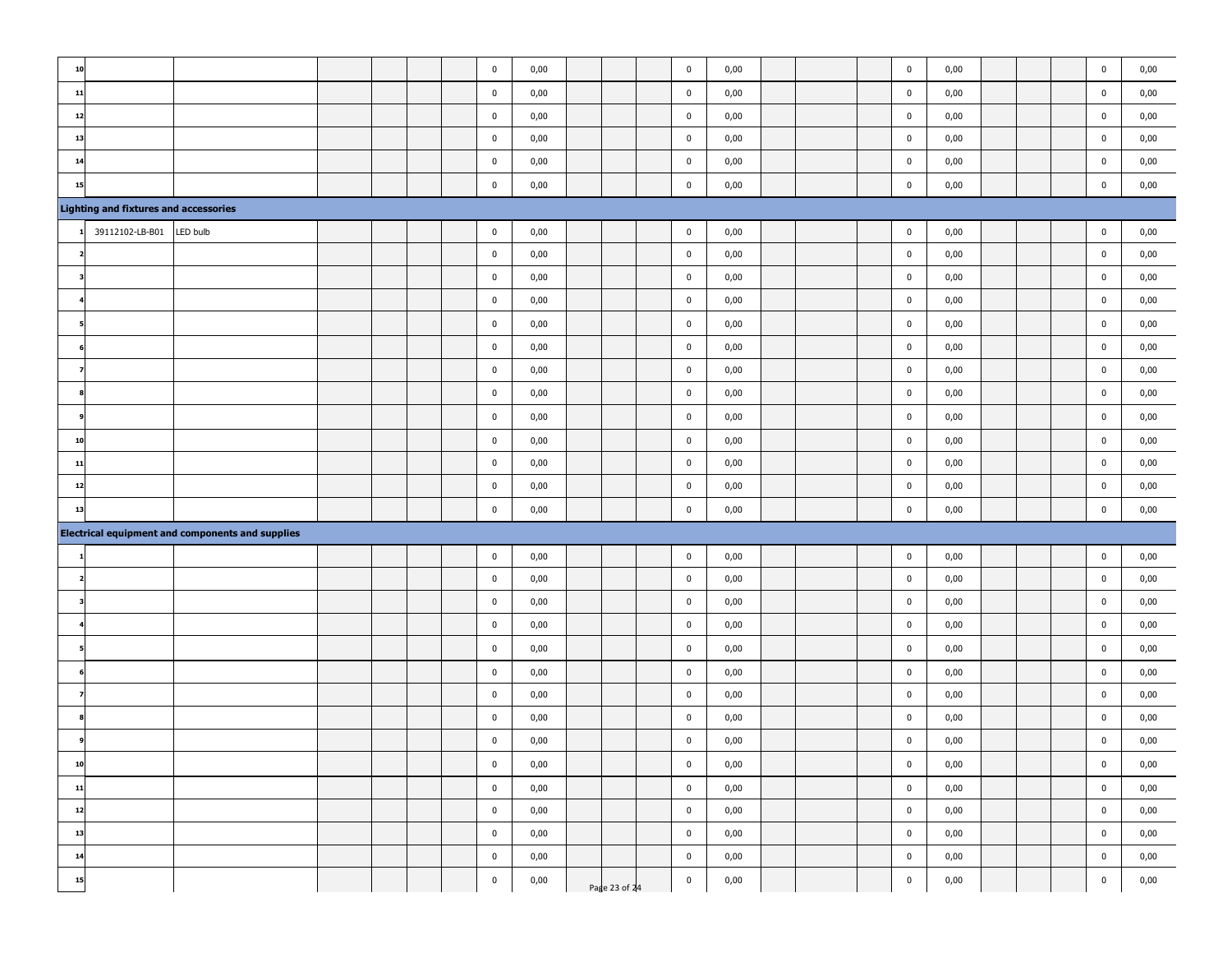|    | <b>Computer Supplies</b>    |                                             |    |    |    |             |      |    |    |    |             |      |                 |    |    |             |      |    |    |    |             |      |
|----|-----------------------------|---------------------------------------------|----|----|----|-------------|------|----|----|----|-------------|------|-----------------|----|----|-------------|------|----|----|----|-------------|------|
|    |                             |                                             |    |    |    | $\mathbf 0$ | 0,00 |    |    |    | $\mathbf 0$ | 0,00 |                 |    |    | $\mathbf 0$ | 0,00 |    |    |    | $\mathbf 0$ | 0,00 |
|    |                             |                                             |    |    |    | $\pmb{0}$   | 0,00 |    |    |    | $\pmb{0}$   | 0,00 |                 |    |    | $\pmb{0}$   | 0,00 |    |    |    | $\pmb{0}$   | 0,00 |
|    |                             |                                             |    |    |    | $\mathbf 0$ | 0,00 |    |    |    | $\pmb{0}$   | 0,00 |                 |    |    | $\pmb{0}$   | 0,00 |    |    |    | $\pmb{0}$   | 0,00 |
|    |                             |                                             |    |    |    | $\pmb{0}$   | 0,00 |    |    |    | $\pmb{0}$   | 0,00 |                 |    |    | $\mathbf 0$ | 0,00 |    |    |    | $\pmb{0}$   | 0,00 |
|    |                             |                                             |    |    |    | $\mathbf 0$ | 0,00 |    |    |    | $\pmb{0}$   | 0,00 |                 |    |    | $\mathbf 0$ | 0,00 |    |    |    | $\pmb{0}$   | 0,00 |
|    |                             |                                             |    |    |    | $\mathbf 0$ | 0,00 |    |    |    | $\pmb{0}$   | 0,00 |                 |    |    | $\mathbf 0$ | 0,00 |    |    |    | $\pmb{0}$   | 0,00 |
|    |                             |                                             |    |    |    | $\pmb{0}$   | 0,00 |    |    |    | $\pmb{0}$   | 0,00 |                 |    |    | $\pmb{0}$   | 0,00 |    |    |    | $\pmb{0}$   | 0,00 |
|    |                             |                                             |    |    |    | $\pmb{0}$   | 0,00 |    |    |    | $\pmb{0}$   | 0,00 |                 |    |    | $\mathbf 0$ | 0,00 |    |    |    | $\pmb{0}$   | 0,00 |
|    |                             |                                             |    |    |    | $\pmb{0}$   | 0,00 |    |    |    | $\pmb{0}$   | 0,00 |                 |    |    | $\pmb{0}$   | 0,00 |    |    |    | $\pmb{0}$   | 0,00 |
| 10 |                             |                                             |    |    |    | $\pmb{0}$   | 0,00 |    |    |    | $\pmb{0}$   | 0,00 |                 |    |    | 0           | 0,00 |    |    |    | $\mathbf 0$ | 0,00 |
| 11 |                             |                                             |    |    |    | $\mathbf 0$ | 0,00 |    |    |    | $\mathbf 0$ | 0,00 |                 |    |    | $\mathbf 0$ | 0,00 |    |    |    | $\mathbf 0$ | 0,00 |
| 12 |                             |                                             |    |    |    | $\pmb{0}$   | 0,00 |    |    |    | $\pmb{0}$   | 0,00 |                 |    |    | $\pmb{0}$   | 0,00 |    |    |    | $\pmb{0}$   | 0,00 |
| 13 |                             |                                             |    |    |    | $\pmb{0}$   | 0,00 |    |    |    | $\pmb{0}$   | 0,00 |                 |    |    | $\mathbf 0$ | 0,00 |    |    |    | $\pmb{0}$   | 0,00 |
| 14 |                             |                                             |    |    |    | $\pmb{0}$   | 0,00 |    |    |    | $\pmb{0}$   | 0,00 |                 |    |    | $\pmb{0}$   | 0,00 |    |    |    | $\pmb{0}$   | 0,00 |
| 15 |                             |                                             |    |    |    | $\pmb{0}$   | 0,00 |    |    |    | $\pmb{0}$   | 0,00 |                 |    |    | $\pmb{0}$   | 0,00 |    |    |    | $\pmb{0}$   | 0,00 |
|    | <b>Common ICT Equipment</b> |                                             |    |    |    |             |      |    |    |    |             |      |                 |    |    |             |      |    |    |    |             |      |
|    | 43212105-LC-P01             | PRINTER, LASER, Color                       |    |    |    | $\pmb{0}$   | 0,00 |    |    |    | $\pmb{0}$   | 0,00 |                 |    |    | $\pmb{0}$   | 0,00 |    |    |    | $\pmb{0}$   | 0,00 |
|    | 43212104-PI-M01             | PRINTER, Inkjet, Monochrome                 | 5  | 5  | 5  | 15          | 0,00 | 5  | 5  | 5  | 15          | 0,00 | 5               | 5  | 5  | 15          | 0,00 | 5  | 5  | 5  | 15          | 0,00 |
|    | 43212104-PI-C01             | PRINTER, Inkjet, Color                      |    |    |    | $\pmb{0}$   | 0,00 |    |    |    | $\pmb{0}$   | 0,00 |                 |    |    | $\pmb{0}$   | 0,00 |    |    |    | $\pmb{0}$   | 0,00 |
|    | 43212105-PP-001             | Portable Printer                            |    |    |    | $\mathbf 0$ | 0,00 |    |    |    | $\pmb{0}$   | 0,00 |                 |    |    | $\pmb{0}$   | 0,00 |    |    |    | $\pmb{0}$   | 0,00 |
|    | 43211509-AT-001             | Android Tablet                              |    |    |    | $\mathbf 0$ | 0,00 |    |    |    | $\pmb{0}$   | 0,00 |                 |    |    | $\pmb{0}$   | 0,00 |    |    |    | $\pmb{0}$   | 0,00 |
|    | 43222610-HS-001             | Hub/Switches                                |    |    |    | $\mathbf 0$ | 0,00 |    |    |    | $\pmb{0}$   | 0,00 |                 |    |    | $\pmb{0}$   | 0,00 |    |    |    | $\pmb{0}$   | 0,00 |
|    | 43222609-NR-001             | Network Routers                             |    |    |    | $\pmb{0}$   | 0,00 |    |    |    | $\pmb{0}$   | 0,00 |                 |    |    | $\pmb{0}$   | 0,00 |    |    |    | $\pmb{0}$   | 0,00 |
|    | 43222640-WA-P01             | Wireless Access Point                       |    |    |    | $\mathbf 0$ | 0,00 |    |    |    | $\pmb{0}$   | 0,00 |                 |    |    | $\mathbf 0$ | 0,00 |    |    |    | $\pmb{0}$   | 0,00 |
|    | 43211711-SF-001             | Scanner, Flatbed                            |    |    |    | $\pmb{0}$   | 0,00 |    |    |    | $\pmb{0}$   | 0,00 |                 |    |    | $\pmb{0}$   | 0,00 |    |    |    | $\pmb{0}$   | 0,00 |
| 10 | 45111601-WP-P01             | Wireless Pointing Device / Laser<br>Pointer |    |    |    | $\pmb{0}$   | 0,00 |    |    |    | $\pmb{0}$   | 0,00 |                 |    |    | $\pmb{0}$   | 0,00 |    |    |    | $\pmb{0}$   | 0,00 |
| 11 | 81112306-MF-P01             | Multi Function PRINTER                      | 6  | 6  | 6  | 18          | 0,00 | 6  | 6  | 6  | 18          | 0,00 | $6\phantom{.}6$ | 6  | 6  | 18          | 0,00 | 6  | 6  | 6  | 18          | 0,00 |
| 12 | 39121011-UP-S01             | UNINTERRUPTIBLE POWER SUPPLY<br>(UPS)       | 16 | 16 | 16 | 48          | 0,00 | 16 | 16 | 16 | 48          | 0,00 | 16              | 16 | 16 | 48          | 0,00 | 16 | 16 | 16 | 48          | 0,00 |
| 13 | 43191501-MP-001             | Mobile Phone                                |    |    |    | $\mathbf 0$ | 0,00 |    |    |    | $\pmb{0}$   | 0,00 |                 |    |    | $\mathbf 0$ | 0,00 |    |    |    | $\pmb{0}$   | 0,00 |
| 14 | 43211711-SC-D01             | Scanner, Colored, Double sided,             |    |    |    | $\mathbf 0$ | 0,00 |    |    |    | $\pmb{0}$   | 0,00 |                 |    |    | $\pmb{0}$   | 0,00 |    |    |    | $\pmb{0}$   | 0,00 |
| 15 |                             | feeder type                                 |    |    |    | $\pmb{0}$   | 0,00 |    |    |    | $\pmb{0}$   | 0,00 |                 |    |    | $\pmb{0}$   | 0,00 |    |    |    | $\pmb{0}$   | 0,00 |
| 16 |                             |                                             |    |    |    | $\pmb{0}$   | 0,00 |    |    |    | $\pmb{0}$   | 0,00 |                 |    |    | $\pmb{0}$   | 0,00 |    |    |    | $\mathbf 0$ | 0,00 |
| 17 |                             |                                             |    |    |    | $\pmb{0}$   | 0,00 |    |    |    | $\pmb{0}$   | 0,00 |                 |    |    | $\pmb{0}$   | 0,00 |    |    |    | $\pmb{0}$   | 0,00 |
| 18 |                             |                                             |    |    |    | $\pmb{0}$   | 0,00 |    |    |    | $\pmb{0}$   | 0,00 |                 |    |    | $\pmb{0}$   | 0,00 |    |    |    | $\pmb{0}$   | 0,00 |
|    |                             |                                             |    |    |    |             |      |    |    |    |             |      |                 |    |    |             |      |    |    |    |             |      |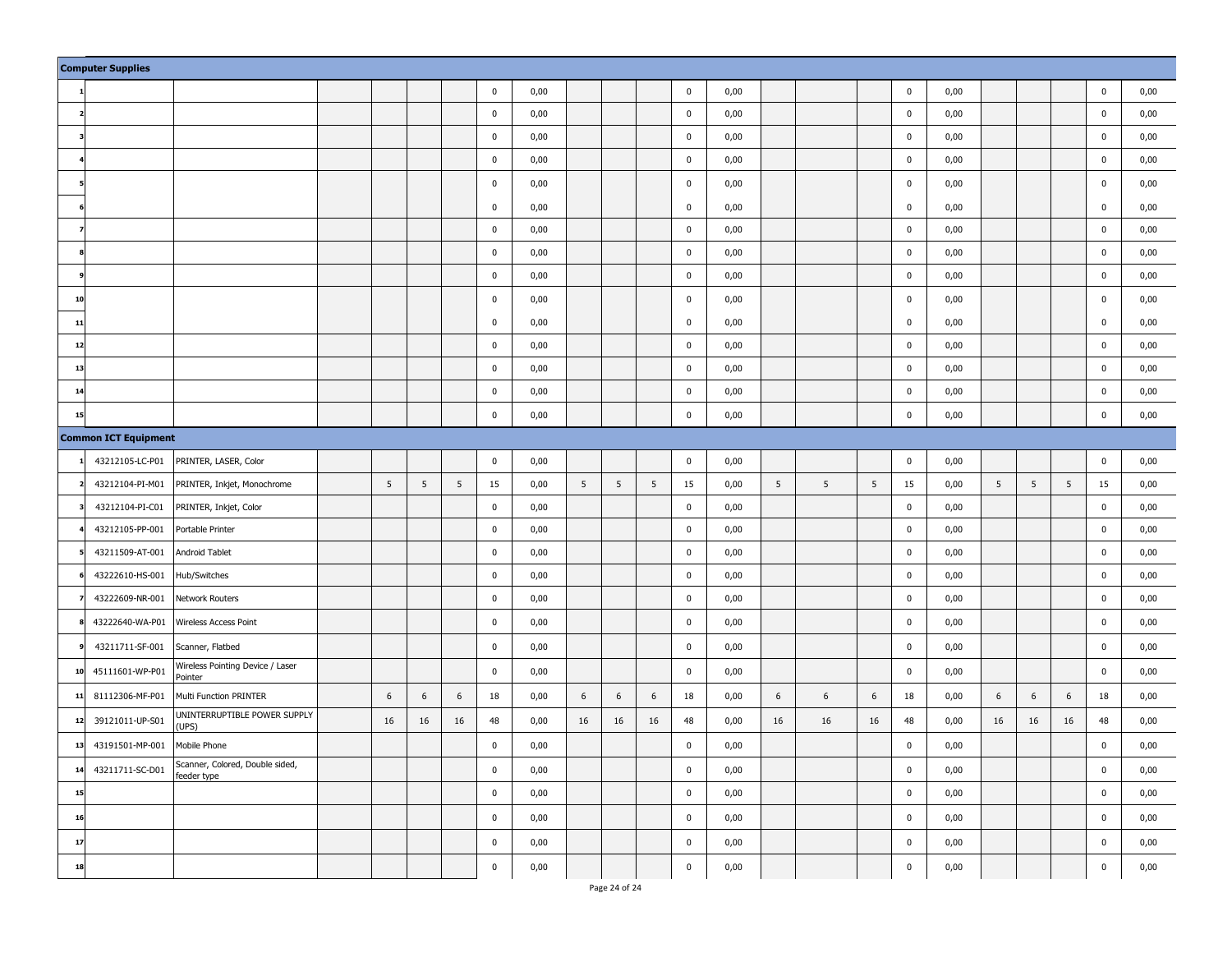| 19     |  |  |  | n        | 0,00 |  |        | 0,00 |  | $\mathbf{0}$ | 0,00 |  |  | 0,00 |
|--------|--|--|--|----------|------|--|--------|------|--|--------------|------|--|--|------|
| $\sim$ |  |  |  |          | 0,00 |  |        | 0,00 |  | $^{\circ}$   | 0,00 |  |  | 0,00 |
| 21     |  |  |  |          | 0,00 |  |        | 0,00 |  | $\mathbf{0}$ | 0,00 |  |  | 0,00 |
| 22     |  |  |  | $\sim$   | 0,00 |  |        | 0,00 |  | $\mathbf{0}$ | 0,00 |  |  | 0,00 |
| 23     |  |  |  |          | 0,00 |  | $\sim$ | 0,00 |  | $\Omega$     | 0,00 |  |  | 0,00 |
| 24     |  |  |  | $\Omega$ | 0,00 |  |        | 0,00 |  | $\mathbf{0}$ | 0,00 |  |  | 0,00 |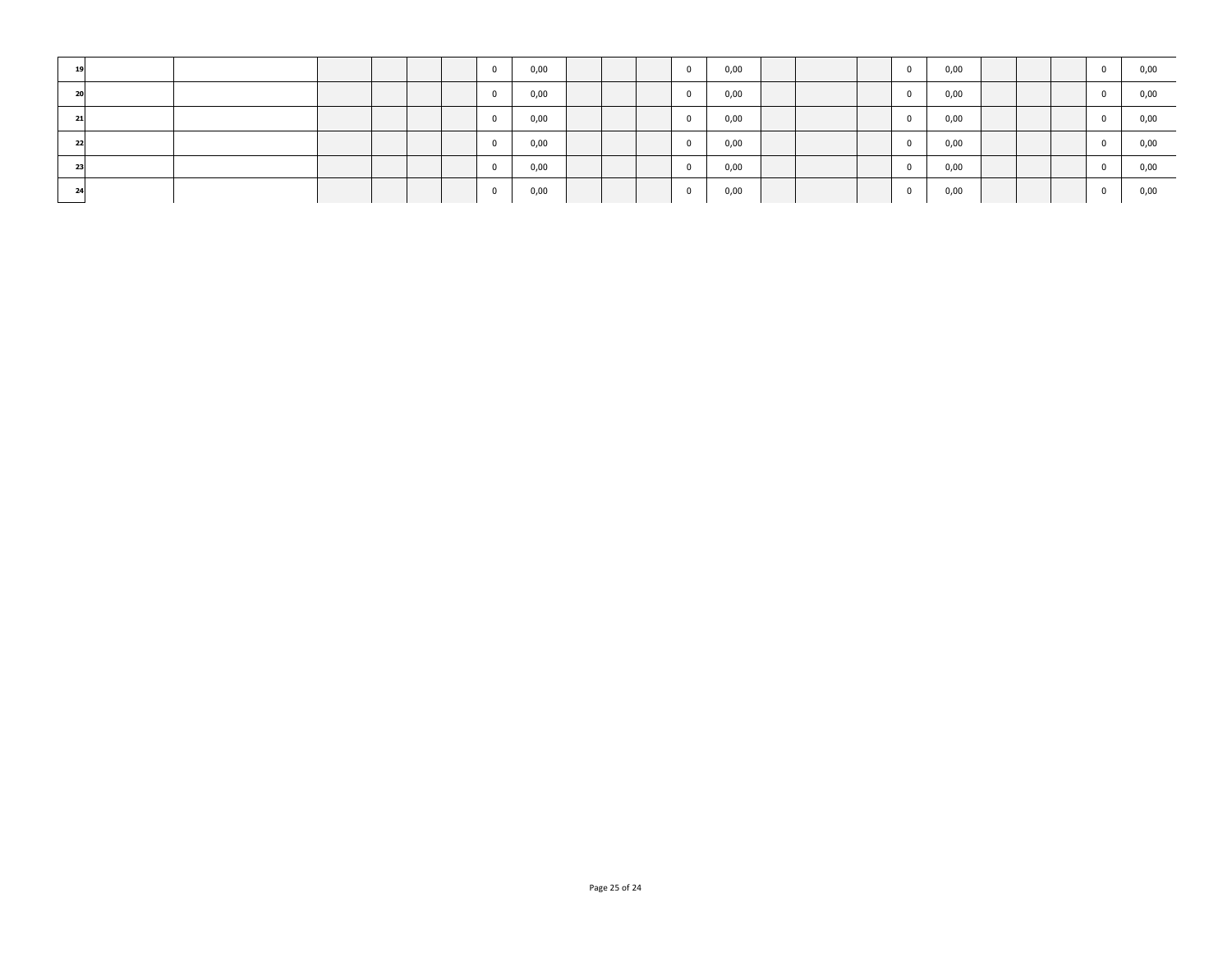| 25 |                                                                                    |  |  |  |  |  | $\pmb{0}$             | 0,00         |  |  |  | $\mathbf 0$                | 0,00         |  | $\mathbf 0$                | 0,00         |  | $\pmb{0}$                  | 0,00         |
|----|------------------------------------------------------------------------------------|--|--|--|--|--|-----------------------|--------------|--|--|--|----------------------------|--------------|--|----------------------------|--------------|--|----------------------------|--------------|
| 26 |                                                                                    |  |  |  |  |  | $\pmb{0}$             | 0,00         |  |  |  | $\pmb{0}$                  | 0,00         |  | $\mathbf 0$                | 0,00         |  | $\pmb{0}$                  | 0,00         |
| 27 |                                                                                    |  |  |  |  |  | $\bf{0}$              | 0,00         |  |  |  | $\mathbf 0$                | 0,00         |  | $\bf{0}$                   | 0,00         |  | $\pmb{0}$                  | 0,00         |
| 28 |                                                                                    |  |  |  |  |  | $\bf{0}$              | 0,00         |  |  |  | $\mathbf 0$                | 0,00         |  | $\pmb{0}$                  | 0,00         |  | $\pmb{0}$                  | 0,00         |
| 29 |                                                                                    |  |  |  |  |  | $\pmb{0}$             | 0,00         |  |  |  | $\pmb{0}$                  | 0,00         |  | $\mathbf 0$                | 0,00         |  | $\pmb{0}$                  | 0,00         |
| 30 |                                                                                    |  |  |  |  |  | $\pmb{0}$             | 0,00         |  |  |  | $\mathbf 0$                | 0,00         |  | $\pmb{0}$                  | 0,00         |  | $\mathbf 0$                | 0,00         |
|    | <b>OTHER SOFTWARE</b>                                                              |  |  |  |  |  |                       |              |  |  |  |                            |              |  |                            |              |  |                            |              |
|    |                                                                                    |  |  |  |  |  | $\bf{0}$              | 0,00         |  |  |  | $\pmb{0}$                  | 0,00         |  | $\pmb{0}$                  | 0,00         |  | $\pmb{0}$                  | 0,00         |
|    |                                                                                    |  |  |  |  |  | $\bf{0}$              | 0,00         |  |  |  | $\bf{0}$                   | 0,00         |  | $\mathbf 0$                | 0,00         |  | $\pmb{0}$                  | 0,00         |
| 3  |                                                                                    |  |  |  |  |  | $\bf{0}$              | 0,00         |  |  |  | $\pmb{0}$                  | 0,00         |  | $\mathbf 0$                | 0,00         |  | $\mathbf 0$                | 0,00         |
|    |                                                                                    |  |  |  |  |  | $\pmb{0}$             | 0,00         |  |  |  | $\mathbf 0$                | 0,00         |  | $\mathbf 0$                | 0,00         |  | $\mathbf 0$                | 0,00         |
|    |                                                                                    |  |  |  |  |  | $\pmb{0}$             | 0,00         |  |  |  | $\pmb{0}$                  | 0,00         |  | $\pmb{0}$                  | 0,00         |  | $\pmb{0}$                  | 0,00         |
|    |                                                                                    |  |  |  |  |  | $\pmb{0}$             | 0,00         |  |  |  | $\pmb{0}$                  | 0,00         |  | $\mathbf 0$                | 0,00         |  | $\mathbf 0$                | 0,00         |
|    |                                                                                    |  |  |  |  |  | $\pmb{0}$             | 0,00         |  |  |  | $\mathbf 0$                | 0,00         |  | $\mathbf 0$                | 0,00         |  | $\mathbf 0$                | 0,00         |
|    |                                                                                    |  |  |  |  |  | $\mathbf 0$           | 0,00         |  |  |  | $\mathbf 0$                | 0,00         |  | $\mathbf 0$                | 0,00         |  | $\mathbf 0$                | 0,00         |
|    |                                                                                    |  |  |  |  |  | $\pmb{0}$             | 0,00         |  |  |  | $\mathbf 0$                | 0,00         |  | $\mathbf 0$                | 0,00         |  | $\mathbf 0$                | 0,00         |
| 10 |                                                                                    |  |  |  |  |  | $\pmb{0}$             | 0,00         |  |  |  | $\mathbf 0$                | 0,00         |  | $\mathbf 0$                | 0,00         |  | $\mathbf 0$                | 0,00         |
| 11 |                                                                                    |  |  |  |  |  | $\bf{0}$              | 0,00         |  |  |  | $\pmb{0}$                  | 0,00         |  | $\mathbf 0$                | 0,00         |  | $\mathbf 0$                | 0,00         |
| 12 | $\pmb{0}$<br>$\pmb{0}$<br>$\mathbf 0$<br>$\pmb{0}$<br>0,00<br>0,00<br>0,00<br>0,00 |  |  |  |  |  |                       |              |  |  |  |                            |              |  |                            |              |  |                            |              |
|    | <b>Consumables</b>                                                                 |  |  |  |  |  |                       |              |  |  |  |                            |              |  |                            |              |  |                            |              |
|    | $\pmb{0}$<br>0,00<br>$\mathbf 0$<br>0,00<br>$\pmb{0}$<br>0,00<br>$\pmb{0}$<br>0,00 |  |  |  |  |  |                       |              |  |  |  |                            |              |  |                            |              |  |                            |              |
|    |                                                                                    |  |  |  |  |  | $\mathbf 0$           | 0,00         |  |  |  | $\pmb{0}$                  | 0,00         |  | $\mathbf 0$                | 0,00         |  | $\mathbf 0$                | 0,00         |
|    |                                                                                    |  |  |  |  |  | $\pmb{0}$             | 0,00         |  |  |  | $\mathbf 0$                | 0,00         |  | $\mathbf 0$                | 0,00         |  | $\mathbf 0$                | 0,00         |
|    |                                                                                    |  |  |  |  |  | $\bf{0}$              | 0,00         |  |  |  | $\mathbf 0$                | 0,00         |  | $\bf{0}$                   | 0,00         |  | $\mathbf 0$                | 0,00         |
|    |                                                                                    |  |  |  |  |  | $\mathbf 0$           | 0,00         |  |  |  | $\bf{0}$                   | 0,00         |  | $\mathbf 0$                | 0,00         |  | $\bf{0}$                   | 0,00         |
|    |                                                                                    |  |  |  |  |  | $\mathbf 0$           | 0,00         |  |  |  | $\mathbf 0$                | 0,00         |  | $\mathbf 0$                | 0,00         |  | $\mathbf 0$                | 0,00         |
|    |                                                                                    |  |  |  |  |  | $\pmb{0}$             | 0,00         |  |  |  | $\mathbf 0$<br>$\mathbf 0$ | 0,00         |  | $\mathbf 0$<br>$\mathbf 0$ | 0,00         |  | $\mathbf 0$<br>$\mathbf 0$ | 0,00         |
|    |                                                                                    |  |  |  |  |  | $\bf{0}$<br>$\pmb{0}$ | 0,00<br>0,00 |  |  |  | $\pmb{0}$                  | 0,00<br>0,00 |  | $\mathbf 0$                | 0,00<br>0,00 |  | $\pmb{0}$                  | 0,00<br>0,00 |
| 10 |                                                                                    |  |  |  |  |  | $\pmb{0}$             | 0,00         |  |  |  | $\pmb{0}$                  | 0,00         |  | $\pmb{0}$                  | 0,00         |  | $\pmb{0}$                  | 0,00         |
| 11 |                                                                                    |  |  |  |  |  | $\pmb{0}$             | 0,00         |  |  |  | $\mathbf 0$                | 0,00         |  | $\mathbf 0$                | 0,00         |  | $\mathbf 0$                | 0,00         |
| 12 |                                                                                    |  |  |  |  |  | $\pmb{0}$             | 0,00         |  |  |  | $\pmb{0}$                  | 0,00         |  | $\mathbf 0$                | 0,00         |  | $\pmb{0}$                  | 0,00         |
| 13 |                                                                                    |  |  |  |  |  | $\pmb{0}$             | 0,00         |  |  |  | $\pmb{0}$                  | 0,00         |  | $\mathbf 0$                | 0,00         |  | $\mathbf 0$                | 0,00         |
| 14 |                                                                                    |  |  |  |  |  | $\pmb{0}$             | 0,00         |  |  |  | $\mathbf 0$                | 0,00         |  | $\mathbf 0$                | 0,00         |  | $\mathbf 0$                | 0,00         |
| 15 |                                                                                    |  |  |  |  |  | $\mathbf 0$           | 0,00         |  |  |  | $\mathbf 0$                | 0,00         |  | $\mathbf 0$                | 0,00         |  | $\pmb{0}$                  | 0,00         |
|    |                                                                                    |  |  |  |  |  |                       |              |  |  |  |                            |              |  |                            |              |  |                            |              |
|    | <b>Other Categories</b><br>Page 26 of 24                                           |  |  |  |  |  |                       |              |  |  |  |                            |              |  |                            |              |  |                            |              |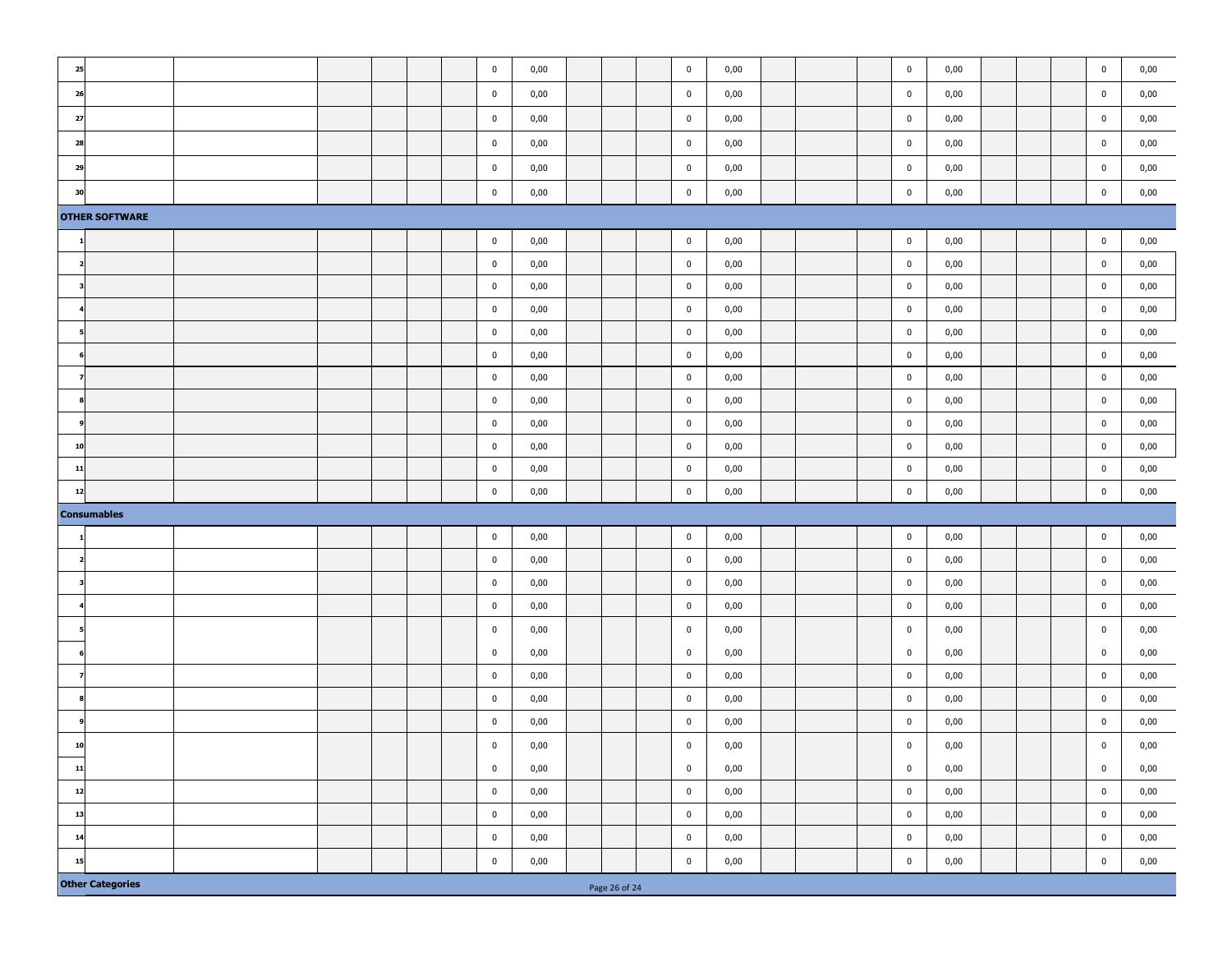|                         | 53121601-GB-001 | GO BAG, for disaster relief, rescue<br>operations                                                                            |  |  | $\pmb{0}$   | 0,00 |  | $\mathbf 0$ | 0,00 |  | $\mathbf 0$ | 0,00 |  | $\mathbf 0$ | 0,00 |
|-------------------------|-----------------|------------------------------------------------------------------------------------------------------------------------------|--|--|-------------|------|--|-------------|------|--|-------------|------|--|-------------|------|
|                         | 60104701-SP-001 | Solar Panel                                                                                                                  |  |  | $\pmb{0}$   | 0,00 |  | $\pmb{0}$   | 0,00 |  | $\mathbf 0$ | 0,00 |  | $\mathbf 0$ | 0,00 |
| $\overline{\mathbf{3}}$ | 46161604-LV-L01 | Life Vest / Life Jacket<br>(for emergency purposes /<br>emergency preparedness / for<br>disaster relief / rescue operations) |  |  | $\pmb{0}$   | 0,00 |  | $\mathbf 0$ | 0,00 |  | $\mathbf 0$ | 0,00 |  | $\mathbf 0$ | 0,00 |
|                         | 26111607-CC-S01 | Charge Controller and DC Inverter<br>for Solar Panel                                                                         |  |  | $\pmb{0}$   | 0,00 |  | $\pmb{0}$   | 0,00 |  | $\mathbf 0$ | 0,00 |  | $\mathbf 0$ | 0,00 |
|                         | 46181502-BF-V01 | Bullet proof vest                                                                                                            |  |  | $\mathbf 0$ | 0,00 |  | $\mathbf 0$ | 0,00 |  | $\mathbf 0$ | 0,00 |  | $\mathbf 0$ | 0,00 |
|                         |                 | 25172502-WW-001 Wheels, ______ (type of vehicle)                                                                             |  |  | $\pmb{0}$   | 0,00 |  | $\mathbf 0$ | 0,00 |  | $\mathbf 0$ | 0,00 |  | $\mathbf 0$ | 0,00 |
|                         | 40161513-FF-001 | Fuel Filters                                                                                                                 |  |  | $\pmb{0}$   | 0,00 |  | $\pmb{0}$   | 0,00 |  | $\mathbf 0$ | 0,00 |  | $\mathbf 0$ | 0,00 |
|                         | 48101710-DW-F01 | Drinking Water/ Fountain                                                                                                     |  |  | $\pmb{0}$   | 0,00 |  | $\pmb{0}$   | 0,00 |  | $\mathbf 0$ | 0,00 |  | $\mathbf 0$ | 0,00 |
|                         | 26111729-AB-001 | Auto Battery                                                                                                                 |  |  | $\pmb{0}$   | 0,00 |  | $\pmb{0}$   | 0,00 |  | $\mathbf 0$ | 0,00 |  | $\mathbf 0$ | 0,00 |
| 10                      |                 |                                                                                                                              |  |  | $\mathbf 0$ | 0,00 |  | $\pmb{0}$   | 0,00 |  | $\mathbf 0$ | 0,00 |  | $\mathbf 0$ | 0,00 |
| 11                      |                 |                                                                                                                              |  |  | $\mathbf 0$ | 0,00 |  | $\pmb{0}$   | 0,00 |  | $\mathbf 0$ | 0,00 |  | $\mathbf 0$ | 0,00 |
| 12                      |                 |                                                                                                                              |  |  | $\mathbf 0$ | 0,00 |  | $\pmb{0}$   | 0,00 |  | $\mathbf 0$ | 0,00 |  | $\mathbf 0$ | 0,00 |
| 13                      |                 |                                                                                                                              |  |  | $\mathbf 0$ | 0,00 |  | $\pmb{0}$   | 0,00 |  | $\mathbf 0$ | 0,00 |  | $\mathbf 0$ | 0,00 |
| 14                      |                 |                                                                                                                              |  |  | $\mathbf 0$ | 0,00 |  | $\pmb{0}$   | 0,00 |  | $\mathbf 0$ | 0,00 |  | $\mathbf 0$ | 0,00 |
| 15                      |                 |                                                                                                                              |  |  | $\pmb{0}$   | 0,00 |  | $\pmb{0}$   | 0,00 |  | $\mathbf 0$ | 0,00 |  | $\mathbf 0$ | 0,00 |
| 16                      |                 |                                                                                                                              |  |  | $\pmb{0}$   | 0,00 |  | $\pmb{0}$   | 0,00 |  | $\mathbf 0$ | 0,00 |  | $\mathbf 0$ | 0,00 |
| 17                      |                 |                                                                                                                              |  |  | $\pmb{0}$   | 0,00 |  | $\pmb{0}$   | 0,00 |  | $\mathbf 0$ | 0,00 |  | $\mathbf 0$ | 0,00 |
| 18                      |                 |                                                                                                                              |  |  | $\mathbf 0$ | 0,00 |  | $\pmb{0}$   | 0,00 |  | $\mathbf 0$ | 0,00 |  | $\mathbf 0$ | 0,00 |
| 19                      |                 |                                                                                                                              |  |  | $\pmb{0}$   | 0,00 |  | $\pmb{0}$   | 0,00 |  | $\mathbf 0$ | 0,00 |  | $\mathbf 0$ | 0,00 |
| 20                      |                 |                                                                                                                              |  |  | $\mathbf 0$ | 0,00 |  | $\pmb{0}$   | 0,00 |  | $\mathbf 0$ | 0,00 |  | $\mathbf 0$ | 0,00 |
| 21                      |                 |                                                                                                                              |  |  | $\mathbf 0$ | 0,00 |  | $\pmb{0}$   | 0,00 |  | $\mathbf 0$ | 0,00 |  | $\bf{0}$    | 0,00 |
| 22                      |                 |                                                                                                                              |  |  | $\pmb{0}$   | 0,00 |  | $\pmb{0}$   | 0,00 |  | $\mathbf 0$ | 0,00 |  | $\mathbf 0$ | 0,00 |
| 23                      |                 |                                                                                                                              |  |  | $\mathbf 0$ | 0,00 |  | $\pmb{0}$   | 0,00 |  | $\mathbf 0$ | 0,00 |  | $\mathbf 0$ | 0,00 |
|                         |                 |                                                                                                                              |  |  |             |      |  |             |      |  |             |      |  |             |      |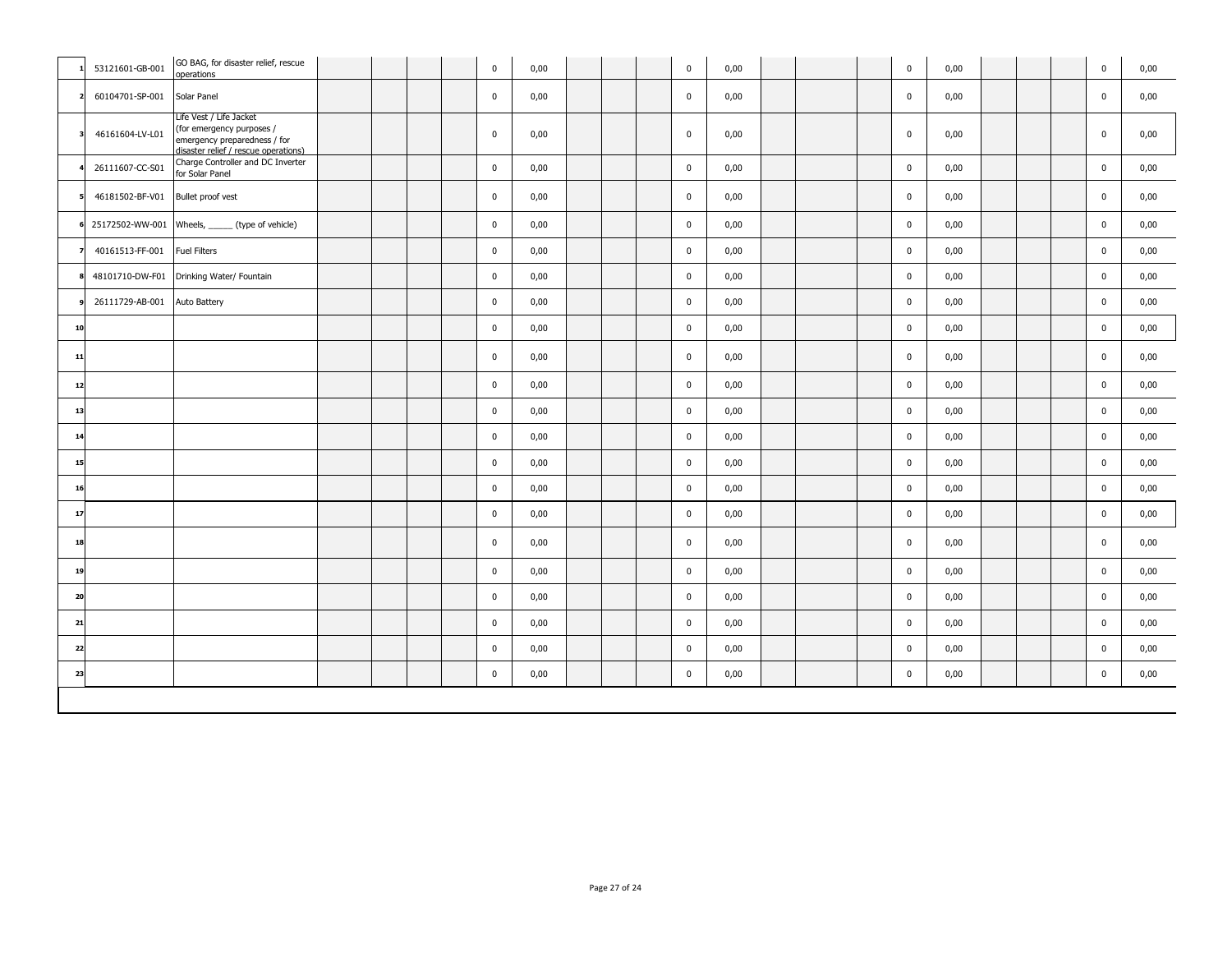| <b>A. TOTAL</b>                                                                                                              |  |              |              |              |              |
|------------------------------------------------------------------------------------------------------------------------------|--|--------------|--------------|--------------|--------------|
| <b>B. ADDITIONAL PROVISION FOR INFLATION</b><br>(10% of TOTAL)                                                               |  |              |              |              |              |
| <b>C. ADDITIONAL PROVISION FOR TRANSPORT</b><br><b>AND FREIGHT COST (If applicable for motor</b><br>vehicle and other items) |  |              |              |              |              |
| D. GRAND TOTAL $(A + B + C)$                                                                                                 |  |              |              |              |              |
| <b>E. APPROVED BUDGET BY THE AGENCY HEAD</b><br>In Figures and Words:                                                        |  |              |              |              |              |
| <b>F. MONTHLY CASH REQUIREMENTS</b>                                                                                          |  |              |              |              |              |
| G.1 Available at Procurement Service Stores                                                                                  |  | 5.015.023,98 | 5.015.023,98 | 5.015.023,98 | 5.015.023,98 |
| G.2 Other Items not available at PS but regulary purchased from<br>other sources                                             |  |              |              |              |              |
| TOTAL MONTHLY CASH REQUIREMENTS                                                                                              |  | 5.015.023,98 | 5.015.023,98 | 5.015.023,98 | 5.015.023,98 |

**\*Agency must put the monthly requirement for air tickets both local and international.**

We hereby warrant that the total amount reflected in this Annual Supplies/ Equipment Procurement Plan to procure the listed common-use supplies, materials and equipment has been included i

**Prepared by: Certified Funds Available / Certified Appropriate Funds Available: Approved by:**

NUP Mary Carmil H. Nemeño SJO4 Marisa O Sanguenza **Property/Supplier Officer**

**Accountant / Local Budget Officer**

CSUPT PAULINO H MORENO JR

**Head of Office/Agency**

**Date Prepared: October 15, 2019**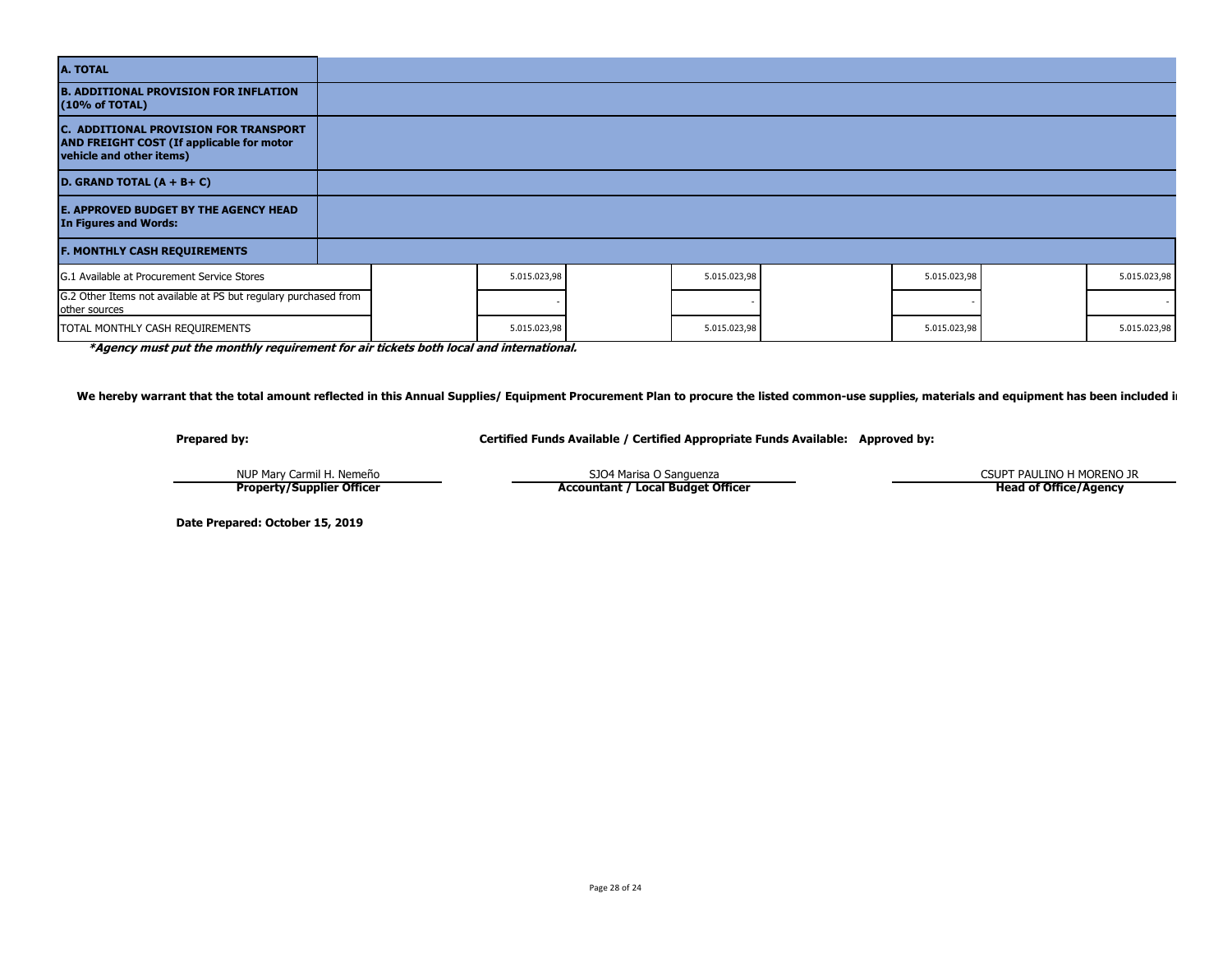d submit in order to purchase CSEs from the PS. coding and this is in preparation for integration of

must indicate the items in the PART II and indicate

invalid submission.

site. (Only buyer coordinators will be allowed to

edure as indicated in No. 7 when submitting the

Note: Consistent with **Memorandum Circular No. 2019 -1 dated 03 September 2019, issued by AO 25,** the APP-CSE for FY 2020 must be submitted on or before **October 31, 2019**.  $\overline{\phantom{a}}$ 

| Total                       |                           |                                     |
|-----------------------------|---------------------------|-------------------------------------|
| Quantity<br>for the<br>vear | Price<br><b>Catalogue</b> | <b>Total Amount</b><br>for the year |
|                             |                           |                                     |
|                             |                           |                                     |
| 1.260,00                    | 139,36                    | 175.593,60                          |
|                             |                           |                                     |
| 3.672,00                    | 43,992                    | 161.538,62                          |
|                             |                           |                                     |
| 1.812,00                    | 24,6272                   | 44.624,49                           |
|                             |                           |                                     |
| 0,00                        | 737,2352                  | 0,00                                |
| 0,00                        | 208,52                    | 0,00                                |
| 0,00                        | 208,52                    | 0,00                                |
|                             |                           |                                     |
| 3.912,00                    | 72,7792                   | 284.712,23                          |
| 0,00                        | 682,24                    | 0,00                                |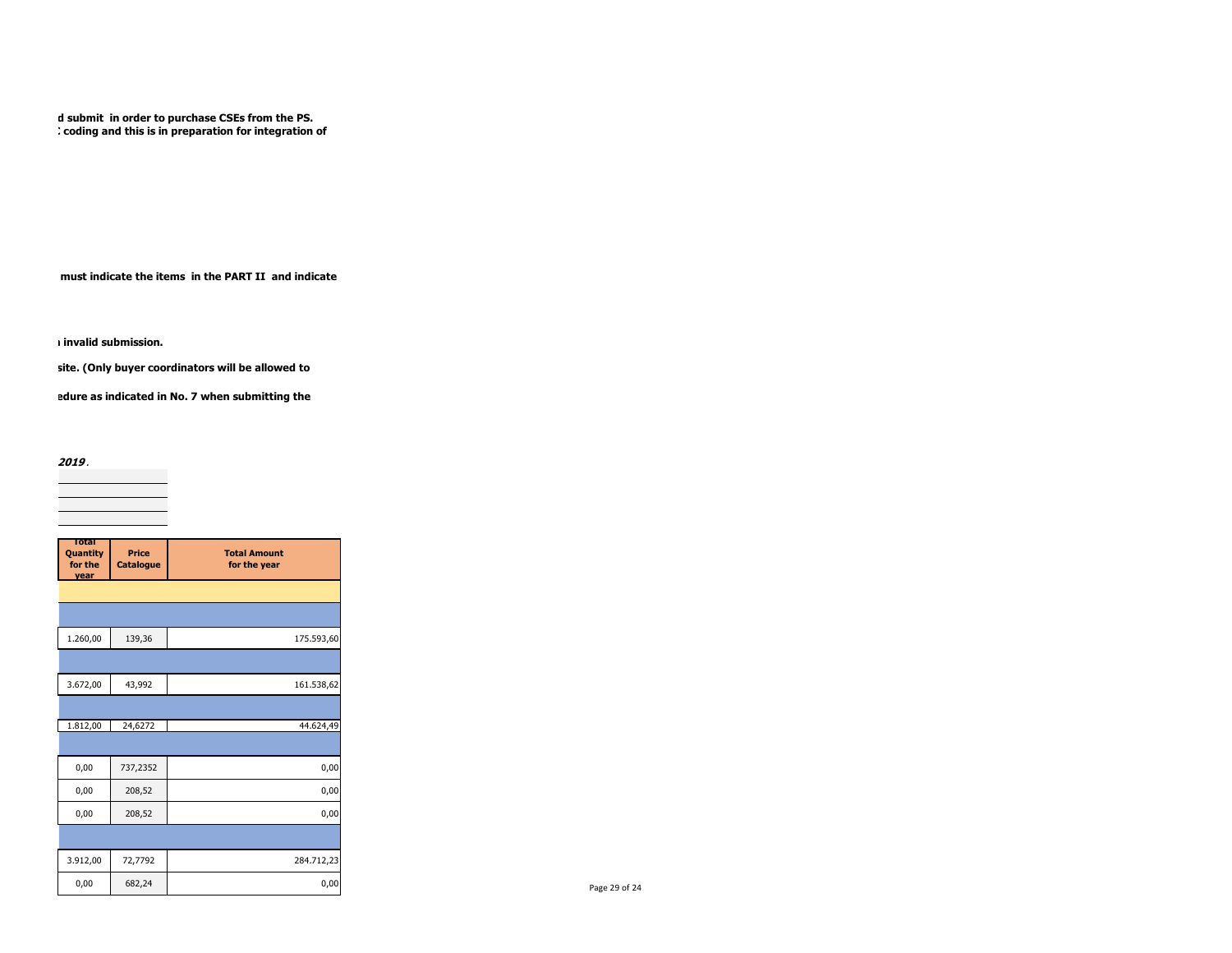| 0,00     | 1029,6   | 0,00       |
|----------|----------|------------|
| 0,00     | 1300     | 0,00       |
| 0,00     | 765,44   | 0,00       |
| 0,00     | 596,804  | 0,00       |
| 0,00     | 1034,8   | 0,00       |
| 1.404,00 | 670,696  | 941.657,18 |
| 3.516,00 | 32,2192  | 113.282,71 |
| 3.576,00 | 56,056   | 200.456,26 |
| 2.760,00 | 41,496   | 114.528,96 |
| 3.540,00 | 12,0432  | 42.632,93  |
| 2.340,00 | 132,3712 | 309.748,61 |
| 2.952,00 | 154,752  | 456.827,90 |
| 1.752,00 | 114,5144 | 200.629,23 |
| 3.072,00 | 129,9792 | 399.296,10 |
| 1.932,00 | 17,3472  | 33.514,79  |
| 240,00   | 96,2     | 23.088,00  |
| 264,00   | 48,776   | 12.876,86  |
| 2.424,00 | 70,72    | 171.425,28 |
| 2.244,00 | 101,92   | 228.708,48 |
| 3.000,00 | 65,416   | 196.248,00 |
|          |          |            |
| 948,00   | 19,7288  | 18.702,90  |
| 888,00   | 19,5     | 17.316,00  |
| 0,00     | 88,4     | 0,00       |
|          |          |            |
| 1.452,00 | 47,8192  | 69.433,48  |
| 1.776,00 | 20,6752  | 36.719,16  |
| 2.004,00 | 20,0512  | 40.182,60  |
| 1.944,00 | 18,2     | 35.380,80  |
| 2.280,00 | 55,12    | 125.673,60 |
| 1.980,00 | 106,6    | 211.068,00 |
| 2.124,00 | 18,2     | 38.656,80  |
|          |          |            |
| 1.860,00 | 9,1      | 16.926,00  |
| 1.932,00 | 18,2     | 35.162,40  |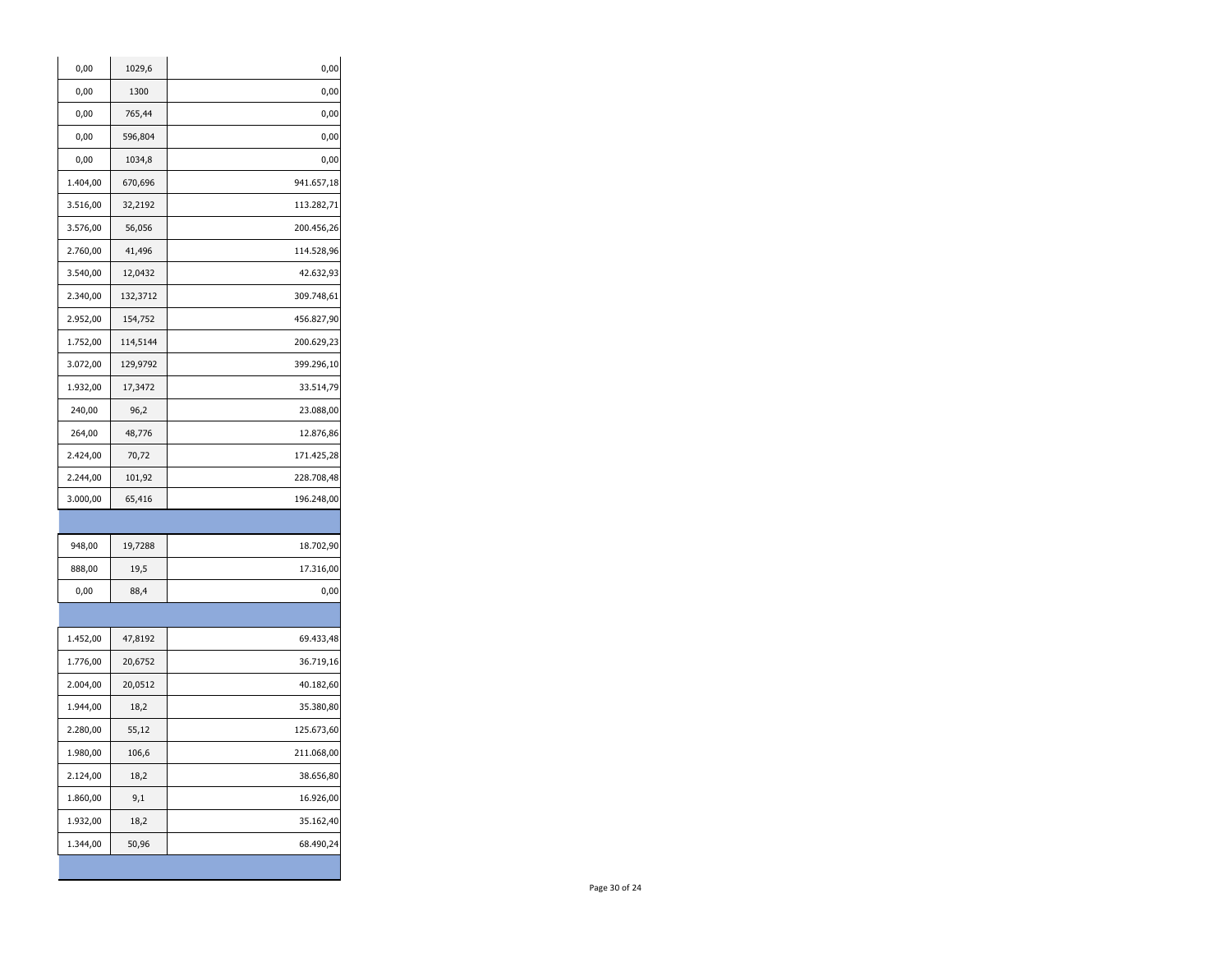| 0,00      | 974,48    | 0,00       |
|-----------|-----------|------------|
| 0,00      | 1192,88   | 0,00       |
| 276,00    | 1006,3872 | 277.762,87 |
| 288,00    | 669,656   | 192.860,93 |
|           |           |            |
| 1.104,00  | 40,56     | 44.778,24  |
| 1.740,00  | 72,488    | 126.129,12 |
|           |           |            |
| 720,00    | 15,4752   | 11.142,14  |
|           |           |            |
| 1.440,00  | 86,06     | 123.926,40 |
| 1.944,00  | 130       | 252.720,00 |
| 2.256,00  | 30,576    | 68.979,46  |
| 2.160,00  | 41,6      | 89.856,00  |
| 2.712,00  | 23,92     | 64.871,04  |
| 13.404,00 | 8,008     | 107.339,23 |
| 3.600,00  | 37,4296   | 134.746,56 |
| 1.764,00  | 122,98    | 216.936,72 |
| 1.692,00  | 24,8352   | 42.021,16  |
| 2.184,00  | 269,36    | 588.282,24 |
| 972,00    | 87,36     | 84.913,92  |
| 480,00    | 1911      | 917.280,00 |
| 432,00    | 145,6     | 62.899,20  |
| 420,00    | 110,24    | 46.300,80  |
| 1.152,00  | 49,6912   | 57.244,26  |
| 1.032,00  | 102,96    | 106.254,72 |
| 3.120,00  | 139,88    | 436.425,60 |
| 1.896,00  | 23,5872   | 44.721,33  |
|           |           |            |
| 0,00      | 39208     | 0,00       |
| 252,00    | 2724,8    | 686.649,60 |
| 636,00    | 276,64    | 175.943,04 |
| 0,00      | 45754     | 0,00       |
| 0,00      | 134,992   | 0,00       |
| 0,00      | 33131,28  | 0,00       |
| 0,00      | 7995,52   | 0,00       |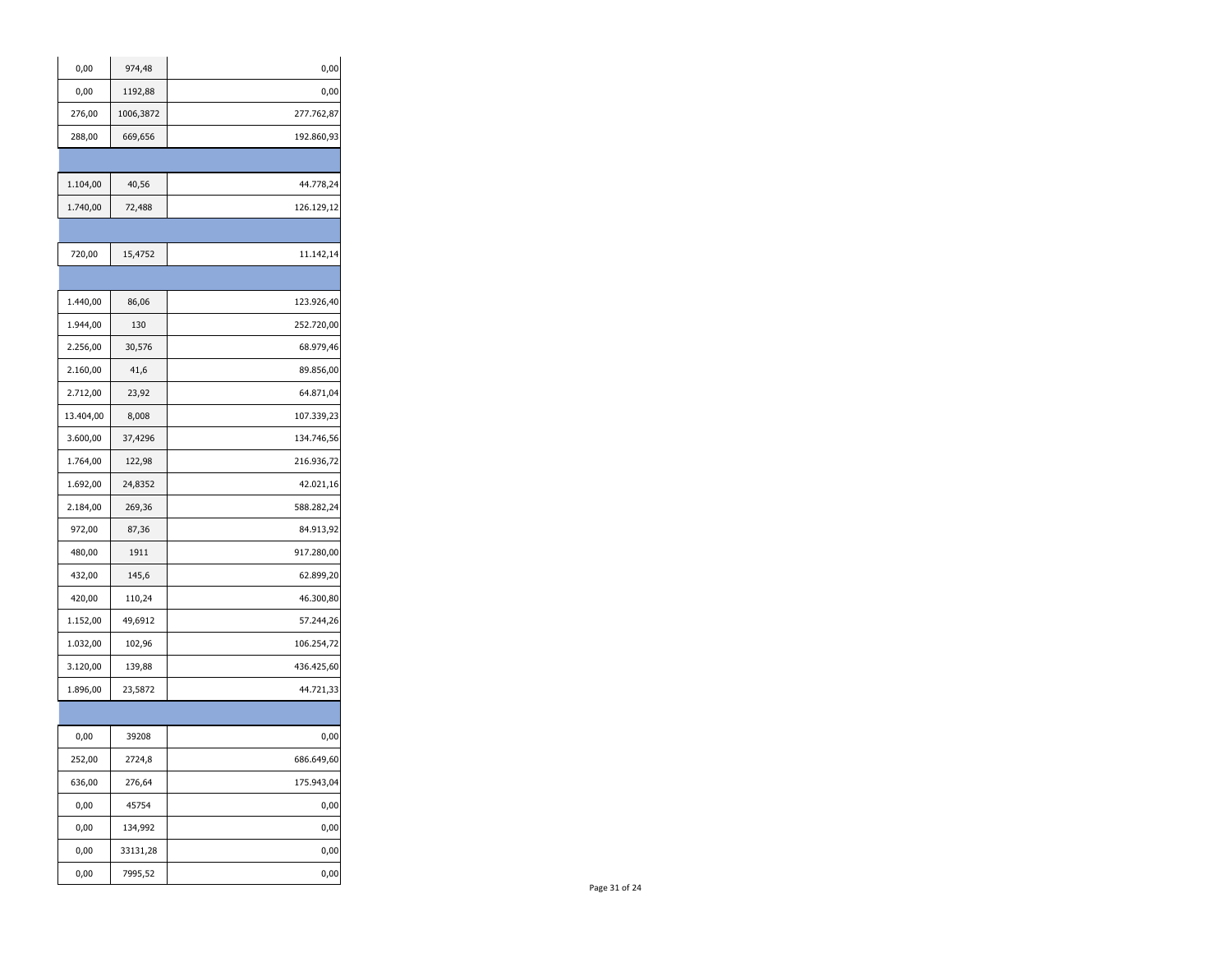| 0,00     | 724,88   | 0,00         |
|----------|----------|--------------|
|          |          |              |
| 540,00   | 25,6776  | 13.865,90    |
| 1.224,00 | 7,5712   | 9.267,15     |
| 1.164,00 | 13,3952  | 15.592,01    |
| 1.080,00 | 20,5504  | 22.194,43    |
| 984,00   | 39,52    | 38.887,68    |
| 1.968,00 | 17,5552  | 34.548,63    |
| 1.692,00 | 69,784   | 118.074,53   |
| 1.632,00 | 68,64    | 112.020,48   |
| 948,00   | 408,1376 | 386.914,44   |
| 2.280,00 | 518,076  | 1.181.213,28 |
| 1.236,00 | 738,4    | 912.662,40   |
| 3.384,00 | 30,4928  | 103.187,64   |
| 528,00   | 328,64   | 173.521,92   |
| 528,00   | 410,8    | 216.902,40   |
| 1.008,00 | 11,1072  | 11.196,06    |
| 1.224,00 | 78,9152  | 96.592,20    |
| 1.848,00 | 70,6056  | 130.479,15   |
| 1.344,00 | 12,48    | 16.773,12    |
| 1.512,00 | 16,64    | 25.159,68    |
| 732,00   | 253,292  | 185.409,74   |
| 1.440,00 | 291,2    | 419.328,00   |
| 888,00   | 171,08   | 151.919,04   |
| 1.032,00 | 213,72   | 220.559,04   |
| 744,00   | 746,72   | 555.559,68   |
| 720,00   | 217,36   | 156.499,20   |
| 1.344,00 | 279,6352 | 375.829,71   |
| 960,00   | 51,8752  | 49.800,19    |
| 792,00   | 41,6     | 32.947,20    |
| 2.688,00 | 37,232   | 100.079,62   |
| 2.688,00 | 10,3064  | 27.703,60    |
| 2.448,00 | 10,3064  | 25.230,07    |
| 2.304,00 | 10,3064  | 23.745,95    |
| 2.796,00 | 9,6512   | 26.984,76    |
| 2.616,00 | 9,6512   | 25.247,54    |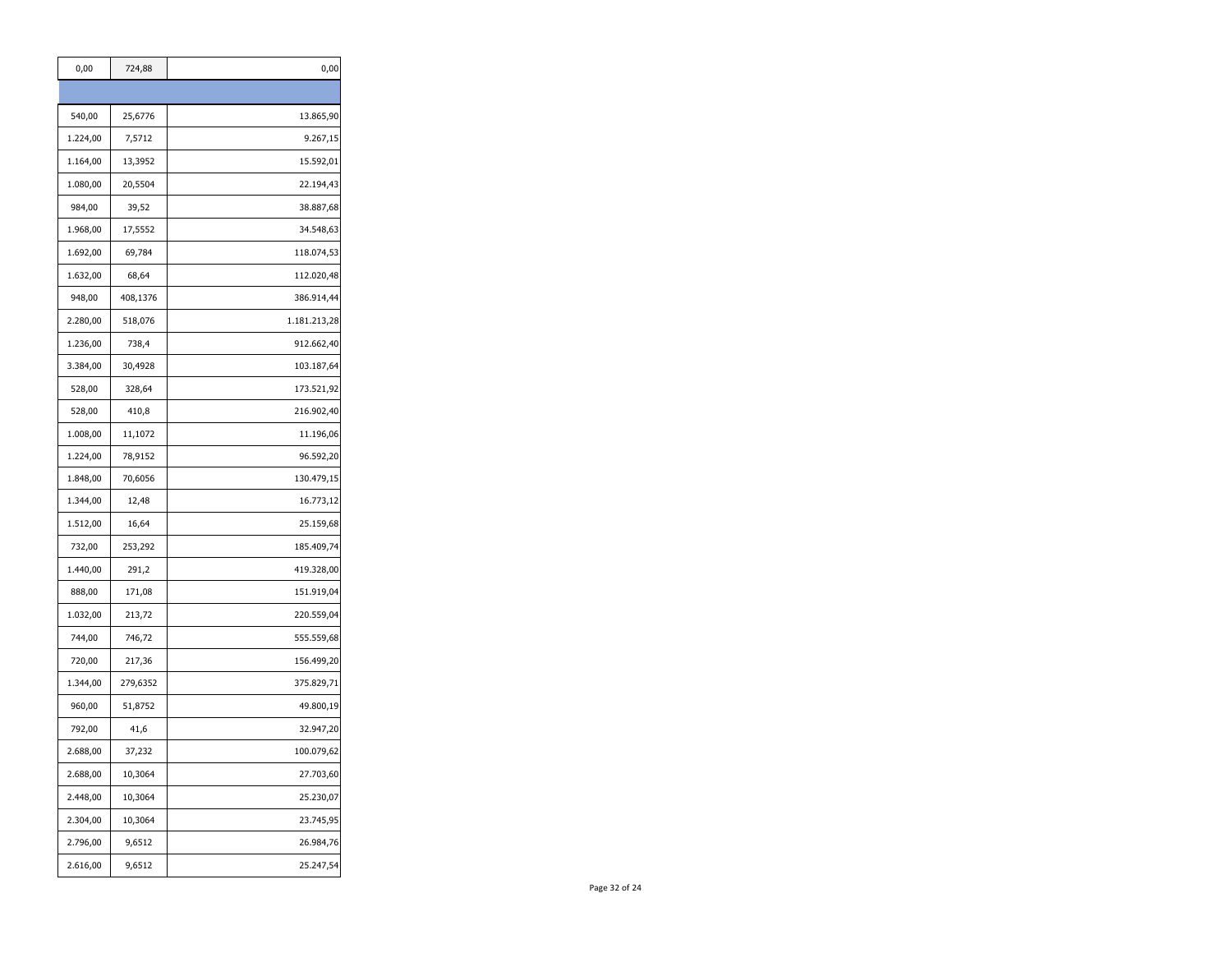| 2.460,00 | 9,6512   | 23.741,95  |
|----------|----------|------------|
| 1.752,00 | 5,98     | 10.476,96  |
| 1.788,00 | 12,74    | 22.779,12  |
| 2.160,00 | 20,7896  | 44.905,54  |
| 60,00    | 201,6352 | 12.098,11  |
| 708,00   | 96,72    | 68.477,76  |
| 1.500,00 | 27,664   | 41.496,00  |
| 1.824,00 | 11,7728  | 21.473,59  |
| 1.584,00 | 27,404   | 43.407,94  |
| 432,00   | 478,3792 | 206.659,81 |
| 804,00   | 187,2    | 150.508,80 |
| 672,00   | 131,9552 | 88.673,89  |
| 1.284,00 | 15,6     | 20.030,40  |
| 996,00   | 82,16    | 81.831,36  |
| 504,00   | 878,8    | 442.915,20 |
| 948,00   | 18,1792  | 17.233,88  |
| 732,00   | 55,8272  | 40.865,51  |
| 24,00    | 10400    | 249.600,00 |
| 264,00   | 135,2    | 35.692,80  |
| 0,00     | 4711,2   | 0,00       |
| 0,00     | 8088,08  | 0,00       |
| 0,00     | 5699,2   | 0,00       |
| 0,00     | 0        | 0,00       |
|          |          |            |
| 0,00     | 6864     | 0,00       |
| 0,00     | 1001,52  | 0,00       |
| 0,00     | 1029,6   | 0,00       |
| 0,00     | 754      | 0,00       |
| 0,00     | 780      | 0,00       |
| 1.632,00 | 254,8    | 415.833,60 |
| 1.440,00 | 254,8    | 366.912,00 |
| 1.416,00 | 254,8    | 360.796,80 |
| 1.416,00 | 254,8    | 360.796,80 |
| 0,00     | 0        | 0,00       |
| 0,00     | 0        | 0,00       |
| 0,00     | 658,32   | 0,00       |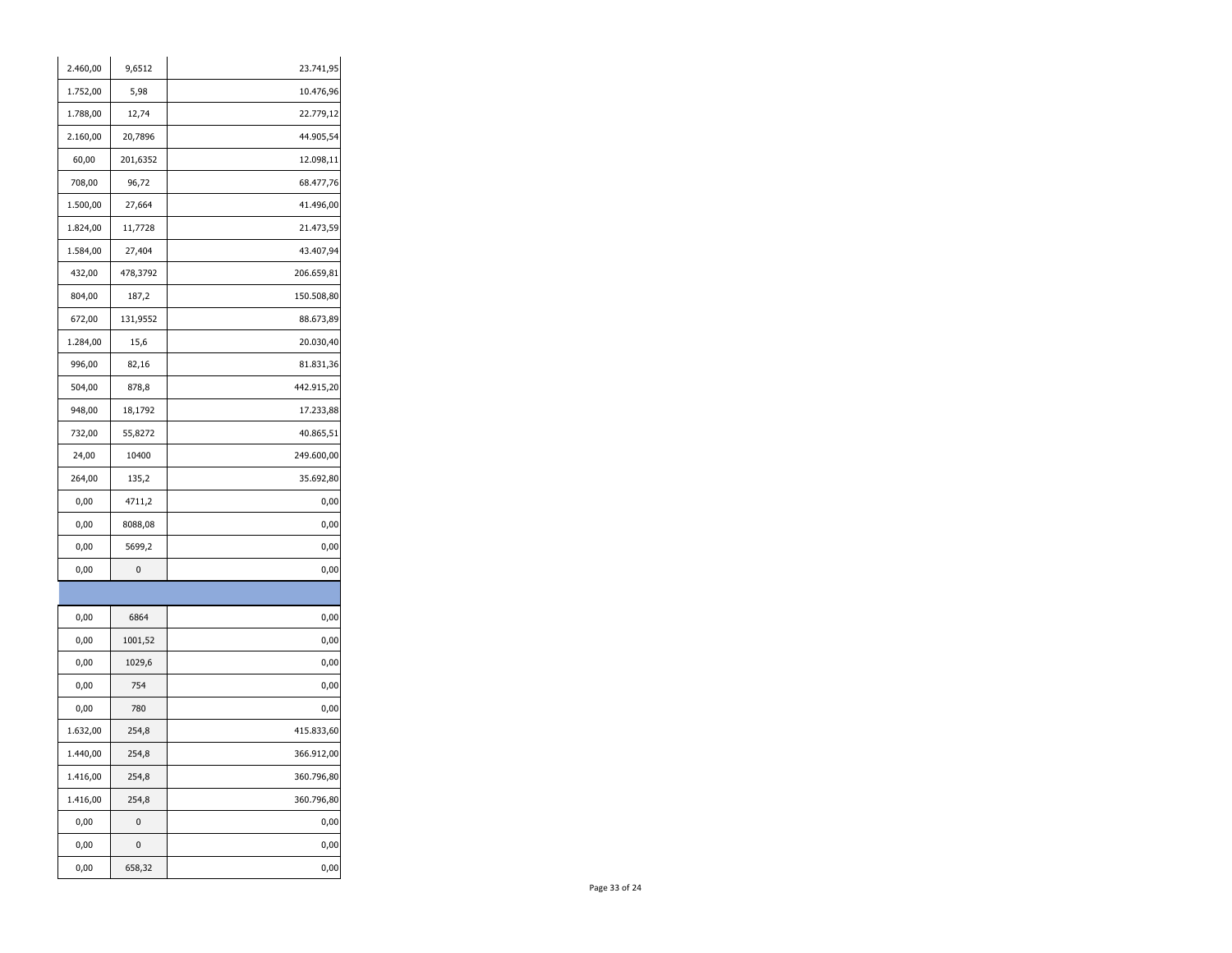| 745,68<br>0,00<br>0,00<br>0,00<br>1492,4<br>0,00<br>0,00<br>1996,8<br>0,00<br>0,00<br>0,00<br>1996,8<br>0,00<br>1996,8<br>0,00<br>0,00<br>1996,8<br>0,00<br>0,00<br>0,00<br>1996,8<br>3016<br>0,00<br>0,00<br>0,00<br>650<br>0,00<br>0,00<br>766,48<br>0,00<br>0,00<br>339,04<br>0,00<br>0,00<br>339,04<br>0,00<br>0,00<br>0,00<br>629,2<br>0,00<br>629,2<br>0,00<br>0,00<br>629,2<br>0,00<br>0,00<br>0,00<br>1242,8<br>0,00<br>644,8<br>0,00<br>0,00<br>826,8<br>0,00<br>0,00<br>1872<br>0,00<br>0,00<br>1300<br>0,00<br>0,00<br>1300<br>0,00<br>0,00<br>1300<br>0,00<br>0,00<br>1554,8<br>0,00<br>1175,2<br>0,00<br>0,00<br>0,00<br>1180,4<br>0,00<br>0,00<br>1180,4<br>0,00<br>0,00<br>339,04<br>0,00<br>0,00<br>339,04<br>0,00<br>339,04<br>0,00<br>0,00<br>0,00<br>339,04<br>0,00<br>366,08<br>0,00<br>0,00<br>0,00<br>249,6<br>0,00<br>0,00<br>249,6<br>0,00<br>0,00<br>249,6<br>0,00<br>0,00<br>403,832<br>0,00<br>0,00<br>403,832<br>0,00 |  |  |
|---------------------------------------------------------------------------------------------------------------------------------------------------------------------------------------------------------------------------------------------------------------------------------------------------------------------------------------------------------------------------------------------------------------------------------------------------------------------------------------------------------------------------------------------------------------------------------------------------------------------------------------------------------------------------------------------------------------------------------------------------------------------------------------------------------------------------------------------------------------------------------------------------------------------------------------------------|--|--|
|                                                                                                                                                                                                                                                                                                                                                                                                                                                                                                                                                                                                                                                                                                                                                                                                                                                                                                                                                   |  |  |
|                                                                                                                                                                                                                                                                                                                                                                                                                                                                                                                                                                                                                                                                                                                                                                                                                                                                                                                                                   |  |  |
|                                                                                                                                                                                                                                                                                                                                                                                                                                                                                                                                                                                                                                                                                                                                                                                                                                                                                                                                                   |  |  |
|                                                                                                                                                                                                                                                                                                                                                                                                                                                                                                                                                                                                                                                                                                                                                                                                                                                                                                                                                   |  |  |
|                                                                                                                                                                                                                                                                                                                                                                                                                                                                                                                                                                                                                                                                                                                                                                                                                                                                                                                                                   |  |  |
|                                                                                                                                                                                                                                                                                                                                                                                                                                                                                                                                                                                                                                                                                                                                                                                                                                                                                                                                                   |  |  |
|                                                                                                                                                                                                                                                                                                                                                                                                                                                                                                                                                                                                                                                                                                                                                                                                                                                                                                                                                   |  |  |
|                                                                                                                                                                                                                                                                                                                                                                                                                                                                                                                                                                                                                                                                                                                                                                                                                                                                                                                                                   |  |  |
|                                                                                                                                                                                                                                                                                                                                                                                                                                                                                                                                                                                                                                                                                                                                                                                                                                                                                                                                                   |  |  |
|                                                                                                                                                                                                                                                                                                                                                                                                                                                                                                                                                                                                                                                                                                                                                                                                                                                                                                                                                   |  |  |
|                                                                                                                                                                                                                                                                                                                                                                                                                                                                                                                                                                                                                                                                                                                                                                                                                                                                                                                                                   |  |  |
|                                                                                                                                                                                                                                                                                                                                                                                                                                                                                                                                                                                                                                                                                                                                                                                                                                                                                                                                                   |  |  |
|                                                                                                                                                                                                                                                                                                                                                                                                                                                                                                                                                                                                                                                                                                                                                                                                                                                                                                                                                   |  |  |
|                                                                                                                                                                                                                                                                                                                                                                                                                                                                                                                                                                                                                                                                                                                                                                                                                                                                                                                                                   |  |  |
|                                                                                                                                                                                                                                                                                                                                                                                                                                                                                                                                                                                                                                                                                                                                                                                                                                                                                                                                                   |  |  |
|                                                                                                                                                                                                                                                                                                                                                                                                                                                                                                                                                                                                                                                                                                                                                                                                                                                                                                                                                   |  |  |
|                                                                                                                                                                                                                                                                                                                                                                                                                                                                                                                                                                                                                                                                                                                                                                                                                                                                                                                                                   |  |  |
|                                                                                                                                                                                                                                                                                                                                                                                                                                                                                                                                                                                                                                                                                                                                                                                                                                                                                                                                                   |  |  |
|                                                                                                                                                                                                                                                                                                                                                                                                                                                                                                                                                                                                                                                                                                                                                                                                                                                                                                                                                   |  |  |
|                                                                                                                                                                                                                                                                                                                                                                                                                                                                                                                                                                                                                                                                                                                                                                                                                                                                                                                                                   |  |  |
|                                                                                                                                                                                                                                                                                                                                                                                                                                                                                                                                                                                                                                                                                                                                                                                                                                                                                                                                                   |  |  |
|                                                                                                                                                                                                                                                                                                                                                                                                                                                                                                                                                                                                                                                                                                                                                                                                                                                                                                                                                   |  |  |
|                                                                                                                                                                                                                                                                                                                                                                                                                                                                                                                                                                                                                                                                                                                                                                                                                                                                                                                                                   |  |  |
|                                                                                                                                                                                                                                                                                                                                                                                                                                                                                                                                                                                                                                                                                                                                                                                                                                                                                                                                                   |  |  |
|                                                                                                                                                                                                                                                                                                                                                                                                                                                                                                                                                                                                                                                                                                                                                                                                                                                                                                                                                   |  |  |
|                                                                                                                                                                                                                                                                                                                                                                                                                                                                                                                                                                                                                                                                                                                                                                                                                                                                                                                                                   |  |  |
|                                                                                                                                                                                                                                                                                                                                                                                                                                                                                                                                                                                                                                                                                                                                                                                                                                                                                                                                                   |  |  |
|                                                                                                                                                                                                                                                                                                                                                                                                                                                                                                                                                                                                                                                                                                                                                                                                                                                                                                                                                   |  |  |
|                                                                                                                                                                                                                                                                                                                                                                                                                                                                                                                                                                                                                                                                                                                                                                                                                                                                                                                                                   |  |  |
|                                                                                                                                                                                                                                                                                                                                                                                                                                                                                                                                                                                                                                                                                                                                                                                                                                                                                                                                                   |  |  |
|                                                                                                                                                                                                                                                                                                                                                                                                                                                                                                                                                                                                                                                                                                                                                                                                                                                                                                                                                   |  |  |
|                                                                                                                                                                                                                                                                                                                                                                                                                                                                                                                                                                                                                                                                                                                                                                                                                                                                                                                                                   |  |  |
|                                                                                                                                                                                                                                                                                                                                                                                                                                                                                                                                                                                                                                                                                                                                                                                                                                                                                                                                                   |  |  |
|                                                                                                                                                                                                                                                                                                                                                                                                                                                                                                                                                                                                                                                                                                                                                                                                                                                                                                                                                   |  |  |
|                                                                                                                                                                                                                                                                                                                                                                                                                                                                                                                                                                                                                                                                                                                                                                                                                                                                                                                                                   |  |  |
|                                                                                                                                                                                                                                                                                                                                                                                                                                                                                                                                                                                                                                                                                                                                                                                                                                                                                                                                                   |  |  |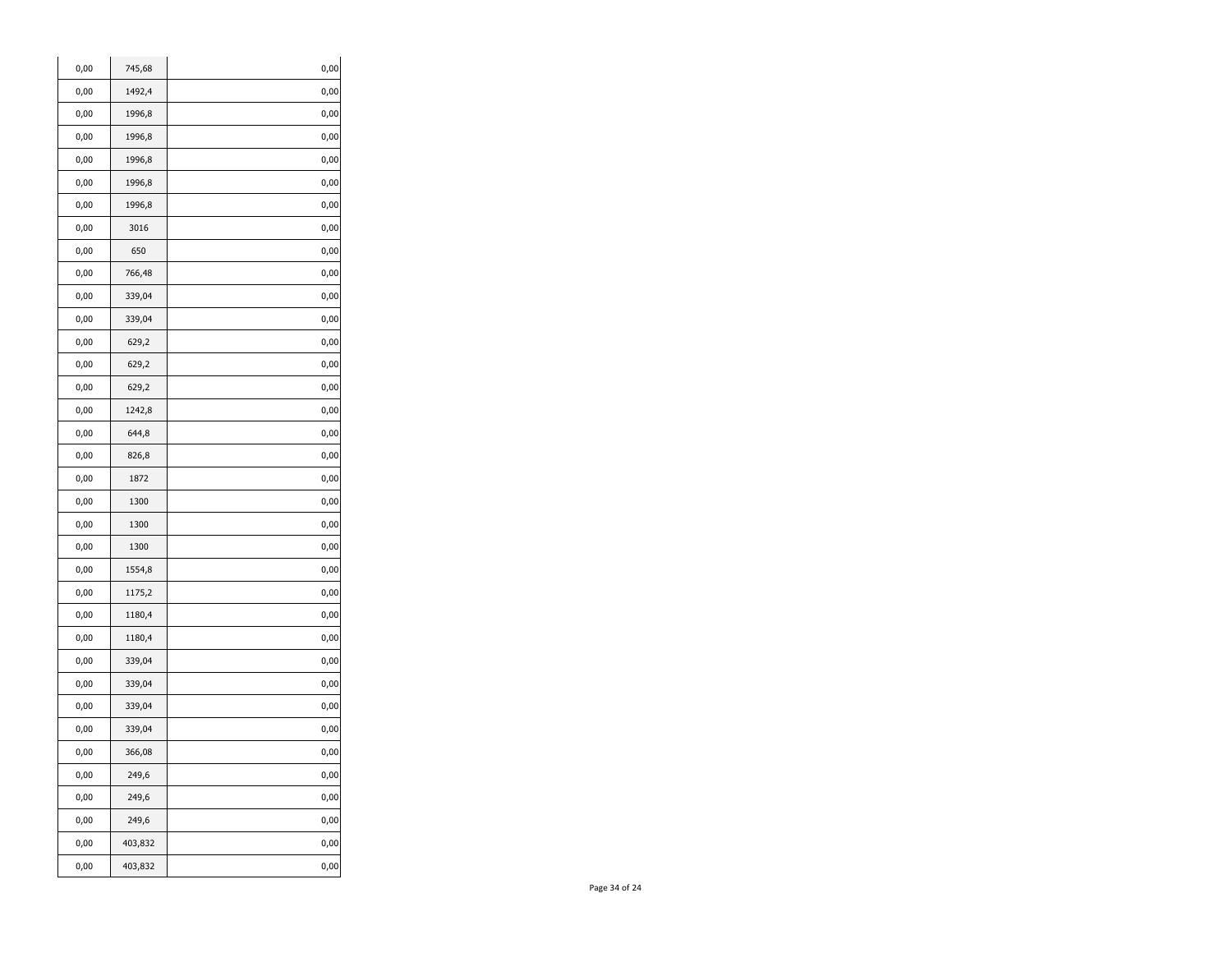| 0,00<br>0<br>0,00<br>0,00<br>0<br>0,00<br>0,00<br>0<br>0,00<br>0,00<br>1277,7648<br>0,00<br>0,00<br>1277,7648<br>0,00<br>0,00<br>1277,7648<br>0,00<br>0,00<br>1737,0184<br>0,00<br>0,00<br>453,6168<br>0,00<br>0,00<br>453,6168<br>0,00<br>0,00<br>453,6168<br>0,00<br>0,00<br>741,2808<br>0,00<br>0,00<br>0<br>0,00<br>0<br>0,00<br>0,00<br>0<br>0,00<br>0,00<br>0,00<br>0<br>0,00<br>0,00<br>76,752<br>0,00<br>0,00<br>724,88<br>0,00<br>0,00<br>75,92<br>0,00<br>0,00<br>2556,32<br>0,00<br>0,00<br>1820<br>0,00<br>0,00<br>2615,6<br>0,00<br>0,00<br>2941,952<br>0,00<br>0,00<br>4288,544<br>0,00<br>0,00<br>2857,92<br>0,00<br>0,00<br>3312,4<br>0,00<br>0,00<br>6791,2<br>0,00<br>0,00<br>3179,28<br>0,00<br>0,00<br>2953,6<br>0,00<br>0,00<br>2386,8<br>0,00<br>0,00<br>2490,8<br>0,00<br>0,00<br>2490,8<br>0,00<br>0,00<br>2490,8<br>0,00<br>0,00<br>2854,8<br>0,00<br>0,00<br>3010,8<br>0,00<br>0,00<br>3010,8<br>0,00 | 0,00 | 0 | 0,00 |
|---------------------------------------------------------------------------------------------------------------------------------------------------------------------------------------------------------------------------------------------------------------------------------------------------------------------------------------------------------------------------------------------------------------------------------------------------------------------------------------------------------------------------------------------------------------------------------------------------------------------------------------------------------------------------------------------------------------------------------------------------------------------------------------------------------------------------------------------------------------------------------------------------------------------------------|------|---|------|
|                                                                                                                                                                                                                                                                                                                                                                                                                                                                                                                                                                                                                                                                                                                                                                                                                                                                                                                                 |      |   |      |
|                                                                                                                                                                                                                                                                                                                                                                                                                                                                                                                                                                                                                                                                                                                                                                                                                                                                                                                                 |      |   |      |
|                                                                                                                                                                                                                                                                                                                                                                                                                                                                                                                                                                                                                                                                                                                                                                                                                                                                                                                                 |      |   |      |
|                                                                                                                                                                                                                                                                                                                                                                                                                                                                                                                                                                                                                                                                                                                                                                                                                                                                                                                                 |      |   |      |
|                                                                                                                                                                                                                                                                                                                                                                                                                                                                                                                                                                                                                                                                                                                                                                                                                                                                                                                                 |      |   |      |
|                                                                                                                                                                                                                                                                                                                                                                                                                                                                                                                                                                                                                                                                                                                                                                                                                                                                                                                                 |      |   |      |
|                                                                                                                                                                                                                                                                                                                                                                                                                                                                                                                                                                                                                                                                                                                                                                                                                                                                                                                                 |      |   |      |
|                                                                                                                                                                                                                                                                                                                                                                                                                                                                                                                                                                                                                                                                                                                                                                                                                                                                                                                                 |      |   |      |
|                                                                                                                                                                                                                                                                                                                                                                                                                                                                                                                                                                                                                                                                                                                                                                                                                                                                                                                                 |      |   |      |
|                                                                                                                                                                                                                                                                                                                                                                                                                                                                                                                                                                                                                                                                                                                                                                                                                                                                                                                                 |      |   |      |
|                                                                                                                                                                                                                                                                                                                                                                                                                                                                                                                                                                                                                                                                                                                                                                                                                                                                                                                                 |      |   |      |
|                                                                                                                                                                                                                                                                                                                                                                                                                                                                                                                                                                                                                                                                                                                                                                                                                                                                                                                                 |      |   |      |
|                                                                                                                                                                                                                                                                                                                                                                                                                                                                                                                                                                                                                                                                                                                                                                                                                                                                                                                                 |      |   |      |
|                                                                                                                                                                                                                                                                                                                                                                                                                                                                                                                                                                                                                                                                                                                                                                                                                                                                                                                                 |      |   |      |
|                                                                                                                                                                                                                                                                                                                                                                                                                                                                                                                                                                                                                                                                                                                                                                                                                                                                                                                                 |      |   |      |
|                                                                                                                                                                                                                                                                                                                                                                                                                                                                                                                                                                                                                                                                                                                                                                                                                                                                                                                                 |      |   |      |
|                                                                                                                                                                                                                                                                                                                                                                                                                                                                                                                                                                                                                                                                                                                                                                                                                                                                                                                                 |      |   |      |
|                                                                                                                                                                                                                                                                                                                                                                                                                                                                                                                                                                                                                                                                                                                                                                                                                                                                                                                                 |      |   |      |
|                                                                                                                                                                                                                                                                                                                                                                                                                                                                                                                                                                                                                                                                                                                                                                                                                                                                                                                                 |      |   |      |
|                                                                                                                                                                                                                                                                                                                                                                                                                                                                                                                                                                                                                                                                                                                                                                                                                                                                                                                                 |      |   |      |
|                                                                                                                                                                                                                                                                                                                                                                                                                                                                                                                                                                                                                                                                                                                                                                                                                                                                                                                                 |      |   |      |
|                                                                                                                                                                                                                                                                                                                                                                                                                                                                                                                                                                                                                                                                                                                                                                                                                                                                                                                                 |      |   |      |
|                                                                                                                                                                                                                                                                                                                                                                                                                                                                                                                                                                                                                                                                                                                                                                                                                                                                                                                                 |      |   |      |
|                                                                                                                                                                                                                                                                                                                                                                                                                                                                                                                                                                                                                                                                                                                                                                                                                                                                                                                                 |      |   |      |
|                                                                                                                                                                                                                                                                                                                                                                                                                                                                                                                                                                                                                                                                                                                                                                                                                                                                                                                                 |      |   |      |
|                                                                                                                                                                                                                                                                                                                                                                                                                                                                                                                                                                                                                                                                                                                                                                                                                                                                                                                                 |      |   |      |
|                                                                                                                                                                                                                                                                                                                                                                                                                                                                                                                                                                                                                                                                                                                                                                                                                                                                                                                                 |      |   |      |
|                                                                                                                                                                                                                                                                                                                                                                                                                                                                                                                                                                                                                                                                                                                                                                                                                                                                                                                                 |      |   |      |
|                                                                                                                                                                                                                                                                                                                                                                                                                                                                                                                                                                                                                                                                                                                                                                                                                                                                                                                                 |      |   |      |
|                                                                                                                                                                                                                                                                                                                                                                                                                                                                                                                                                                                                                                                                                                                                                                                                                                                                                                                                 |      |   |      |
|                                                                                                                                                                                                                                                                                                                                                                                                                                                                                                                                                                                                                                                                                                                                                                                                                                                                                                                                 |      |   |      |
|                                                                                                                                                                                                                                                                                                                                                                                                                                                                                                                                                                                                                                                                                                                                                                                                                                                                                                                                 |      |   |      |
|                                                                                                                                                                                                                                                                                                                                                                                                                                                                                                                                                                                                                                                                                                                                                                                                                                                                                                                                 |      |   |      |
|                                                                                                                                                                                                                                                                                                                                                                                                                                                                                                                                                                                                                                                                                                                                                                                                                                                                                                                                 |      |   |      |
|                                                                                                                                                                                                                                                                                                                                                                                                                                                                                                                                                                                                                                                                                                                                                                                                                                                                                                                                 |      |   |      |
|                                                                                                                                                                                                                                                                                                                                                                                                                                                                                                                                                                                                                                                                                                                                                                                                                                                                                                                                 |      |   |      |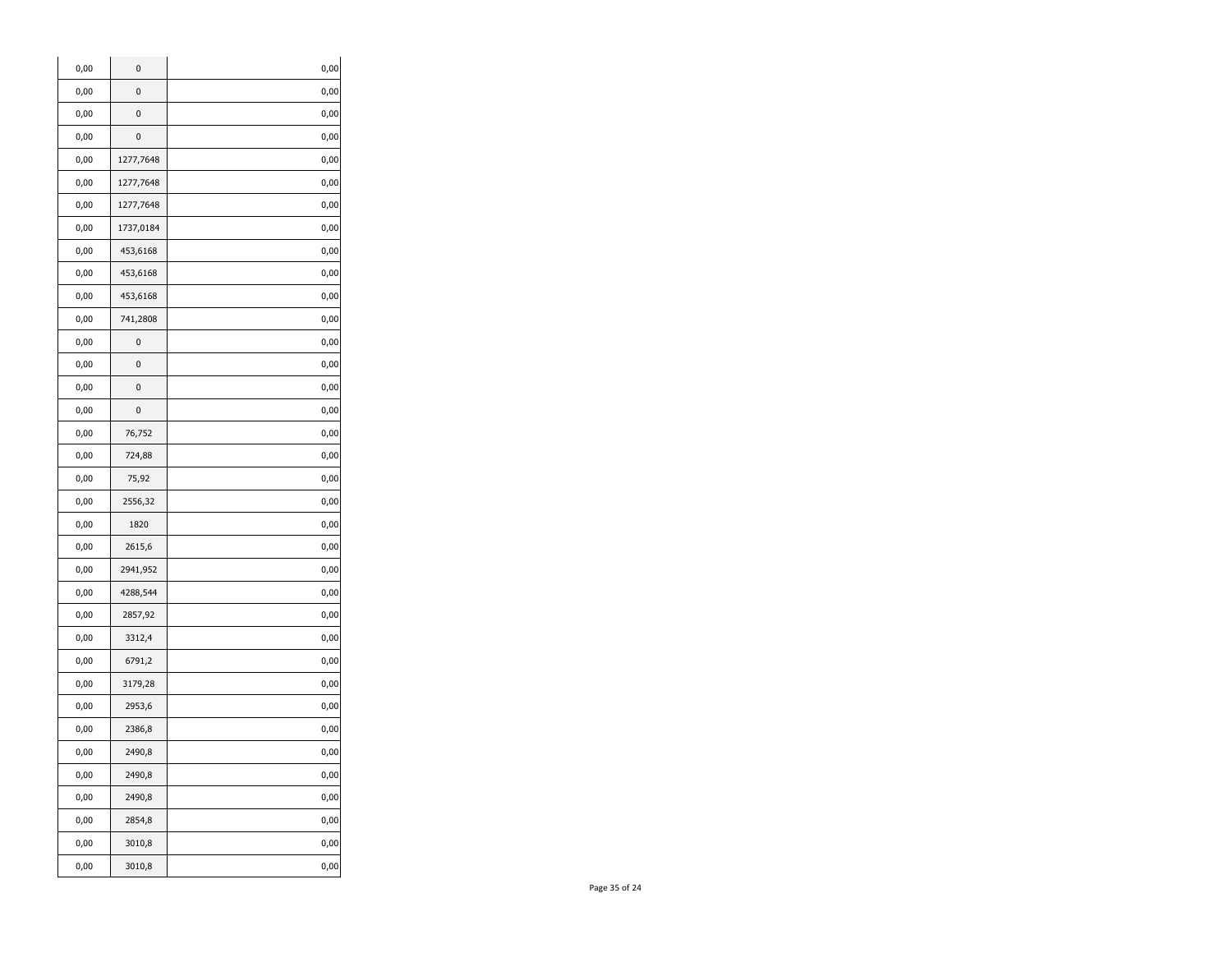| 0,00      | 3010,8    | 0,00 |
|-----------|-----------|------|
| 0,00      | 7690,8    | 0,00 |
| 0,00      | 6754,8    | 0,00 |
| 0,00      | 9978,8    | 0,00 |
| 0,00      | 9978,8    | 0,00 |
| 0,00      | 9978,8    | 0,00 |
| 0,00      | 3868,8    | 0,00 |
| 0,00      | 5512      | 0,00 |
| 0,00      | 5512      | 0,00 |
| 0,00      | 5512      | 0,00 |
| 0,00      | 4079,92   | 0,00 |
| 0,00      | 7213,44   | 0,00 |
| 0,00      | 2932,8    | 0,00 |
| 0,00      | 0         | 0,00 |
| 0,00      | 0         | 0,00 |
| 0,00      | 0         | 0,00 |
| 0,00      | 6962,8    | 0,00 |
| 0,00      | 8640,8504 | 0,00 |
| 0,00      | 3241,7008 | 0,00 |
| 0,00      | 3946,8    | 0,00 |
| 0,00      | 10051,6   | 0,00 |
| 0,00      | 0         | 0,00 |
| 0,00      | 0         | 0,00 |
| 0,00      | 0         | 0,00 |
| 0,00      | 0         | 0,00 |
| 0,00      | 13156     | 0,00 |
| 0,00      | 2901,6    | 0,00 |
| 0,00      | 2943,2    | 0,00 |
| 0,00      | 2943,2    | 0,00 |
| 0,00      | 2943,2    | 0,00 |
| 0,00      | 7389,2    | 0,00 |
| 0,00      | 0         | 0,00 |
| 0,00      | 9474,4    | 0,00 |
| 0,00      | $\pmb{0}$ | 0,00 |
| $_{0,00}$ | 9474,4    | 0,00 |
| 0,00      | 0         | 0,00 |
|           |           |      |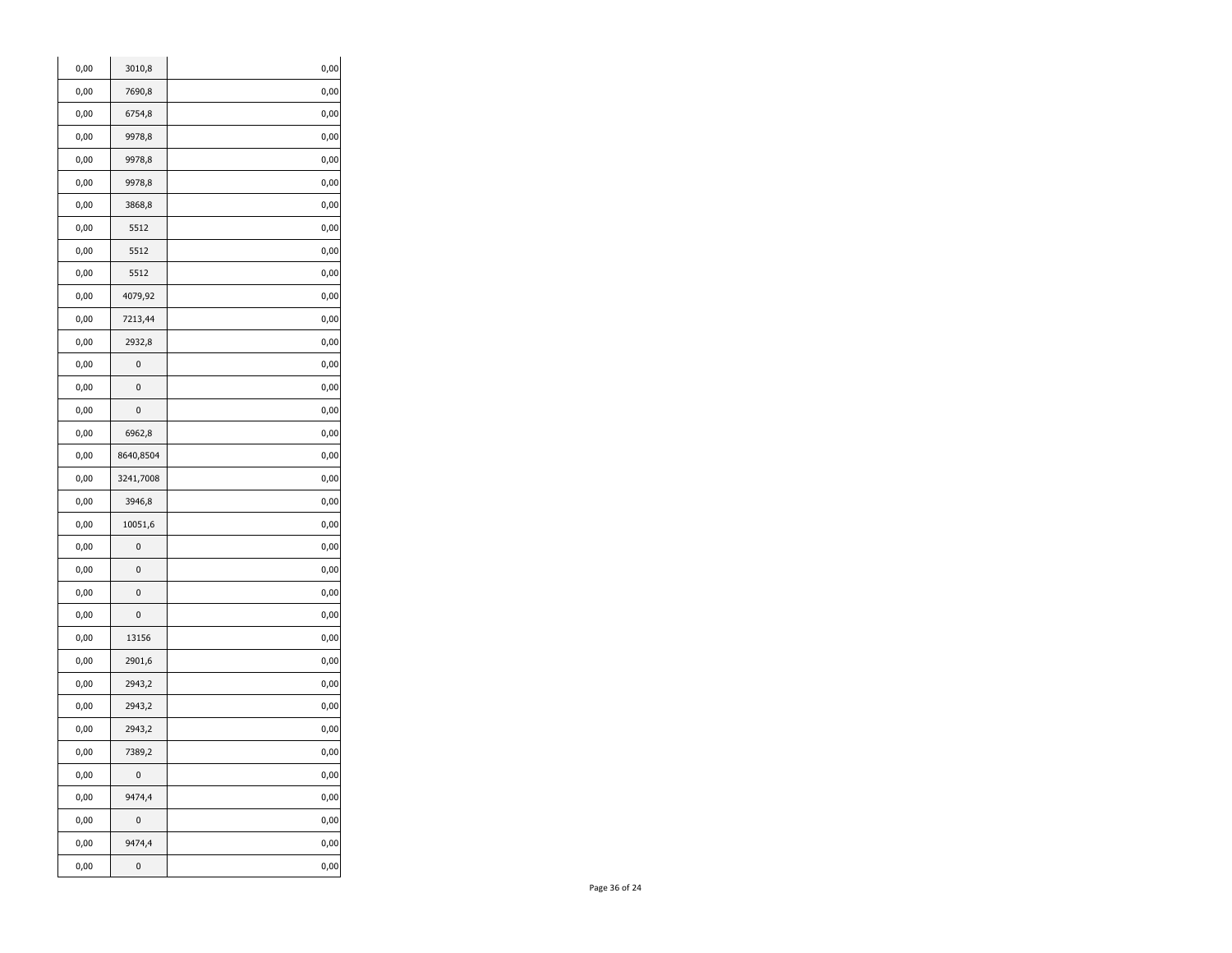| 0,00 | 9474,4   | 0,00 |
|------|----------|------|
| 0,00 | 0        | 0,00 |
| 0,00 | 0        | 0,00 |
| 0,00 | 0        | 0,00 |
| 0,00 | 0        | 0,00 |
| 0,00 | 0        | 0,00 |
| 0,00 | 4440,8   | 0,00 |
| 0,00 | 7441,2   | 0,00 |
| 0,00 | 5049,2   | 0,00 |
| 0,00 | 7472,4   | 0,00 |
| 0,00 | 5049,2   | 0,00 |
| 0,00 | 7472,4   | 0,00 |
| 0,00 | 5049,2   | 0,00 |
| 0,00 | 7472,4   | 0,00 |
| 0,00 | 3164,72  | 0,00 |
| 0,00 | 7482,8   | 0,00 |
| 0,00 | 3972,8   | 0,00 |
| 0,00 | 8874,32  | 0,00 |
| 0,00 | 9630,4   | 0,00 |
| 0,00 | 2641,6   | 0,00 |
| 0,00 | 2912     | 0,00 |
| 0,00 | 2444     | 0,00 |
| 0,00 | 2787,2   | 0,00 |
| 0,00 | 2745,6   | 0,00 |
| 0,00 | 7124     | 0,00 |
| 0,00 | 4617,6   | 0,00 |
| 0,00 | 9464     | 0,00 |
| 0,00 | 9204     | 0,00 |
| 0,00 | 5064,8   | 0,00 |
| 0,00 | 4357,6   | 0,00 |
| 0,00 | 6069,44  | 0,00 |
| 0,00 | 13399,36 | 0,00 |
|      |          |      |
| 0,00 | 28860    | 0,00 |
| 0,00 | 18616    | 0,00 |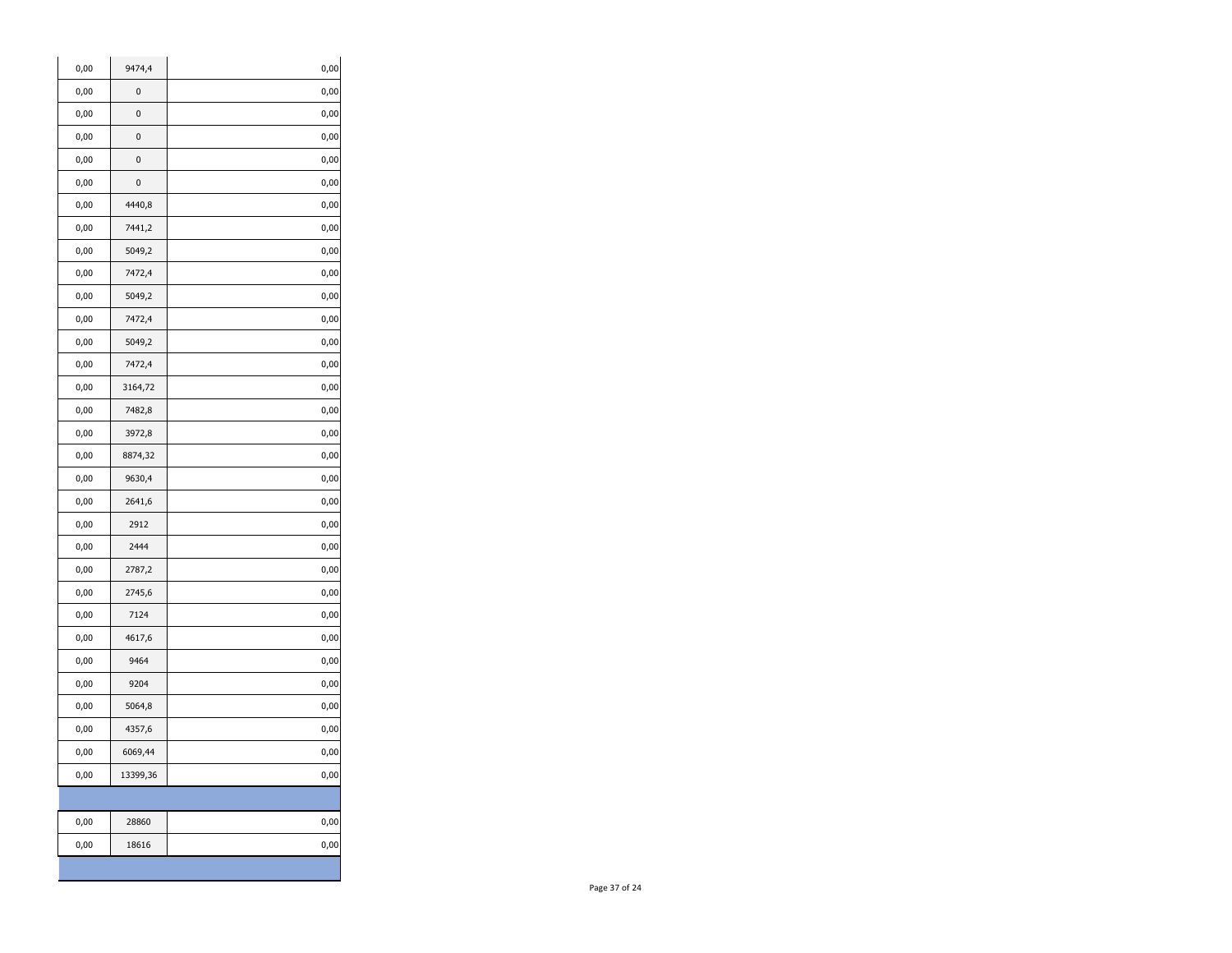| 204,00        | 319,28    | 65.133,12     |
|---------------|-----------|---------------|
|               |           |               |
| $_{\rm 0,00}$ | 46,28     | 0,00          |
|               |           |               |
| $_{\rm 0,00}$ | 1144      | $0,\!00$      |
| $_{\rm 0,00}$ | 4992      | $0,\!00$      |
|               |           |               |
| 60,00         | 6828,1408 | 409.688,45    |
|               |           |               |
| $_{0,00}$     | 262,6     | 0,00          |
| 0,00          | 262,6     | 0,00          |
| $_{0,00}$     | 1326      | $0,\!00$      |
| $_{\rm 0,00}$ | 1326      | $0,\!00$      |
|               |           |               |
| $_{\rm 0,00}$ | 39,78     | $0,\!00$      |
| $_{0,00}$     | 42,38     | $0,\!00$      |
| 1.704,00      | 4,42      | 7.531,68      |
| 2.172,00      | 34,6112   | 75.175,53     |
| 3.072,00      | 34,6112   | 106.325,61    |
| 3.732,00      | 34,6112   | 129.169,00    |
| 2.760,00      | 129,6672  | 357.881,47    |
|               |           |               |
| 0,00          |           | 0,00          |
| 0,00          |           | $0,\!00$      |
| $_{0,00}$     |           | $_{\rm 0,00}$ |
| 0,00          |           | $_{\rm 0,00}$ |
| $_{\rm 0,00}$ |           | $0,\!00$      |
| 0,00          |           | $_{\rm 0,00}$ |
| 0,00          |           | $0,\!00$      |
| 0,00          |           | $0,\!00$      |
| 0,00          |           | 0,00          |
| $_{\rm 0,00}$ |           | 0,00          |
| 0,00          |           | 0,00          |
| 0,00          |           | 0,00          |
| 0,00          |           | 0,00          |
| $_{\rm 0,00}$ |           | 0,00          |
|               |           |               |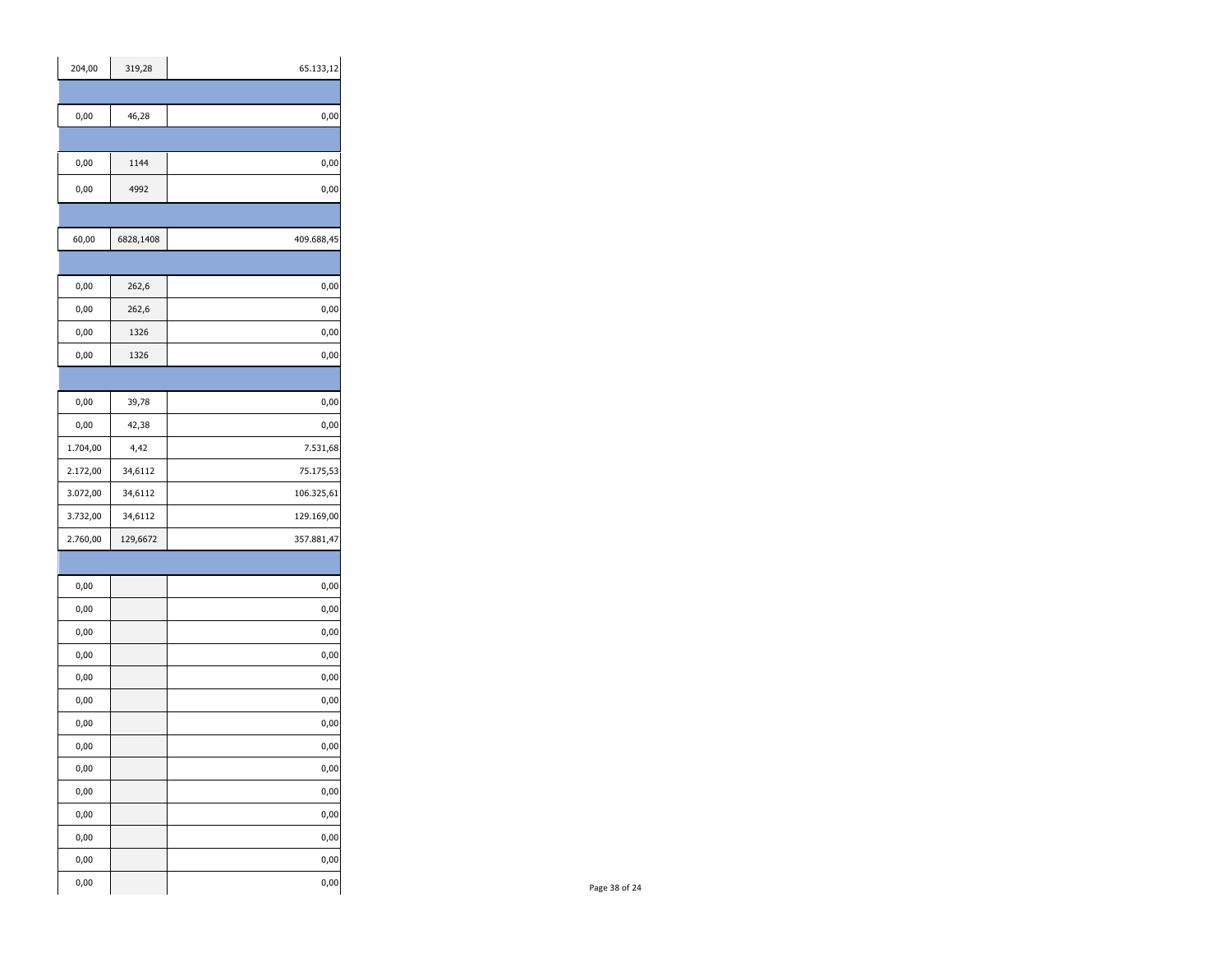| $_{\rm 0,00}$ |              | $_{0,00}$ |
|---------------|--------------|-----------|
| $_{0,00}$     |              | $_{0,00}$ |
|               |              |           |
| 0,00          |              | $_{0,00}$ |
|               |              |           |
|               |              |           |
|               |              |           |
|               |              |           |
| $_{0,00}$     | $\mathbf{0}$ | $_{0,00}$ |
|               |              |           |
|               |              |           |
|               |              |           |
|               |              |           |
|               |              |           |
| 0,00          | $\mathbf{0}$ | $_{0,00}$ |
|               |              |           |
|               |              |           |
|               |              |           |
|               |              |           |
| $_{0,00}$     | $\bf{0}$     | $_{0,00}$ |
|               |              |           |
|               |              |           |
|               |              |           |
|               |              |           |
| 0,00          | $\mathbf{0}$ | $_{0,00}$ |
|               |              |           |
|               |              |           |
|               |              |           |
| 0,00          | $\mathsf{o}$ | 0,00      |
|               |              |           |
|               |              |           |
|               |              |           |
| $_{0,00}$     | $\mathbf{0}$ | $_{0,00}$ |
|               |              |           |
|               |              |           |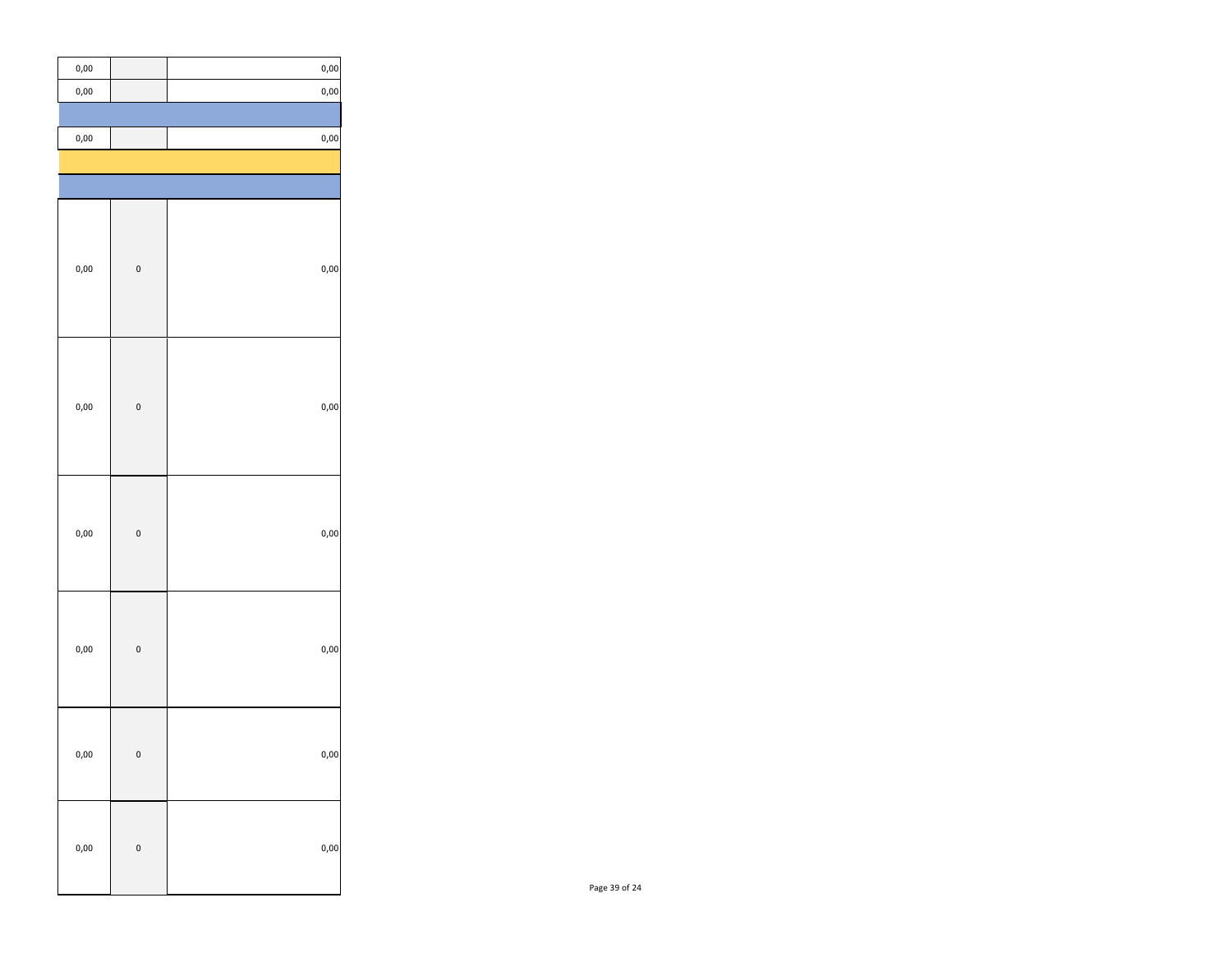| $_{0,00}$ | $\mathbf{0}$ | $_{0,00}$ |
|-----------|--------------|-----------|
| $_{0,00}$ | $\mathbf{0}$ | $_{0,00}$ |
| $_{0,00}$ | $\mathbf{0}$ | $_{0,00}$ |
| $_{0,00}$ | $\mathbf{0}$ | $_{0,00}$ |
| $_{0,00}$ | $\pmb{0}$    | $_{0,00}$ |
| $_{0,00}$ | $\mathbf{0}$ | $_{0,00}$ |
| $_{0,00}$ | $\mathbf{0}$ | $_{0,00}$ |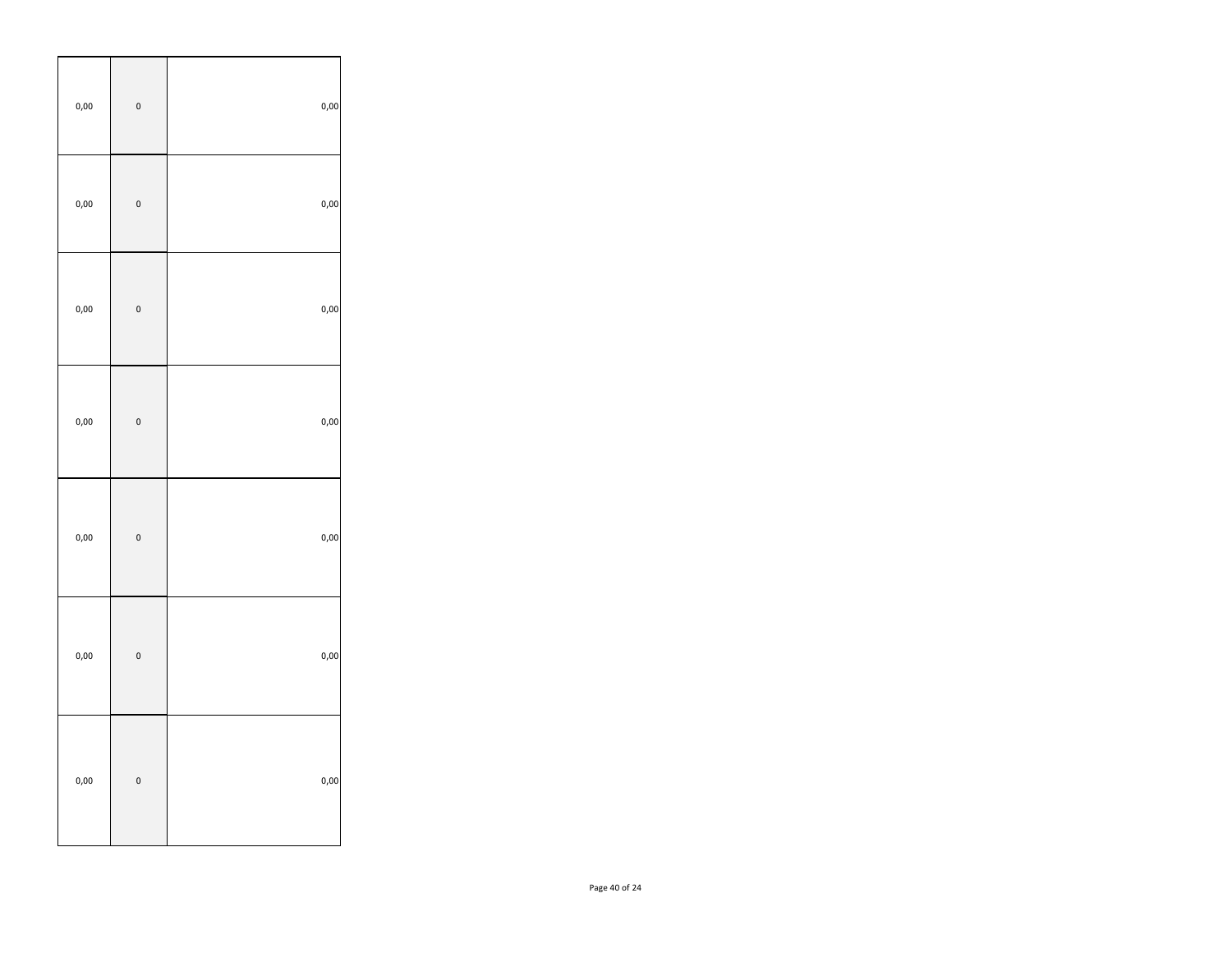| $_{0,00}$ | $\mathbf{0}$ | $_{0,00}$ |
|-----------|--------------|-----------|
| $_{0,00}$ | $\mathbf{0}$ | $_{0,00}$ |
| $_{0,00}$ | $\mathbf{0}$ | $_{0,00}$ |
| $_{0,00}$ | $\mathbf{0}$ | $_{0,00}$ |
| $_{0,00}$ | $\mathbf{0}$ | $_{0,00}$ |
|           |              |           |
| $_{0,00}$ | $\bf{0}$     | $_{0,00}$ |
| $_{0,00}$ | $\bf{0}$     | $_{0,00}$ |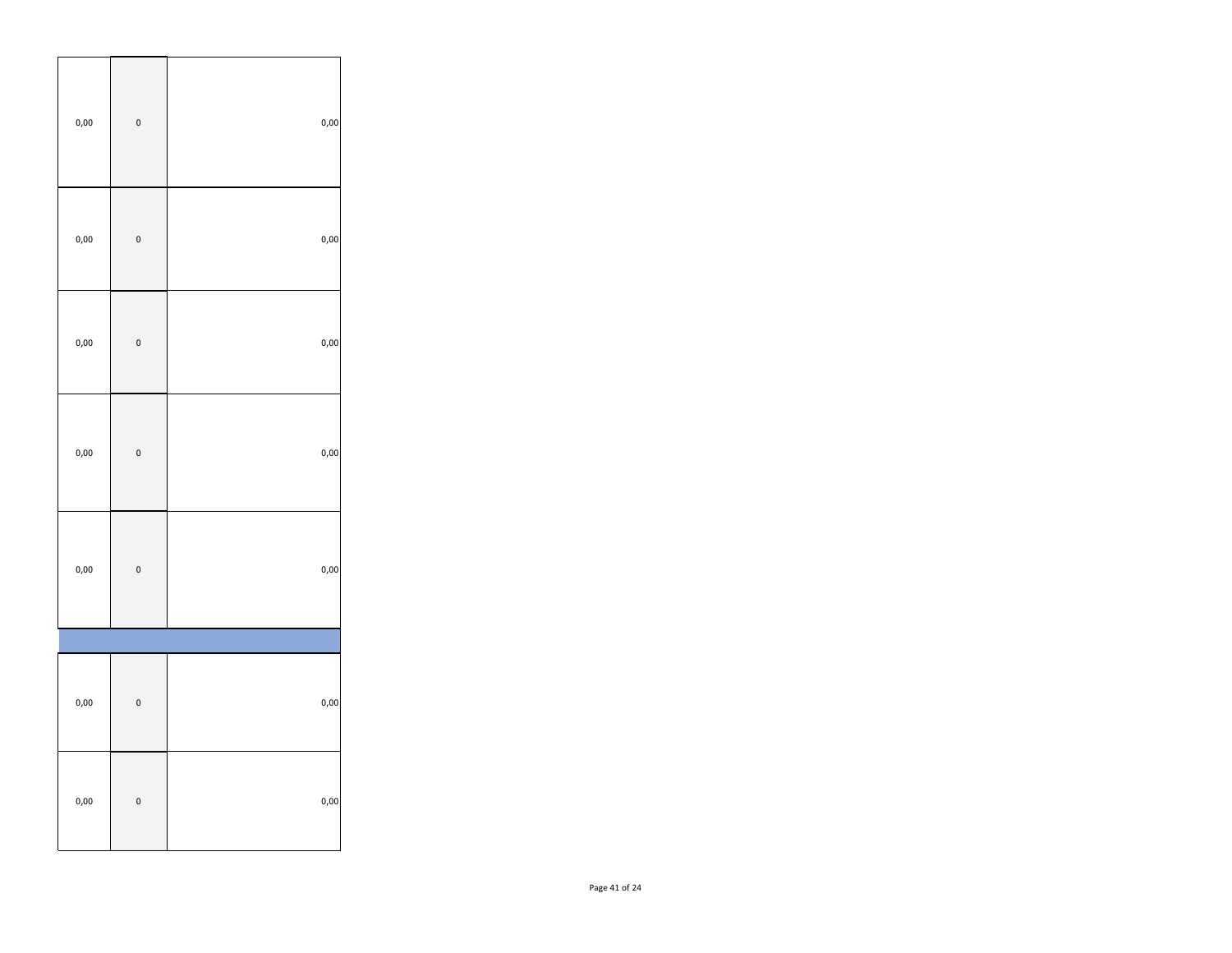| 0,00      | $\bf{0}$     | $_{0,00}$ |
|-----------|--------------|-----------|
| 0,00      | $\mathbf{0}$ | $_{0,00}$ |
| 0,00      | $\mathbf{0}$ | $_{0,00}$ |
| 0,00      | $\mathbf{0}$ | $_{0,00}$ |
| 0,00      | $\bf{0}$     | $_{0,00}$ |
| $_{0,00}$ | $\mathbf{0}$ | $_{0,00}$ |
| 0,00      | $\mathbf{0}$ | $_{0,00}$ |
| 0,00      | $\mathbf{0}$ | $_{0,00}$ |
| $_{0,00}$ | $\mathbf{0}$ | $_{0,00}$ |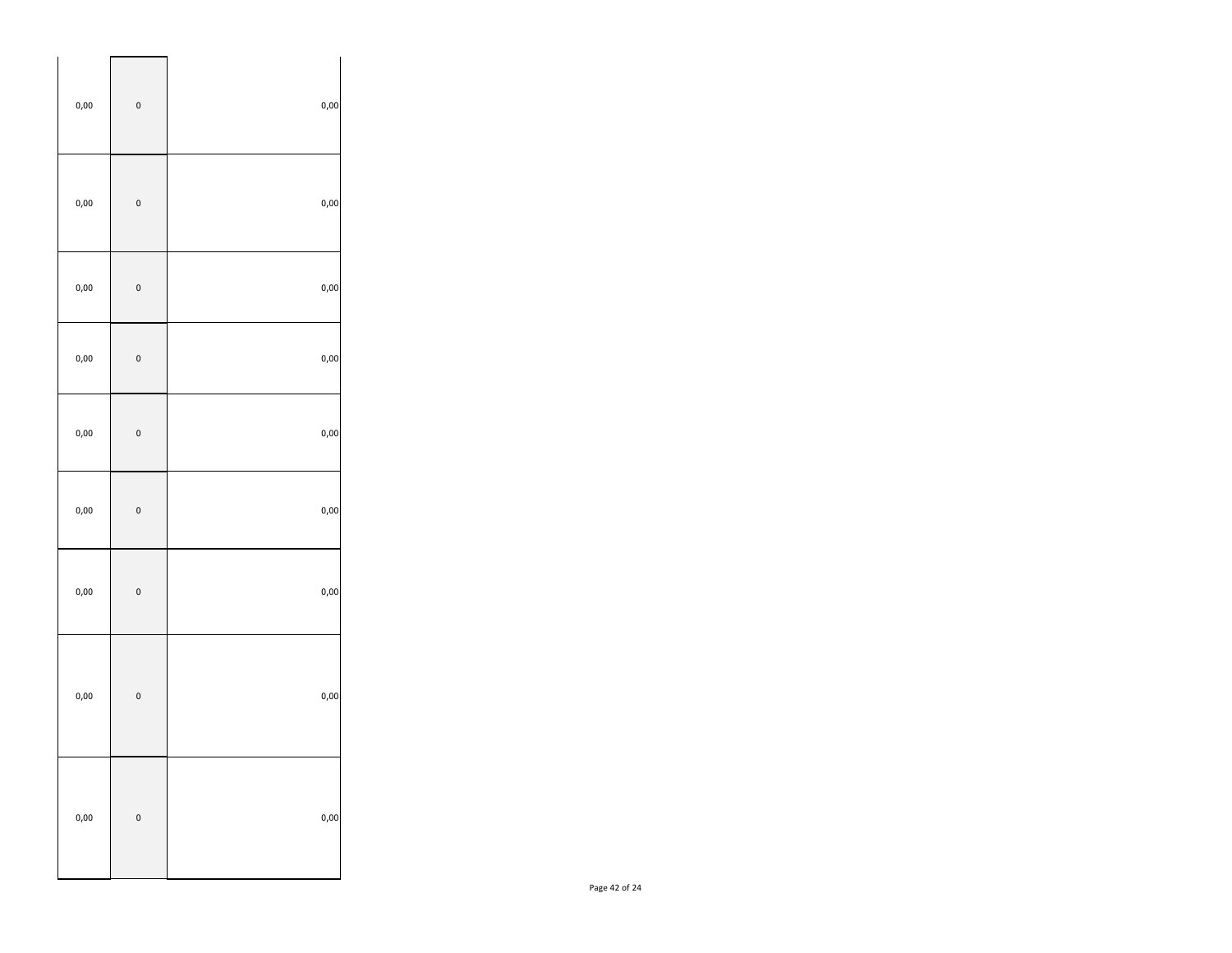| $_{0,00}$ | $\mathbf{0}$ | $_{0,00}$ |
|-----------|--------------|-----------|
| $_{0,00}$ | $\pmb{0}$    | $_{0,00}$ |
|           |              |           |
| $_{0,00}$ | $\mathbf{0}$ | $_{0,00}$ |
| $_{0,00}$ | $\mathbf{0}$ | $_{0,00}$ |
| $_{0,00}$ | $\mathbf{0}$ | $_{0,00}$ |
| $_{0,00}$ | $\mathbf{0}$ | $_{0,00}$ |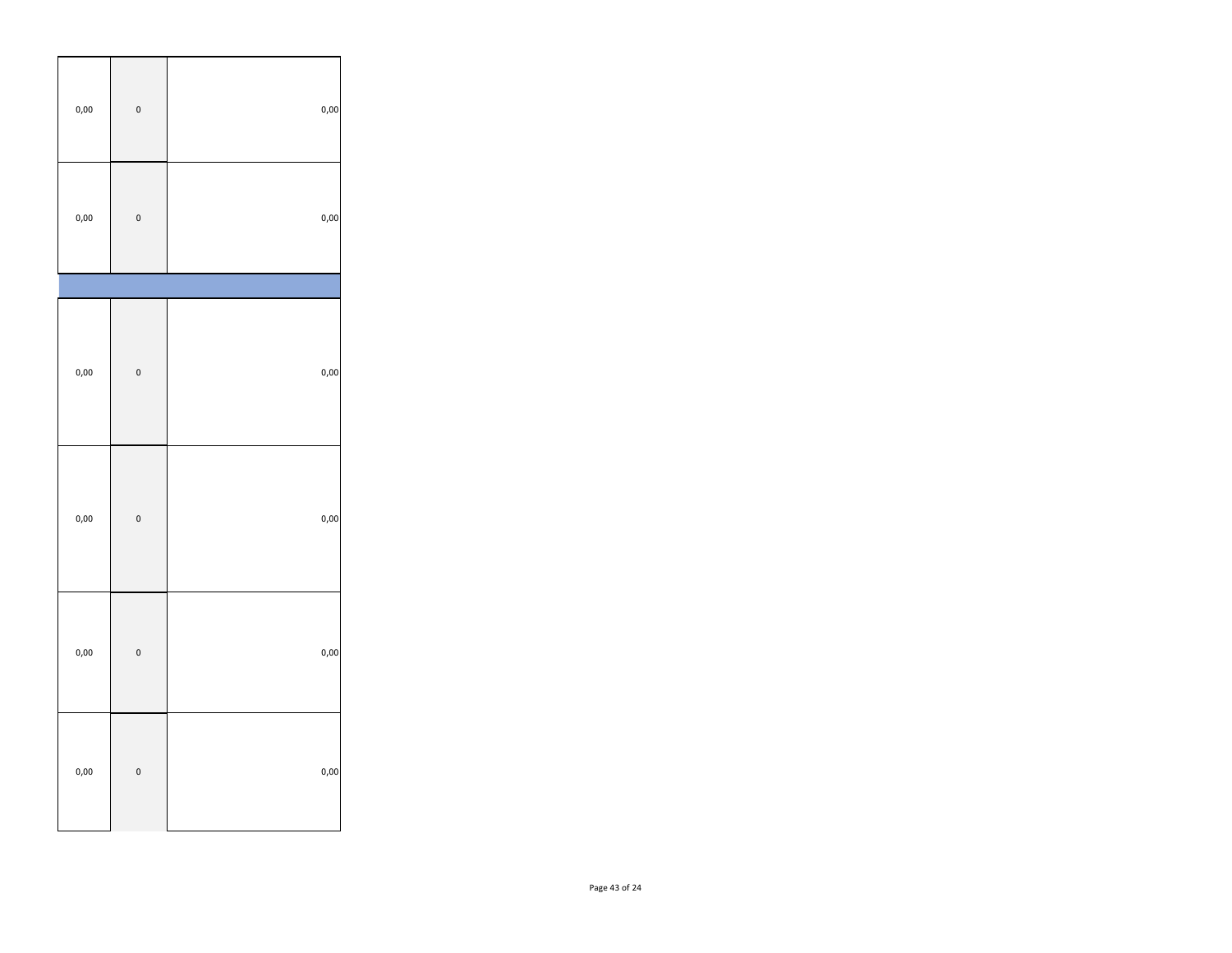| $_{0,00}$ | $\mathbf{0}$ | $_{0,00}$ |
|-----------|--------------|-----------|
|           |              |           |
| $_{0,00}$ | $\mathbf{0}$ | $_{0,00}$ |
| $_{0,00}$ | $\mathbf{0}$ | $_{0,00}$ |
| $_{0,00}$ | $\mathbf{0}$ | 0,00      |
| $_{0,00}$ | $\mathbf{0}$ | 0,00      |
| $_{0,00}$ | $\mathbf{0}$ | 0,00      |
| $_{0,00}$ | $\mathbf{0}$ | 0,00      |
| $_{0,00}$ | $\mathbf{0}$ | $_{0,00}$ |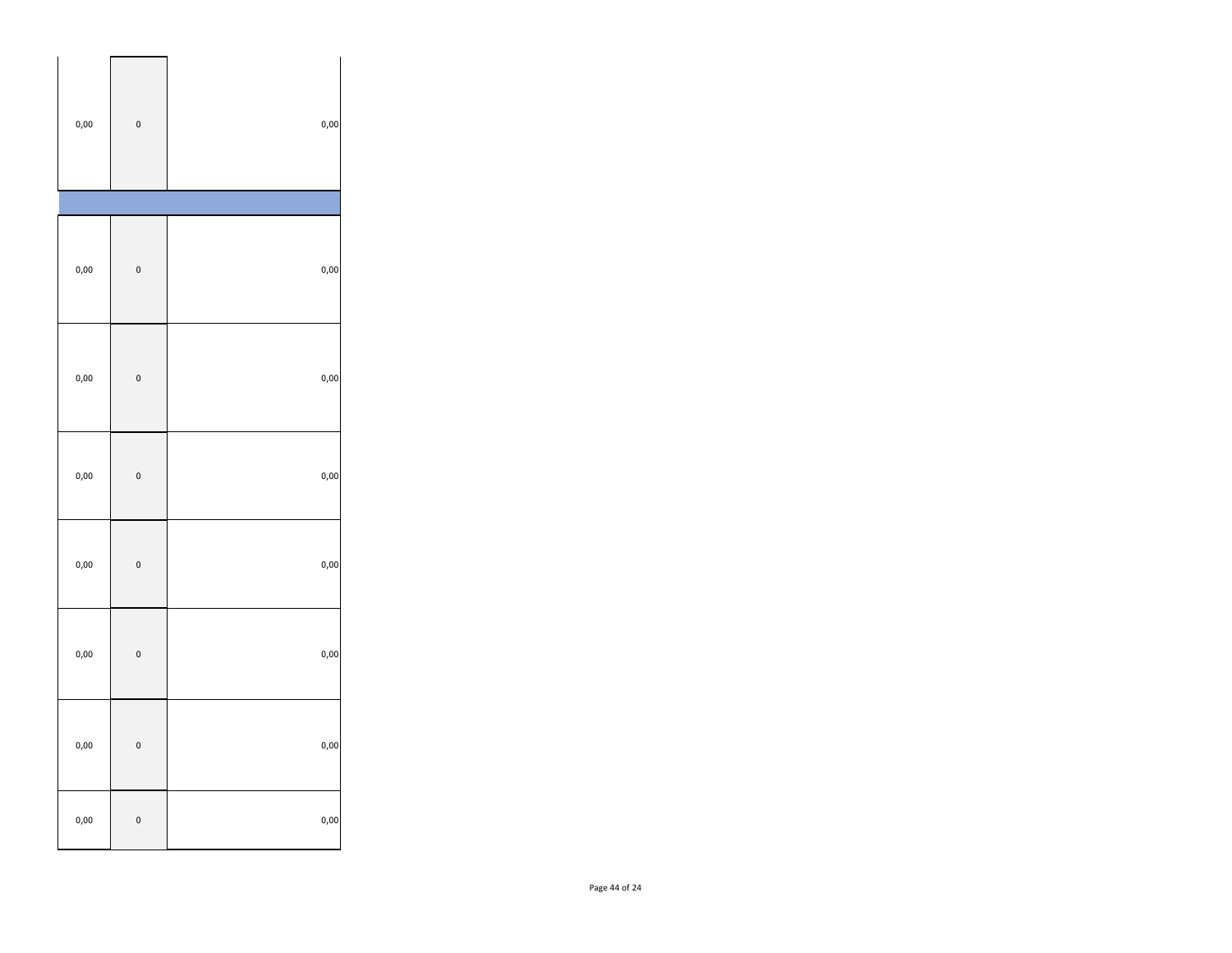| $_{0,00}$ | $\mathbf{0}$ | $_{0,00}$ |
|-----------|--------------|-----------|
| $_{0,00}$ | $\mathbf{0}$ | $_{0,00}$ |
| $_{0,00}$ | $\mathbf{0}$ | $_{0,00}$ |
|           |              |           |
| $_{0,00}$ | $\mathbf{0}$ | $_{0,00}$ |
| $_{0,00}$ | $\mathbf{0}$ | $_{0,00}$ |
| $_{0,00}$ | $\mathbf{0}$ | $_{0,00}$ |
| $_{0,00}$ | $\mathbf{0}$ | $_{0,00}$ |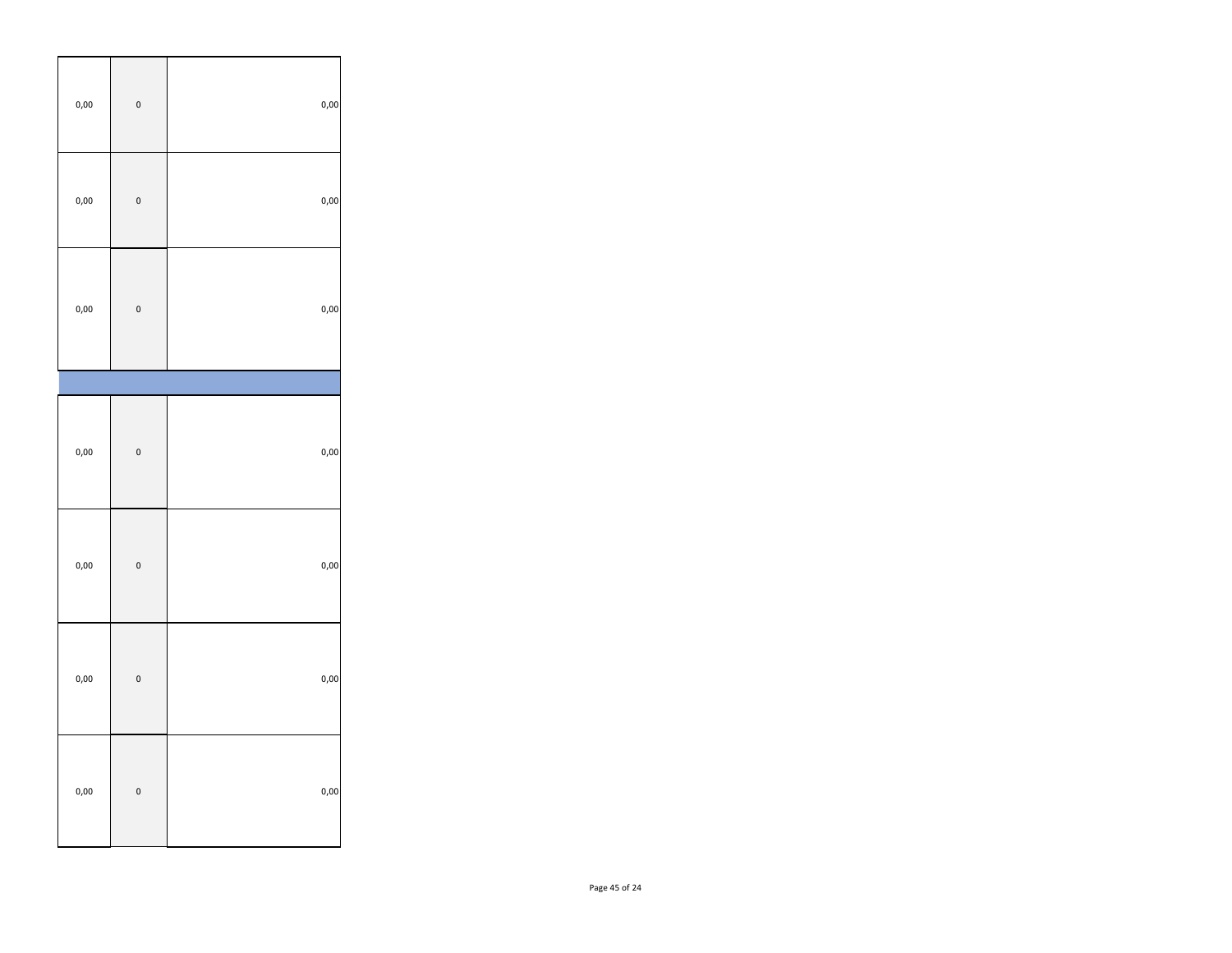| $_{0,00}$     | $\mathbf{0}$ | 0,00      |
|---------------|--------------|-----------|
|               |              |           |
| 0,00          | $\bf{0}$     | 0,00      |
| 0,00          | $\bf{0}$     | $_{0,00}$ |
|               |              |           |
|               |              |           |
|               |              |           |
| $_{0,00}$     |              | 0,00      |
| $_{\rm 0,00}$ |              | 0,00      |
| 0,00          |              | 0,00      |
| $_{0,00}$     |              | 0,00      |
| 0,00          |              | $_{0,00}$ |
| 0,00          |              | 0,00      |
| $_{0,00}$     |              | $_{0,00}$ |
| $_{0,00}$     |              | $_{0,00}$ |
| 0,00          |              | $_{0,00}$ |
| 0,00          |              | 0,00      |
| 0,00          |              | $_{0,00}$ |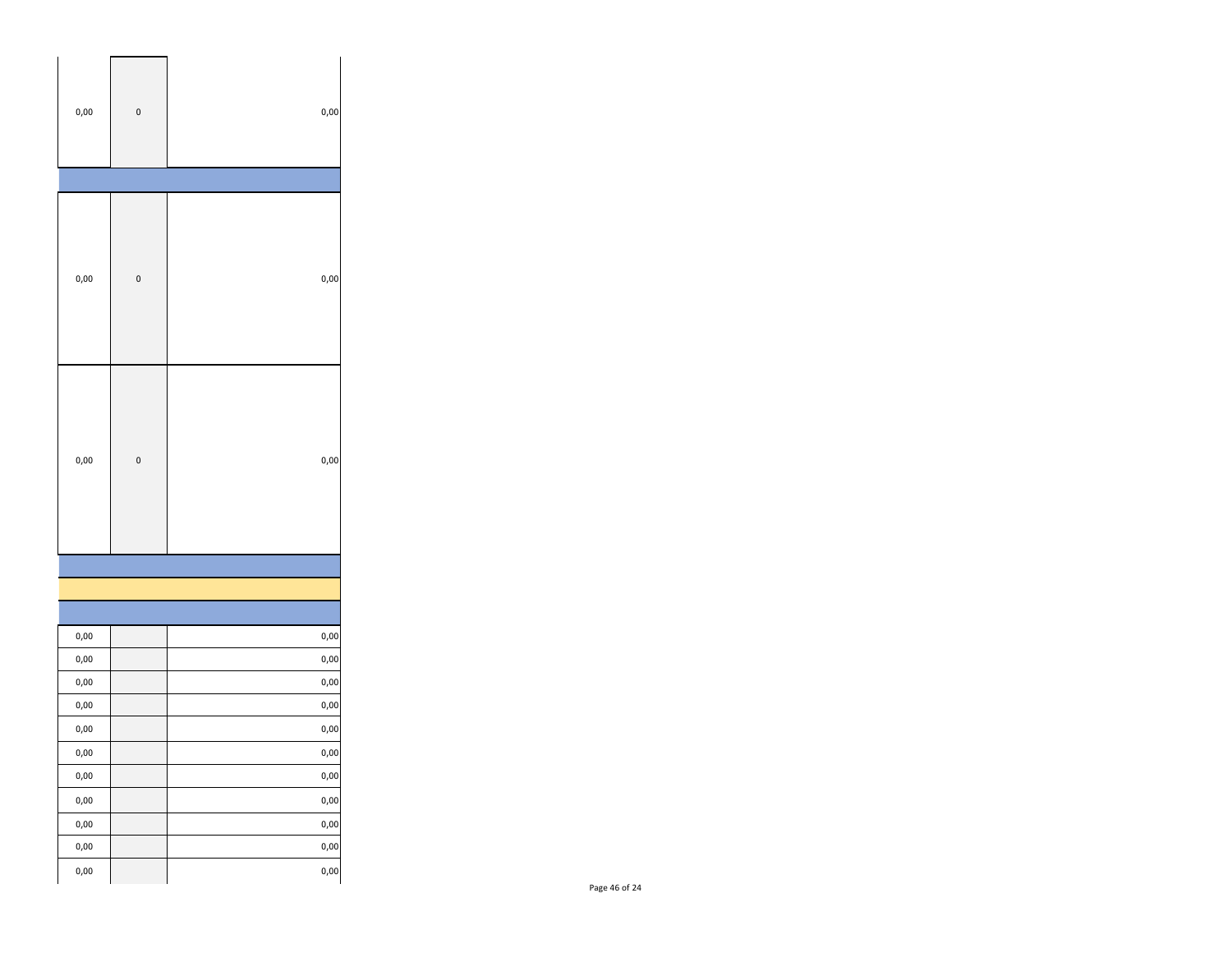| 0,00      | 0,00      |
|-----------|-----------|
| 0,00      | 0,00      |
| 0,00      | 0,00      |
| 0,00      | 0,00      |
|           |           |
| 0,00      | 0,00      |
| 0,00      | 0,00      |
| 0,00      | 0,00      |
| 0,00      | 0,00      |
| 0,00      | 0,00      |
| 0,00      | 0,00      |
| 0,00      | 0,00      |
| 0,00      | 0,00      |
| 0,00      | 0,00      |
| 0,00      | 0,00      |
| 0,00      | 0,00      |
| 0,00      | 0,00      |
| 0,00      | 0,00      |
| 0,00      | 0,00      |
| 0,00      | 0,00      |
|           |           |
| 0,00      | 0,00      |
| 0,00      | 0,00      |
| 0,00      | 0,00      |
| 0,00      | 0,00      |
| 0,00      | 0,00      |
| 0,00      | 0,00      |
| 0,00      | 0,00      |
| 0,00      | 0,00      |
| 0,00      | $_{0,00}$ |
| 0,00      | 0,00      |
| 0,00      | $0,00$    |
| $_{0,00}$ | 0,00      |
| 0,00      | $_{0,00}$ |
| $_{0,00}$ | 0,00      |
|           |           |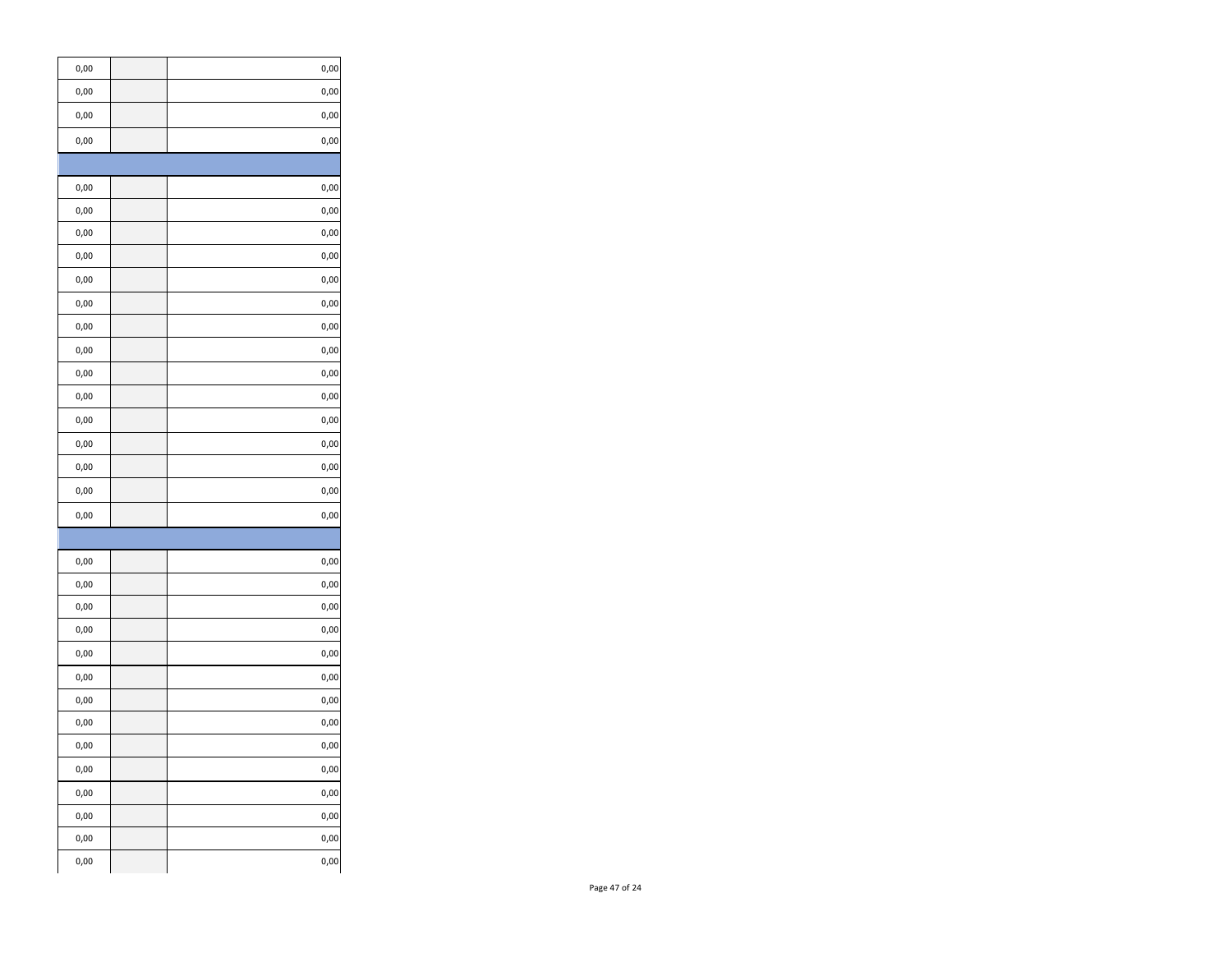| 0,00          | 0,00      |
|---------------|-----------|
|               |           |
| 0,00          | 0,00      |
| 0,00          | 0,00      |
| 0,00          | 0,00      |
| 0,00          | 0,00      |
| 0,00          | 0,00      |
| 0,00          | 0,00      |
| 0,00          | 0,00      |
| 0,00          | 0,00      |
| 0,00          | 0,00      |
| 0,00          | 0,00      |
| 0,00          | 0,00      |
| 0,00          | 0,00      |
| 0,00          | 0,00      |
| 0,00          | 0,00      |
| 0,00          | 0,00      |
|               |           |
| 0,00          | 0,00      |
| 0,00          | 0,00      |
| 0,00          | 0,00      |
| 0,00          | 0,00      |
| 0,00          | 0,00      |
| 0,00          | 0,00      |
| 0,00          | 0,00      |
| 0,00          | 0,00      |
| 0,00          | 0,00      |
| 0,00          | 0,00      |
| 0,00          | 0,00      |
| 0,00          | 0,00      |
| 0,00          | $_{0,00}$ |
| $_{\rm 0,00}$ | 0,00      |
| 0,00          | 0,00      |
|               |           |
| $_{\rm 0,00}$ | 0,00      |
| $_{\rm 0,00}$ | 0,00      |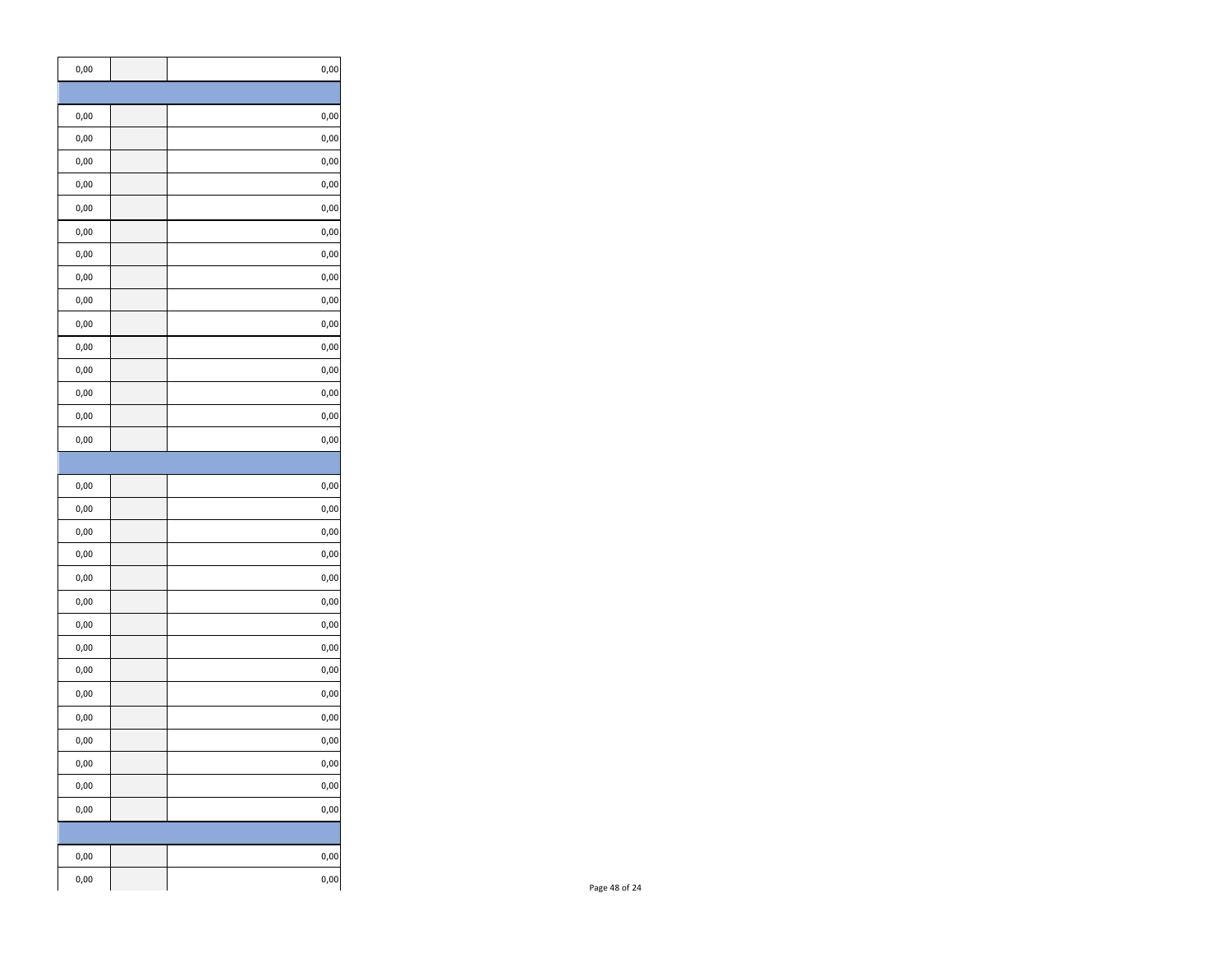| 0,00          | 0,00      |
|---------------|-----------|
| 0,00          | 0,00      |
| 0,00          | 0,00      |
| 0,00          | 0,00      |
| 0,00          | 0,00      |
| 0,00          | 0,00      |
| 0,00          | 0,00      |
| 0,00          | 0,00      |
| 0,00          | 0,00      |
| 0,00          | 0,00      |
| 0,00          | 0,00      |
| 0,00          | 0,00      |
| $_{\rm 0,00}$ | 0,00      |
|               |           |
| 0,00          | 0,00      |
| 0,00          | 0,00      |
| 0,00          | 0,00      |
| 0,00          | 0,00      |
| 0,00          | 0,00      |
| 0,00          | 0,00      |
| 0,00          | 0,00      |
| 0,00          | 0,00      |
| 0,00          | 0,00      |
| 0,00          | 0,00      |
| 0,00          | 0,00      |
| 0,00          | 0,00      |
| 0,00          | 0,00      |
| 0,00          | 0,00      |
| 0,00          | 0,00      |
|               |           |
| $_{\rm 0,00}$ | $_{0,00}$ |
| 0,00          | 0,00      |
| $0,\!00$      | 0,00      |
| 0,00          | 0,00      |
| 0,00          | 0,00      |
|               |           |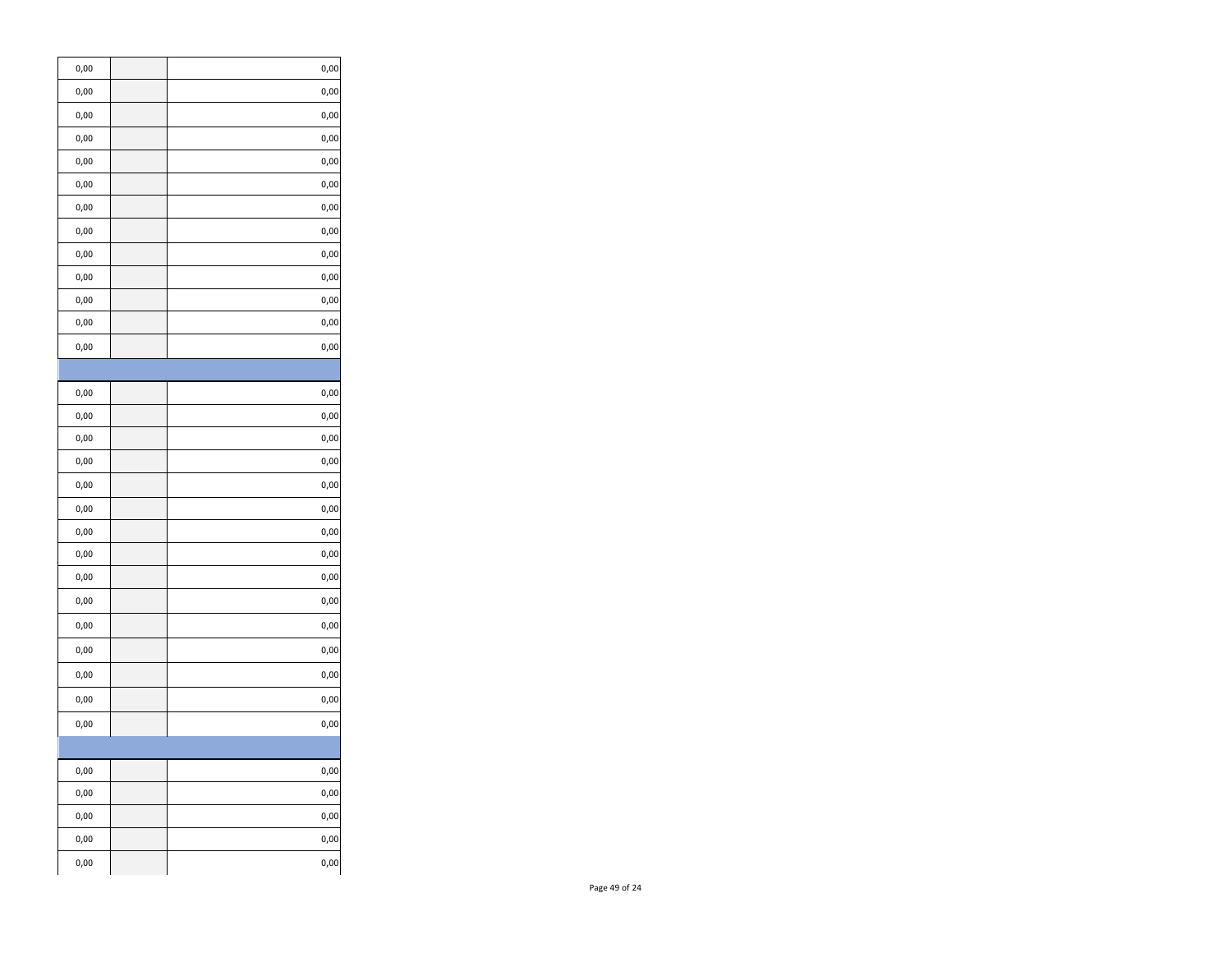| $_{\rm 0,00}$ | $_{\rm 0,00}$ |
|---------------|---------------|
| 0,00          | $_{\rm 0,00}$ |
| $_{\rm 0,00}$ | $_{\rm 0,00}$ |
| 0,00          | $_{\rm 0,00}$ |
| 0,00          | $_{\rm 0,00}$ |
| $_{\rm 0,00}$ | $_{\rm 0,00}$ |
| $0,\!00$      | $_{\rm 0,00}$ |
| 0,00          | $_{\rm 0,00}$ |
| $_{\rm 0,00}$ | $_{\rm 0,00}$ |
| $_{\rm 0,00}$ | 0,00          |
|               |               |
| $_{\rm 0,00}$ | 0,00          |
| $_{\rm 0,00}$ | $_{0,00}$     |
| $_{\rm 0,00}$ | $_{\rm 0,00}$ |
| 0,00          | $_{\rm 0,00}$ |
| $_{\rm 0,00}$ | $_{\rm 0,00}$ |
| $_{\rm 0,00}$ | $_{\rm 0,00}$ |
| 0,00          | $_{\rm 0,00}$ |
| 0,00          | $_{\rm 0,00}$ |
|               |               |
| 0,00          | $_{\rm 0,00}$ |
| 0,00          | $_{\rm 0,00}$ |
| 0,00          | $_{\rm 0,00}$ |
| 0,00          | $_{\rm 0,00}$ |
| 0,00          | $_{\rm 0,00}$ |
| $_{\rm 0,00}$ | $_{\rm 0,00}$ |
| $_{\rm 0,00}$ | 0,00          |
|               |               |
| $0,\!00$      | $_{\rm 0,00}$ |
| $_{\rm 0,00}$ | 0,00          |
| 0,00          | $0,\!00$      |
| 0,00          | 0,00          |
| 0,00          | 0,00          |
| 0,00          | 0,00          |
| 0,00          | 0,00          |
| $_{\rm 0,00}$ | 0,00          |
| 0,00          | $0,\!00$      |
|               |               |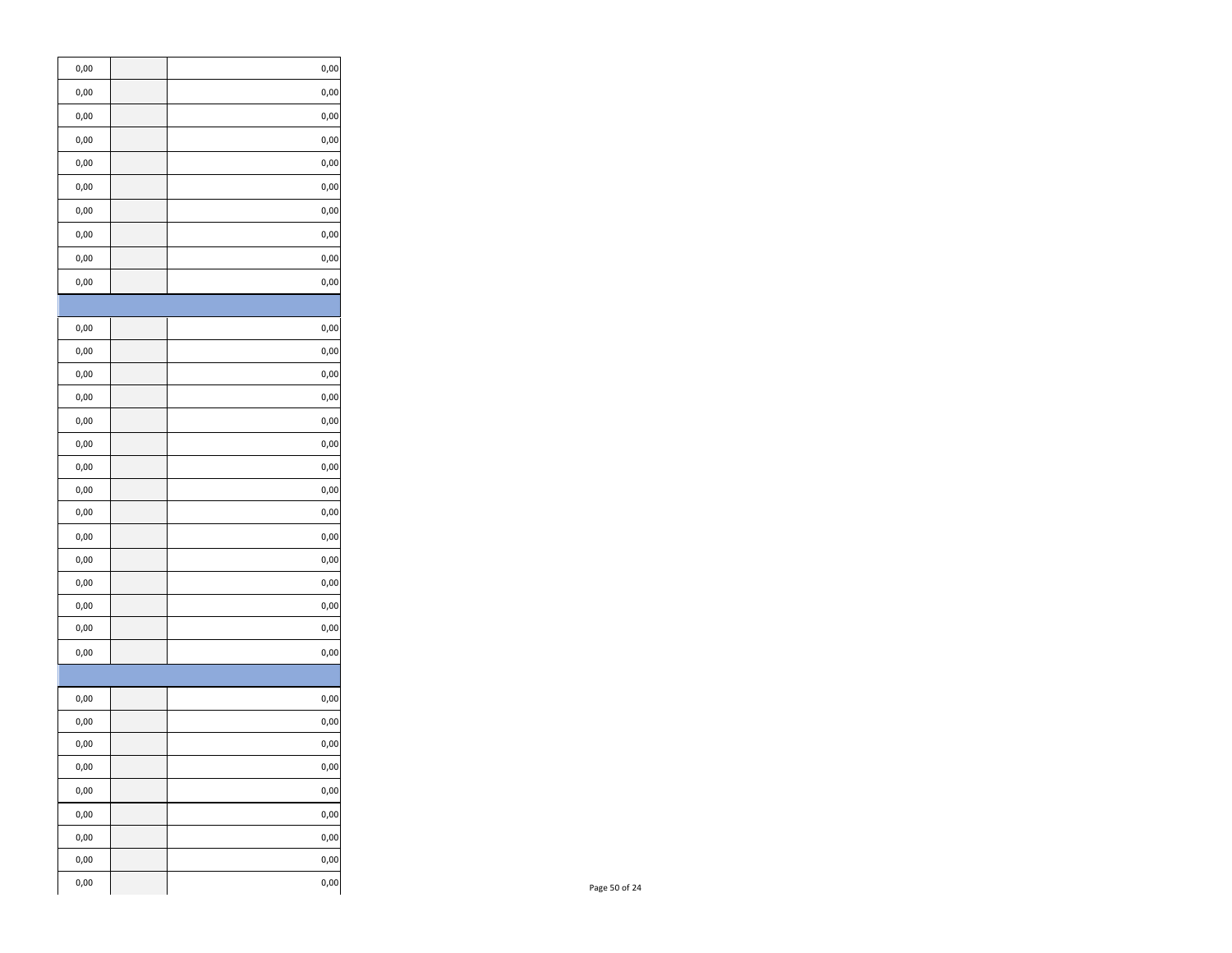| $_{0,00}$     | 0,00 |
|---------------|------|
| 0,00          | 0,00 |
| 0,00          | 0,00 |
| 0,00          | 0,00 |
| 0,00          | 0,00 |
| 0,00          | 0,00 |
|               |      |
| 0,00          | 0,00 |
| 0,00          | 0,00 |
| 0,00          | 0,00 |
| 0,00          | 0,00 |
| 0,00          | 0,00 |
| 0,00          | 0,00 |
| 0,00          | 0,00 |
| 0,00          | 0,00 |
| 0,00          | 0,00 |
| 0,00          | 0,00 |
| 0,00          | 0,00 |
| 0,00          | 0,00 |
| 0,00          | 0,00 |
|               |      |
| 0,00          | 0,00 |
| 0,00          | 0,00 |
| 0,00          | 0,00 |
| 0,00          | 0,00 |
| 0,00          | 0,00 |
| 0,00          | 0,00 |
| 0,00          | 0,00 |
| 0,00          | 0,00 |
| 0,00          | 0,00 |
| $_{\rm 0,00}$ | 0,00 |
| $_{\rm 0,00}$ | 0,00 |
| 0,00          | 0,00 |
| 0,00          | 0,00 |
| 0,00          | 0,00 |
| 0,00          | 0,00 |
|               |      |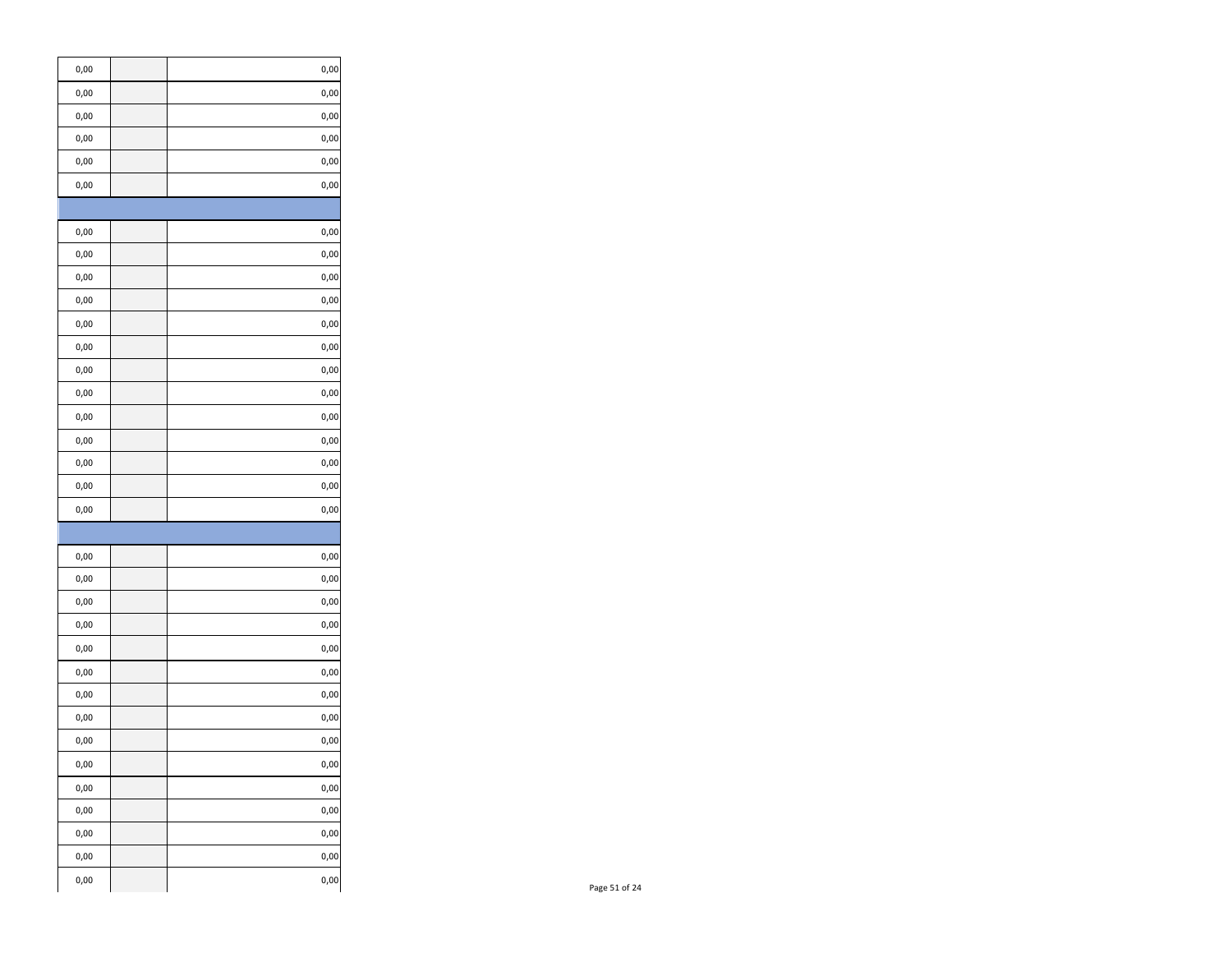| 0,00      | 0,00      |
|-----------|-----------|
| 0,00      | 0,00      |
| 0,00      | 0,00      |
| 0,00      | 0,00      |
| 0,00      | 0,00      |
| 0,00      | $0,00$    |
| 0,00      | 0,00      |
| 0,00      | 0,00      |
| 0,00      | 0,00      |
| 0,00      | 0,00      |
| 0,00      | 0,00      |
| 0,00      | 0,00      |
| 0,00      | 0,00      |
| 0,00      | 0,00      |
| 0,00      | 0,00      |
|           |           |
| 0,00      | 0,00      |
| 60,00     | 0,00      |
| 0,00      | 0,00      |
| $_{0,00}$ | 0,00      |
| 0,00      | 0,00      |
| 0,00      | 0,00      |
| 0,00      | 0,00      |
| 0,00      | 0,00      |
| 0,00      | 0,00      |
| 0,00      | 0,00      |
| 72,00     | 0,00      |
| 192,00    | 0,00      |
| 0,00      | 0,00      |
| 0,00      | $_{0,00}$ |
| 0,00      | 0,00      |
| 0,00      | 0,00      |
| 0,00      | 0,00      |
| $_{0,00}$ | $_{0,00}$ |
|           |           |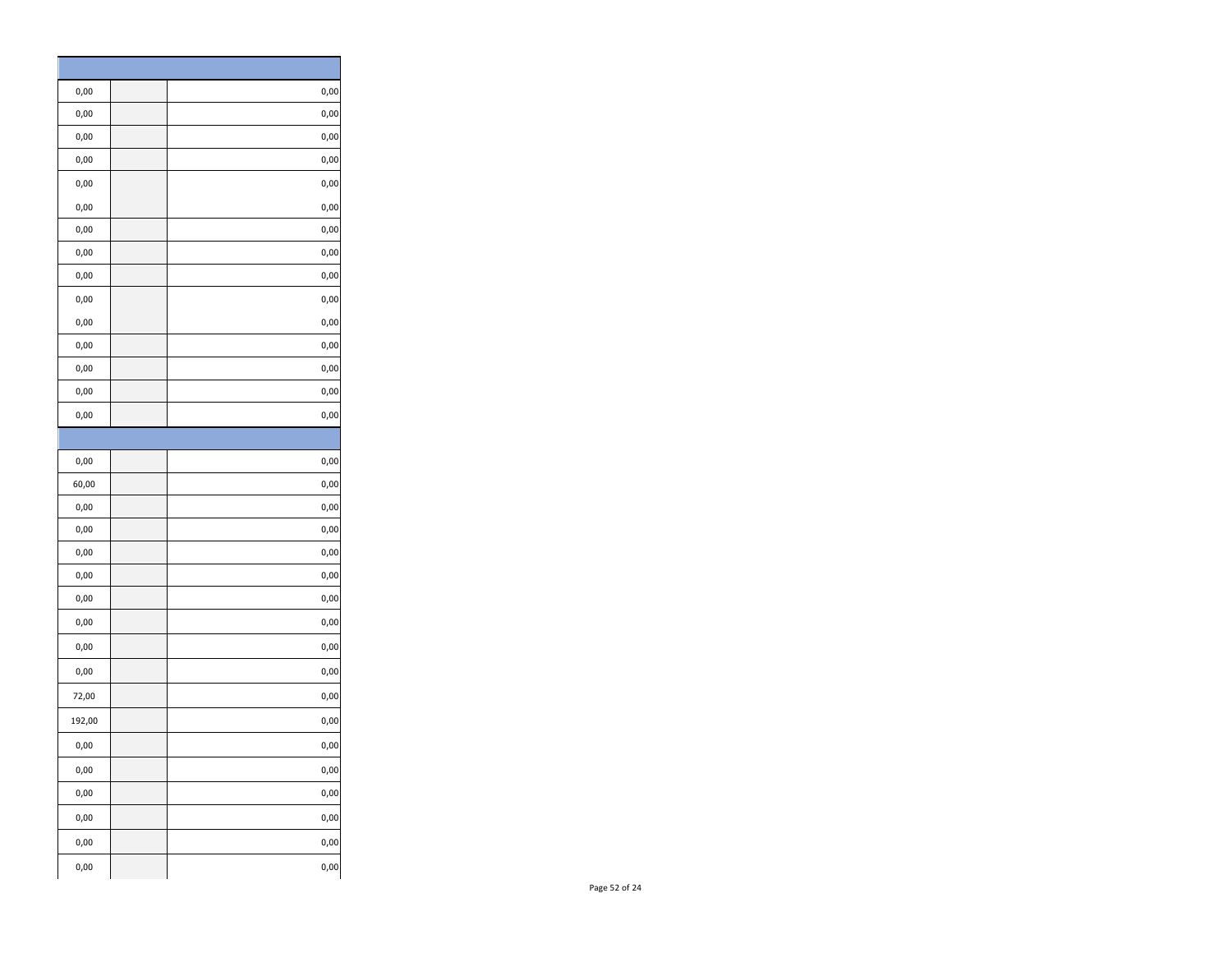| 0,00 | 0,00 |
|------|------|
| 0,00 | 0,00 |
| 0,00 | 0,00 |
| 0,00 | 0,00 |
| 0,00 | 0,00 |
| 0,00 | 0,00 |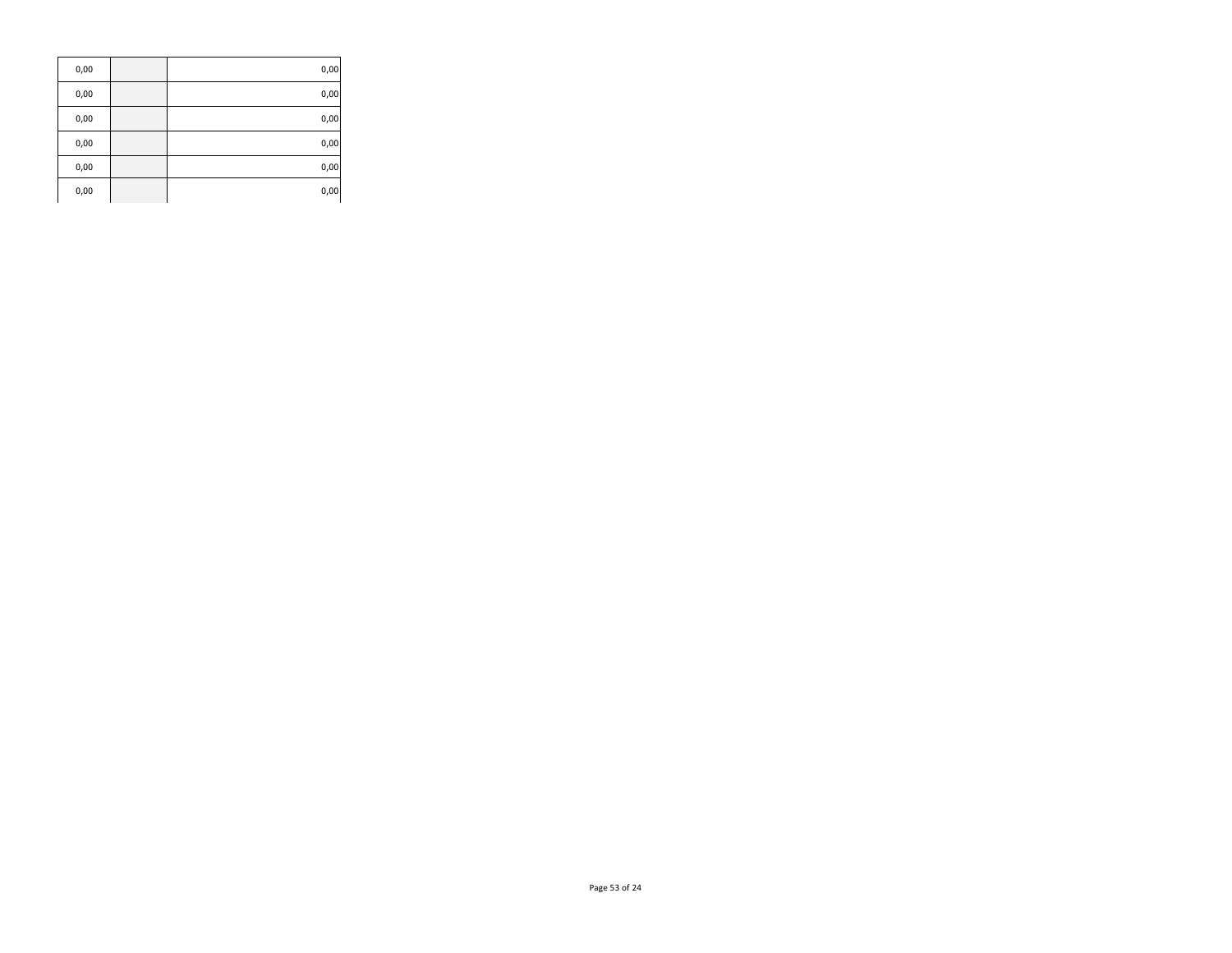| 0,00      | 0,00      |
|-----------|-----------|
| 0,00      | 0,00      |
| 0,00      | 0,00      |
| 0,00      | 0,00      |
| 0,00      | 0,00      |
| 0,00      | 0,00      |
|           |           |
| 0,00      | 0,00      |
| 0,00      | 0,00      |
| 0,00      | 0,00      |
| 0,00      | 0,00      |
| 0,00      | 0,00      |
| 0,00      | 0,00      |
| 0,00      | 0,00      |
| 0,00      | 0,00      |
| 0,00      | 0,00      |
| 0,00      | 0,00      |
| 0,00      | 0,00      |
| 0,00      | 0,00      |
|           |           |
| 0,00      | 0,00      |
| 0,00      | 0,00      |
| 0,00      | 0,00      |
| 0,00      | 0,00      |
| 0,00      | 0,00      |
| 0,00      | 0,00      |
| 0,00      | 0,00      |
| 0,00      | 0,00      |
| 0,00      | 0,00      |
| 0,00      | 0,00      |
| $_{0,00}$ | $_{0,00}$ |
| $_{0,00}$ | 0,00      |
| 0,00      | 0,00      |
| 0,00      | 0,00      |
| 0,00      | 0,00      |
|           |           |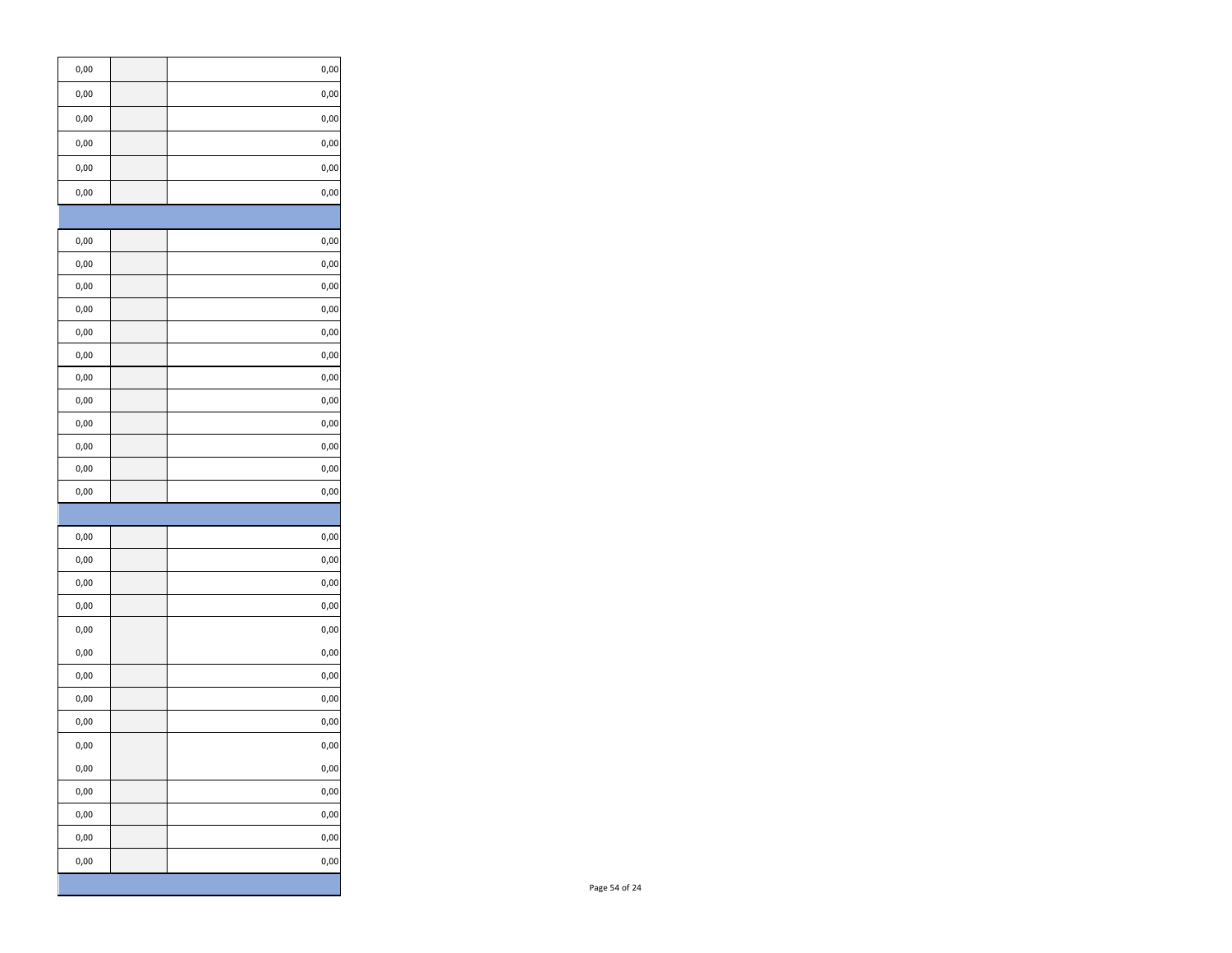| 0,00 | 0,00      |
|------|-----------|
| 0,00 | 0,00      |
| 0,00 | 0,00      |
| 0,00 | 0,00      |
| 0,00 | 0,00      |
| 0,00 | 0,00      |
| 0,00 | 0,00      |
| 0,00 | 0,00      |
| 0,00 | 0,00      |
| 0,00 | 0,00      |
| 0,00 | 0,00      |
| 0,00 | 0,00      |
| 0,00 | 0,00      |
| 0,00 | 0,00      |
| 0,00 | 0,00      |
| 0,00 | 0,00      |
| 0,00 | 0,00      |
| 0,00 | 0,00      |
| 0,00 | 0,00      |
| 0,00 | 0,00      |
| 0,00 | 0,00      |
| 0,00 | 0,00      |
| 0,00 | $_{0,00}$ |